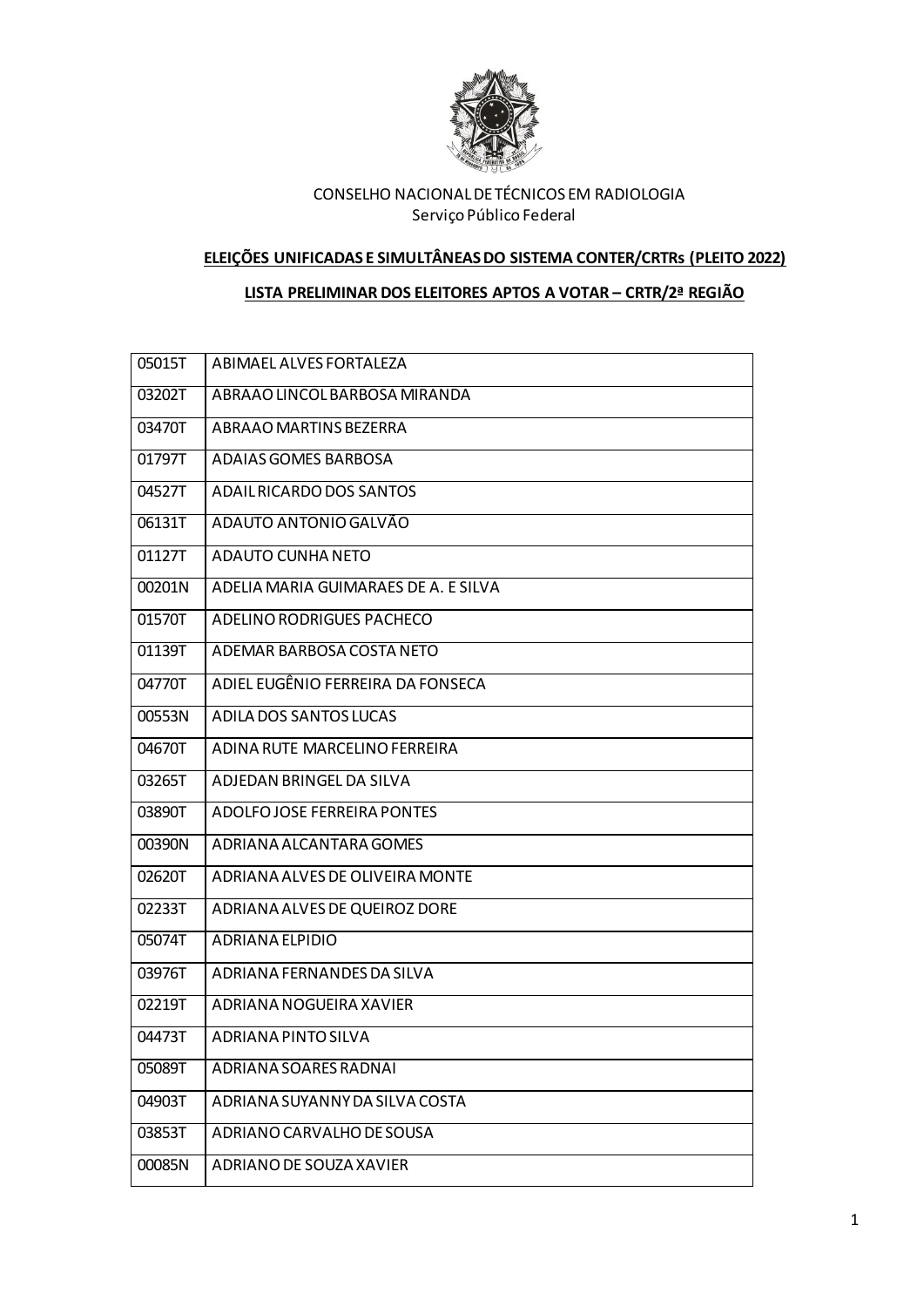

| 05118T | ADRIANO DIAS DE MORAIS                  |
|--------|-----------------------------------------|
| 01642T | ADRIANO LEITAO BORGES DA SILVA          |
| 03813T | ADRIANO RABELO DE ASSIS                 |
| 01824T | ADRIANO VIEIRA DA SILVA                 |
| 00261N | ADRICIA CHAVES RIBEIRO                  |
| 04623T | ADRIELE DA PENHA DA S. OLIVEIRA MARQUES |
| 04050T | AFEU ABEL DE OLIVEIRA                   |
| 01078T | AFRANIO FERREIRA DA ROCHA               |
| 02549T | <b>AGEU PASSOS SANTOS</b>               |
| 05034T | AGNUS PATRICK MOREIRA DO CARMO          |
| 03395T | AHILY RAMOS MOURA CUNHA                 |
| 02050T | AIRTON WAGNER BORGES MOURAO             |
| 03191T | <b>ALAIDE BARROS</b>                    |
| 04338T | ALAILTON FERNANDES DE OLIVEIRA          |
| 00447N | ALAINE PAIVA SILVA                      |
| 01392T | ALAN CHARLES SILVA DA NOBREGA           |
| 04929T | ALAN DIONES MARQUES ANTUNES             |
| 03785T | ALAN FELIX DA SILVA                     |
| 00594N | ALAN GOMES DE SOUZA                     |
| 02413T | ALAN JARBAS SOUZA ALVES                 |
| 00443N | ALANA RODRIGUES SOMBRA                  |
| 01366T | ALBANO DA COSTA SANTOS NETO             |
| 01742T | ALBENIZIO JUSTINO DE ALBUQUERQUE        |
| 00076T | ALDEMAR OLIVEIRA DE AMORIM              |
| 00509N | ALENSON DA SILVA CRUZ                   |
| 03132T | ALESSANDRA LEMOS DOS SANTOS             |
| 01639T | ALESSANDRA PAULA CARDOSO                |
| 04015T | ALESSANDRA PAULA DOS SANTOS             |
| 00544T | ALESSANDRO DA SILVA LEITE               |
| 02713T | ALEX ARLINDO ALVES DOS SANTOS           |
|        |                                         |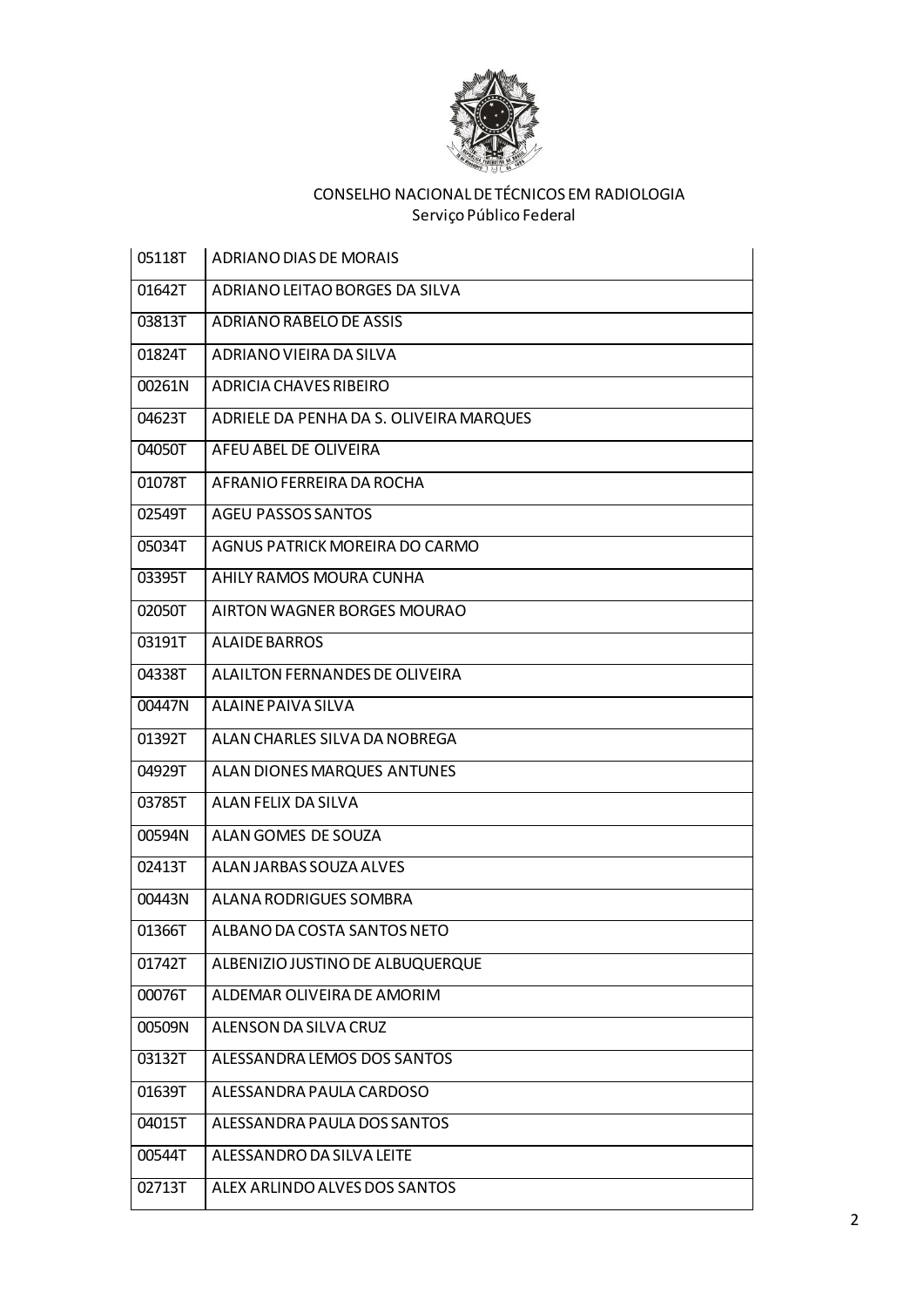

| 02247T | ALEX DE LIMA SA                         |
|--------|-----------------------------------------|
| 00347N | ALEX SILVA OLIVEIRA                     |
| 01574T | ALEXANDER SOUSA SAVITT SHAPSE BENZEV    |
| 02991T | ALEXANDRA GOMES DE LIMA                 |
| 03656T | ALEXANDRE DA SILVA RODRIGUES            |
| 04881T | ALEXANDRE GUILHERME CORREIA GERALDO     |
| 00898T | ALEXANDRE JORGE TEIXEIRA LOPES          |
| 04652T | ALEXANDRE RODRIGUES DE OLIVEIRA         |
| 04292T | ALEXSANDRA DE LIMA SANTOS               |
| 00403N | ALEXSANDRO DUARTE BESSA                 |
| 01873T | ALEXSANDRO GOMES DA SILVA               |
| 00468N | ALEXSANDRO HUDSON BEZERRA DE FIGUEIREDO |
| 00497N | ALEXSANDRO MOURA DA SILVA               |
| 01899T | ALEXSANDRO PEREIRA DA SILVA             |
| 04369T | ALFREDO MARTINS DA GUIA                 |
| 00320N | ALIFE FONTES FERREIRA                   |
| 01902T | ALINE BARROSO DA COSTA                  |
| 01196T | ALINE DA SILVA LEITE                    |
| 04690T | ALINE DE MENEZES COSTA                  |
| 01947T | ALINE QUEIROZ DE SOUSA FIORENZA         |
| 00589N | ALINY SAMARA OLIVEIRA FERNANDES         |
| 05051T | ALISSON DE SOUSA VIANA                  |
| 02405T | ALISSON SANTOS DE LIMA                  |
| 03967T | ALLAN CLAJUS ARAUJO RODRIGUES           |
| 01128T | ALLISON GUEDES DA SILVA                 |
| 04807T | ALOIZIO SILVA DE AMORIM                 |
| 01283T | ALONSO ATILA PIRES FEITOZA              |
| 00660T | ALTAIDES GONÇALVES DE SOUSA             |
| 00572N | ALVARO ALEXANDRE DA SILVA               |
| 01715T | ALYSSON SILVA BARBOSA                   |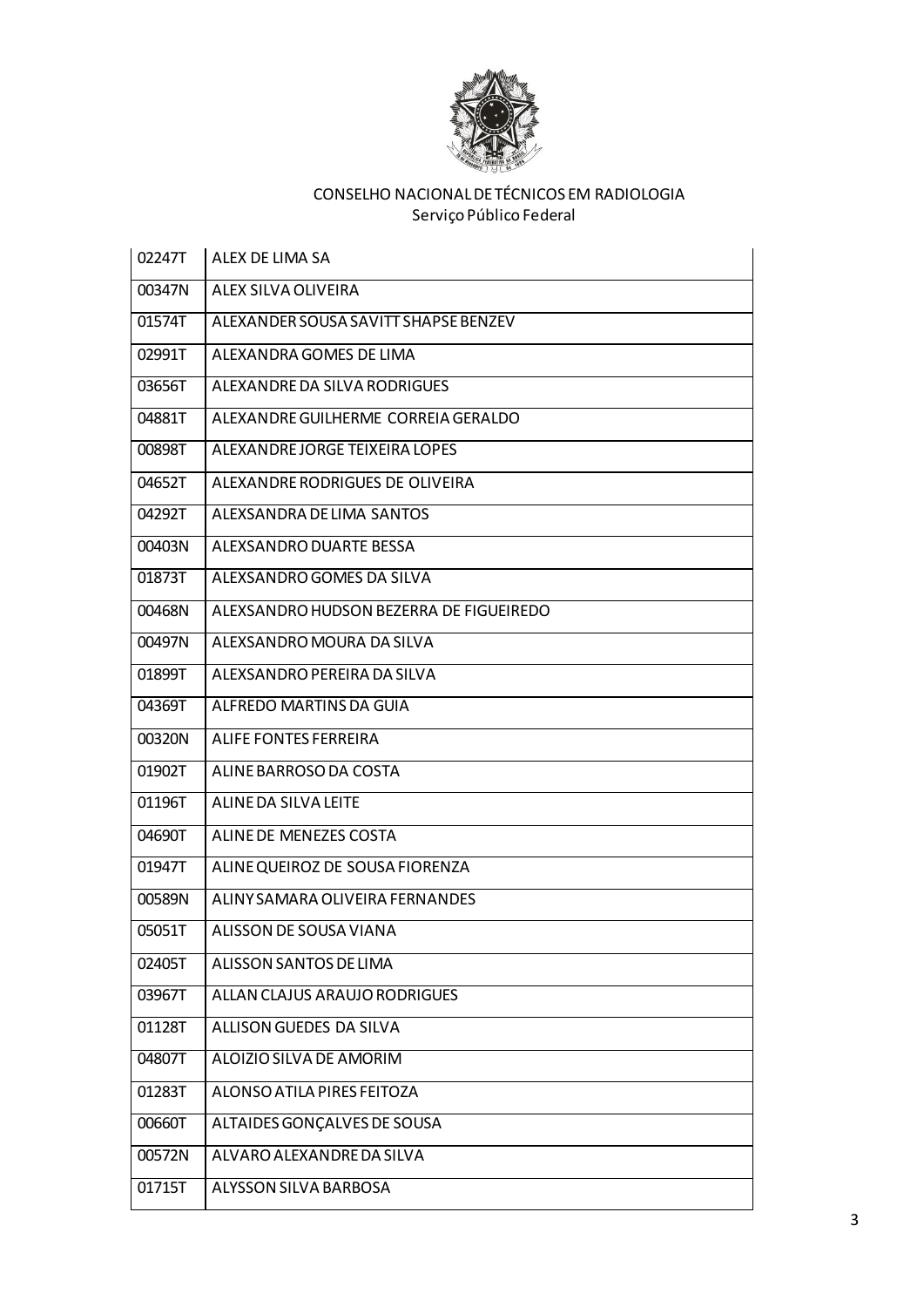

| 03854T | AMANDA ARAUJO LEITE                     |
|--------|-----------------------------------------|
| 01389T | AMANDA CAVALCANTI SANTOS                |
| 05009T | AMANDA DA SILVA TAVARES ROCHA           |
| 00577N | AMANDA DE SOUSA FORTE                   |
| 01868T | AMANDA PINHEIRO DA SILVA                |
| 03262T | AMAURI FERREIRA LIMA FILHO              |
| 02600T | AMERICO PINHEIRO SEVERIANO              |
| 00349N | ANA ANGELICA PLACIDO LIMA ALVES         |
| 04458T | ANA BEATRIZ PINHEIRO ALBUQUERQUE        |
| 04046T | ANA CARLA CASTRO PEREIRA                |
| 04388T | ANA CARLA DA SILVA SOUZA                |
| 05059T | ANA CAROLINA MIRANDA OLIVEIRA ALCANTARA |
| 00582N | ANA CAROLINE BARROS DA SILVA            |
| 03857T | ANA CAROLINE DA SILVA BEZERRA           |
| 04915T | ANA CLAUDIA DE JESUS SANTANA            |
| 00852T | ANA CLEA DIAS CAVALCANTE                |
| 02725T | ANA CLEIDE DE MESQUITA                  |
| 04892T | ANA CRISTINA COSTA SIMÕES               |
| 03801T | ANA CRISTINA DE SOUZA LIMA              |
| 04981T | ANA CRISTINA FILGUEIRAS ALVES SILVA     |
| 02319T | ANA CRISTINA LIMA CARNEIRO DE AMORIM    |
| 00313N | ANA CRISTINA PONTES DO NASCIMENTO       |
| 01308T | ANA EDITE LIMA CARNEIRO                 |
| 01774T | ANA GLAUCIA DE ALMEIDA                  |
| 04880T | ANA ISA LIMA MACEDO COSTA               |
| 04417T | ANA JAMILE PEDROSA DE SOUSA             |
| 04100T | ANA JESSICA DE OLIVEIRA                 |
| 04168T | ANA JOYANNE SALES MARTINS               |
| 05115T | ANA JULIA DO NASCIMENTO DE ALMEIDA      |
| 03334T | ANA KARLA SILVA                         |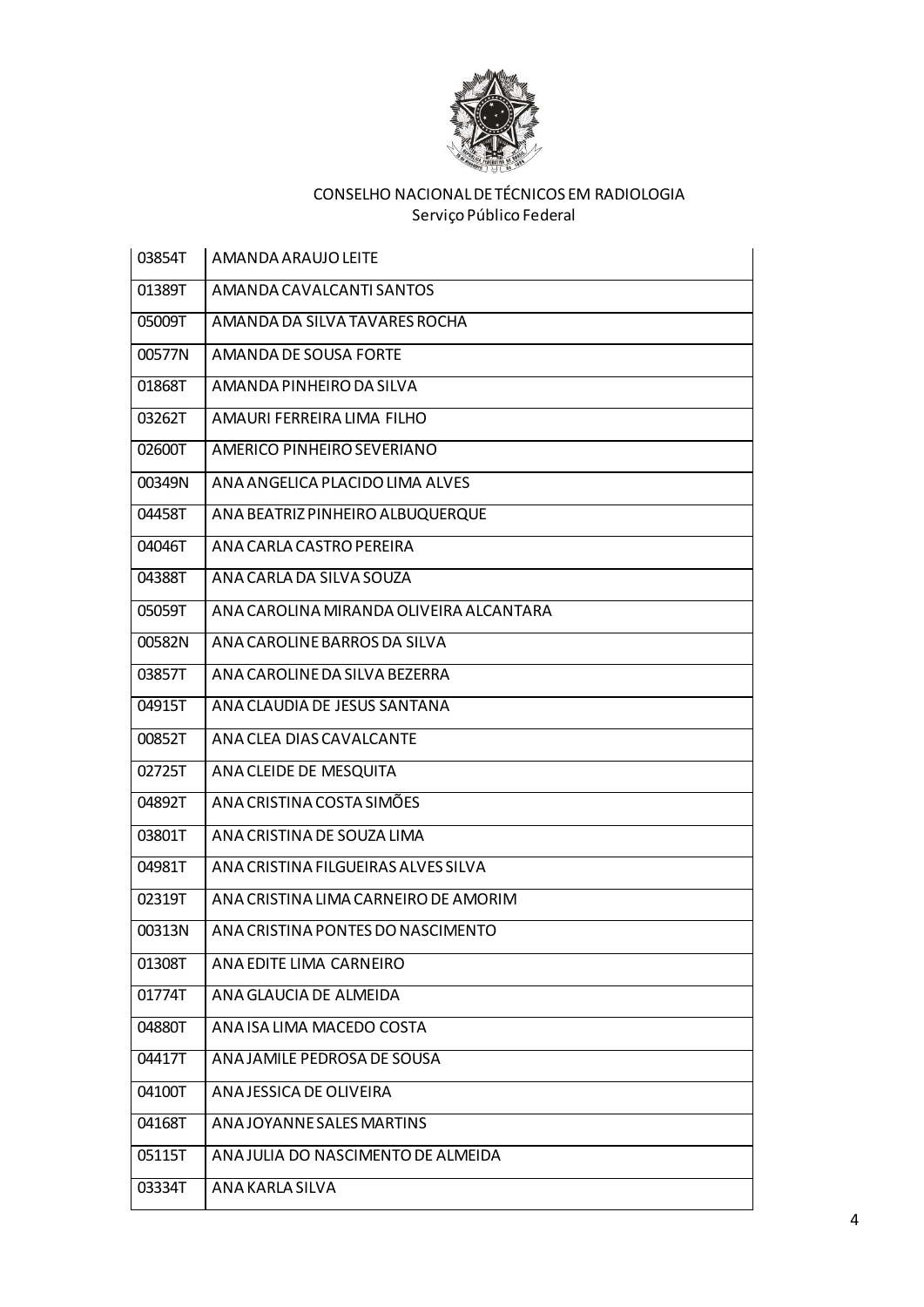

| 00290T | ANA LUCIA ARAUJO COSTA                  |
|--------|-----------------------------------------|
| 00551T | ANA LUCIA LIMA CUNHA                    |
| 04742T | ANA LUIZA SALES LIMA                    |
| 03300T | ANA MARIA GALVÃO DA SILVA               |
| 00508N | ANA MARIA MACIEL DA SILVA MORORO        |
| 00358N | ANA PATRICIA BEZERRA DA SILVA           |
| 05042T | ANA PATRICIA DE SOUSA                   |
| 00603N | ANA PATRICIA SOUSA DOS SANTOS DA SILVA  |
| 00070N | ANA PATRICIA VASCONCELOS MACHADO FREIRE |
| 03730T | ANA PAULA DE SOUZA LIMA DOS SANTOS      |
| 04730T | ANA PAULA DO NASCIMENTO DANTAS          |
| 00533T | ANA PAULA ESTEVAM DE LIMA               |
| 01643T | ANA PAULA FELIX BEZERRA                 |
| 03274T | ANA PAULA FREITAS GUEDES                |
| 04325T | ANA PAULA PEREIRA DE LIMA               |
| 02366T | ANA PAULA ROCHA DE OLIVEIRA             |
| 04879T | ANA RAQUEL MELO MARINHO                 |
| 02789T | ANA RITA MATIAS DA SILVA                |
| 05062T | ANA SHIRLEY DA COSTA LIMA               |
| 01423T | ANA VERISSIMO ABREU TAVARES DA SILVA    |
| 01338T | ANACLAUDIA MONTEIRO CHUPIL              |
| 03163T | ANALBERTO OLIVEIRA DE ABREU             |
| 04363T | ANALICE DA SILVA GONÇALVES QUEIROZ      |
| 03894T | ANDERSON DE QUEIROZ OLIVEIRA            |
| 01548T | ANDERSON HONORIO DE CARVALHO            |
| 03184T | <b>ANDERSON PEREIRA FELIX</b>           |
| 04058T | ANDERSON SILVEIRA GOMES                 |
| 05010T | <b>ANDRÉ GOMES DUARTE</b>               |
| 05064T | ANDRE LUIS TAVORA TORRES FILHO          |
| 00648T | ANDRE LUIZ HONORIO                      |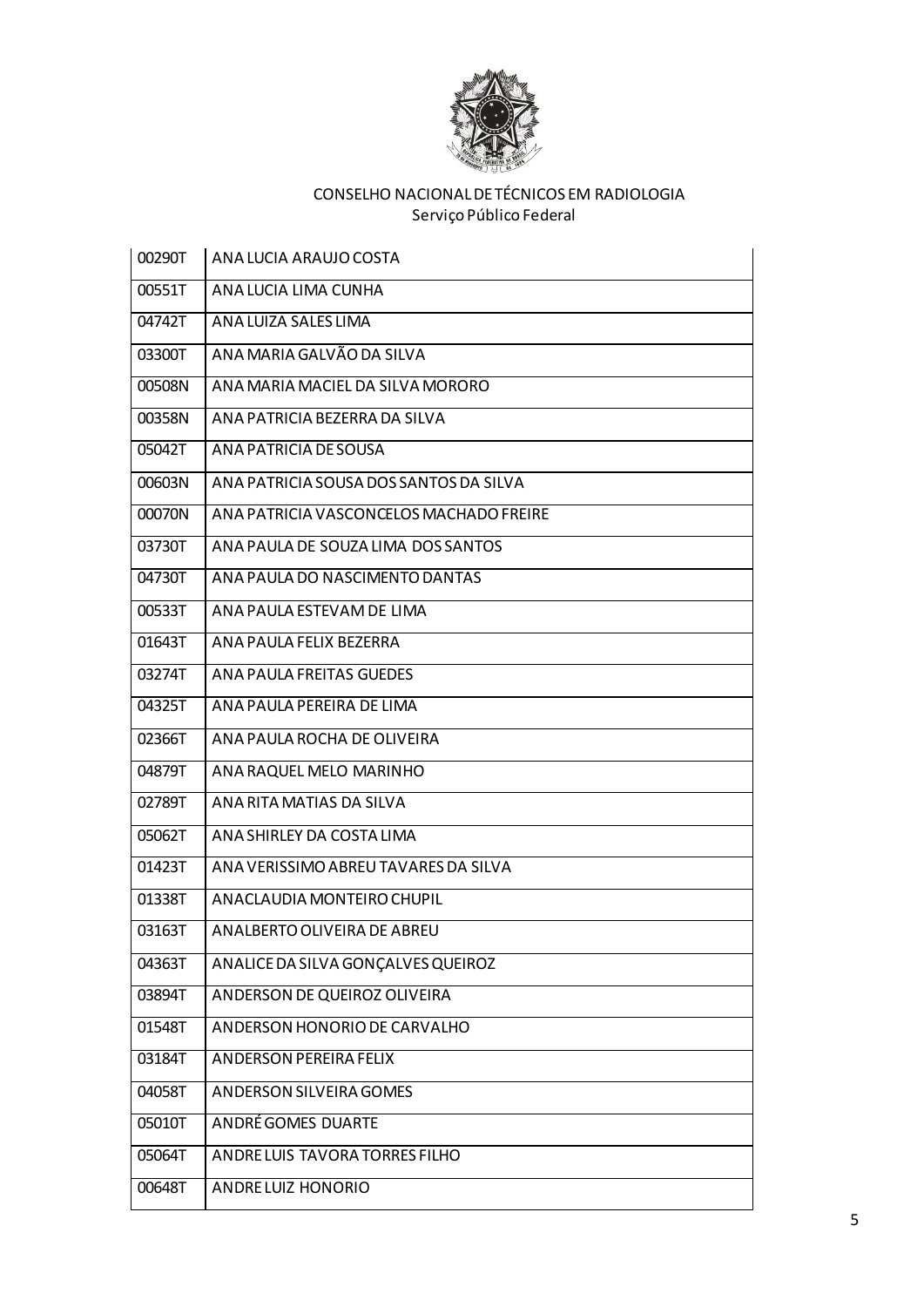

| 02186T | <b>ANDRE LUIZ MEDEIROS MATOS</b>  |
|--------|-----------------------------------|
| 03928T | ANDREA DE FATIMA MARIANO DA SILVA |
| 04196T | ANDREA DE MELO ALMEIDA            |
| 00489N | ANDREA DE SOUSA VERAS             |
| 00425N | ANDREA DE VASCONCELOS ALVES       |
| 04976T | ANDREA DIAS ALVES                 |
| 00765T | ANDREA MARIA FROTA GUIMARAES      |
| 03532T | ANDREA RODRIGUES RAMOS            |
| 03881T | <b>ANDREA SALES LOPES</b>         |
| 02510T | ANDREIA MARCIA VASCONCELOS        |
| 01217T | ANDREIA SILVA GUIMARAES MACHADO   |
| 04034T | ANDREIA TEIXEIRA BRANDÃO          |
| 02013T | ANDRELINO DE BRITO                |
| 02141T | ANDRESA MEIRE VASCONCELOS         |
| 03942T | ANDRESSA DE JESUS ROCHA           |
| 02157T | ANDRESSA RENATA MARTINS DE FARIAS |
| 02424T | ANDRESSA VILLA REAL RODRIGUES     |
| 00575N | ANDREZA ALVES GOMES               |
| 04991T | ANDREZA ANDRE DE BRITO            |
| 00321N | ANDREZA CARNEIRO DA CUNHA         |
| 04495T | ANDREZA DA CONCEIÇÃO SANTANA      |
| 04519T | ANELITA AUGUSTA FERREIRA          |
| 00375T | ANEMERY RAMALHO MARTINS DE MORAIS |
| 04897T | ANGELA ARAUJO TEIXEIRA            |
| 04873T | ANGELA RÉGIA ARAÚJO LIMA DAVID    |
| 03948T | ANGELICA CHAVES DE SOUZA          |
| 04364T | ANGELICA MARIA AGOSTINHO DA SILVA |
| 00701T | ANGELICA MARIA SANTOS SALES       |
| 03378T | ANNA CAROLINA SILVA COIMBRA       |
| 00501N | ANNA ELY PASSOS ALVES             |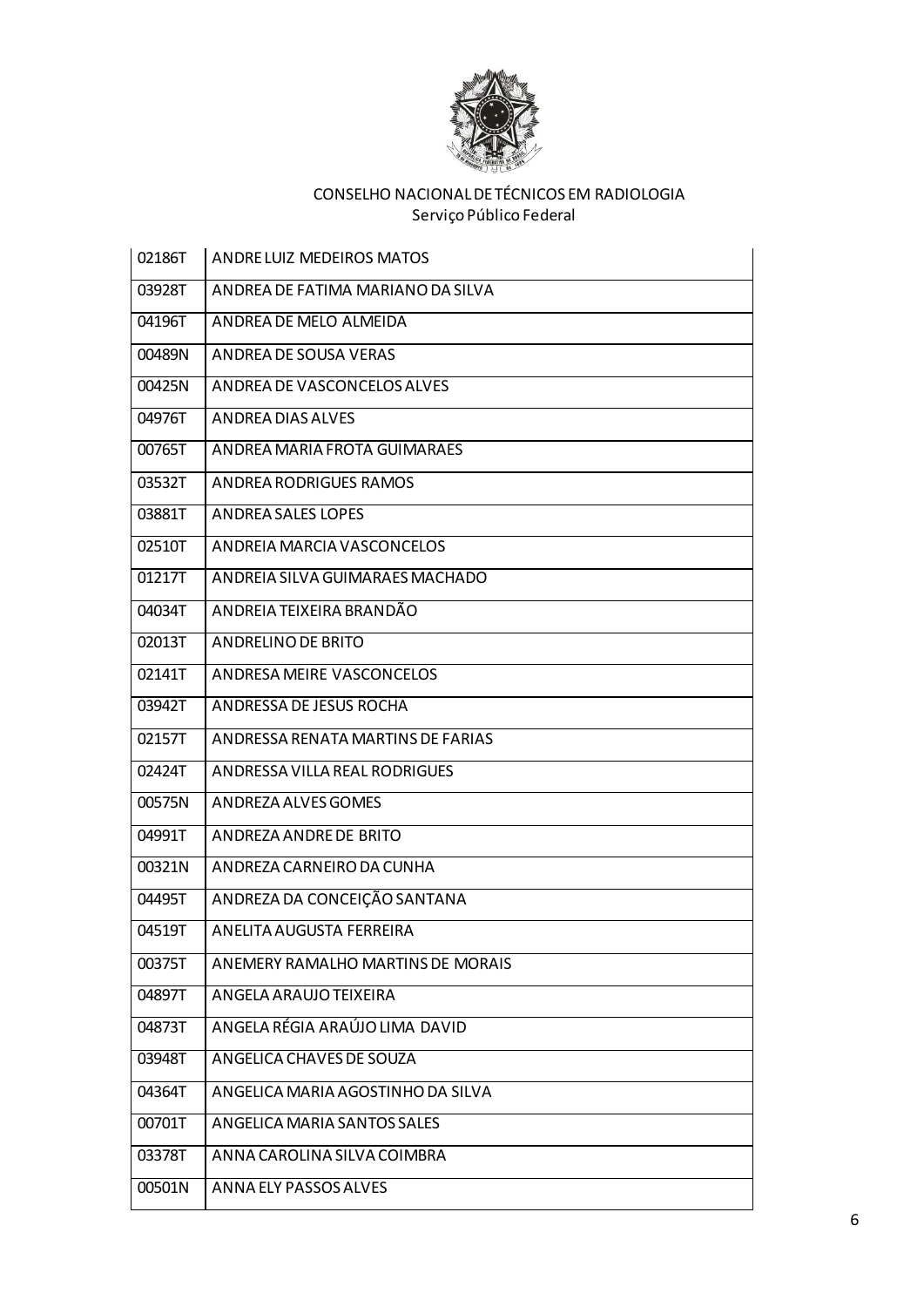

| 03484T | ANNA KAMILLE VIEIRA MAIA             |
|--------|--------------------------------------|
| 00341N | ANNA KAROLYNE DA ROCHA VASCONCELOS   |
| 00538T | ANTONIA ADRIANA MAIA MOREIRA         |
| 04062T | ANTONIA AMANDA MELO DA SILVA BARROS  |
| 00336N | ANTONIA BRENA SALES BRAZ             |
| 03364T | ANTONIA CAMILA TORRES                |
| 01565T | ANTONIA CARLA ALVES LIMA CANDIDO     |
| 00128N | ANTONIA CHARLINE SOUTO DE CASTRO     |
| 04685T | ANTONIA DALINE SAMPAIO UCHOA         |
| 04936T | ANTONIA DANIELE FERREIRA RODRIGUES   |
| 02506T | ANTONIA ELIANE BARROSO               |
| 03276T | ANTONIA EUNICE TEIXEIRA              |
| 03597T | ANTONIA GRAZIELE SOUSA RIBEIRO RAMOS |
| 05081T | ANTONIA JAQUELINE SILVA DE LIMA      |
| 03324T | ANTONIA JOELIA ARAUJO DE SOUSA       |
| 00571T | ANTONIA JOSILENE PINHEIRO ROCHA      |
| 04755T | ANTONIA KAROLINY LOPES ARAUJO        |
| 04836T | ANTONIA LEILIANE DA SILVA            |
| 03516T | ANTONIA LIDEVANIA MACIEL DE OLIVEIRA |
| 00833T | ANTONIA ORILEIDE MIGUEL              |
| 02250T | ANTONIA RICHELLE DOS SANTOS SOUZA    |
| 05031T | ANTONIA SALENE DE MATOS BRIGIDO      |
| 05092T | ANTONIA SAMARA ABREU DE LIMA         |
| 03681T | ANTONIA THAIS SILVA LIMA             |
| 04628T | ANTONIA THAYNARA SOUSA BONIFACIO     |
| 02913T | ANTONIA VALENTIM SILVA               |
| 04759T | ANTONIA VALNIZIA DIAS                |
| 04765T | ANTONIA WILMA DA SILVA               |
| 03738T | ANTONIETO LENICE VIEIRA DOS SANTOS   |
| 01292T | ANTONIO ACACIO MONTEIRO FILHO        |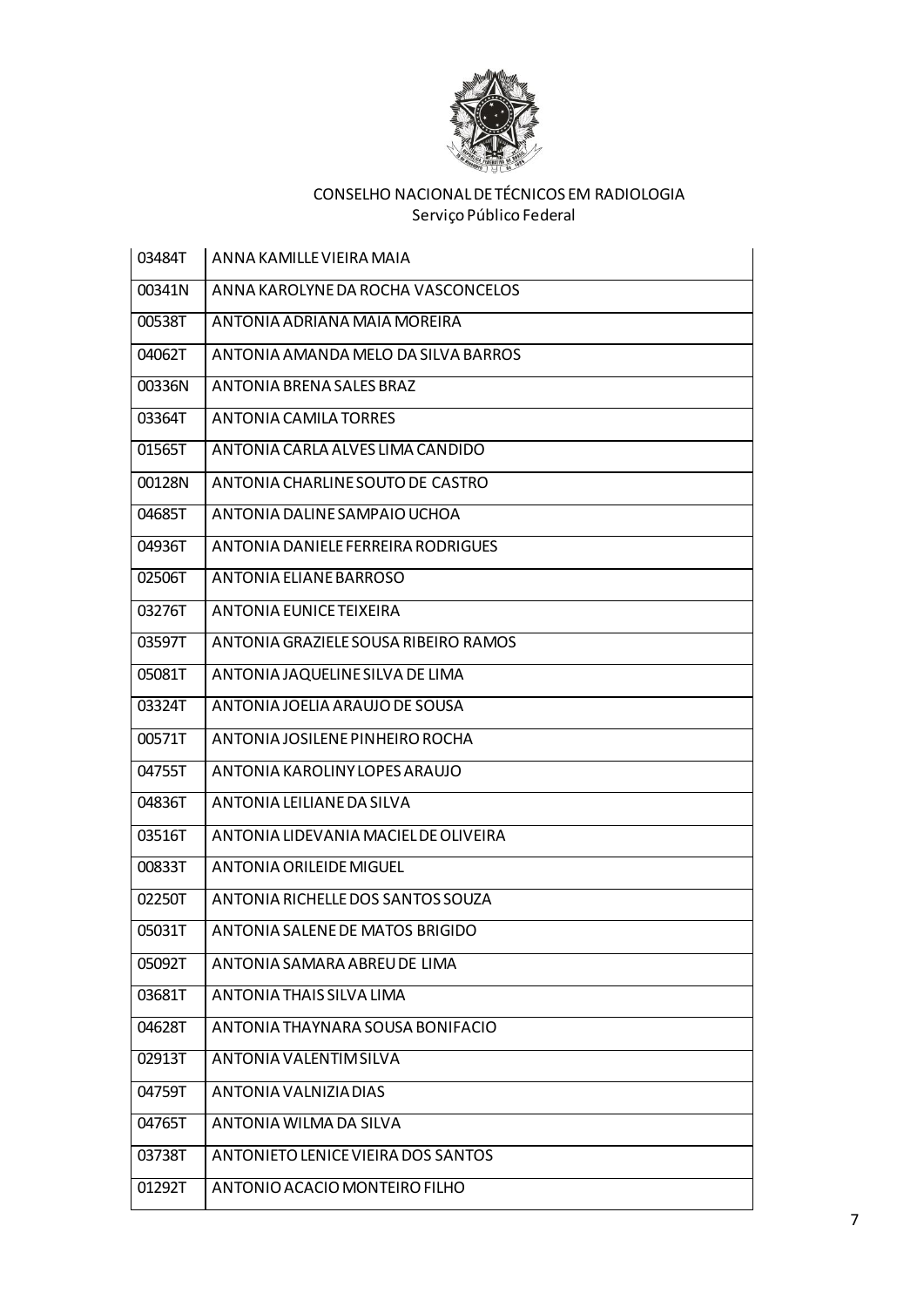

| 02124T | ANTONIO AGAMENON MACIEL CHAVES JUNIOR  |
|--------|----------------------------------------|
| 02330T | ANTONIO AILTON RIBEIRO DO NASCIMENTO   |
| 02068T | ANTONIO ARIMATER GOMES                 |
| 00837T | ANTONIO BENEVALDO MENEZES PEREIRA      |
| 04596T | ANTONIO BRUNO BARROS MONTEIRO          |
| 01008T | ANTONIO CARLOS LIMA CARNEIRO           |
| 01901T | ANTONIO CARLOS LIMA SILVEIRA           |
| 04580T | ANTONIO CARLOS SILVA NASCIMENTO        |
| 03903T | ANTONIO CICERO SARAIVA CAVALCANTE      |
| 00535T | ANTONIO CLAUDIO ABREU DE FREITAS       |
| 04773T | ANTONIO CLEILSON MAIA FURTADO          |
| 04553T | ANTONIO CLEYTON FERREIRA DO NASCIMENTO |
| 02045T | ANTONIO CONDE DA SILVA JUNIOR          |
| 00116N | ANTONIO CUSTODIO CAMARGO               |
| 03669T | ANTONIO DA SILVA MOTA                  |
| 03424T | ANTONIO DAVID PINHEIRO VIANA           |
| 04989T | ANTÔNIO DE SOUSA TEODORO               |
| 03732T | ANTONIO DEIVID DE SOUZA RIBEIRO        |
| 04526T | ANTONIO DEMONTIER ALBINO DIAS          |
| 01055T | ANTONIO DENIS DA SILVA                 |
| 05028T | ANTONIO DIEGO COELHO TEIXEIRA          |
| 01433T | ANTONIO DIEGO PESSOA PINHEIRO          |
| 03390T | ANTONIO DIERES FONTINELE ARAUJO        |
| 01804T | ANTONIO DJANY AZEVEDO SILVA            |
| 00890T | ANTONIO DO NASCIMENTO QUESADO          |
| 00537T | ANTONIO EDUARDO SILVA ABREU            |
| 04950T | ANTÓNIO ÊNIO EVANGELISTA MONTEIRO      |
| 00095T | ANTONIO EUDES DE OLIVEIRA              |
| 01655T | ANTONIO FELIPE CAMPOS MOTA             |
| 04606T | ANTONIO FERNANDO MOURA ARRUDA          |
|        |                                        |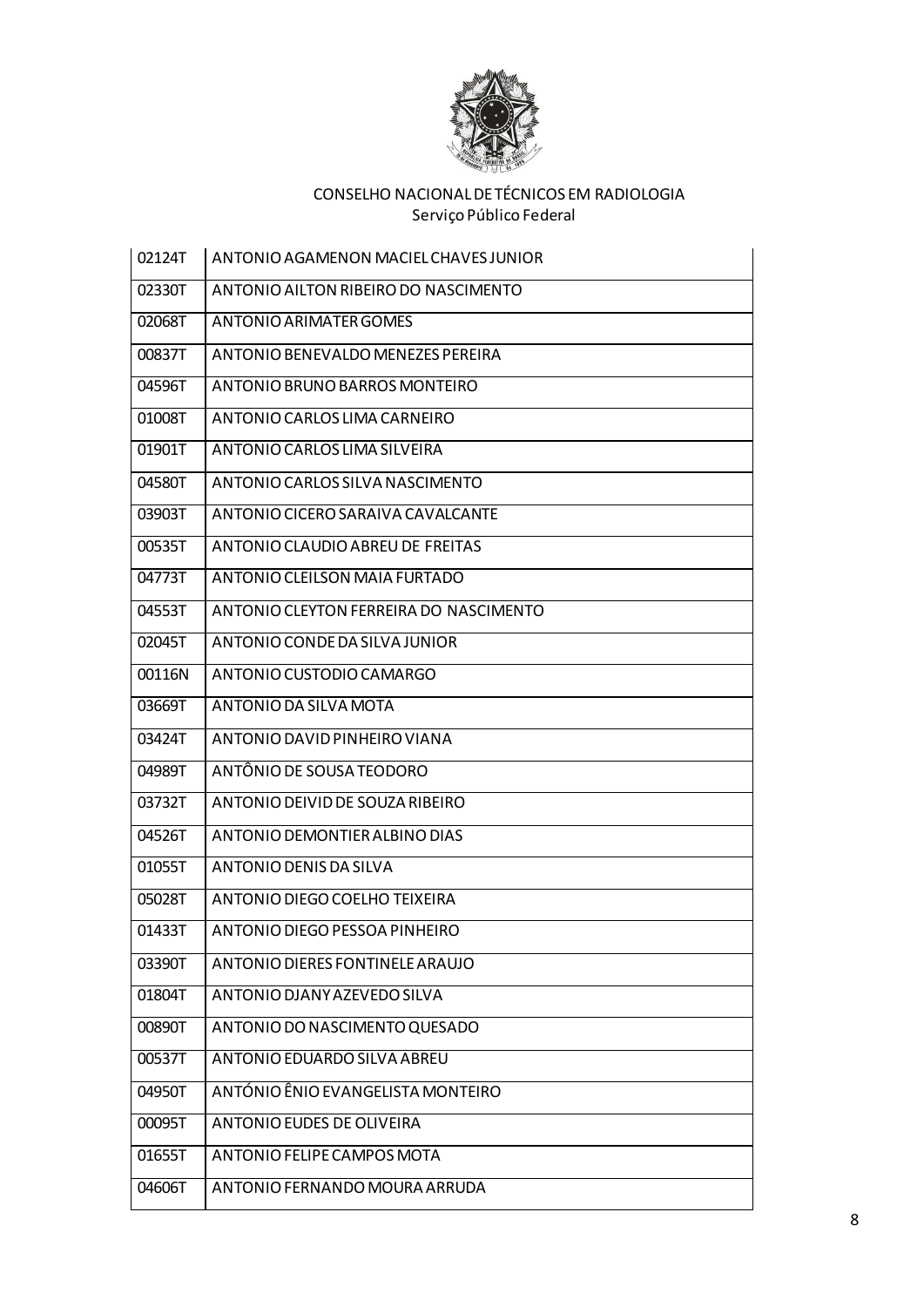

| 00876T | ANTONIO FERREIRA DE SANTANA              |
|--------|------------------------------------------|
| 00221T | ANTONIO FILHO PAULINO DOS SANTOS         |
| 01071T | ANTONIO FLAVIO RAMOS DAMASCENO           |
| 04031T | ANTONIO FLAVIO RODRIGUES FEITOSA         |
| 02871T | ANTONIO FRANCISCO FURTADO BEZERRA JUNIOR |
| 05025T | ANTONIO GILVAN ALVES DO NASCIMENTO       |
| 04663T | ANTONIO GUEDES FEITOSA FILHO             |
| 04009T | ANTONIO HENRIQUE DA SILVA OLIVEIRA       |
| 03225T | <b>ANTONIO HERBSTHER ALMEIDA TORRES</b>  |
| 02298T | ANTONIO HERCULANO PINHEIRO DIOGENES      |
| 04219T | ANTONIO HERMANO LIMA FREITAS             |
| 03589T | ANTONIO HYAGO DA MATA DE SOUSA           |
| 01930T | ANTONIO IGOR SOBRAL DE ANDRADE           |
| 00495N | ANTONIO ISMAEL SOUSA DE FARIAS           |
| 05011T | <b>ANTONIO JHONES MENDES</b>             |
| 00343T | ANTONIO JOACILDO ALVES                   |
| 01716T | ANTONIO JORGE DA SILVA ARAUJO            |
| 01599T | ANTONIO JOSE CAVALCANTE BARROS           |
| 01059T | ANTONIO JOSE DA SILVA                    |
| 00124N | ANTONIO JOSE DE PAULA LIMA               |
| 03619T | ANTONIO JOSE DO NASCIMENTO               |
| 03415T | ANTONIO JOSE SOUZA DOS SANTOS FILHO      |
| 03293T | ANTONIO JOSIVAN GABRIEL DE SOUZA         |
| 03735T | ANTONIO JUSTINO DOS SANTOS               |
| 01740T | ANTONIO KACIANO SOARES DA SILVA          |
| 00267T | ANTONIO KYDS DO NASCIMENTO SOUSA         |
| 04751T | ANTONIO LEANDRO FERREIRA DE SOUSA        |
| 00134T | ANTONIO LEAO BARBOSA                     |
| 00149T | ANTONIO LIMA BRITO                       |
| 01612T | ANTONIO MARCELO SOARES DA SILVA          |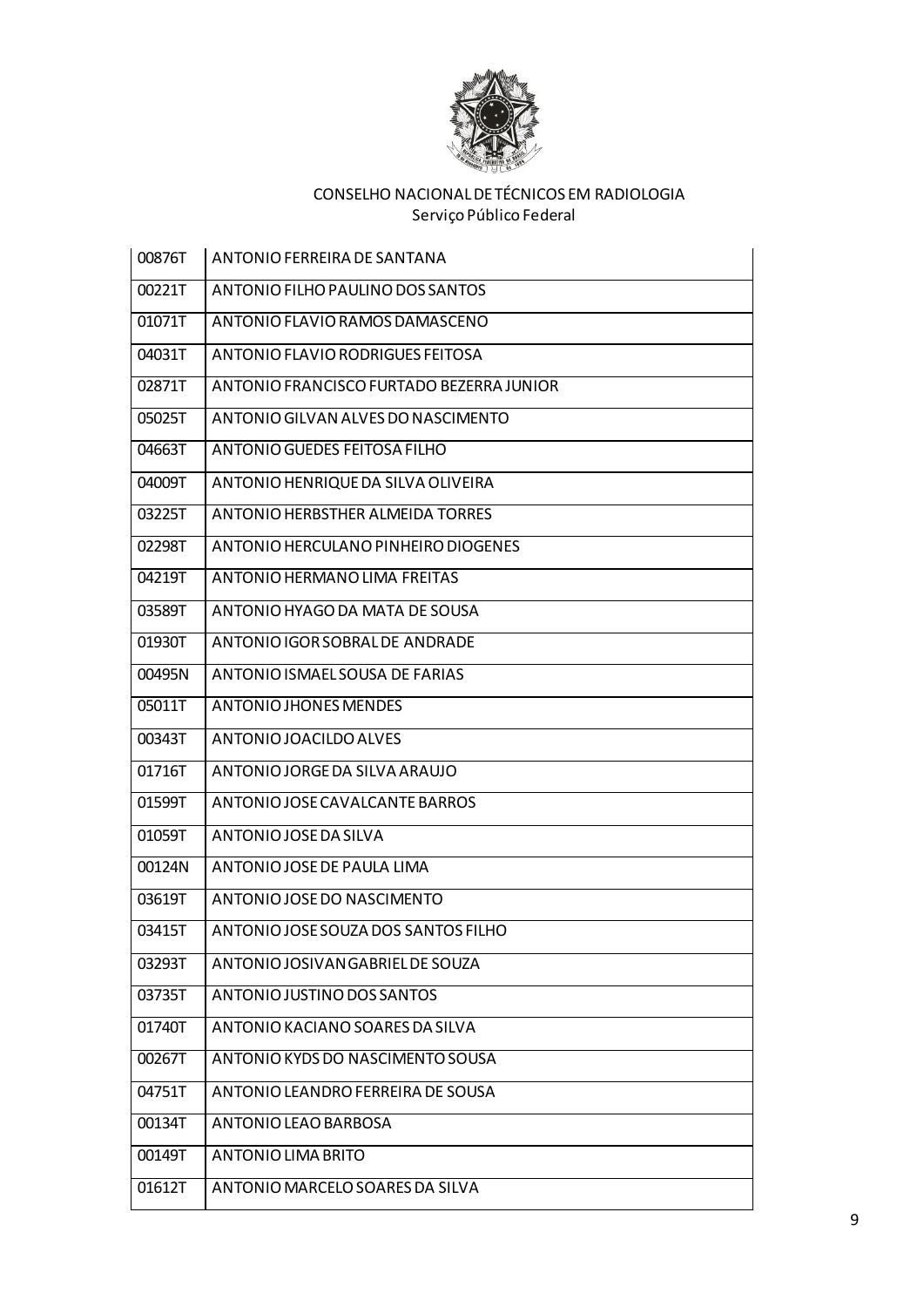

| 00471N | ANTONIO MARCOS BEZERRA               |
|--------|--------------------------------------|
| 01584T | ANTONIO MARCOS DE MESQUITA LOPES     |
| 00376T | ANTONIO MARCOS RODRIGUES DA SILVA    |
| 00780T | ANTONIO MARTINS DE SOUZA             |
| 00545T | ANTONIO MORAIS DE SOUZA FILHO        |
| 00167N | ANTONIO NASCIMENTO DANTAS            |
| 04037T | ANTONIO NEILSON MARTINS DE ALMEIDA   |
| 00207N | ANTONIO NUNES FREIRE JUNIOR          |
| 00933T | ANTONIO ODACY SOUZA                  |
| 02243T | ANTONIO PEREIRA DE LEMOS             |
| 01073T | ANTONIO PERILO DOS SANTOS ARAUJO     |
| 01764T | ANTONIO PHELIPE ARAUJO DE SOUSA      |
| 01331T | ANTONIO RENALDO CAROLINO GOMES       |
| 05094T | ANTONIO RHAVI ARAUJO ROCHA           |
| 04285T | ANTONIO RONALDO DIAS DO NASCIMENTO   |
| 01761T | ANTONIO ROSELILDO PEREIRA DA COSTA   |
| 04560T | ANTONIO SERGIO RODRIGUES DE SOUZA    |
| 01182T | ANTONIO SILVA THE PONTES             |
| 02307T | ANTONIO SOARES LIMA                  |
| 04631T | ANTÔNIO TEIXEIRA DE ALBUQUERQUE NETO |
| 03370T | ANTONIO THIAGO DOS SANTOS TOME       |
| 03822T | ANTONIO VALDENES VALENTIM ALENCAR    |
| 04888T | ANTONIO VICENTE DE SOUZA NETO        |
| 01031T | ANTONIO VITOR LIMA                   |
| 04268T | ANTONIO WEELINGTON ALVES DE LIMA     |
| 03318T | ANTONIO WELINGTON FREITAS SOBRINHO   |
| 01266T | ANTONIO WENIS DA ROCHA MACIEL        |
| 01676T | ANTONIZA SALES ANDRADE               |
| 02937T | ARIANE RODRIGUES LOBO LOPES CONRADO  |
| 04288T | ARIDES ALVES DA SILVA                |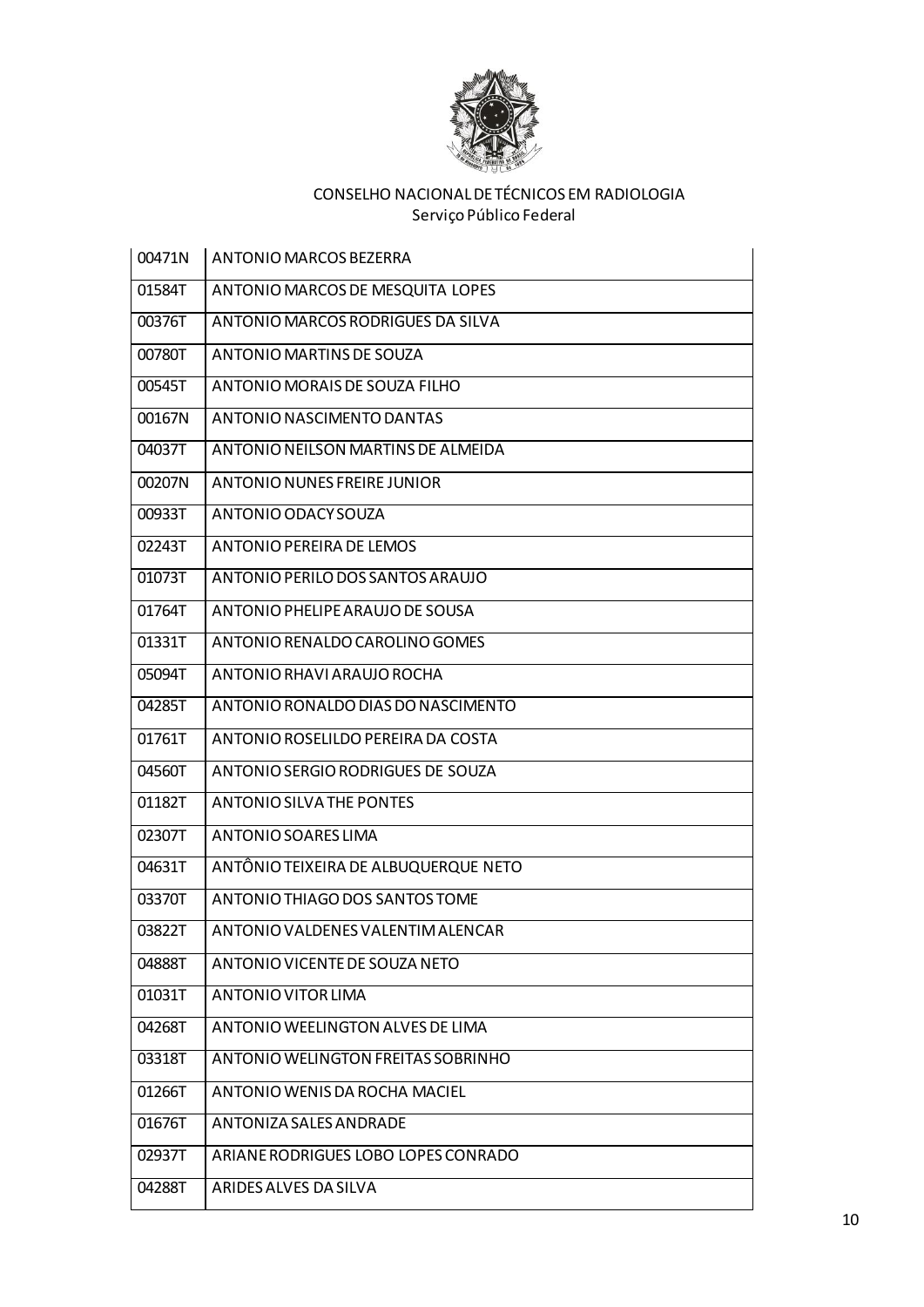

| 02572T | <b>ARLLEY TEIXEIRA DE NEGREIROS</b>    |
|--------|----------------------------------------|
| 04764T | ARMANDO GOMES DA SILVA                 |
| 01325T | ARONALDO RIBEIRO DE SOUSA              |
| 04223T | <b>ARTHUR LIMA DANTAS</b>              |
| 04576T | ARYSLANE DOS SANTOS FREITAS DIAS       |
| 01867T | ASTELIANE SOARES MILLES SILVA          |
| 01138T | ATHANASIOS MADEIRO TSIRMPAS            |
| 04779T | ATILA BARROSO GONÇALVES                |
| 02974T | ATILA DA SILVA MATOS                   |
| 03140T | ATILA SILVA MORAIS                     |
| 01698T | AUREA MARIA MOREIRA DA SILVA           |
| 00815T | AURENI FERREIRA SANTIAGO               |
| 03825T | <b>AURILENE DO AMARAL MARTINS</b>      |
| 01140T | AURILENE MARIA ARAUJO DA SILVA         |
| 03852T | <b>AUSTREJAN ALVES LOBO</b>            |
| 00183N | <b>AYRA RIBEIRO RAMIRES</b>            |
| 02609T | BARTOLOMEU CORDEIRO DE BRITO           |
| 02532T | BATISTA COSMO DOS SANTOS               |
| 03070T | BEATRIZ NAIARA CORREIA MARIANO         |
| 04643T | BEKJANNE ALVES VITOR                   |
| 04024T | BENEDITA EUGENIA LIMA OLIVEIRA         |
| 01294T | <b>BENEDITO LOPES NOGUEIRA</b>         |
| 02389T | BETÂNIA NASCIMENTO CAVALCANTE OLIVEIRA |
| 04780T | BIANCA CAROLINE COSTA ARAUJO           |
| 04108T | <b>BIANCA LIMA BARROS</b>              |
| 04811T | BRENDA KELLY BEZERRA BARBOSA           |
| 04687T | BRENNON JIMENEZ DE SOUSA MUNIZ         |
| 00454N | BRUNA CAROLINA COELHO DA SILVA         |
| 03346T | BRUNA ESCARLLET DE LIMA ROCHA          |
| 00571N | <b>BRUNA KELLY CARNEIRO GOMES</b>      |
|        |                                        |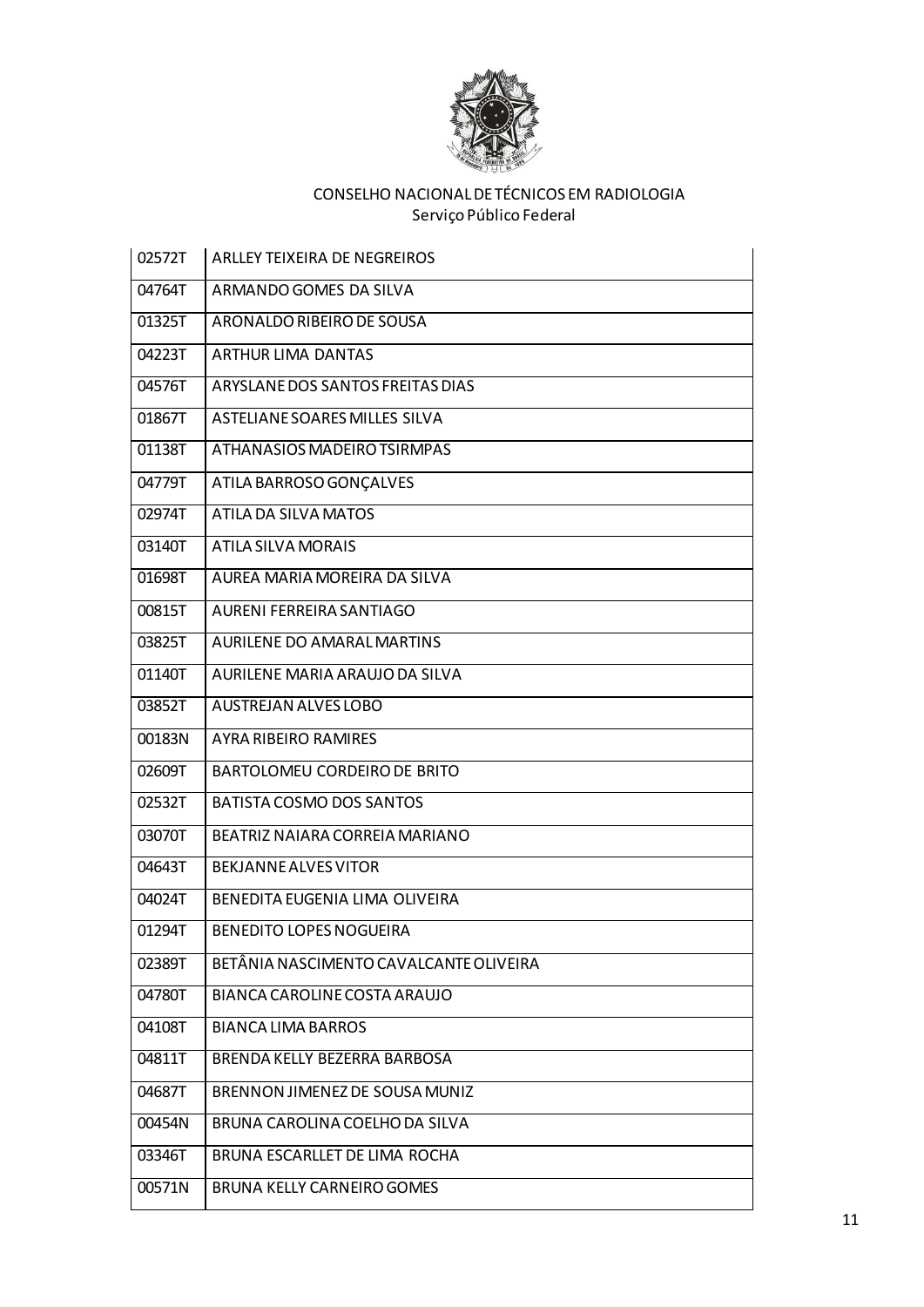

| 02433T | BRUNA KEZIA DA SILVA CASTRILLON       |
|--------|---------------------------------------|
| 04735T | BRUNA RAFAELA DE SOUSA NOGUEIRA       |
| 04424T | BRUNA SILVA DO NASCIMENTO             |
| 01912T | <b>BRUNNO DE LIMA SALES</b>           |
| 01882T | <b>BRUNO BITENCOURT DE MELO</b>       |
| 05041T | BRUNO CONSTANTINO CARVALHO            |
| 03507T | <b>BRUNO FELIPE FERNANDES MORAO</b>   |
| 03126T | BRUNO GOMES MAXIMO FERREIRA           |
| 03561T | BRUNO HENRIQUE MENEZES BARBOSA        |
| 05007T | BRUNO KLINSMANN ARAUJO SILVA          |
| 04529T | <b>BRUNO LUIS ARAUJO RAMOS</b>        |
| 03959T | BRUNO NAZARENO AZEVEDO AGUIAR FEITOSA |
| 04692T | <b>BRUNO PATHELLE SOUSA DE ARAÚJO</b> |
| 04199T | <b>BRUNO RODRIGUES LIMA</b>           |
| 03326T | <b>BRUNO TORRES DE ALMEIDA</b>        |
| 02934T | CAIO CESAR TABOSA ALBUQUERQUE         |
| 02240T | CAMILA ALVES VIEIRA                   |
| 04336T | CAMILA BATISTA DE AGUIAR SILVA        |
| 04513T | CAMILA PEREIRA DE OLIVEIRA            |
| 00576N | CAMILE OLIVEIRA DO NASCIMENTO         |
| 04714T | CAMILLA ARAUJO BRAZ                   |
| 04244T | CAMILLA DE OLIVEIRA SOARES            |
| 04886T | <b>CAMILO PATRICK RODRIGUES</b>       |
| 00975T | CANDIDO XAVIER DE SOUSA               |
| 02843T | CARLA AUGUSTA DA SILVA MONTEIRO       |
| 04629T | CARLA DE OLIVEIRA CAVALCANTE          |
| 05014T | CARLA JULIETE NASCIMENTO LIMA         |
| 05027T | CARLA LIDIENE LUSTOSA LEITE           |
| 04593T | CARLA LUIZA DE SOUSA ALVES            |
| 01081T | <b>CARLA RIOS FERREIRA</b>            |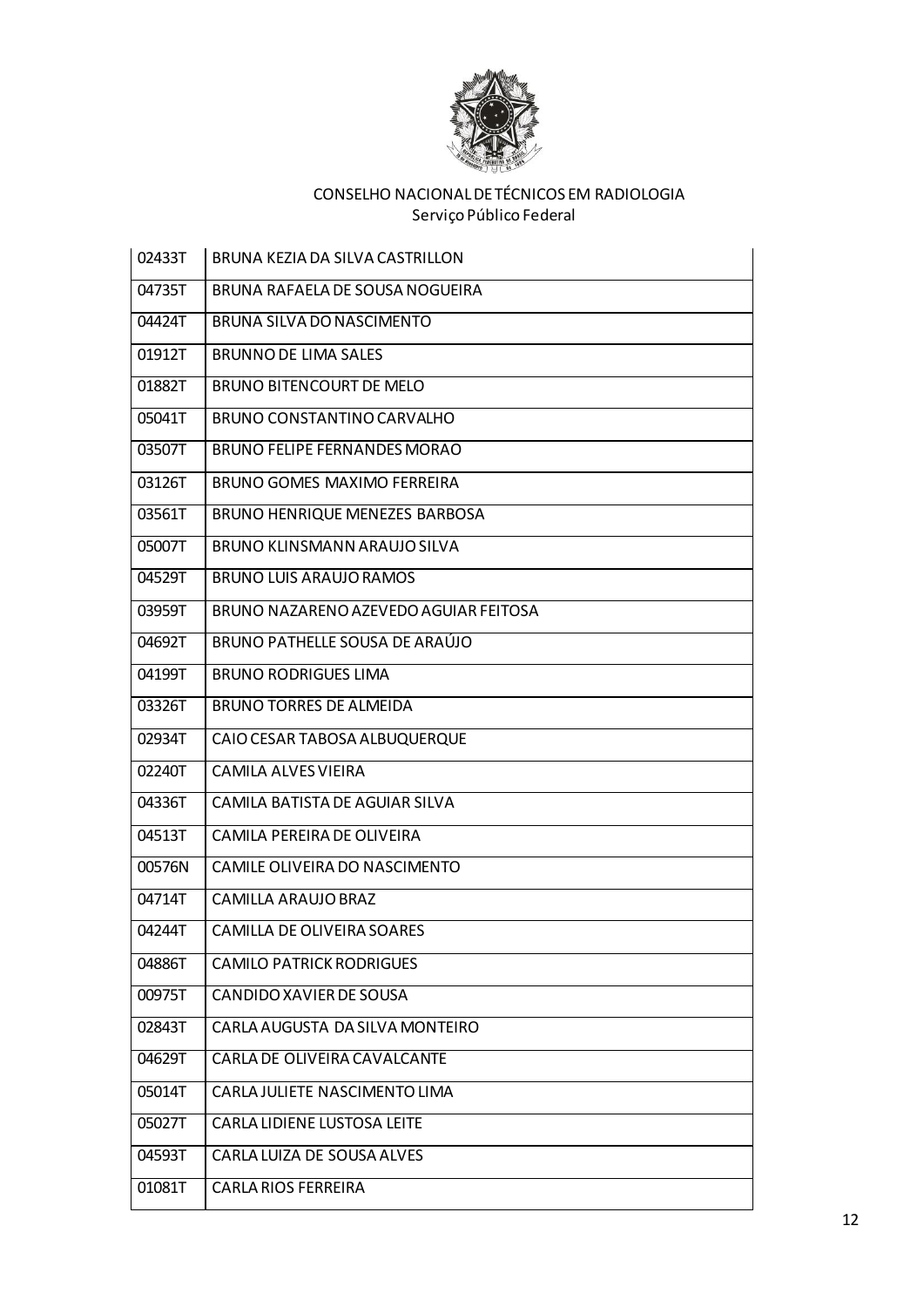

| 00362N | CARLIANE COSTA DOS SANTOS             |
|--------|---------------------------------------|
| 01193T | CARLOS ALBERTO DE SOUZA FILHO         |
| 02468T | CARLOS ALBERTO FERREIRA PASSOS JUNIOR |
| 00033T | CARLOS ALBERTO SILVA DE LIMA          |
| 04909T | CARLOS ANDERSON DE SOUZA BRAGA        |
| 02537T | CARLOS ANDRE ALMEIDA BRASIL           |
| 04151T | CARLOS ANDRE ARAUJO DA SILVA          |
| 00526N | CARLOS ANDRE SANTANA DA SILVA         |
| 03105T | CARLOS ANDRE SANTOS DA SILVA          |
| 03513T | CARLOS AUGUSTO LOBO DE LIMA           |
| 03755T | CARLOS AUGUSTO MENDES DE SOUSA        |
| 03467T | CARLOS AUGUSTO PINHEIRO DA SILVA      |
| 01892T | <b>CARLOS EDUARDO ALVES NOGUEIRA</b>  |
| 05091T | CARLOS ELIANDRO MOREIRA LIMA          |
| 04488T | CARLOS EUGENIO GOMES SERAFIM          |
| 03526T | CARLOS FERREIRA GUIMARÃES             |
| 04367T | CARLOS FRANCIEL SILVA DE LIMA         |
| 05013T | <b>CARLOS FREITAS DOS SANTOS</b>      |
| 03694T | CARLOS HELMANO GALVÃO DE SOUSA        |
| 03753T | CARLOS HENRIQUE MAIA SAMPAIO          |
| 00185N | CARLOS HENRIQUE SANTOS DA SILVA       |
| 04916T | CARLOS JARDEL PEREIRA ANUNCIATO       |
| 02052T | CARLOS LENINE GUTERRES RIBEIRO JUNIOR |
| 04149T | CARLOS MARCOS DA SILVA SOUSA          |
| 00034T | CARLOS RANUNFO BATISTA VIEIRA         |
| 02816T | <b>CARLOS ROBERTO CRUZ BRAGA</b>      |
| 02315T | CARLOS RONALD CARVALHO DA SILVA       |
| 02282T | CARLOS WANDERLEY CASSIANO RAMALHO     |
| 03178T | CARLOS WILKER CARNEIRO DE SOUZA       |
| 02824T | CARMEN MARIA RODRIGUES CAMELO         |
|        |                                       |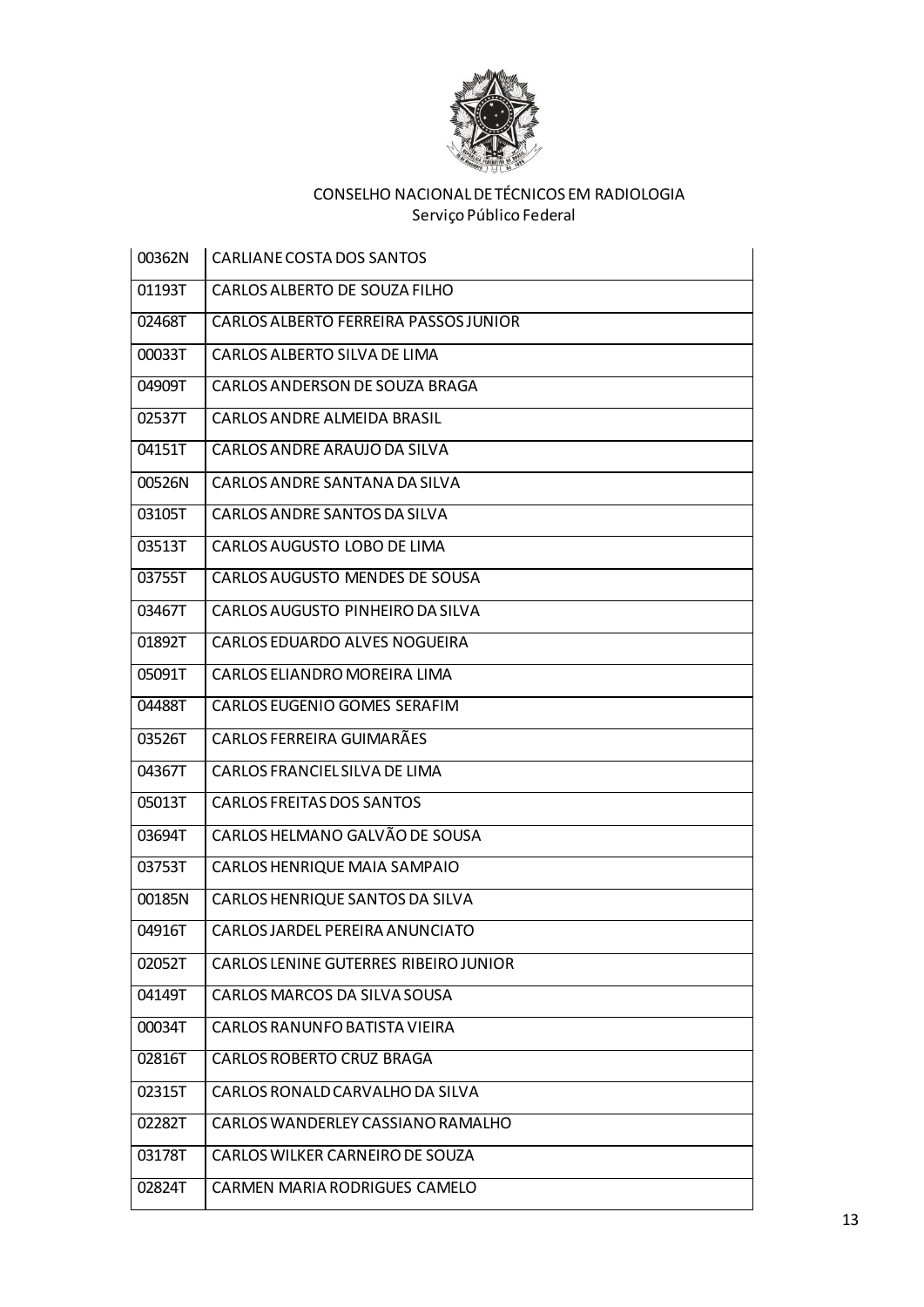

| 00465N | CAROLAINE SALVINO PONCIANO             |
|--------|----------------------------------------|
| 03525T | CAROLINA DO NASCIMENTO DE OLIVEIRA     |
| 04973T | CAROLINE LOPES SILVA                   |
| 04049T | CAROLINE PEREIRA DE SOUZA COTTING      |
| 00565N | CAROLINE PINHEIRO BEZERRA              |
| 02863T | CASSIO COSTA DANTAS                    |
| 01398T | CECILIA TEIXEIRA DE MATOS NETA         |
| 00211N | CELIANE DE LIMA FERREIRA               |
| 02622T | CELSO MARTINS DE OLIVEIRA FILHO        |
| 03886T | CESAR AUGUSTO DE OLIVEIRA SOUZA        |
| 01026T | CESAR CALS DOS SANTOS FILHO            |
| 02058T | <b>CEZAR FELIPE FREIRE COELHO</b>      |
| 02369T | <b>CHAFERUZ HELAL NETO</b>             |
| 02394T | <b>CHARLLES FONTES CARTAXO</b>         |
| 02596T | CHERLLYANNY SAMPAIO DA SILVA           |
| 02181T | CHIRLANE SILVA MARINHO                 |
| 04101T | CHIRLIANE DE HOLANDA SILVA             |
| 03601T | <b>CHRISTIANE GREGORIO DE ANDRADE</b>  |
| 01649T | CIBELE DE ARAUJO DA SILVA              |
| 01895T | CICERA CASSIA BEZERRA CHAGAS           |
| 02955T | CICERA CLAUDIA GOMES                   |
| 01315T | CICERA DIAS PEREIRA                    |
| 01319T | CICERA JANAINA CHAGAS DA SILVA         |
| 01327T | CICERA MARIA DA PAZ DOS SANTOS         |
| 03605T | CICERA TATIANA NOGUEIRA LIMA           |
| 04988T | CICERILDO HIPÓLITO BARBOSA             |
| 00466N | CICERO ADEGILDO MACIEL DA SILVA JUNIOR |
| 05022T | CICERO ALVES DO NASCIMENTO             |
| 03737T | CICERO ANAIRTON DHIEGO DA HORA PAIVA   |
| 03433T | CICERO ANDRE RIBEIRO OLIVEIRA          |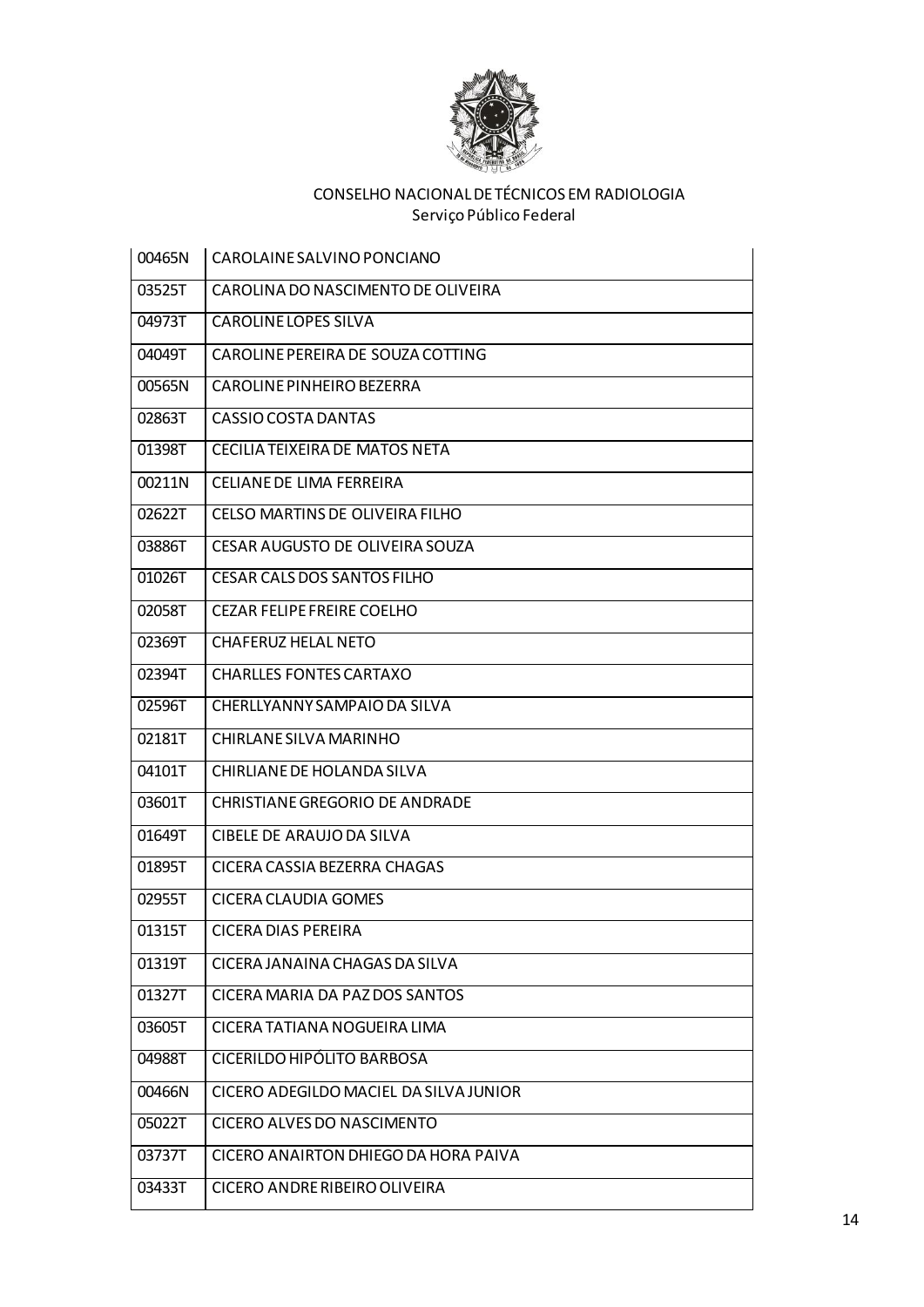

| 04483T | <b>CICERO DANTAS BARBOSA</b>             |
|--------|------------------------------------------|
| 03465T | CICERO EDSON DE LIMA GAMA                |
| 04945T | CICERO FABIANO RODRIGUES BESERRA         |
| 00878T | <b>CICERO FRANCISCO DE SOUSA</b>         |
| 03599T | CICERO JOANES LEITE SAMPAIO              |
| 02273T | CICERO JUNIOR OLIVEIRA DA SILVA          |
| 00884T | CICERO LIMA DE SOUSA                     |
| 02472T | <b>CICERO MARCOS MAGALHAES</b>           |
| 02458T | CICERO MAURICELIO ALVES DA SILVA         |
| 04571T | CICERO PEREIRA DA SILVA FILHO            |
| 04248T | CICERO RAUL ARAUJO DE AZEVEDO            |
| 00781T | CICERO ROBERTO DE OLIVEIRA               |
| 04366T | CICERO ROBERTO PINHEIRO DE SOUZA         |
| 01303T | CICERO ROSALVO CAVALCANTE MAIA           |
| 01046T | <b>CICERO SEBASTIAO PINTO</b>            |
| 04851T | <b>CICERO TAVARES DA SILVA</b>           |
| 04802T | CÍCERO VALDECIO VIDAL SILVA              |
| 01458T | CICERO VIEIRA DE FREITAS NETO            |
| 02441T | CICERO WELLINGTON CORREIA DE PAIVA       |
| 04684T | CICERO WELLINGTON CORREIA DE PAIVA FILHO |
| 00543T | CILEDA MARIA DE QUEIROZ LIMA             |
| 03938T | CINTHIA MARIA DO NASCIMENTO SALES        |
| 04828T | CINTIA FELIX DE MOURA                    |
| 00387N | CIRLENE CUSTODIO DA SILVA                |
| 03845T | CLAIRTON DA SILVA GONÇALVES              |
| 00578N | CLARICE DA SILVA SOUZA MAZZEO DUMRAUF    |
| 02297T | CLAUBER DE LIMA TEIXEIRA                 |
| 00277N | CLAUDIA ALBUQUERQUE CARVALHO MELO        |
| 03285T | CLAUDIA MARIA OLIVEIRA JOB               |
| 01223T | CLAUDIANA PEREIRA DE ARAUJO              |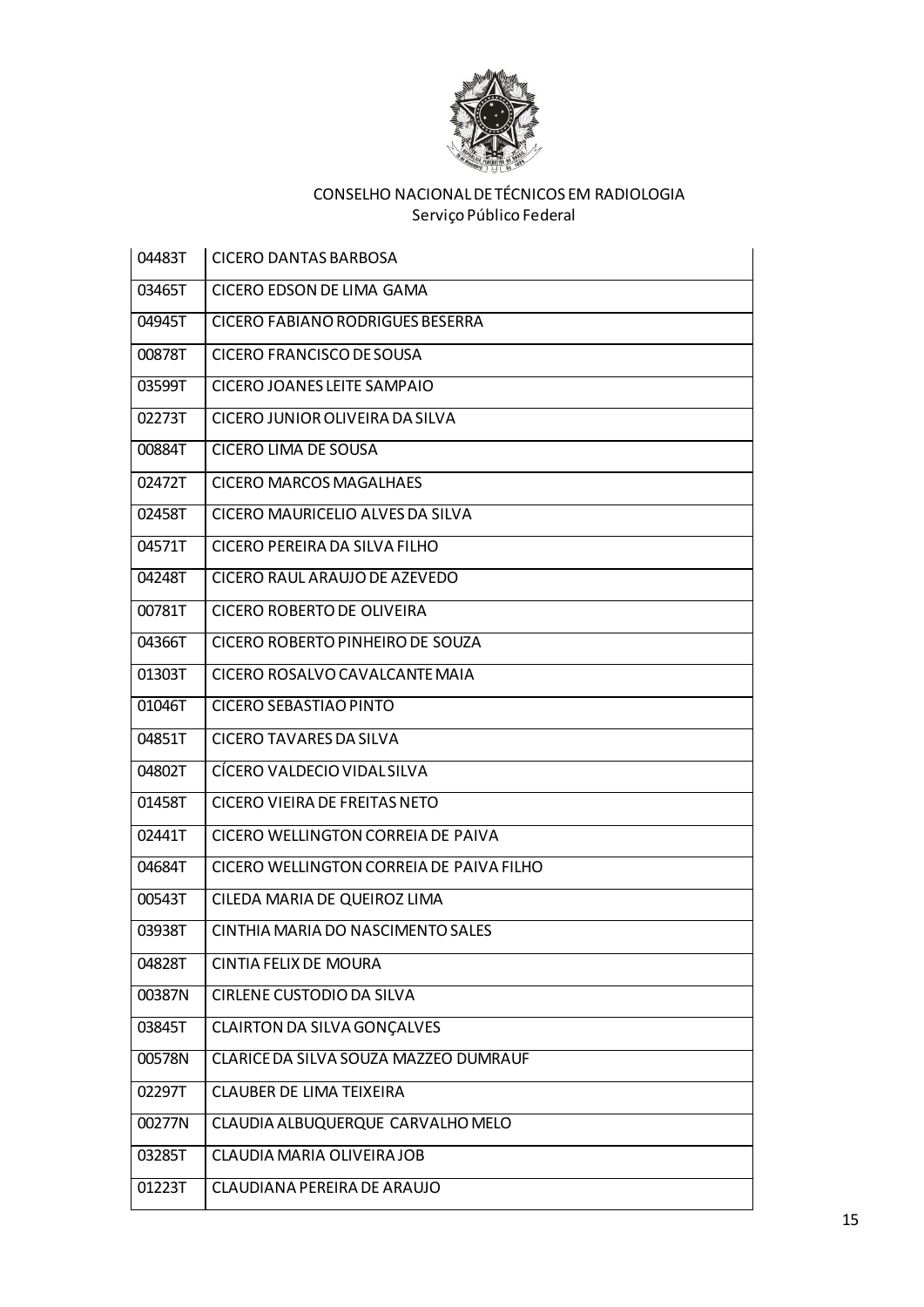

| 04616T | CLAUDIO EMANOEL LOIOLA DA SILVA         |
|--------|-----------------------------------------|
| 00403T | <b>CLAUDIO MESQUITA COSTA</b>           |
| 01221T | CLAUDIO ROBERTO ARAGÃO MENDES           |
| 04951T | CLAUDIONOR MOREIRA DE LIMA              |
| 04329T | CLAUDIRENE XAVIER FERREIRA              |
| 02507T | <b>CLAYTON AUGUSTO SOUSA DE LIMA</b>    |
| 04229T | <b>CLEBER ALVES PEREIRA</b>             |
| 00841T | CLEDNEY BEZERRA DE OLIVEIRA             |
| 00077T | CLEIDE MARA OLIVEIRA DE CARVALHO        |
| 01636T | CLEIDIVANHA ALVES DA SILVA              |
| 00744T | CLEILSON RIBEIRO DO NASCIMENTO          |
| 04604T | <b>CLEISON ROMERO RODRIGUES BEZERRA</b> |
| 01806T | CLEMENTE LUIZ DE SOUSA DO CARMO         |
| 03563T | CLEVERSON LEANDRO SILVA DE SOUZA        |
| 01805T | <b>CLOVES CUNHA BEZERRA</b>             |
| 05057T | CLOVIS NATANAEL GOMES SILVA DE ALMEIDA  |
| 04558T | CONCEICAO DE SOUSA FREITAS              |
| 01111T | CONSUELO DA SILVA COSTA                 |
| 04370T | <b>CRECIANA PAIVA CHAVES</b>            |
| 04772T | CRISARES FERREIRA DA FONSECA FILHO      |
| 02932T | CRISELIDE ALEXANDRINO ALMEIDA           |
| 03815T | CRISLANE LIMA SOUSA                     |
| 04962T | CRISTIAN KAGE DE OLIVEIRA RODRIGUES     |
| 03899T | CRISTIANA DE SOUSA RIBEIRO              |
| 04824T | CRISTIANE CARNEIRO DE OLIVEIRA          |
| 01450T | CRISTIANE DA SILVA LIMA                 |
| 04644T | CRISTIANO DO CARMO SILVA                |
| 04992T | CRISTIANO FURTADO DAS CHAGAS            |
| 02249T | CRISTIANO RODRIGUES DA SILVA            |
| 02429T | CRISTIANO SOARES DO NASCIMENTO          |
|        |                                         |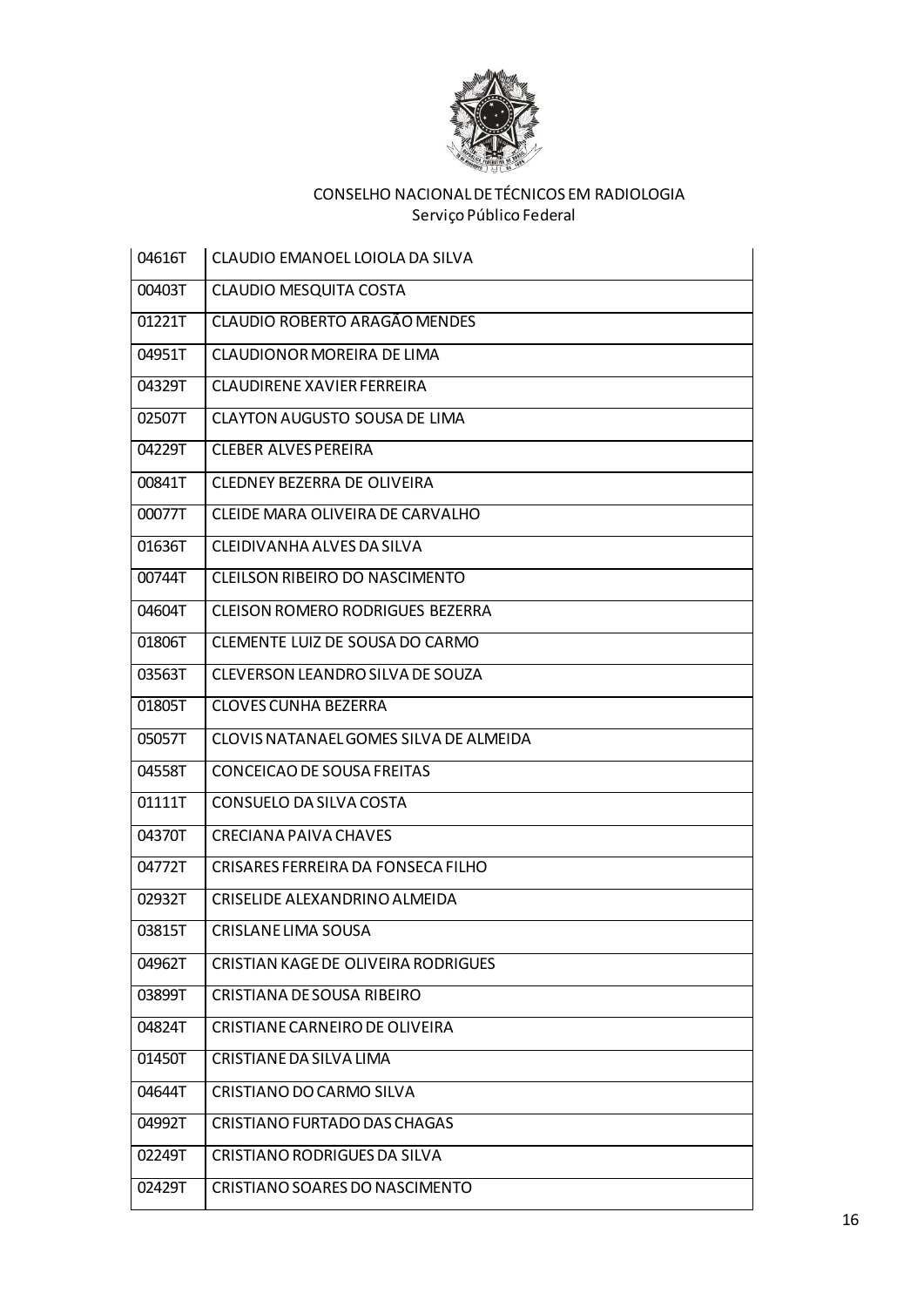

| 04816T | CRISTINA FACCHINI DIAMANTE          |
|--------|-------------------------------------|
| 04810T | CRISTOVÃO DE LIMA MAGALHAES         |
| 05107T | DAIANA ROSA DE SOUSA FEITOSA        |
| 04148T | DAIANE DELMIRO DE MENEZES BRILHANTE |
| 02076T | DALADIER MACEDO DA SILVA            |
| 04454T | DALLAN SILVA SAMPAIO                |
| 04081T | DAMIAO FERREIRA DA COSTA            |
| 00363T | DAMIAO JOSE DA SILVA                |
| 04167T | DANIEL ALBERTO DE SOUZA             |
| 01562T | DANIEL ALMEIDA FERREIRA             |
| 03783T | DANIEL ALVES LACERDA                |
| 02149T | DANIEL ALVES PINTO CABRAL           |
| 05083T | DANIEL BATISTA DA COSTA JUNIOR      |
| 02513T | DANIEL CASSIO ROCHA GUEDES          |
| 01671T | DANIELDOS SANTOS SILVA              |
| 01707T | DANIEL FERNANDES RODRIGUES          |
| 05036T | DANIEL FURTADO DE OLIVEIRA FILHO    |
| 01547T | DANIEL GOMES DOS SANTOS             |
| 02049T | <b>DANIEL MOREIRA</b>               |
| 03270T | DANIEL NERE BASILIO                 |
| 03486T | DANIEL PEREIRA GOMES                |
| 02778T | DANIEL SOARES CARNEIRO FILHO        |
| 02101T | DANIEL VICTOR SOUZA SANTOS          |
| 03746T | DANIELA ARAUJO DE OLIVEIRA          |
| 03466T | DANIELA DE ALMEIDA MESSIAS          |
| 01870T | DANIELA FARIAS DA SILVA             |
| 03320T | DANIELA OLIVEIRA ALMEIDA            |
| 03809T | DANIELA VIEIRA PEREIRA              |
| 00566N | DANIELE BRAZ ALVES SILVA            |
| 03834T | DANIELE DILAN ARAUJO RODRIGUES      |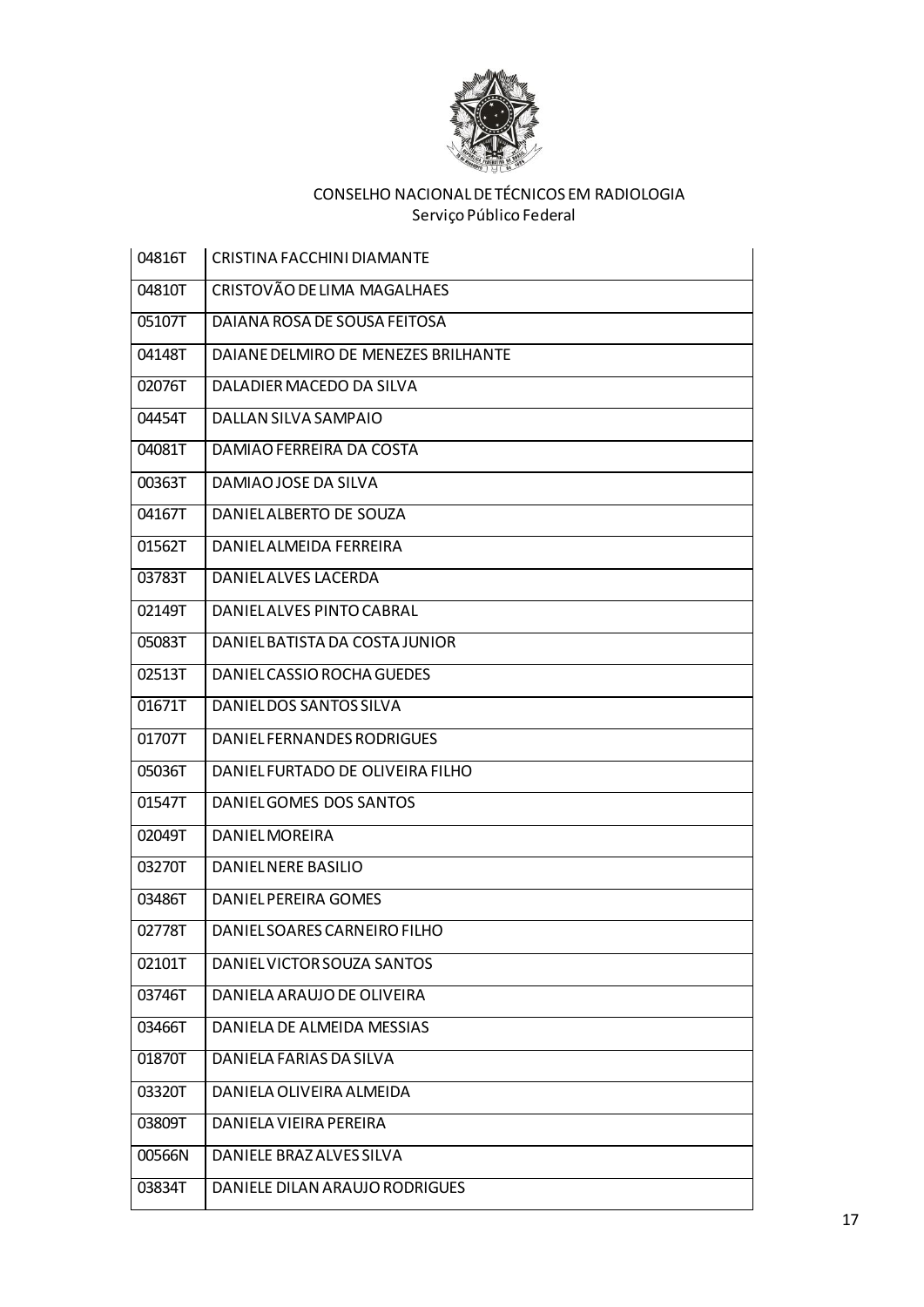

| 02350T | DANIELE RODRIGUES SOUSA PRAXEDES   |
|--------|------------------------------------|
| 05049T | DANIELE SOUZA MENDES GARCIA        |
| 00504N | DANIELLE MOURAO DA HORA            |
| 03082T | DANIELLE MUNIZ CAVALCANTE          |
| 00996T | DANIELLY DE MENEZES FREIRE ALENCAR |
| 04185T | DANIELLY DE OLIVEIRA NUNES         |
| 02047T | DANIELLY RAMALHO DE OLIVEIRA       |
| 00954T | DANILO CUNHA DE MOURA              |
| 04595T | DANILO DE ALMEIDA MORAIS           |
| 05026T | DANILO MACIEL DE FARIAS            |
| 04889T | DANNILO DE SOUSA FERNANDES         |
| 04518T | DANYELE ARAUJO DE AZEVEDO          |
| 03214T | DARCIA LIMA COSTA                  |
| 04689T | DARCIANA ARAUJO MOREIRA            |
| 01781T | DARLAN FERREIRA DA SILVA           |
| 00671T | DARLAN FIALHO XAVIER               |
| 02062T | DARLENE SILVA RIBEIRO              |
| 01412T | DASNEY MACHADO ELIAS               |
| 02417T | DAURO VITORIANO PEREIRA NETO       |
| 00367N | DAVI HIDEO SATO DUARTE             |
| 04784T | DAVID DE PAIVA PONTES              |
| 02722T | DAVID DE SOUSA ROCHA               |
| 04808T | DAVID EMANUEL DE LIMA SANTOS       |
| 03093T | DAVID GOMES DE ABREU JUNIOR        |
| 03177T | DAVID VIANA FELIX                  |
| 04574T | DAVID WESLEY LIMA FELIX            |
| 02201T | DAYANA CARLA MENDES DE SOUSA       |
| 02017T | DAYANE KELLY DE LIMA MENEZES       |
| 02740T | DAYANE VICENTE DE OLIVEIRA         |
| 04818T | DAYNARA OLIVEIRA DIAS              |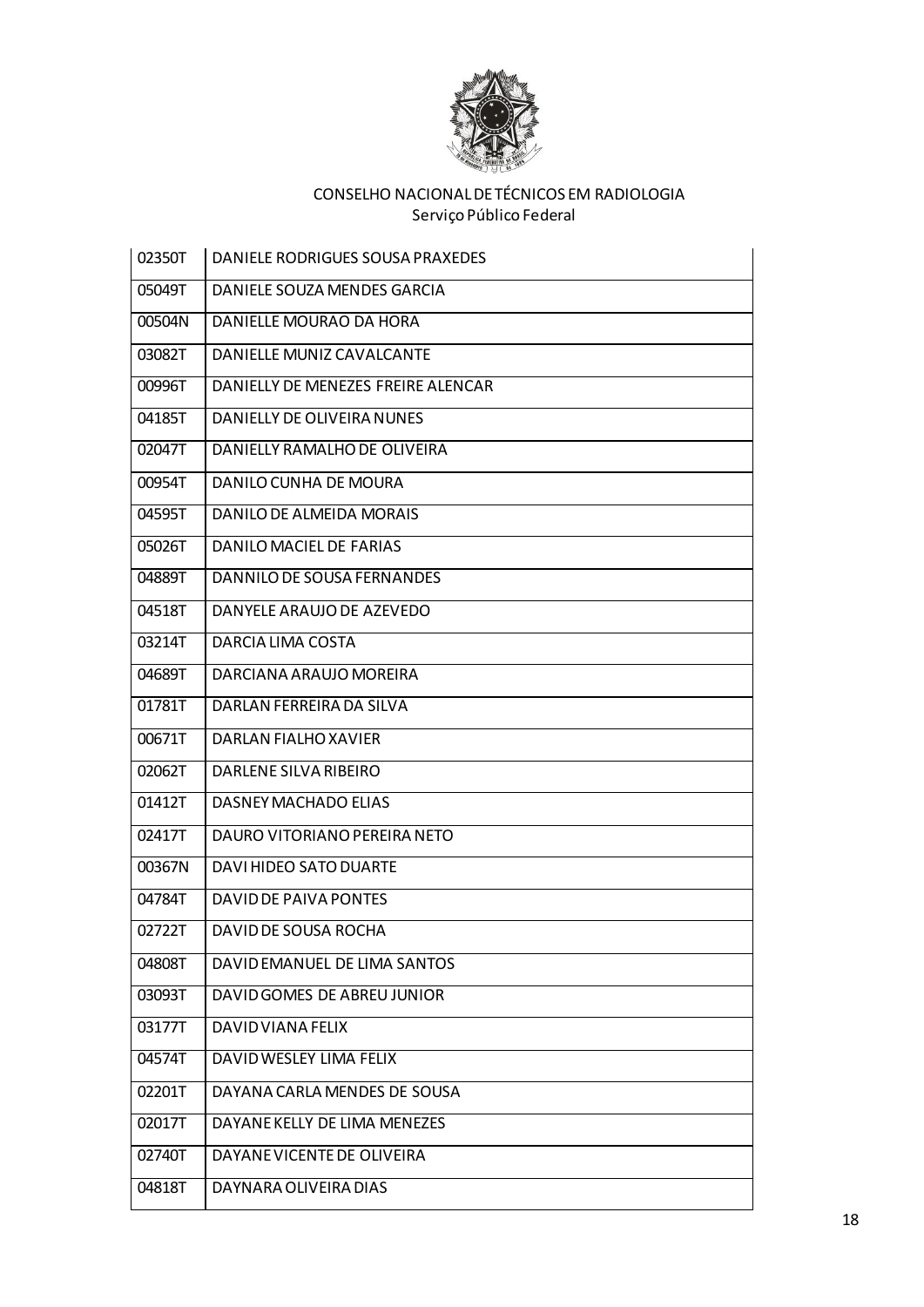

| 04619T | DAYSE ELIANE DE ANDRADE SOARES        |
|--------|---------------------------------------|
| 04766T | DÉBORA CANDIDO ALBUQUERQUE            |
| 05069T | DEBORA CRISTINA DE SOUZA SANTOS       |
| 05076T | DEBORA DE CASTRO MACIEL               |
| 03503T | DEBORA FERREIRA SARAIVA               |
| 00525T | DEBORA LANE LIMA ALMEIDA              |
| 01277T | DEBORA MOREIRA DE SOUSA               |
| 04609T | DEBORA REBOUÇAS DOS SANTOS            |
| 03473T | DEBORA RODRIGUES DE ANDRADE FREITAS   |
| 02318T | DEIME COSTA DA SILVA                  |
| 00493N | DELANE DOS SANTOS COSTA               |
| 01188T | <b>DELIUTON COSTA DA SILVA</b>        |
| 00381N | <b>DENILO SANTOS ALVES</b>            |
| 00213N | DENIS PEREIRA GRANGEIRO               |
| 00449N | DENISE DE ALCANTARA PANZA             |
| 04010T | <b>DENISE RODRIGUES CORREIA</b>       |
| 01164T | DENNER GUERREIRO MORAIS               |
| 01166T | <b>DEODORO FLORIANO NETO</b>          |
| 02316T | DEURILANDE RODRIGUES CAVALCANTE       |
| 00570T | DEUSDEDITH FERREIRA CAVALCANTE JUNIOR |
| 02337T | DEUSDEDITH XAVIER DA COSTA JUNIOR     |
| 04525T | DEYBSON DUTRA PAZ                     |
| 01807T | DEYVID GERALDO DE BRITO               |
| 00186N | DIANA KELLI FROTA CAVALCANTE          |
| 03827T | DIANA PRISCILA DIAS CASTRO            |
| 00717T | DIANA SOARES DE MATOS ABREU           |
| 00378T | <b>DIANE SILVA TEIXEIRA</b>           |
| 02630T | DIEGGO MILHOME ALVES DE ALMEIDA       |
| 04673T | <b>DIEGO DE CASTRO BARROS</b>         |
| 00556N | DIEGO MESQUITA DA SILVA               |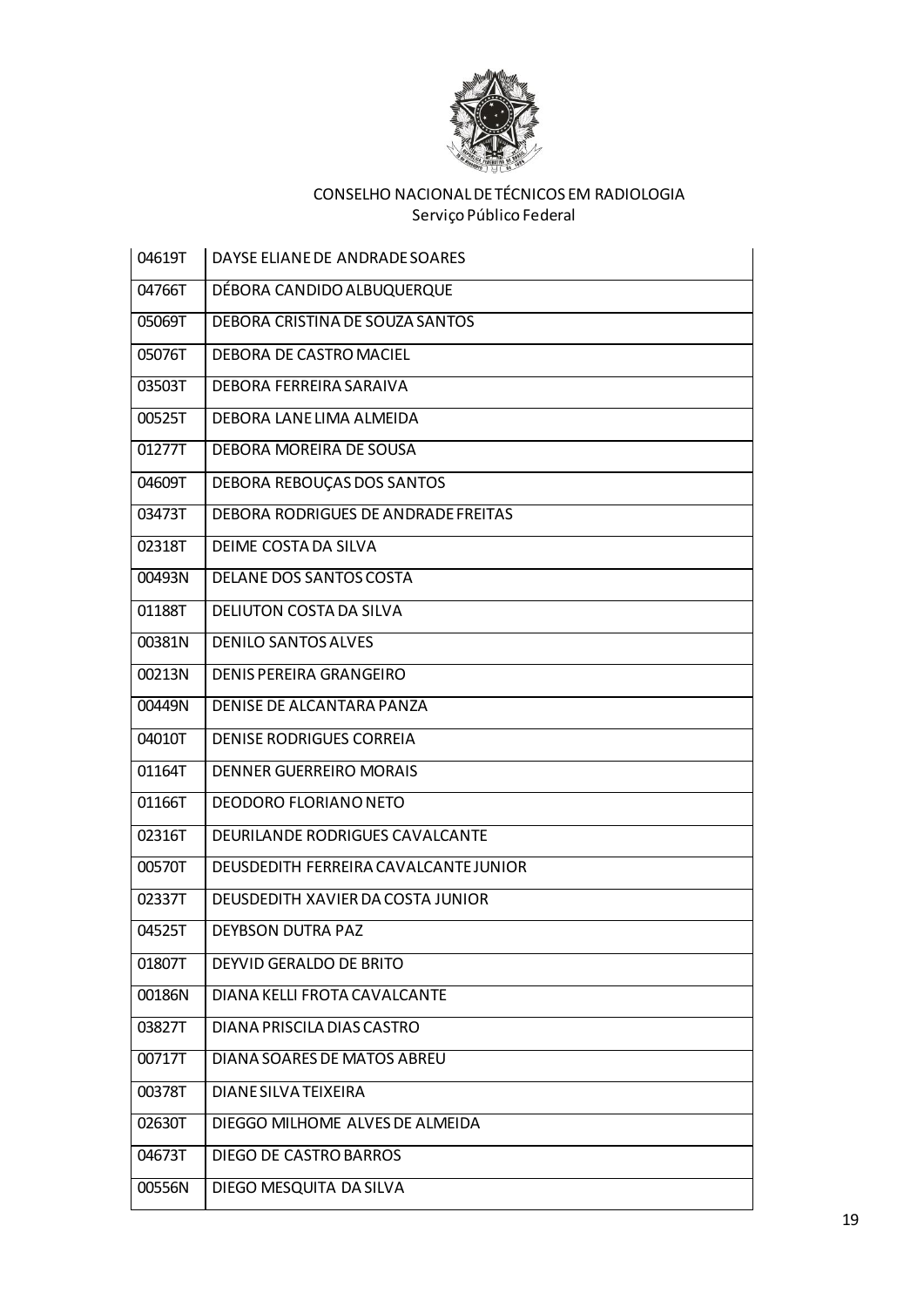

| 04861T | DIEGO RAMON DE OLIVEIRA          |
|--------|----------------------------------|
| 03554T | DIEGO RODRIGUES BARBOSA          |
| 03713T | DIEGO RODRIGUES DA SILVA         |
| 03868T | DIEGO WESLEY PEREIRA MATOS       |
| 04882T | DINNEY LIMA DOS SANTOS           |
| 04533T | DIOGO LISBOA TAVARES DIAS        |
| 02482T | DIOGO SOUSA VIANA DE LIMA        |
| 02779T | DONIZETE MARQUES TEIXEIRA        |
| 00318N | DORES MEIRE ALVES DO CARMO       |
| 01049T | DULCE DE QUEIROZ BRAGA BEZERRA   |
| 02946T | DYHONATAN CARDOZO DA SILVA       |
| 00702T | EBER FREIRE DE SOUSA             |
| 02802T | EBIO BATISTA MOTA SOUZA          |
| 02661T | EDERSON GONÇALVES NOGUEIRA       |
| 04775T | EDGLA SAMILA TORRES DE SOUSA     |
| 03559T | <b>EDILBERTO LIMA SANTOS</b>     |
| 04564T | <b>EDILENE GONÇALVES FREITAS</b> |
| 01116T | EDILSON PEREIRA DE FIGUEIREDO    |
| 04906T | EDILSON RODRIGUES PINTO FILHO    |
| 00450N | EDINA MARIA SANTOS PRUDENCIO     |
| 04061T | EDINARDO HELCIAS MAIA            |
| 02608T | EDIPO TEILLOR DA SILVA BONONI    |
| 04179T | EDIVALDO ALVES FERREIRA          |
| 04385T | EDIVANDO VASCONCELOS DA SILVA    |
| 02592T | EDLEUDO FERNANDES CAVALCANTE     |
| 04476T | EDMAR VIEIRA MOTA FILHO          |
| 03192T | EDNA LEILA MOREIRA PINHEIRO      |
| 01658T | EDNA RIBEIRO MONTEIRO            |
| 04966T | <b>EDNALDO DE ARAUJO MATOS</b>   |
| 01200T | EDNALDO DE SOUSA PIMENTEL        |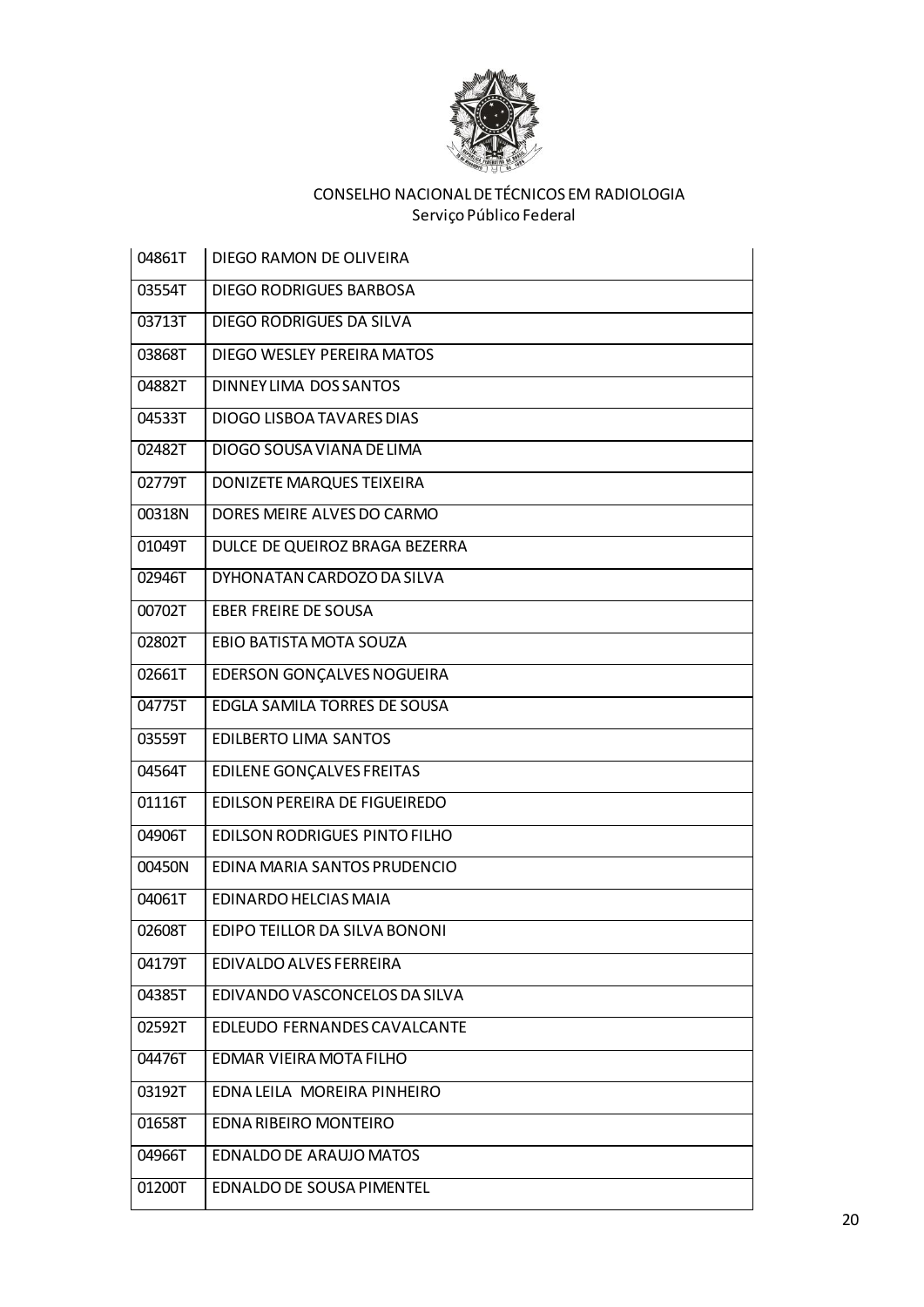

i.

| 02752T | <b>EDSON BRASIL DA SILVA FILHO</b>  |
|--------|-------------------------------------|
| 02063T | EDSON COUTINHO LUCENA DE OLIVEIRA   |
| 03544T | EDSON DA SILVA FERREIRA             |
| 02912T | EDSON QUARESMA DO NASCIMENTO        |
| 04707T | EDUARDA LETICIA SILVA DE OLIVEIRA   |
| 04280T | EDUARDO ALVES DE MOURA              |
| 01714T | EDUARDO BISPO PINTO                 |
| 02595T | EDUARDO DE SOUSA MOREIRA            |
| 00597N | EDUARDO PEIXOTO SALDANHA FERREIRA   |
| 02565T | EDUARDO PEREIRA MOURA               |
| 04876T | EDUARDO SPIELBERG SOUSA SILVA       |
| 01159T | EDUARDO TABOSA ARAUJO               |
| 02706T | EDUARDO VAGNER MAIA DO NASCIMENTO   |
| 02290T | EDVAL SILVA VIEIRA                  |
| 02288T | EDVALDO SILVA VIEIRA                |
| 00198T | EDVAN LOPES DE ALCANTARA            |
| 00485N | EDYBERG DE ARAUJO BEZERRA           |
| 01201T | ELAINE CLEBIA CAVALCANTE SANTOS     |
| 04624T | ELAINE DE OLIVEIRA LUCENA           |
| 04761T | ELANIA PEREIRA LOPES                |
| 02066T | ELANNA YARA COELHO BARROS           |
| 00191N | ELANY SILVA ALMEIDA CORREA          |
| 00397N | ELAYNE CRISTINA COSTA DO NASCIMENTO |
| 04401T | ELCILENE RIBEIRO GONÇALVES          |
| 00456N | <b>ELDJONAS GOMES FREIRE</b>        |
| 01964T | ELENEUDO TELES FROTA                |
| 04953T | ELIABE BEZERRA ALBUQUERQUE          |
| 04565T | ELIANA MARIA DA COSTA               |
| 00726T | ELIANE ALVES DA SILVA SANTOS        |
| 03972T | ELIANE DA SILVA PEREIRA             |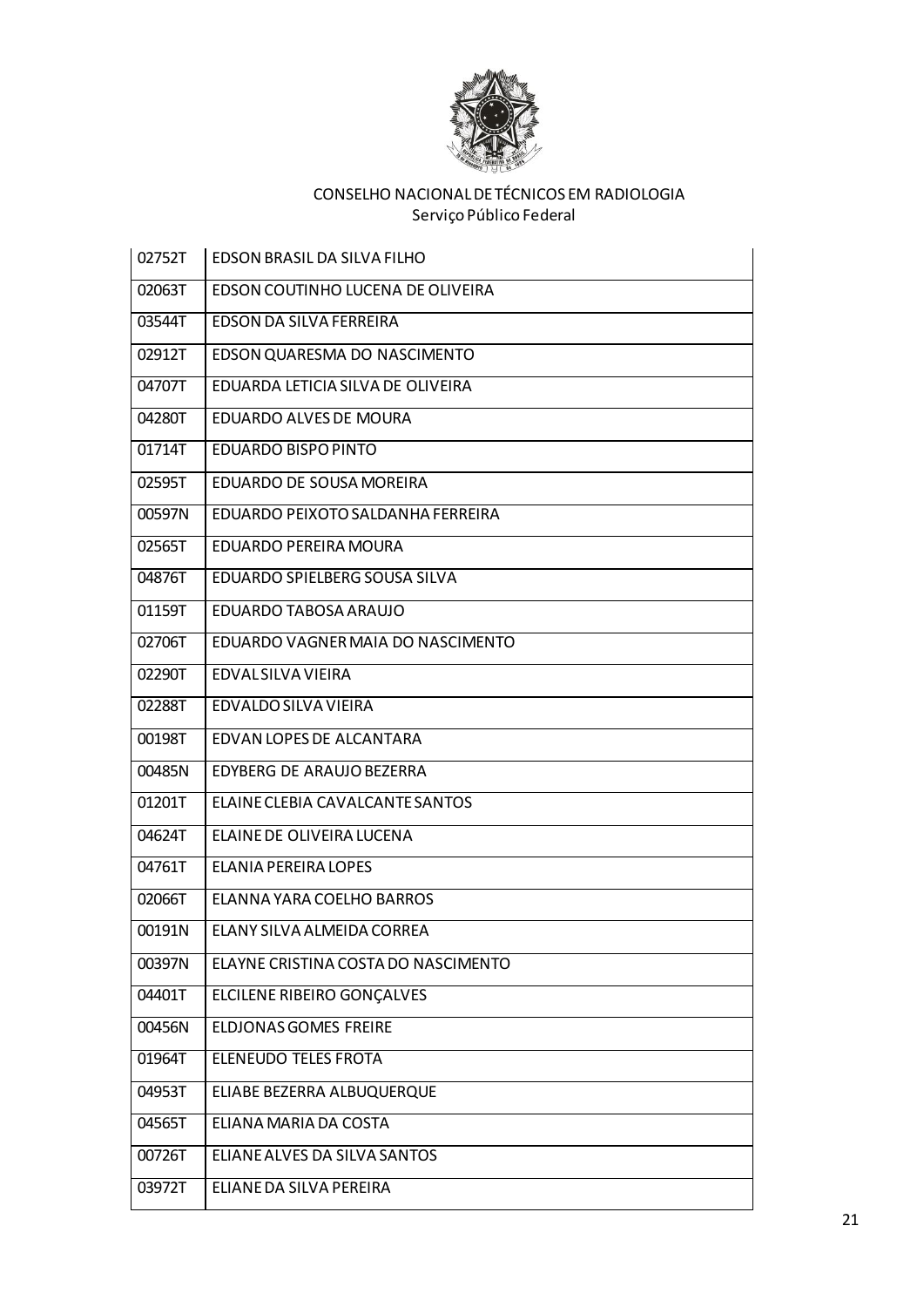

| 04512T | <b>ELIANE RODRIGUES MELO</b>           |
|--------|----------------------------------------|
| 02007T | ELIAS DA SILVA PAZ                     |
| 04202T | ELIAS DENIZ DA SILVA FILHO             |
| 03018T | ELIDACIA LIMA DE ARAUJO                |
| 02918T | ELIDIANA ARAUJO SOBREIRA               |
| 03851T | ELIESIO ARAUJO CHAVES                  |
| 03499T | ELIONEUDO ALVES DA SILVA               |
| 00669T | ELISANGELA ROCHA NUNES                 |
| 00826T | ELISANGELA SOARES DE SOUSA             |
| 04156T | ELISKELVE DA SILVA ARAUJO              |
| 04965T | ELIVANIA DOS SANTOS CRUZ               |
| 03454T | <b>ELIZABETH PONTES DA SILVA</b>       |
| 02427T | ELIZABETH TRAJANO SILVA                |
| 02016T | ELIZANGELA ASSIS DA SILVA              |
| 04158T | ELIZANGELA RODRIGUES DA SILVA          |
| 01133T | ELIZANGELA ROSA DE OLIVEIRA            |
| 04914T | ELIZANGELA SOUSA MARQUES               |
| 00950T | ELIZARDO OLIVEIRA BARBOSA              |
| 00866T | ELIZAUDO BARRETO LIMA FILHO            |
| 00375N | ELIZETE OLIVEIRA DE MORAIS             |
| 03625T | ELOIDE PEREIRA DE OLIVEIRA             |
| 04203T | ELVIS CLETO PIMENTA DIOGENES           |
| 02975T | EMANOEL VICTOR DE OLIVEIRA             |
| 00662T | EMANUEL ARRUDA DE MELO                 |
| 00496N | <b>EMANUEL BRUNO GOMES NOBERTO</b>     |
| 03477T | <b>EMANUEL DE FIGUEIREDO FERNANDES</b> |
| 03172T | EMANUEL ERISMAR DE CARVALHO FILHO      |
| 00461N | EMANUELA AQUINO DA SILVA               |
| 00561T | EMANUELA DA SILVA MACIEL               |
| 00525N | EMANUELE NASCIMENTO DE OLIVEIRA        |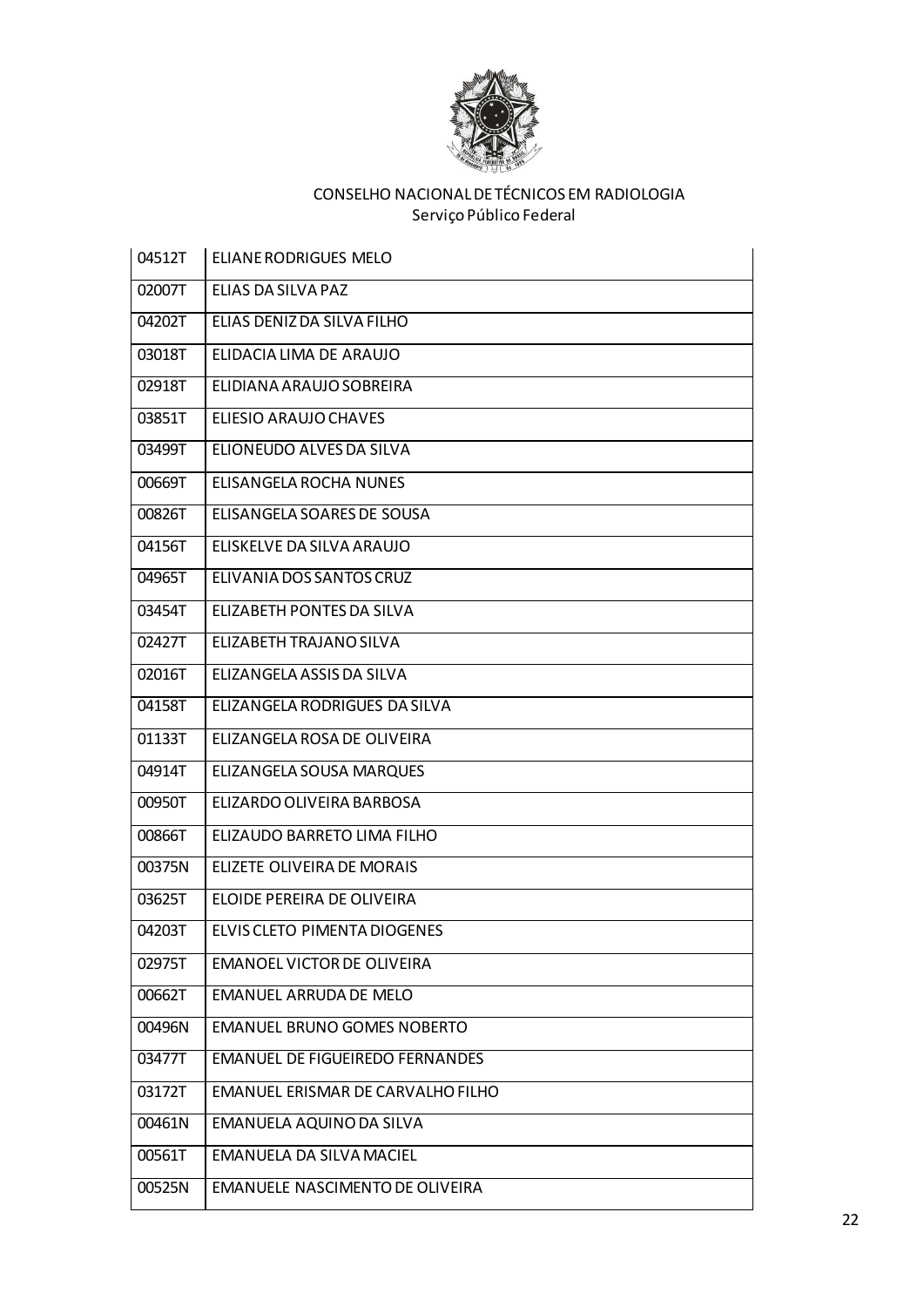

| 04970T | <b>EMANUELLE RIBEIRO DE FREITAS</b>     |
|--------|-----------------------------------------|
| 01950T | <b>EMANUELLE SEVERIANO RODRIGUES</b>    |
| 04639T | EMILIANO QUEIROZ DE CARVALHO            |
| 02625T | EMMANOEL WENDELL VASCONCELOS FERREIRA   |
| 03033T | EMMANUELLE ARAUJO DE AGUIAR DA COSTA    |
| 00247N | EMMANUELLE DA SILVA DOS SANTOS DE FARIA |
| 00977T | ERANDI XAVIER OLIVEIRA                  |
| 00721T | EREMILDO VERISSIMO MONTEIRO             |
| 01348T | ERICA ARAUJO SAMPAIO                    |
| 03882T | ÉRICA MONTEIRO DA SILVA                 |
| 05103T | <b>ERICK QUEIROZ LIRA</b>               |
| 04350T | ERICO GOUVEIA DE SOUSA                  |
| 03260T | ERIKA LIRA BARRETO                      |
| 05045T | ERIKA LUCIANA MONTEZUMA COSTA           |
| 01360T | ERILANDIA MARIA EVANGELISTA             |
| 01940T | ERINALDO CARLOS DA SILVA                |
| 02446T | ERINALDO FREDERICO CRUZ                 |
| 00259N | ERISVALDO FALCAO COELHO                 |
| 04672T | ERIVALDA TAVARES SILVA FALCAO           |
| 00044T | ERIVAN DE MATOS AZEVEDO                 |
| 02276T | <b>ERIVAN RODRIGUES MATOS</b>           |
| 04157T | ERLON FREIRE CRISOSTOMO                 |
| 01779T | ERNANDE AMARO DA SILVA                  |
| 01559T | ERODITE RODRIGUES DA COSTA JUNIOR       |
| 01711T | ESEQUIEL MELO DA SILVA                  |
| 04293T | ESLEI CARNEIRO MENDONÇA                 |
| 03869T | ESTEFÂNIA BEZERRA TIBÚRCIO CAVALCANTE   |
| 00610T | <b>ESTENIO NUNES DE SOUZA</b>           |
| 02829T | ETEVALDO AMARAL DE SOUZA                |
| 02147T | EUDERLUCIO RAMOS DA SILVA               |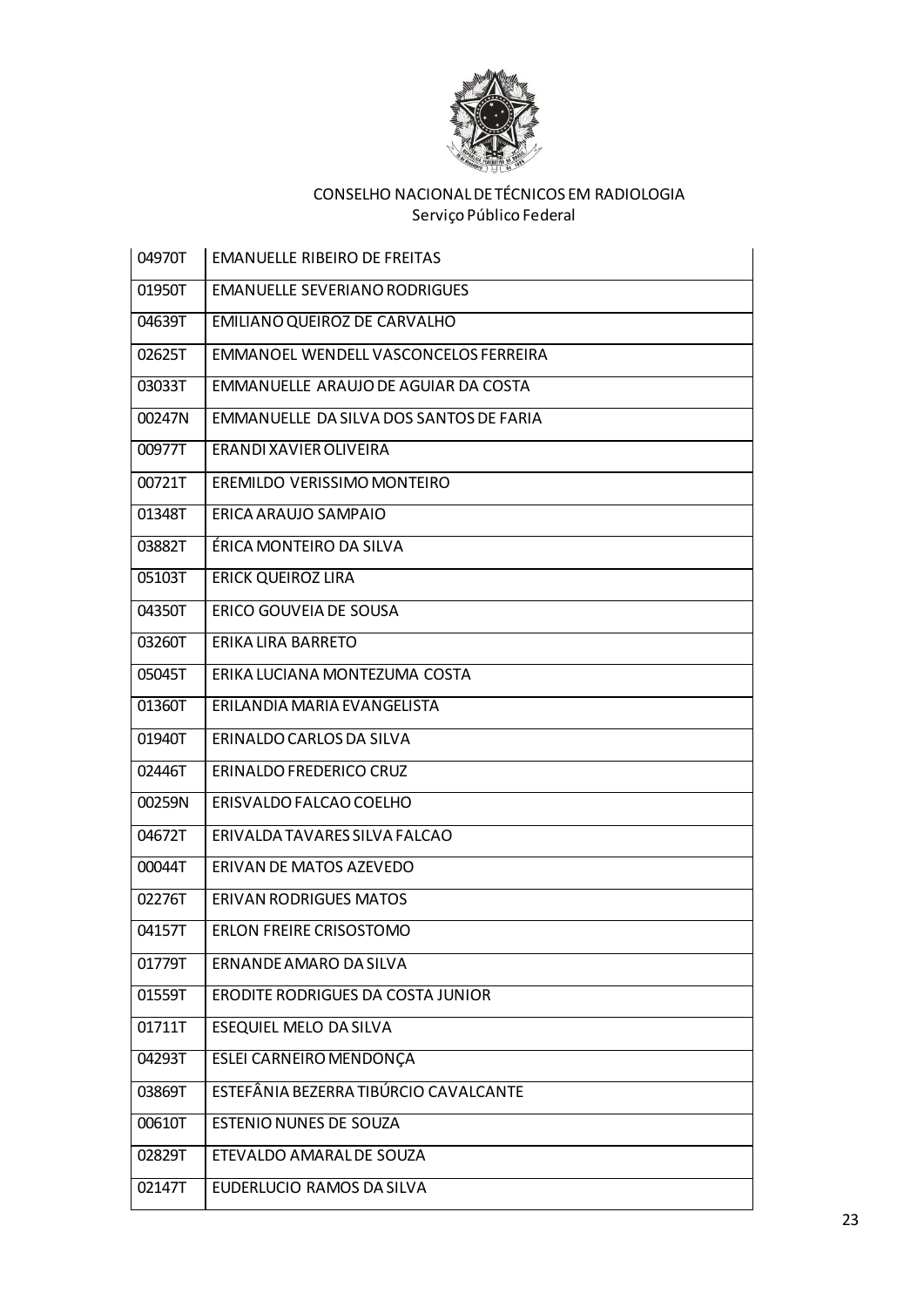

| 04883T | EUGRESISVANNY CUNHA DO CARMO         |
|--------|--------------------------------------|
| 02235T | EULINA SANTIAGO DE ARAUJO            |
| 04308T | EURISMAR DE SOUSA LINHARES           |
| 04177T | EVARISTO ELSON PEREIRA DOS SANTOS    |
| 00204N | EVEANIA ARAUJO COELHO DO NASCIMENTO  |
| 03278T | EVELINE AURELIO FERNANDES SOARES     |
| 00601T | <b>EVERLENE COSTA DAS CHAGAS</b>     |
| 03360T | EXPEDITO ALVES RODRIGUES FILHO       |
| 02161T | <b>EXPEDITO FELISBERTO DE SOUZA</b>  |
| 03666T | EZEQUIEL CORDEIRO DOS SANTOS         |
| 00248N | EZEQUIEL DE MELO MOURA               |
| 03425T | <b>FABIANA ALVES ARAUJO</b>          |
| 04931T | <b>FABIANA FONTELES BASTOS</b>       |
| 02220T | FABIANA MARA BEZERRA FARIAS          |
| 04138T | FABIANA MARIA JOÃO DE LIMA COSTA     |
| 05096T | FABIANA PAZ DE LIMA                  |
| 02864T | FABIO ALVES DA SILVA                 |
| 03933T | <b>FABIO CORDEIRO GOMES</b>          |
| 04837T | FABIO DIEGO BARBOSA ANDRADE          |
| 04284T | <b>FABIO PONTE AGUIAR</b>            |
| 04135T | <b>FABIOLA BEZERRA SALES</b>         |
| 04421T | FABRIZIA PAIVA DE SOUZA              |
| 03717T | FAGNER MUNIZ DO NASCIMENTO           |
| 02972T | FELIPE BARROS DE OLIVEIRA            |
| 03423T | FELIPE MAGNUM MIHALIUC RUBENS        |
| 01673T | FELLIPE QUEIROZ PEREIRA              |
| 04435T | FERNANDA BARRETO DE MATOS PEREIRA    |
| 01753T | FERNANDA CRISTINA O. FERREIRA ARAÚJO |
| 02865T | FERNANDA LUDIMYLA DE BARROS          |
| 00729T | FERNANDA TEIXEIRA ALVES FREITAS      |
|        |                                      |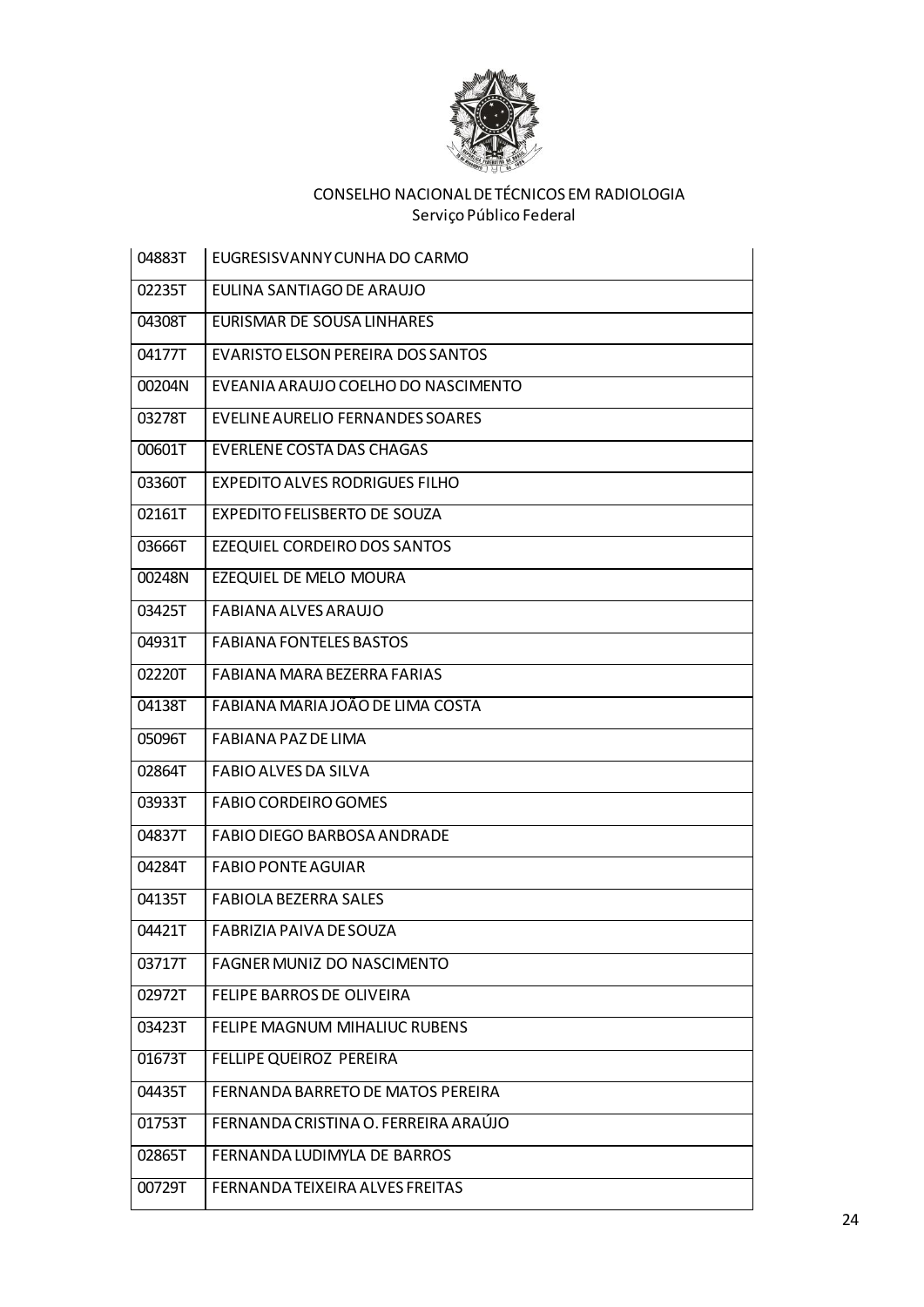

| 04636T | FERNANDA TEIXEIRA DO NASCIMENTO      |
|--------|--------------------------------------|
| 04908T | FERNANDA VELOSO DA SILVA ARAÚJO      |
| 00862T | FERNANDO ALMEIDA DA SILVA            |
| 02729T | FERNANDO AUGUSTO MOREIRA DE FARIAS   |
| 05065T | FERNANDO EMANOEL ALVES NOGUEIRA      |
| 04093T | FERNANDO ITALO TINOCO PAZ            |
| 03245T | FERNANDO MARLLON CRUZ DA PENHA       |
| 04419T | FERNANDO MOURA DOS SANTOS FILHO      |
| 02408T | FERNANDO NOGUEIRA CAVALCANTE         |
| 03862T | FERNANDO RIBEIRO COSTA FILHO         |
| 05116T | FILIPE ROGÉRIO DE OLIVEIRA           |
| 00902T | FILOMENA ARAUJO PARENTE              |
| 04890T | FILOMENA SELMA DA COSTA              |
| 04017T | FILYPE DOS SANTOS NOGUEIRA           |
| 04154T | <b>FLAMARION DE LIMA PEREIRA</b>     |
| 04944T | FLAVIA FERNANDA DA SILVA             |
| 04638T | <b>FLAVIANE ALMEIDA BASTOS</b>       |
| 01932T | <b>FLAVIANE DE LIMA GUERRA</b>       |
| 02105T | FLAVIANE RAMOS DE SOUZA              |
| 05112T | <b>FLAVIANO SOUSA REGO</b>           |
| 04005T | FLAVIO ALVES DE CARVALHO             |
| 05053T | FLAVIO AUGUSTO DE MESQUITA GONÇALVES |
| 05100T | FLAVIO DOS SANTOS DE SOUSA           |
| 00224T | FLAVIO JOSE DE GIRAO LIMA            |
| 01736T | <b>FLAVIO MATOS DE PAULA</b>         |
| 01184T | <b>FRANCELY ALICRIM ALVES</b>        |
| 02277T | FRANCIANE DA SILVA NASCIMENTO        |
| 04698T | FRANCIEDNA DA SILVA GONÇALVES        |
| 01470T | FRANCIELIO DE SOUSA NASCIMENTO       |
| 03790T | FRANCILDA VIEIRA DE OLIVEIRA         |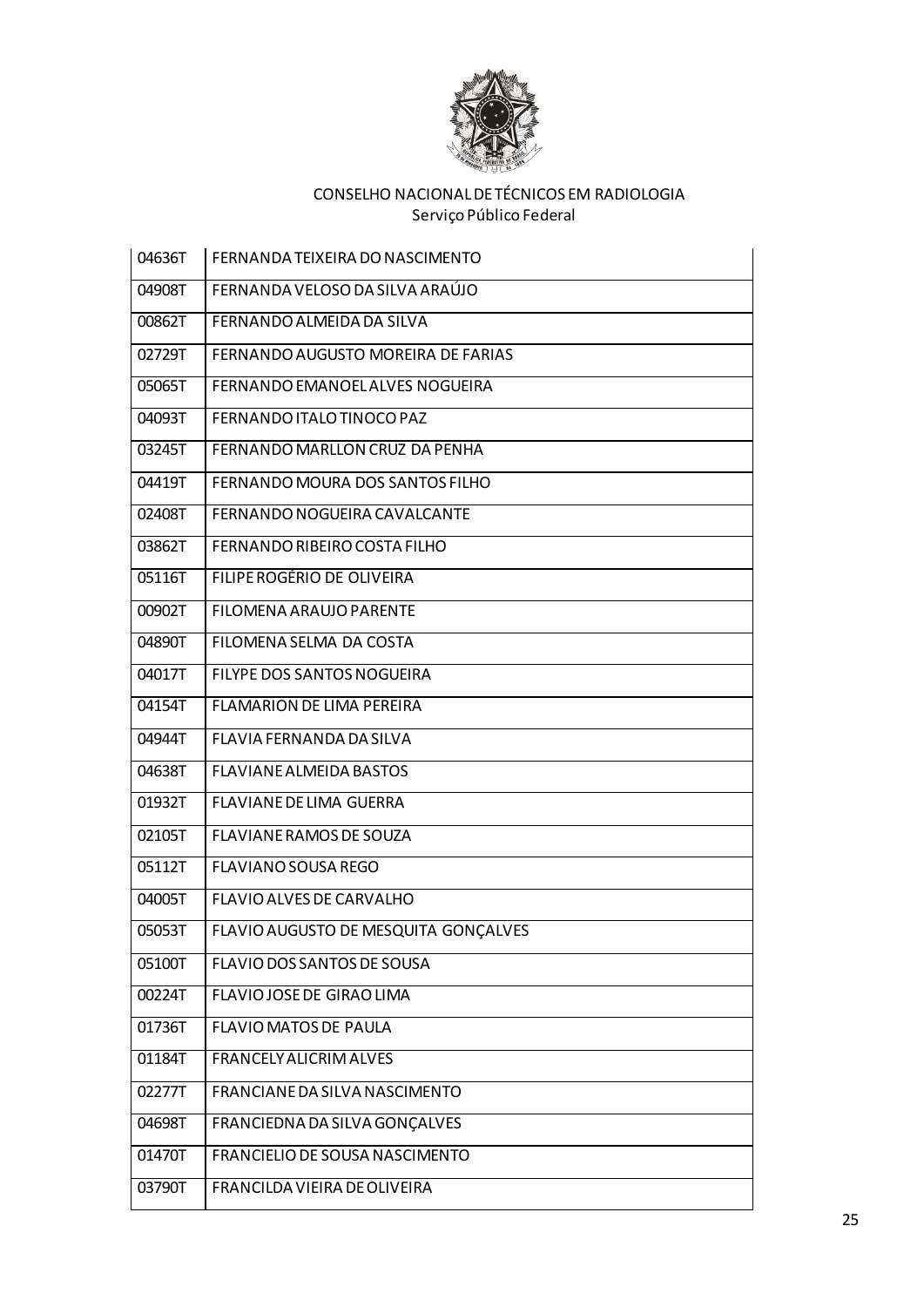

| 00953T | FRANCIMA ALVES DE ALMEIDA                |
|--------|------------------------------------------|
| 04150T | FRANCINALDO DE SOUSA NASCIMENTO          |
| 04827T | FRANCINEIDE LOPES DA SILVA               |
| 01496T | FRANCINERY PALMEIRA DO NASCIMENTO        |
| 04618T | FRANCINILDO KELVIN CHAGAS CARNEIRO       |
| 03734T | FRANCIS JONNES NAZARIO ALVES             |
| 04800T | FRANCISCA ALANA DENEFER CARDOSO ALVES    |
| 02048T | FRANCISCA ALINE DE SOUSA TEIXEIRA        |
| 03186T | FRANCISCA ALINE OLIVEIRA FRUTUOSO DIAS   |
| 04894T | FRANCISCA ANA PAULA LIMA DE PAIVA        |
| 02606T | FRANCISCA ANTONIA CELESTINO              |
| 05117T | FRANCISCA BRUNA SILVEIRA                 |
| 05099T | FRANCISCA CRISTIANE BEZERRA DE ALMEIDA   |
| 02959T | FRANCISCA DANIELE BENTO DA SILVA         |
| 01500T | FRANCISCA DAS CHAGAS ALVES DE OLIVEIRA   |
| 00215N | FRANCISCA DAS CHAGAS DOS S REIS MELGACO  |
| 03251T | FRANCISCA DE LIMA                        |
| 01192T | FRANCISCA EDELMANIA CAVALCANTE GOMES     |
| 03915T | FRANCISCA ELIANE SARAIVA DE PINHO        |
| 03920T | FRANCISCA ELISANGELA DOS SANTOS TEIXEIRA |
| 04614T | FRANCISCA ELIZIANE DE SOUSA              |
| 03892T | FRANCISCA ERICA SOARES VIDAL             |
| 00228T | FRANCISCA ESTRELA DA COSTA               |
| 03712T | FRANCISCA EUGENIA GONÇALVES LIMA         |
| 02305T | FRANCISCA FABIANA LEANDRO LOPES          |
| 04171T | FRANCISCA GARDENIA PEREIRA MARI          |
| 02994T | FRANCISCA GEANE CORDEIRO DE BRITO        |
| 02601T | FRANCISCA GIRLEUDA SILVA DE O. MARTINS   |
| 00444N | FRANCISCA GLAUCIA ALCANTARA DE SOUSA     |
| 00380T | FRANCISCA HELENA FEITOSA                 |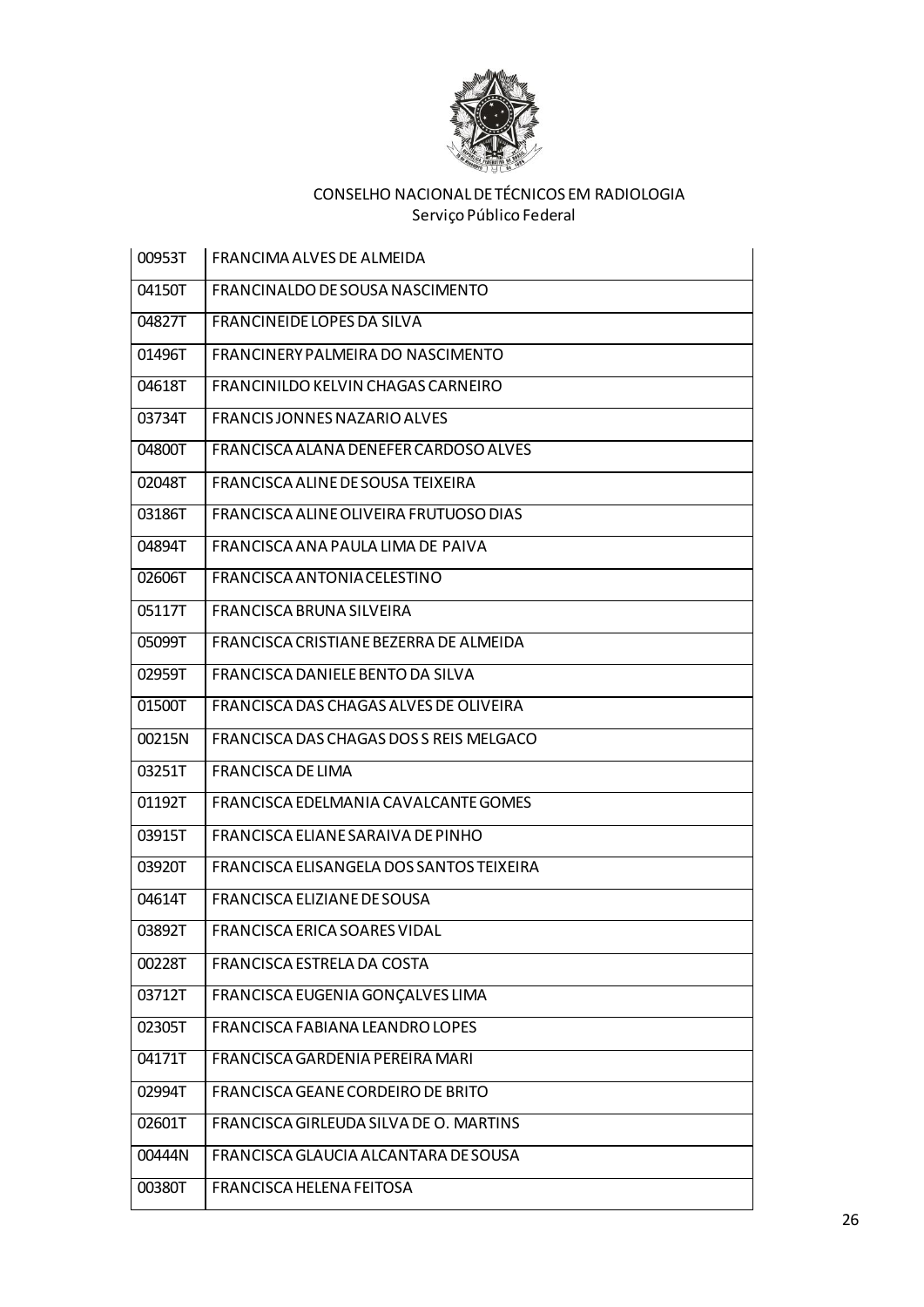

| 01214T | FRANCISCA ILARIA FERREIRA CARNEIRO        |
|--------|-------------------------------------------|
| 04912T | FRANCISCA JAMILE DE OLIVEIRA MELO         |
| 03307T | FRANCISCA JANILANY MIRANDA LOURENÇO       |
| 04054T | FRANCISCA JOSINEIDE CARVALHO DE PAULA     |
| 04092T | <b>FRANCISCA JULIANA MOREIRA DE SOUSA</b> |
| 04279T | FRANCISCA KARLANE SIQUEIRA L. RODRIGUES   |
| 02238T | FRANCISCA KELVIA FERREIRA DA COSTA        |
| 02540T | FRANCISCA LEIDIVANIA ALVES BATISTA        |
| 03980T | FRANCISCA LILIANE CAMPOS SILVA            |
| 02358T | FRANCISCA LIVIA SOUZA DE PAULO            |
| 04048T | FRANCISCA MARIANA OLIVEIRA ROCHA          |
| 04938T | FRANCISCA MILENA FURTADO BARBOSA          |
| 04782T | FRANCISCA NACELIA DE OLIVEIRA SOUSA       |
| 04825T | FRANCISCA NAGILA ANDRESSA RABELO CUNHA    |
| 02984T | FRANCISCA NAIMA PINHO MENDONÇA            |
| 01582T | FRANCISCA NATALIA NERES DE OLIVEIRA       |
| 04540T | FRANCISCA NAYANE SANTANA NASCIMENTO       |
| 04357T | FRANCISCA OLIVEIRA DA CUNHA               |
| 03830T | FRANCISCA PRISCILA SOUSA RODRIGUES        |
| 00242N | FRANCISCA ROGELMA ROCHA REBOUÇAS          |
| 00958T | FRANCISCA ROSANE LIMA BARBOSA             |
| 05097T | FRANCISCA SHIRLEY RICARDO GOMES           |
| 01581T | FRANCISCA SILVA ARAUJO                    |
| 02404T | FRANCISCA SUZIANE DOS ANJOS               |
| 04693T | FRANCISCA TATIANE DE CARVALHO EITELVEN    |
| 04850T | FRANCISCA VANUZA DE ALMEIDA               |
| 02457T | FRANCISCO ADELINO SOARES DA SILVA         |
| 04016T | FRANCISCO ADIONES SARAIVA ALVES           |
| 02503T | FRANCISCO AKASSIO DOS SANTOS SILVA        |
| 01061T | FRANCISCO ALBERTO ALVES TEIXEIRA          |
|        |                                           |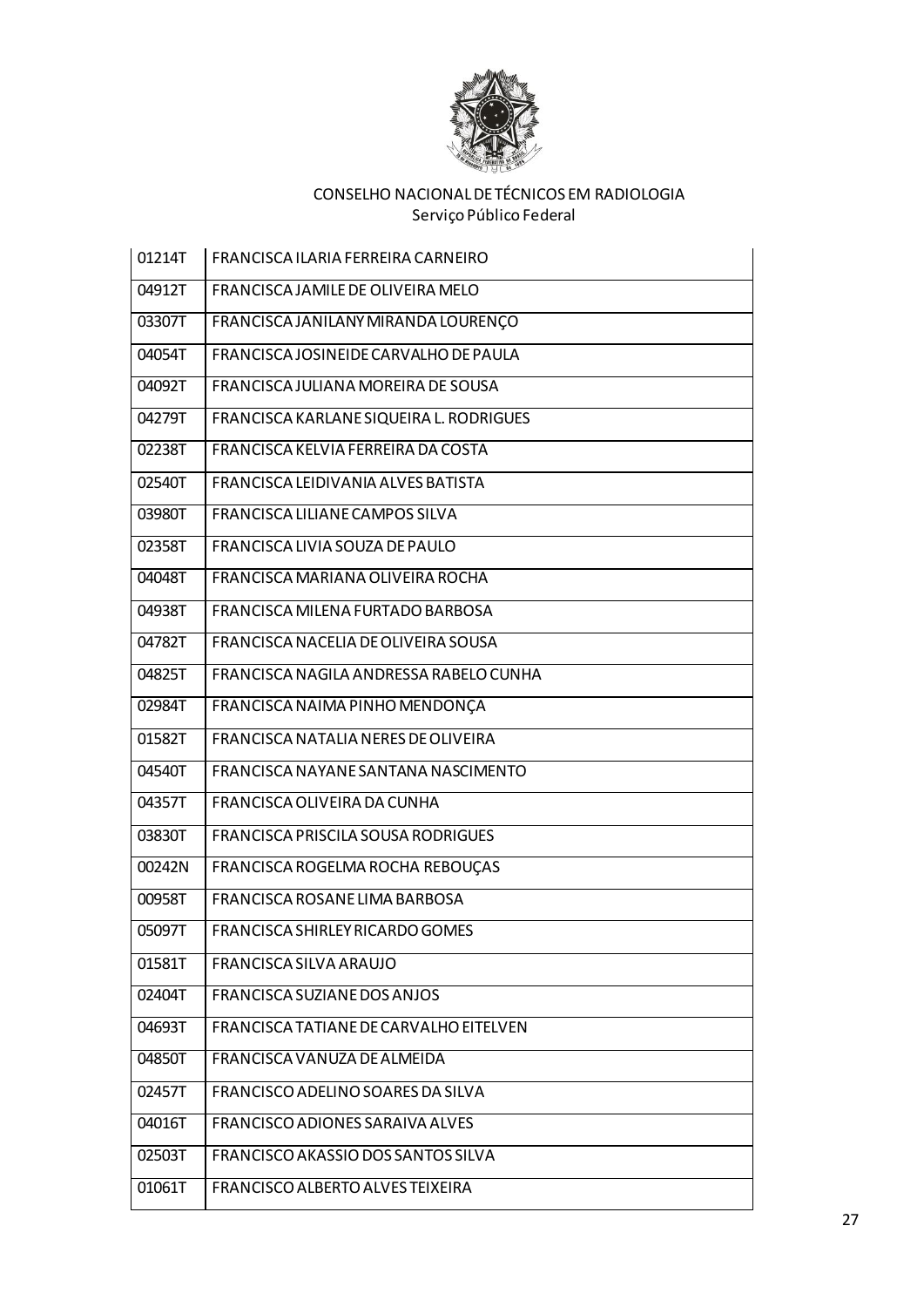

| 01249T | FRANCISCO ALCENIR DOS SANTOS             |
|--------|------------------------------------------|
| 01234T | FRANCISCO ALDENIR DA SILVA LIMA          |
| 03789T | FRANCISCO ALEXANDRE DANTAS GOMES         |
| 03333T | FRANCISCO ALEXANDRE NASCIMENTO           |
| 04865T | FRANCISCO ALEXSANDRO PEREIRA RIBEIRO     |
| 01119T | <b>FRANCISCO ALMIR SALES DANTAS</b>      |
| 03071T | <b>FRANCISCO ALYSSON BARROSO TAVARES</b> |
| 04256T | FRANCISCO AMAILTO MARIANO                |
| 00432T | FRANCISCO AMAURI DE FREITAS SOUZA        |
| 02196T | FRANCISCO ANDRE BEZERRA DE ALBUQUERQUE   |
| 03063T | FRANCISCO ANDRERSON PAIXÃO DO CARMO      |
| 00473N | <b>FRANCISCO ANGELO DE PAIVA</b>         |
| 00055T | FRANCISCO ANTONIO BENEVIDES              |
| 01042T | FRANCISCO ANTONIO DIAS                   |
| 00595N | FRANCISCO ANTONIO DO REGO PEREIRA FILHO  |
| 01544T | FRANCISCO ANTONIO PROCOPIO VIEIRA        |
| 01863T | <b>FRANCISCO ARAUJO MONTE</b>            |
| 04044T | FRANCISCO ARTUR VIANA PESSOA DE SOUZA    |
| 01607T | FRANCISCO AUDIER CASTRO PACIFICO FILHO   |
| 02156T | FRANCISCO BARBOSA SOBRINHO               |
| 00408T | FRANCISCO CABRAL DA SILVA                |
| 01460T | FRANCISCO CARLOS DE SENA SERPA           |
| 03431T | FRANCISCO CARNEIRO DA SILVA NUNES        |
| 00079T | FRANCISCO CESAR MARTINS DA SILVA         |
| 05056T | FRANCISCO CHAGAS ALIXANDRE DA COSTA      |
| 01025T | <b>FRANCISCO CHAGAS GOMES</b>            |
| 02378T | FRANCISCO CHARLES COSTA FREIRE           |
| 03498T | <b>FRANCISCO CHARLES DE FREITAS</b>      |
| 02200T | FRANCISCO CLAUDEMI DA SILVA CAMPOS       |
| 02989T | FRANCISCO CLEILSON RIPARDO FRANCA        |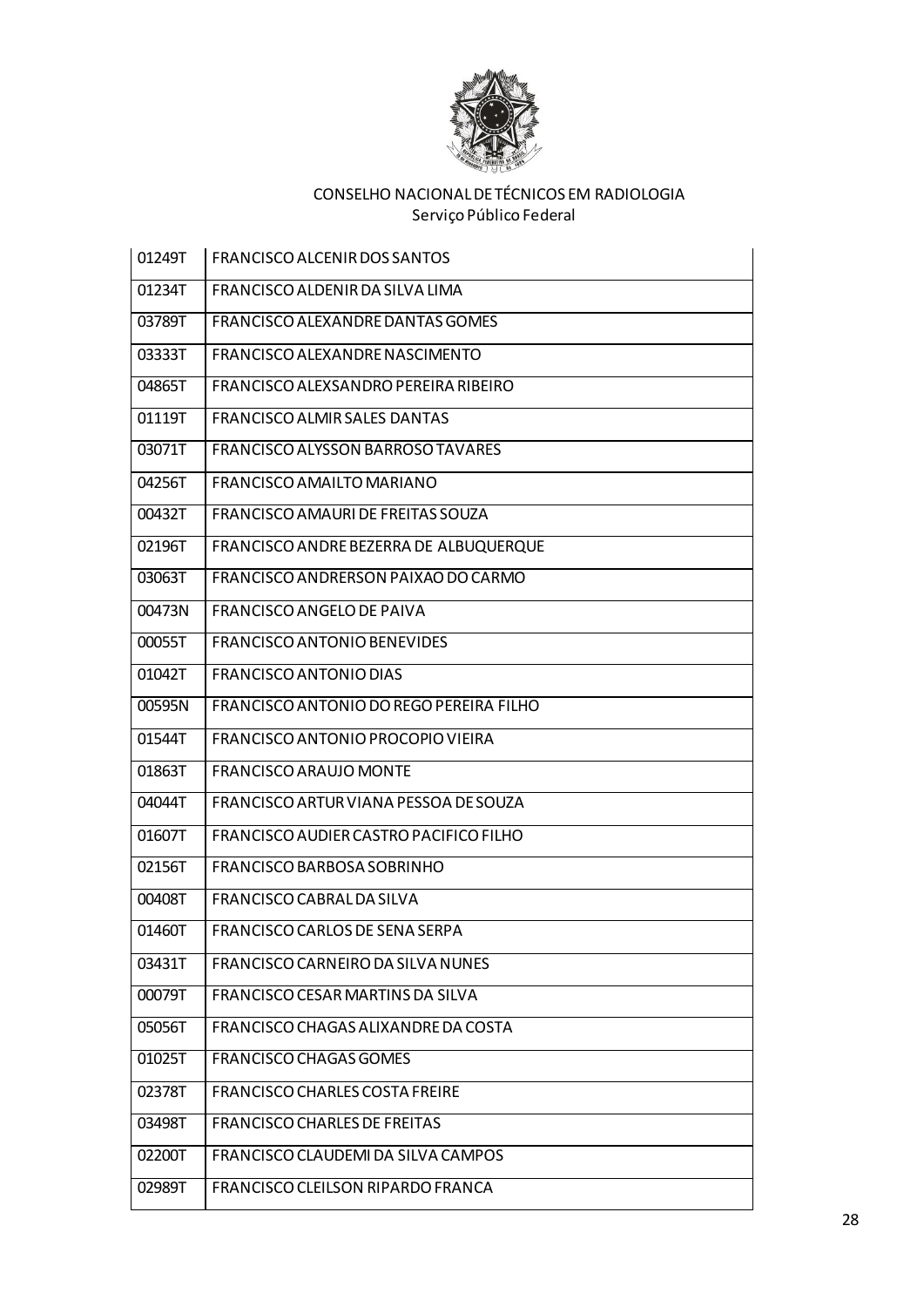

| 04197T | FRANCISCO CLEISON DA FROTA TEIXEIRA           |
|--------|-----------------------------------------------|
| 00806T | <b>FRANCISCO CLERISTON MARTINS DE MENEZES</b> |
| 00244T | FRANCISCO CLEUDO DE SOUSA                     |
| 01691T | FRANCISCO COLOMBO CARVALHO JUNIOR             |
| 04662T | FRANCISCO CRUZ DO NASCIMENTO                  |
| 04585T | FRANCISCO DA COSTA BEZERRA LIRA               |
| 00455T | FRANCISCO DAS CHAGAS ARAUJO DE SOUZA          |
| 01063T | FRANCISCO DAS CHAGAS FLORIANO DE SOUSA        |
| 04076T | FRANCISCO DAS CHAGAS RAMOS DE OLIVEIRA        |
| 02610T | FRANCISCO DAVID DE SOUSA MARQUES              |
| 01406T | FRANCISCO DE ASSIS DE SOUZA                   |
| 03633T | <b>FRANCISCO DE ASSIS DOS SANTOS JUNIOR</b>   |
| 02422T | FRANCISCO DE ASSIS DOURADO DA SILVA           |
| 00576T | FRANCISCO DE ASSIS RIBEIRO LIMA               |
| 03524T | FRANCISCO DE ASSIS SILVA DE OLIVEIRA          |
| 02858T | FRANCISCO DE ASSIS SOUSA DO NASCIMENTO        |
| 04403T | FRANCISCO DE ASSIS TEOTÔNIO DE SOUZA          |
| 02817T | FRANCISCO DE ASSIS VALINTIN DA SILVA          |
| 04085T | FRANCISCO DE ASSIS XIMENES MARTINS            |
| 02669T | FRANCISCO DENYS RODRIGUES DE ARAUJO           |
| 00937T | FRANCISCO DEYMISSON PINHEIRO VIANA            |
| 04769T | FRANCISCO DIEGO ALVES DE SOUZA                |
| 04172T | FRANCISCO DOS SANTOS BENTO                    |
| 01286T | FRANCISCO DOUGLAS ALMEIDA BENTO               |
| 03937T | FRANCISCO DOUGLAS DE FREITAS GUSTAVO          |
| 00582T | FRANCISCO DURVAL ANDRADE FILHO                |
| 02660T | FRANCISCO EDEARDO BARROS ARAUJO               |
| 02831T | FRANCISCO EDIGLE NASCIMENTO DA SILVA          |
| 04805T | FRANCISCO EDILSON DA SILVA JUNIOR             |
| 05095T | <b>FRANCISCO EDSON DE ARAUJO</b>              |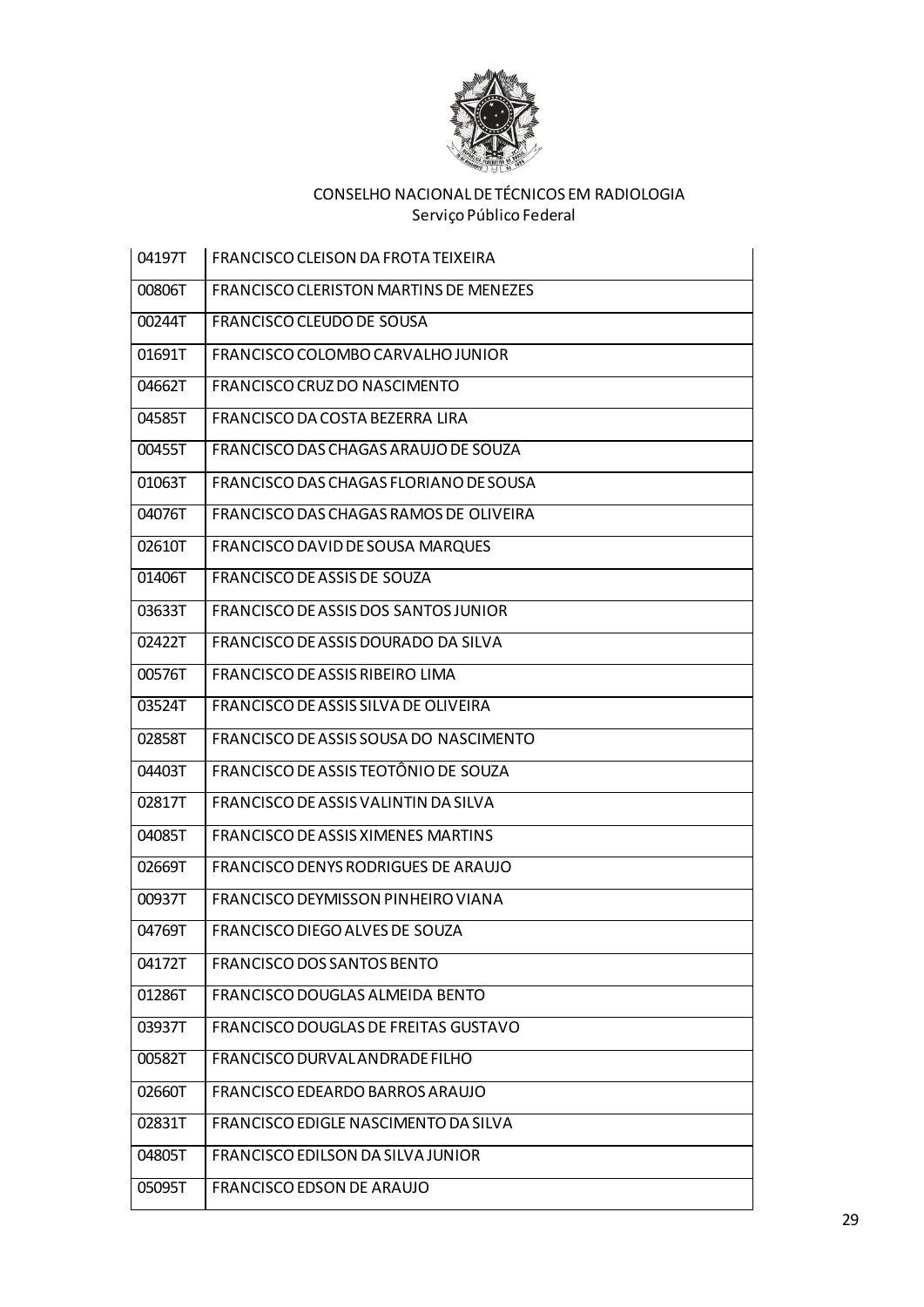

| 02466T | <b>FRANCISCO EDUARDO LOPES FREITAS</b>   |
|--------|------------------------------------------|
| 02486T | FRANCISCO EDUARDO PINHEIRO BRITO         |
| 02244T | FRANCISCO ELANIO VIEIRA FERREIRA         |
| 00192N | <b>FRANCISCO ELDER MELO VASCONCELOS</b>  |
| 03683T | <b>FRANCISCO ELDER RODRIGUES MOTA</b>    |
| 00938T | FRANCISCO ELIVALDO FERREIRA DAS NEVES    |
| 05075T | FRANCISCO EUGENIO GONCALVES DE LIMA      |
| 03020T | FRANCISCO EUZANILO DA SILVA BARROS       |
| 00073T | FRANCISCO EVANDRO ARAUJO                 |
| 01644T | FRANCISCO EVANDRO ROCHA FILHO            |
| 03026T | FRANCISCO FABULO ALMEIDA MENDES          |
| 02136T | FRANCISCO FLAVIO DA SILVA                |
| 03616T | FRANCISCO FLAVIO PEREIRA JUNIOR          |
| 00382T | FRANCISCO FRANCIMAR GADELHA              |
| 01925T | FRANCISCO FRANÇUA AQUINO ROLIM           |
| 00358T | FRANCISCO FREDY WILLIANS CAVALCANT DE A. |
| 02375T | FRANCISCO GEIBERGUE DE LIMA TEIXEIRA     |
| 00430T | FRANCISCO GERSON MAGALHAES FEIJAO        |
| 00271T | FRANCISCO GILBERTO DE QUEIROZ            |
| 00579N | FRANCISCO GILCIMAR RIBEIRO LIMA          |
| 01734T | FRANCISCO GILMARIO DA SILVA              |
| 03313T | <b>FRANCISCO GLAUCIONE DE AGUIAR</b>     |
| 02210T | <b>FRANCISCO GLAYDSON MOREIRA</b>        |
| 05088T | FRANCISCO GLEBER BAIA RAMOS              |
| 01449T | FRANCISCO GLEIDSON ALVES DA SILVA        |
| 01305T | FRANCISCO GLERISTON VIANA DE OLIVEIRA    |
| 02839T | FRANCISCO GUTEMBERGUE DE OLIVEIRA ALVES  |
| 04322T | FRANCISCO HALYSSON TERCEIRO GALVÃO       |
| 02846T | FRANCISCO HÉLIO NUNES DE LIMA            |
| 04806T | FRANCISCO HENRIQUE VASCONCELOS DA SILVA  |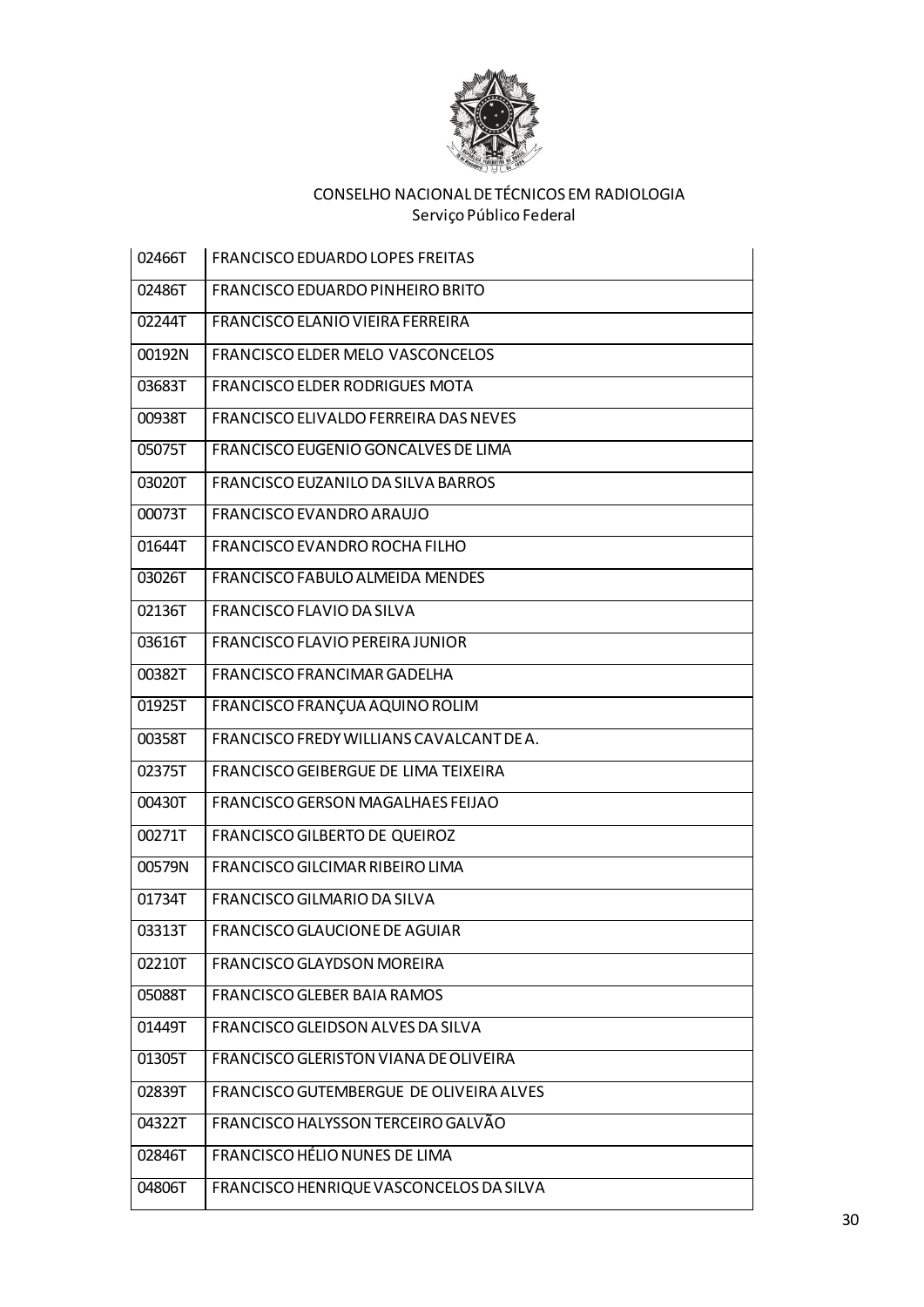

| 03137T | <b>FRANCISCO HERBEST DOS SANTOS RIBEIRO</b> |
|--------|---------------------------------------------|
| 04933T | <b>FRANCISCO HERMESON BEZERRA SOARES</b>    |
| 04632T | FRANCISCO HERMINIO SILVA DO VALE            |
| 02812T | FRANCISCO INACIO LUSTOSA DE LIMA            |
| 00396N | <b>FRANCISCO IRAN FERREIRA MOURA</b>        |
| 04729T | FRANCISCO IRANILDO DE SOUSA MENDES          |
| 02344T | FRANCISCO ISAAC SANTOS SILVA                |
| 00920T | FRANCISCO IVANY SILVA OLIVEIRA              |
| 01391T | FRANCISCO JACKSONN COELHO CORREIA           |
| 02944T | FRANCISCO JAIR DA SILVEIRA BEZERRA          |
| 01668T | FRANCISCO JAIRO DE SOUSA CALIXTO            |
| 00532N | FRANCISCO JANDERSON LUIZ MOREIRA            |
| 04804T | FRANCISCO JERDIANO NASCIMENTO DE SOUSA      |
| 05120T | FRANCISCO JESSE MAIA SILVA                  |
| 04532T | FRANCISCO JOEL LIMA DE SOUZA                |
| 02159T | FRANCISCO JOELSO DELMIRO DE SIQUEIRA        |
| 01919T | FRANCISCO JONAS COSTA DOS SANTOS            |
| 01280T | FRANCISCO JONAS DE ANDRADE FILHO            |
| 04102T | FRANCISCO JOSE DA CUNHA NETO                |
| 01006T | FRANCISCO JOSE DA SILVA                     |
| 01898T | FRANCISCO JOSE DE BRITO FILHO               |
| 01635T | FRANCISCO JOSE DE SOUZA                     |
| 03086T | FRANCISCO JOSE FERNANDES DE SOUSA           |
| 01874T | FRANCISCO JOSE PEREIRA CAMPOS               |
| 01037T | FRANCISCO JOSE SANTOS DE SOUSA              |
| 03471T | FRANCISCO JOSÉ VINÍCIUS DA SILVA FIGUEIREDO |
| 04871T | FRANCISCO JOSELITO DA SILVA                 |
| 02251T | FRANCISCO JOSIVALDO DA SILVA                |
| 02650T | FRANCISCO KENNEDY MARTINS DA SILVA          |
| 02142T | FRANCISCO KLEDLY DE PONTES QUEIROZ          |
|        |                                             |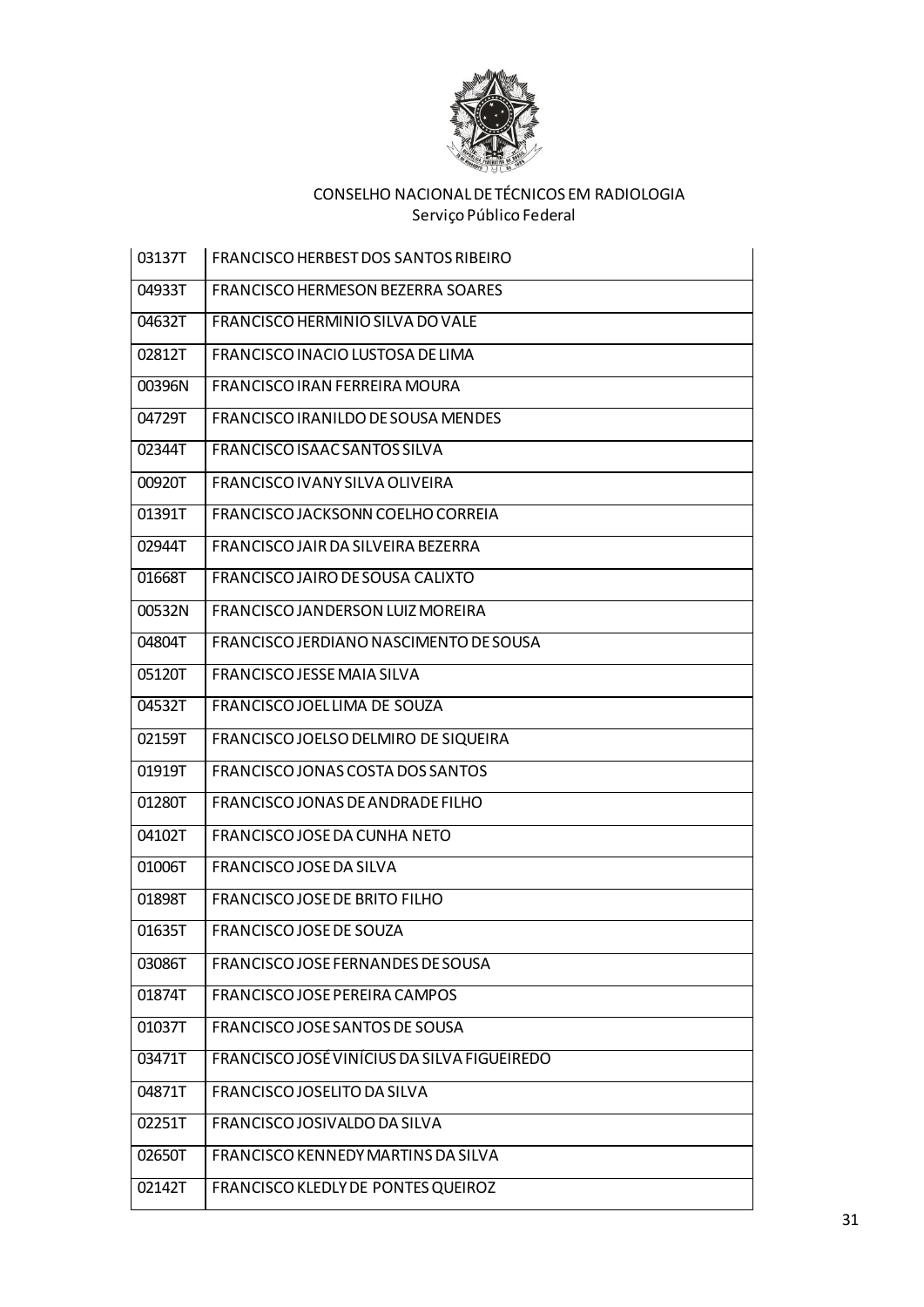

| 02498T | <b>FRANCISCO KLEYTON VIANA FERNANDES</b> |
|--------|------------------------------------------|
| 04918T | FRANCISCO LUAN PEREIRA AMORIM            |
| 04847T | FRANCISCO LUCAS MARTINS PAIVA            |
| 02702T | FRANCISCO LUCAS MOURA DE ARAUJO          |
| 01613T | <b>FRANCISCO LUCIANO FARIAS</b>          |
| 04365T | FRANCISCO LUZENILDO ALMEIDA              |
| 00421N | FRANCISCO MAIKO CHAVES DE MORAIS         |
| 02398T | FRANCISCO MARCELIO DA SILVA              |
| 04867T | <b>FRANCISCO MARDONIO NUNES</b>          |
| 01157T | FRANCISCO MENDES LUCAS JUNIOR            |
| 02024T | FRANCISCO MIQUEIAS FERREIRA SOUSA        |
| 04440T | FRANCISCO NAGILSON DE MOURA SANTOS       |
| 03571T | FRANCISCO NATANAEL OLIVEIRA SANTOS       |
| 03893T | <b>FRANCISCO NUNES MENDES</b>            |
| 04845T | <b>FRANCISCO PATRICK DOS SANTOS</b>      |
| 04963T | FRANCISCO PAULO FILHO GOMES DA SILVA     |
| 02176T | FRANCISCO RAFAEL DOS SANTOS CRUZ         |
| 00335N | FRANCISCO RAFAEL LIMA DE OLIVEIRA        |
| 04611T | FRANCISCO RAFAEL MEDEIROS NOBRE          |
| 00436N | FRANCISCO RAFAEL MONTEIRO DE OLIVEIRA    |
| 00864T | FRANCISCO RAIMUNDO FERREIRA              |
| 04710T | FRANCISCO REGIS ELIAS LIMA               |
| 04273T | FRANCISCO REINALDO DE FARIAS             |
| 03763T | FRANCISCO RIBEIRO DA SILVA               |
| 04821T | FRANCISCO RICARDO DE LIMA PAIVA          |
| 00188N | FRANCISCO ROBERTO FERREIRA GRANGEIRO     |
| 04348T | FRANCISCO ROBSON ALENCAR                 |
| 02958T | <b>FRANCISCO RODRIGUES FILHO</b>         |
| 01801T | FRANCISCO ROGERIO DOS SANTOS             |
| 04311T | FRANCISCO ROLIM DE LIMA                  |
|        |                                          |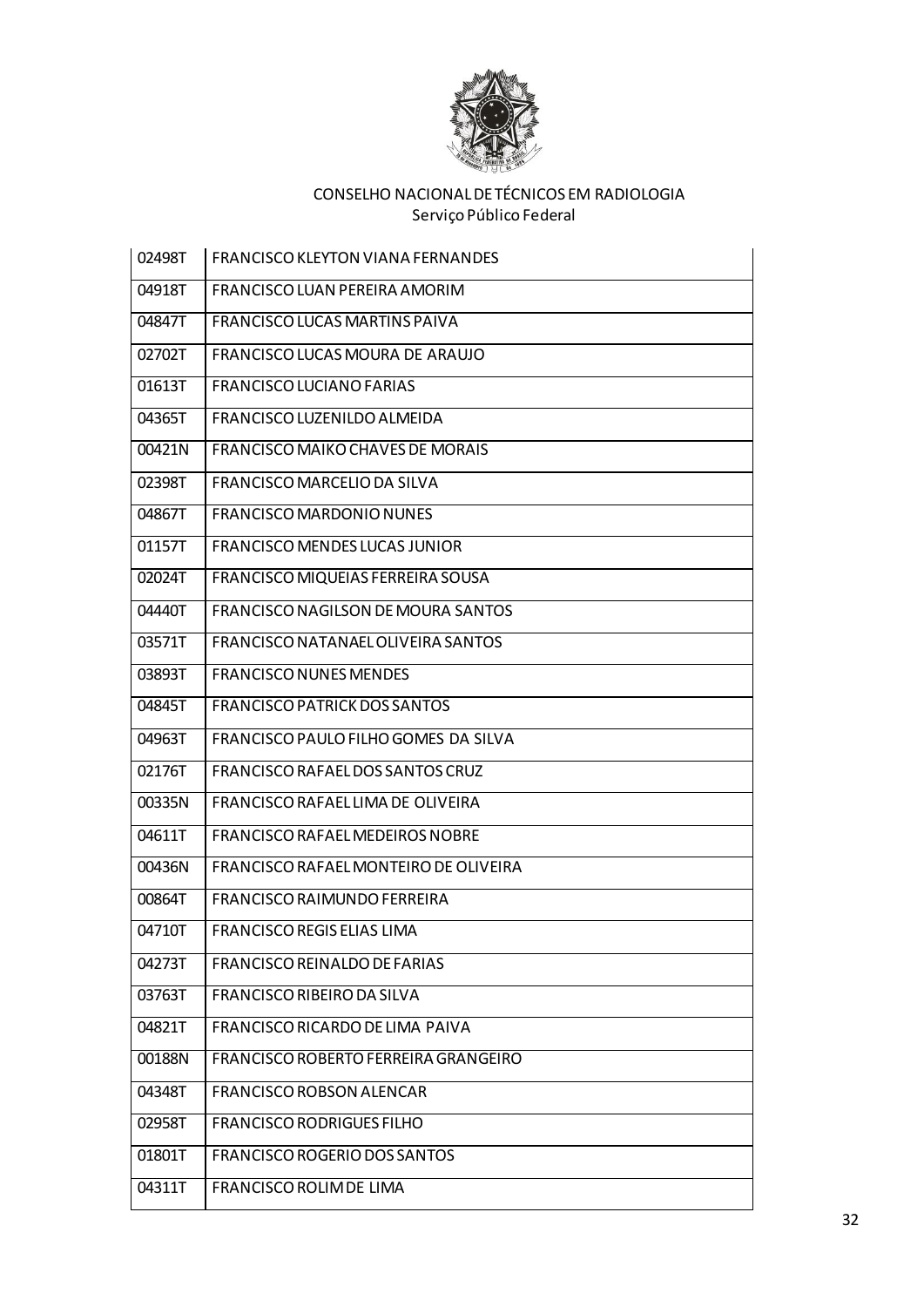

| 00956T | FRANCISCO RONEY GONCALVES MOTA           |
|--------|------------------------------------------|
| 01448T | FRANCISCO SAMUEL DE SENA                 |
| 04746T | FRANCISCO SANTOS DE SENA                 |
| 01968T | FRANCISCO SAYER COSTA DE OLIVEIRA        |
| 00080T | <b>FRANCISCO SILVEIRA FILHO</b>          |
| 04634T | FRANCISCO SONYANDERSON DA SILVA          |
| 02194T | FRANCISCO TADEU RODRIGUES TAVARES        |
| 05061T | FRANCISCO TEIXEIRA DE SOUSA              |
| 02976T | <b>FRANCISCO THIALISSON SILVA SANTOS</b> |
| 00570N | FRANCISCO VAGNER CAVALCANTE NOGUEIRA     |
| 02023T | FRANCISCO VAGNER MARTINS DE SOUSA        |
| 04265T | FRANCISCO VALDEMIR CRISOSTOMO LIMA FILHO |
| 01060T | <b>FRANCISCO VALTON ALBINO</b>           |
| 01731T | FRANCISCO VANDERLEY RODRIGUES CAVALCANTE |
| 02745T | FRANCISCO VASCONCELOS SEGUNDO            |
| 05021T | FRANCISCO WAGNER FERNANDES GOMES         |
| 04032T | FRANCISCO WAGNER PEREIRA DE FREITAS      |
| 02341T | FRANCISCO WALLEMBERG F DOS SANTOS SOARES |
| 02859T | FRANCISCO WANDERSON COELHO DA SILVA      |
| 02040T | <b>FRANCISCO WELLINGTON COSTA SIMOES</b> |
| 04840T | FRANCISCO WELLINGTON DA SILVA MOREIRA    |
| 02673T | FRANCISCO WELLINGTON LAUREANO DA SILVA   |
| 04856T | FRANCISCO WELLYGTON GOMES DA SILVA       |
| 04996T | FRANCISCO WESLEY DA SILVA MEDEIROS       |
| 04968T | FRANCISCO WESLEY DE OLIVEIRA PEREIRA     |
| 00074T | FRANCISCO WILSON DA SILVA                |
| 04783T | FRANCISCO WIRLEN LAURINDO CRUZ           |
| 05001T | FRANCISCO YURI DOS SANTOS CARDOSO        |
| 02012T | FRED MANOEL DOURADO PAIVA                |
| 04136T | <b>GABRIEL ALAN TRAJANO SILVA</b>        |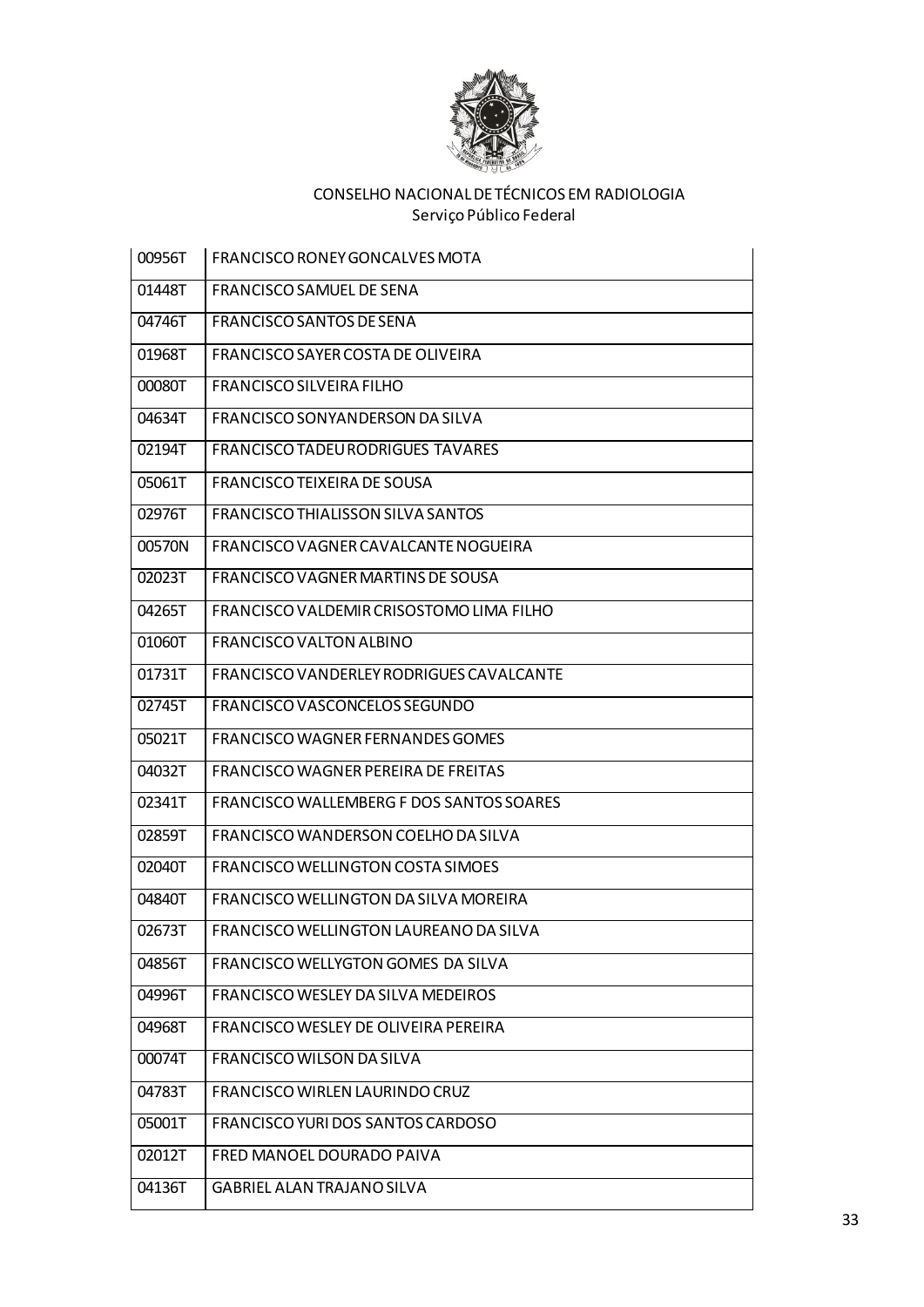

| 04910T | GABRIEL EDVALDO COSTA CRUZ                 |
|--------|--------------------------------------------|
| 04466T | <b>GABRIEL GERMANO BEZERRA DE OLIVEIRA</b> |
| 04531T | <b>GABRIELA BERNARDO BACELAR</b>           |
| 04870T | <b>GABRIELA DESIREE DA COSTA PONTES</b>    |
| 05040T | <b>GABRIELA FONTENELLE OLIVEIRA</b>        |
| 00523N | <b>GABRIELA LAURINDO DOS SANTOS</b>        |
| 00547N | <b>GABRIELA NOGUEIRA LOSSACO</b>           |
| 01054T | GARDENIA DA SILVA MARQUES VIANA            |
| 04613T | <b>GARRIDO BEVENUTO DA SILVA</b>           |
| 01645T | <b>GEANE LIMA DE OLIVEIRA</b>              |
| 04582T | <b>GEICYANE FERREIRA ALVES</b>             |
| 01748T | <b>GEISA MARIA BARBOSA</b>                 |
| 01115T | <b>GEORGE VIEIRA MENDES</b>                |
| 04014T | <b>GERALDO EDINEUDO DE MESSIAS JUNIOR</b>  |
| 02926T | <b>GERALDO RODRIGUES DA SILVA NETO</b>     |
| 01376T | <b>GERARDO DUARTE DE NEGREIROS</b>         |
| 02963T | <b>GERARDO MONTEIRO NETO</b>               |
| 03977T | <b>GERLANIA NAGILA DE OLIVEIRA</b>         |
| 04115T | <b>GERNANDIA MARIA DE LIMA PIRES</b>       |
| 04797T | <b>GERSON ANDRE FERREIRA DA COSTA</b>      |
| 01520T | GESILANE BENICIO DA SILVA                  |
| 00342N | GESSICA GEANNY PEREIRA DA SILVA            |
| 03762T | <b>GICELIO DE SOUSA ANDRADE</b>            |
| 05072T | <b>GILBERTO COSTA FERREIRA</b>             |
| 00037T | <b>GILBERTO DE FRANCA PIMENTEL</b>         |
| 00477N | <b>GILDENE CASTRO FREITAS</b>              |
| 00331N | <b>GILIARDE CARDOSO DE FREITAS</b>         |
| 04470T | GILMARA DE FRANCA CARVALHO                 |
| 00229T | GILVAN ALVES DA SILVA                      |
| 04686T | GILVAN ALVES DO NASCIMENTO                 |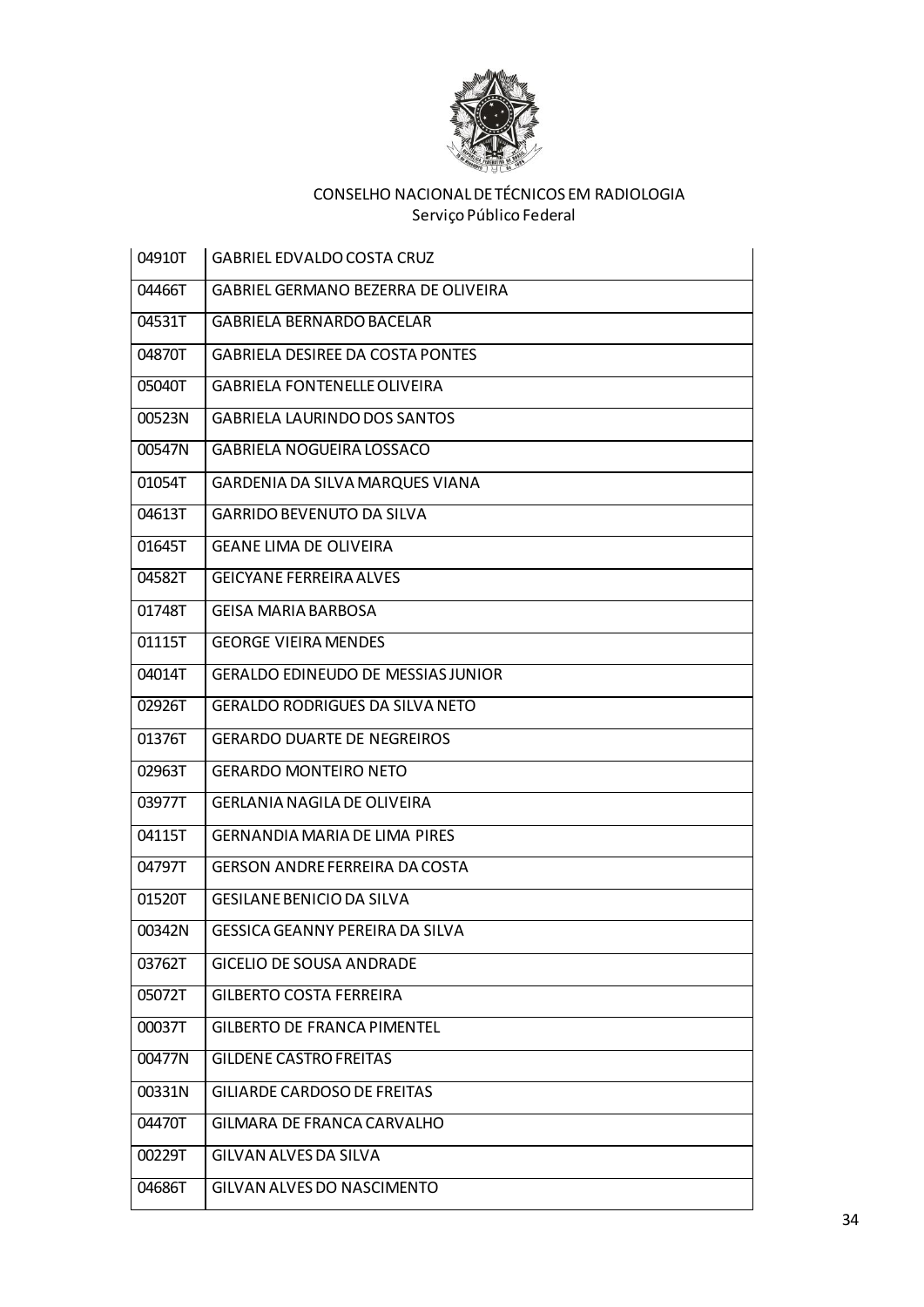

| 03843T | GILVAN BESERRA DA SILVA                       |
|--------|-----------------------------------------------|
| 04700T | <b>GILVAN SERAFIM LIMA</b>                    |
| 05024T | GISELLE FERREIRA RODRIGUES DA ROCHA           |
| 04262T | GISELLY GONÇALVES DE MENDONÇA                 |
| 00141N | <b>GISLANDIA SILVA DE OLIVEIRA</b>            |
| 01923T | GISLENE DE ABREU CAMURÇA STEDILE              |
| 02860T | <b>GISLENE MARIA DIAS DE AGUIAR</b>           |
| 02530T | <b>GIVALDO ARRAES FILHO</b>                   |
| 03634T | <b>GIVANILSON AUGUSTO DA SILVA</b>            |
| 02737T | <b>GLAILSON DA SILVA GADELHA</b>              |
| 05082T | <b>GLAUBENIA RODRIGUES DE SOUZA</b>           |
| 01597T | <b>GLAUBER ANGELO RODRIGUES</b>               |
| 05043T | <b>GLAUCIA ALVES DE LIMA BELO</b>             |
| 01027T | <b>GLAUCIO CEZANE FIGUEIREDO TELES</b>        |
| 00586T | <b>GLAYDSON CARDOSO DA SILVA</b>              |
| 03167T | <b>GLEICE KELLY SILVA BESERRA</b>             |
| 02357T | <b>GLEICE MARIA ARAGAO LIMA</b>               |
| 01988T | <b>GLEICIANE MONTEIRO PEIXOTO</b>             |
| 01641T | <b>GLEIDSON MOTA DA SILVA</b>                 |
| 02245T | <b>GLEIDSON PASSOS BENICIO</b>                |
| 00919T | <b>GLEISON CATUNDA OLIVEIRA</b>               |
| 04052T | <b>GLEISON DA SILVA</b>                       |
| 00614T | <b>GLEIZER ALENCAR DE ARAUJO</b>              |
| 04723T | <b>GLERISTON SANT ANA BATISTA</b>             |
| 03048T | GLEUCIANE DE LIMA ALBUQUERQUE                 |
| 03990T | <b>GLEYCIANE LIMA DE CASTRO</b>               |
| 02961T | <b>GLEYSON DE SOUZA GOMES</b>                 |
| 01356T | <b>GLIBERTO CARNEIRO BARROS</b>               |
| 03835T | <b>GLORIA CLEMENTINO CAVALCANTE</b>           |
| 02208T | <b>GRACIELA NAIRA BORGES LARANJEIRA LEITE</b> |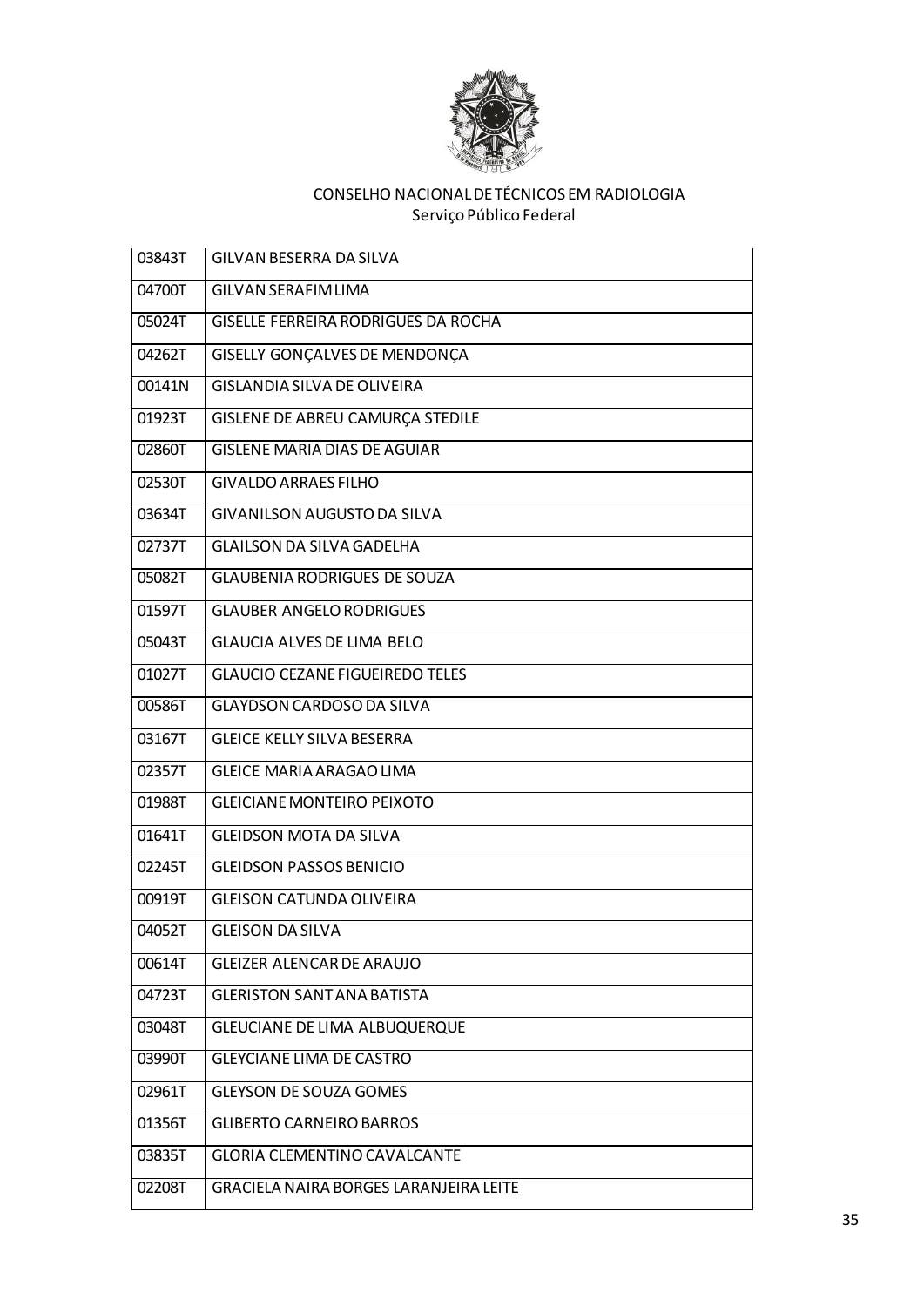

| 03831T | <b>GRACILENE DE OLIVEIRA MOURA DOS SANTOS</b> |
|--------|-----------------------------------------------|
| 00947T | <b>GRAZIELLA RIBEIRO DA ROCHA</b>             |
| 02485T | <b>GRETCHEN TREVIA SOARES</b>                 |
| 00226N | GUILHERME FREIRE DA SILVEIRA OLIVEIRA         |
| 01629T | GUILHERME GUSTAVO ABREU RIEDEL DA COSTA       |
| 04337T | GUSTAVO GONÇALVES DE SOUSA                    |
| 04378T | <b>GUSTAVO LUIS GONÇALVES SANTOS</b>          |
| 04587T | HAGARA KYPYANYA ABREU MENEZES                 |
| 00276N | <b>HALLYSON SOUZA LIMA</b>                    |
| 02379T | HANA DOS SANTOS SERPA                         |
| 04900T | HANNY KASSIA CAMELO ALMEIDA                   |
| 03773T | <b>HARISON GLAIDE PEREIRA CABRAL</b>          |
| 00555T | HARITANAM SARAIVA DE SOUSA                    |
| 01180T | HAROLDO ALEXANDRE ALVES MARQUES               |
| 00270T | <b>HAROLDO SANTOS LEAL</b>                    |
| 05073T | HELANE VITORIA SANTOS DE SOUZA                |
| 04793T | HELANO HOLANDA DE SOUZA NETO                  |
| 00409T | <b>HELANO MARTINS FERREIRA</b>                |
| 01103T | <b>HELBERT XAVIER DO NASCIMENTO</b>           |
| 00892T | HELDER DE OLIVEIRA GONÇALVES                  |
| 00483N | HELENA COELHO LOIOLA                          |
| 04444T | HELESANDRA MENDES SOUZA                       |
| 02246T | HELIA REGINA DE MESQUITA PESSOA MARTINS       |
| 03710T | HELTON DEYVYS RODRIGUES GOMES DA SILVA        |
| 01653T | HENRIQUE CESAR DOS SANTOS ARAUJO              |
| 02477T | HENRIQUE JORGE DE MORAIS CRUZ                 |
| 01953T | HERIVELTON ALVES DOS SANTOS                   |
| 01615T | HERLON KLEYSON RIBEIRO FERNANDES              |
| 00432N | HERTONIA VIEIRA ALVES DA NOBREGA              |
| 00241N | HINDENBURGO ADOMIRAN LOPES FILHO              |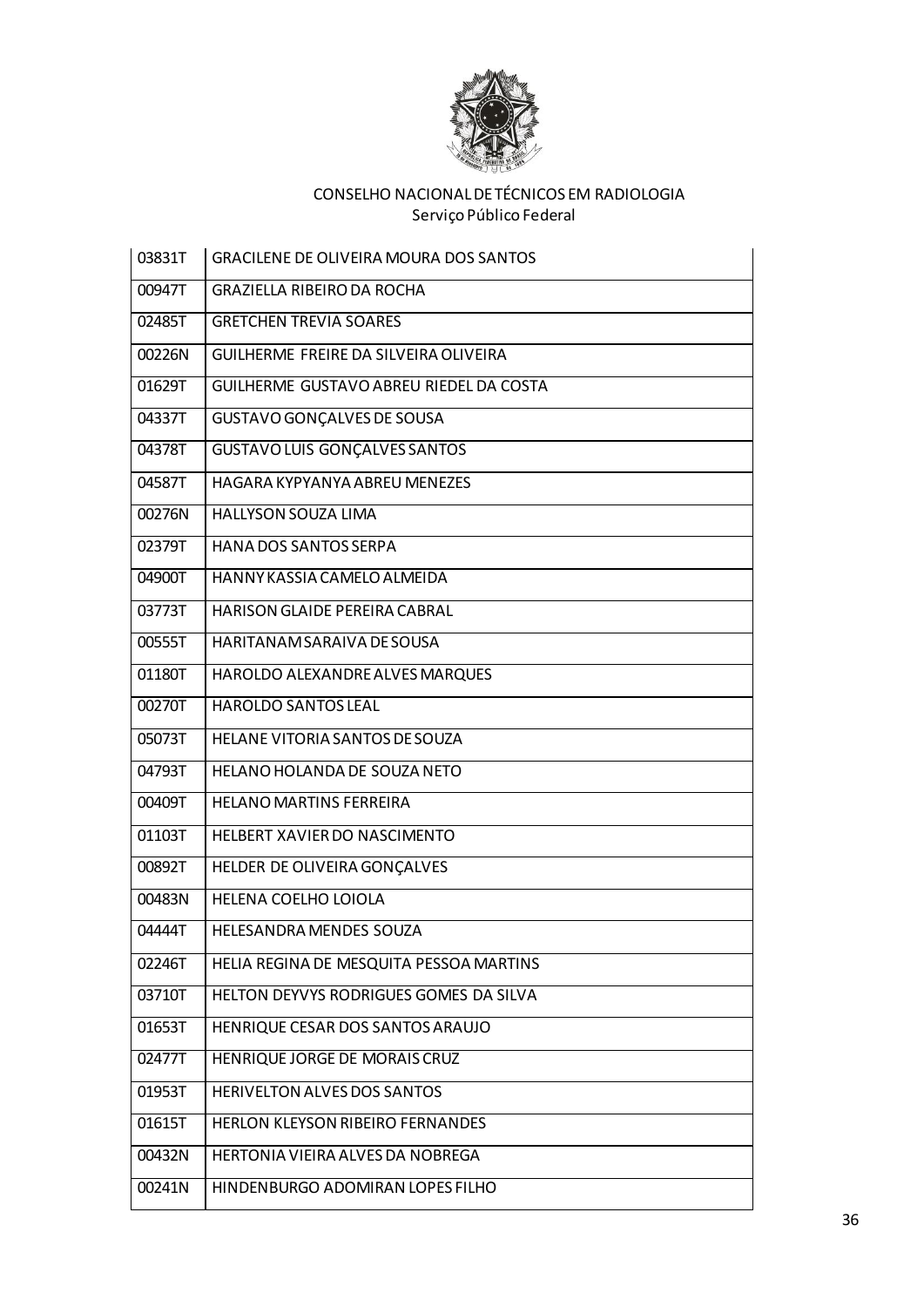

| HITALO DA SILVA SOUZA<br>00539N<br>02663T<br><b>HUDSON MENESES NUNES</b><br>04497T<br><b>HUGO ARRAIS DE MORAIS</b><br>HUGO MAGNO DOS SANTOS ROCHA<br>05067T<br>01798T<br>HUGO RONEI HOLANDA E SILVA |  |
|-----------------------------------------------------------------------------------------------------------------------------------------------------------------------------------------------------|--|
|                                                                                                                                                                                                     |  |
|                                                                                                                                                                                                     |  |
|                                                                                                                                                                                                     |  |
|                                                                                                                                                                                                     |  |
|                                                                                                                                                                                                     |  |
| HUGO SOUSA ARAUJO<br>03806T                                                                                                                                                                         |  |
| HYGINO ANTONIO RODRIGUES GUERREIRO<br>03519T                                                                                                                                                        |  |
| <b>HYURE BRIGIDO CAVALCANTE</b><br>04260T                                                                                                                                                           |  |
| 00246N<br>JANNY MICHELLY ANDRADE SILVA ANGELO                                                                                                                                                       |  |
| ÍCARO MARCEL DOS SANTOS SILVA<br>05019T                                                                                                                                                             |  |
| <b>IGOR GIRÃO NOBRE</b><br>00470N                                                                                                                                                                   |  |
| <b>IGOR GOMES DA SILVA</b><br>04125T                                                                                                                                                                |  |
| IGOR SETÚBAL DE OLIVEIRA<br>00299N                                                                                                                                                                  |  |
| <b>ILARA MIRTIELLY OLIVEIRA MELO DE SOUSA</b><br>03342T                                                                                                                                             |  |
| <b>ILEANE SANTOS PEREIRA</b><br>00568T                                                                                                                                                              |  |
| 01666T<br><b>ILNAIR DE ABREU SILVA</b>                                                                                                                                                              |  |
| 02004T<br><b>ILSILENE ALMEIDA DE OLIVEIRA</b>                                                                                                                                                       |  |
| 03641T<br>IRACI TEIXEIRA DA SILVA                                                                                                                                                                   |  |
| <b>IRAN CARLOS DE SOUZA FERREIRA</b><br>04286T                                                                                                                                                      |  |
| 01663T<br>IRENE FERNANDES DA SILVA                                                                                                                                                                  |  |
| 00972T<br>IRIANE ALVES CELEDONIO                                                                                                                                                                    |  |
| 02849T<br>IRIARANA SABOIA LOPES                                                                                                                                                                     |  |
| ISABEL CRISTINA MOREIRA CAMILO<br>03019T                                                                                                                                                            |  |
| 05111T<br><b>ISABELLE GURGEL MAIA</b>                                                                                                                                                               |  |
| 05002T<br><b>ISABELLY MARIA BRITO DOS SANTOS</b>                                                                                                                                                    |  |
| ISAQUE ALBUQUERQUE DA COSTA<br>00413N                                                                                                                                                               |  |
| 04180T<br>ISMAEL VASCONCELOS DE SOUSA                                                                                                                                                               |  |
| ISMAELLE DA SILVA ALCANTARA<br>03771T                                                                                                                                                               |  |
| 03009T<br>ISMENIA DA SILVA DE ARAUJO                                                                                                                                                                |  |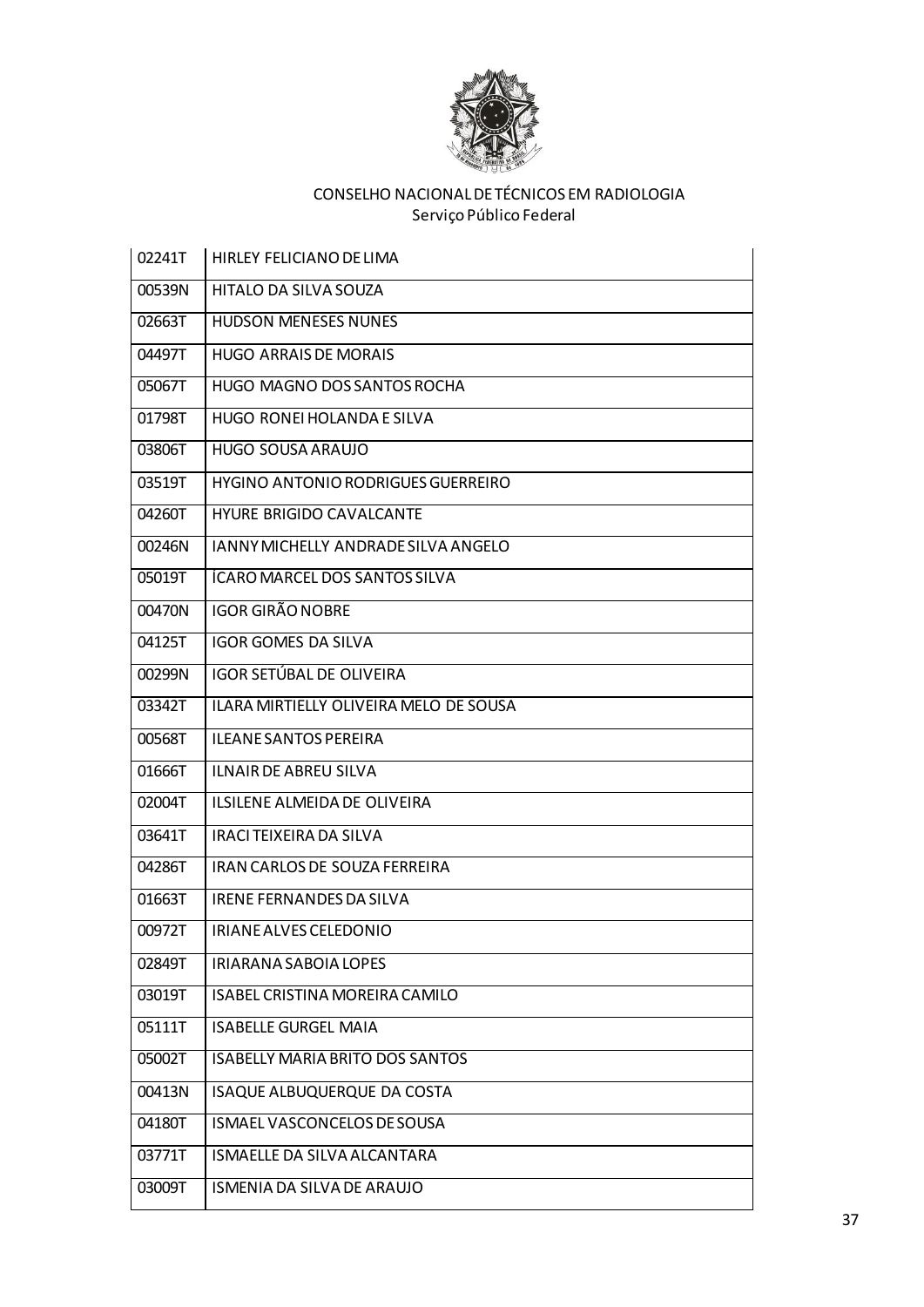

| 04095T | <b>ISRAEL DE MELO SOUSA</b>       |
|--------|-----------------------------------|
| 04211T | <b>ISRAELA VIANA MOREIRA</b>      |
| 03002T | <b>ITALA SAMILA DA SILVA</b>      |
| 04343T | <b>ITALLO DE SOUSA PONTES</b>     |
| 00423N | <b>ITALO BRUNO PINHEIRO</b>       |
| 02899T | ITALO MARCELO DOS SANTOS DA SILVA |
| 02127T | <b>ITALO ROGER MELO SALES</b>     |
| 02965T | <b>IVA SORAYA DA SILVA</b>        |
| 03998T | <b>IVAN LIMA DA SILVA</b>         |
| 02985T | <b>IVANIRA MARTINS LEITAO</b>     |
| 02690T | <b>IVETE ALVES DA SILVA</b>       |
| 00807T | IZABEL AMARO BESERRA DE ALENCAR   |
| 02380T | <b>IZAEL DE LIMA ARAGAO</b>       |
| 04668T | JACINTO PEREIRA PERNA NETO        |
| 02296T | <b>JACIRA FERREIRA VIEIRA</b>     |
| 04257T | JACKSON MENDES LOURENÇO           |
| 03047T | JACQUELINE DE PAIVA MOURA         |
| 02039T | JADIELSON SILVA VERAS             |
| 04501T | JAEL BENNY MARTINS CORDEIRO       |
| 04528T | <b>JAIANY MARTINS CAVALCANTE</b>  |
| 02372T | <b>JAILMA OLIVEIRA ALVES</b>      |
| 04898T | <b>JAILSON CONRADO BATISTA</b>    |
| 02074T | JAIR BARBOSA DE LIMA              |
| 01977T | JAIR CLAUDIO DOS SANTOS           |
| 05101T | JAIR DOS SANTOS LIMA JUNIOR       |
| 04688T | <b>JALISON FERREIRA DA ROCHA</b>  |
| 01618T | JAMERSON ALDYR CAMPELO LOPES      |
| 00277T | <b>JAMES LIMA DAMASCENO</b>       |
| 04213T | JAMESON BRENO AZEVEDO BRAGA       |
| 05029T | <b>JAMILLE APRIGIO DA SILVA</b>   |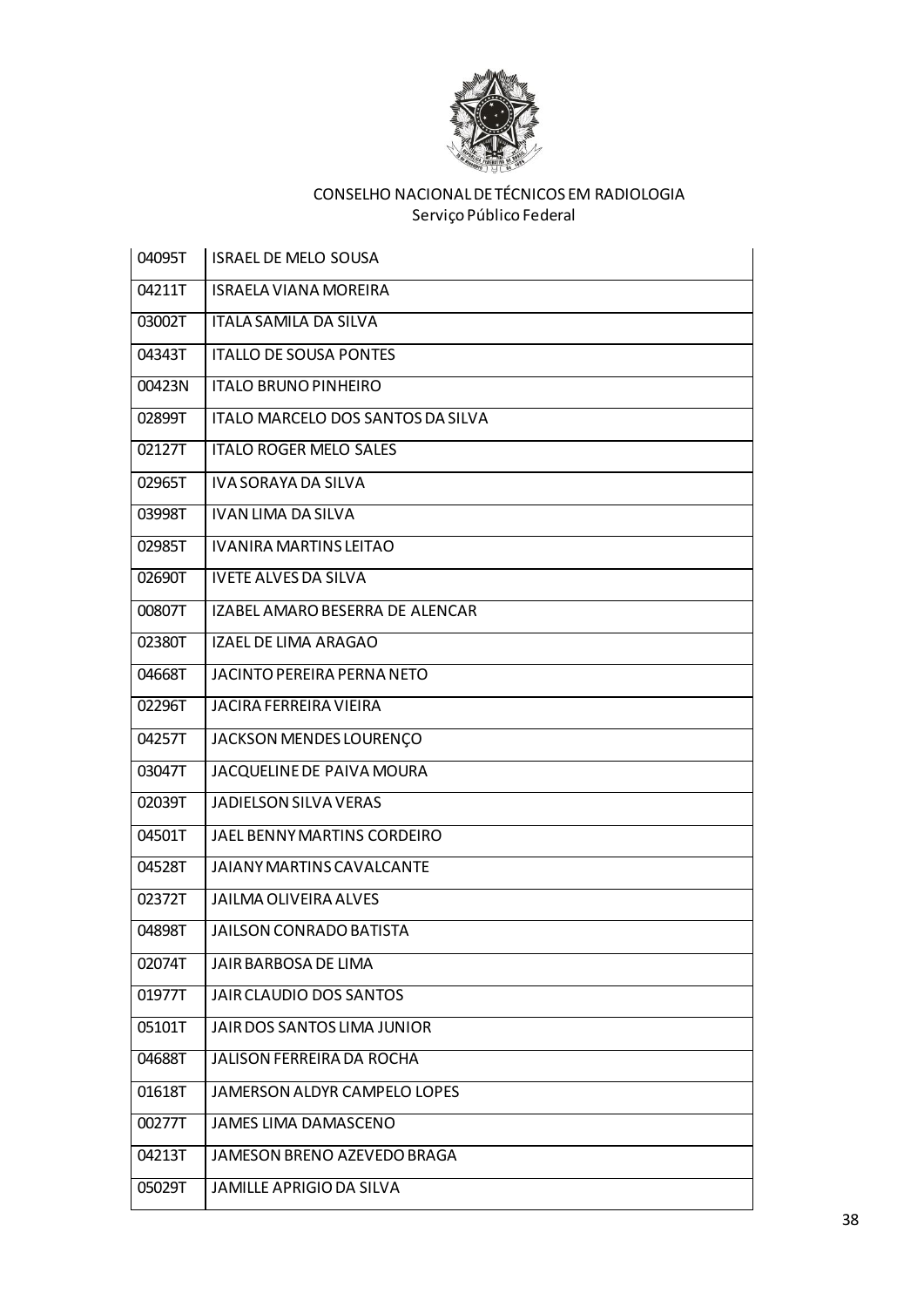

| 04789T | <b>JANAINE GOMES VITALIANO</b>           |
|--------|------------------------------------------|
| 00178N | JANE CLEA ARAUJO GOMES                   |
| 04920T | JANESIA ANNE NOGUEIRA DO NASCIMENTO BRAZ |
| 04283T | JANETE RODRIGUES DE SOUSA                |
| 02285T | <b>JANIELLE FELIX DOS SANTOS</b>         |
| 00295N | <b>JANIELLE LUCAS LOPES</b>              |
| 01906T | JANILSON LOPES BENEVENUTO                |
| 04359T | JANNY MARCOLINO DA SILVA                 |
| 00537N | <b>JARBAS NOGUEIRA VIEIRA</b>            |
| 03147T | JARDENIA FORTUNATO DA SILVA AGUIAR       |
| 04943T | JAYANE DO NASCIMENTO RIBEIRO             |
| 04478T | <b>JEAN FRANCO EVANGELISTA SILVA</b>     |
| 00805T | <b>JEANNE BOYADJIAN SOBREIRA</b>         |
| 00440N | JEANNY KARLA SOUZA REBOUÇAS LIMA         |
| 02080T | JEBSON DE SOUSA E SILVA                  |
| 02987T | JEFFERSON CASTRO DE GOES MARTINS         |
| 04980T | JEFFERSON DA COSTA SANTOS                |
| 02627T | JEFFERSON DA SILVA OLEGARIO              |
| 04615T | JEFFERSON DE SOUSA SILVA                 |
| 02553T | JEFFERSON DOS SANTOS FERREIRA            |
| 02909T | JEFFERSON GOMES SANTOS                   |
| 02038T | JEFFERSON GREGORIO DA COSTA MOREIRA      |
| 04000T | JEFFERSON JUNIOR ALCANTARA GOMES         |
| 04153T | JEFFERSON SOUSA CALAÇA                   |
| 00334N | JEMINA MARIA CAMERINO DE OLIVEIRA FEIJO  |
| 05005T | JEMYS ANDERSON VICTOR MOREIRA            |
| 00238N | <b>JENNER ROCHA</b>                      |
| 04225T | <b>JEOVANIA PEREIRA ALENCAR</b>          |
| 03660T | JESSE SOUSA CIDRÃO                       |
| 05020T | JESSICA CARLA PEREIRA DE SOUZA           |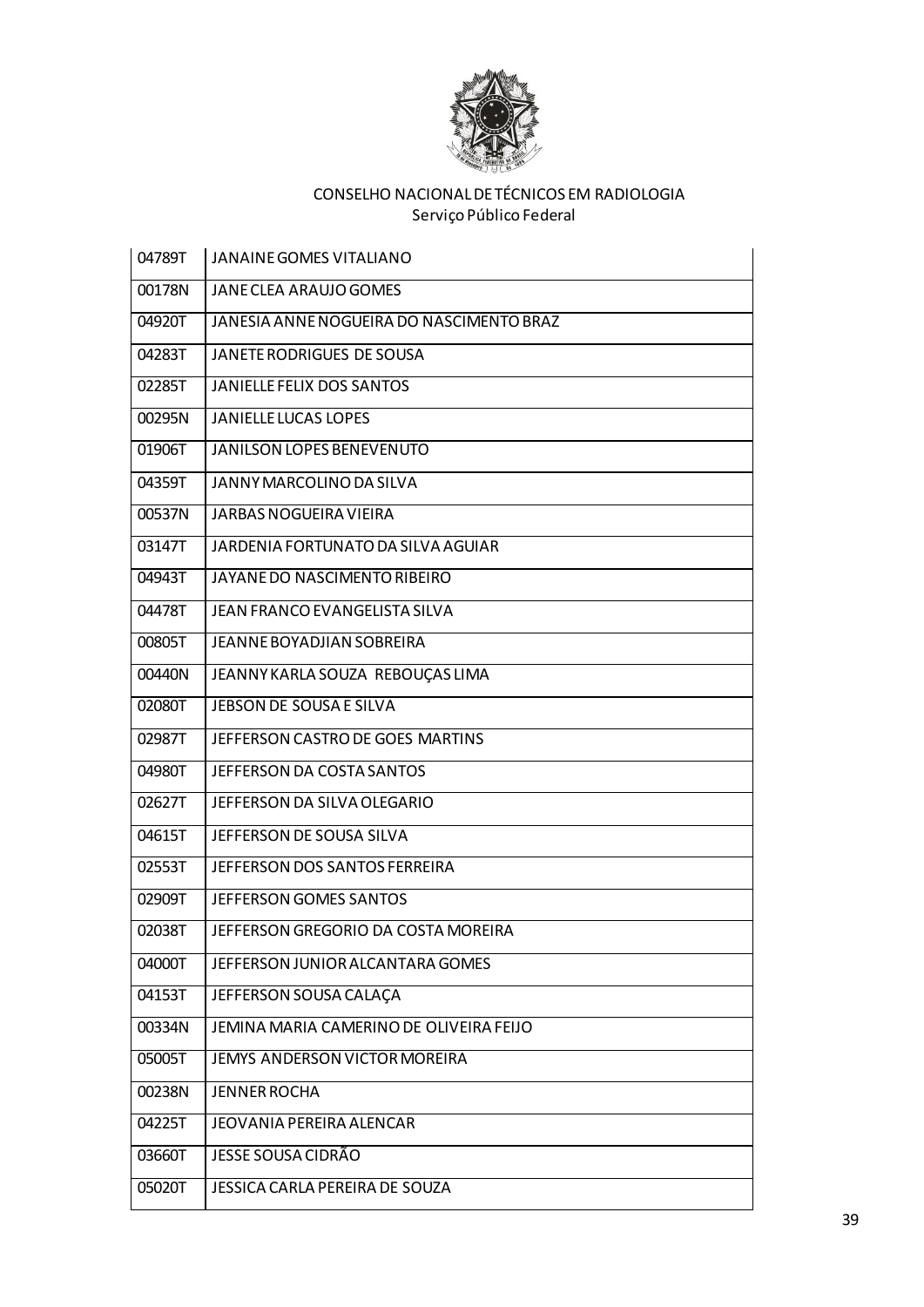

| 04928T | <b>JESSICA FALCÃO</b>                    |
|--------|------------------------------------------|
| 04854T | JESSICA LETICIA DE SOUZA DA SILVA        |
| 02434T | JESSICA MARA BRASIL FERREIRA             |
| 02851T | JESSICA MARIA DE OLIVEIRA CARVALHO       |
| 01573T | <b>JESSICA MAYARA SALES URBANO</b>       |
| 04964T | <b>JESSICA PEREIRA FERNANDES</b>         |
| 03951T | JÉSSICA RODRIGUES DA COSTA               |
| 05098T | JESSYCA EMANUELE VIANA CONRADO           |
| 04934T | <b>JHEYMESON DARLAN DA SILVA RIBEIRO</b> |
| 01820T | JHNONREBINHO MOURA GADELHA BRAGA         |
| 01035T | JOANA DARC CUNHA LOPES                   |
| 02256T | JOANA DARC MENEZES DE ARAUJO             |
| 03629T | <b>JOANICE FERNANDES SILVA</b>           |
| 00179N | <b>JOANNA STELLA MARQUES</b>             |
| 00354N | JOAO ALBERTO DE SOUSA QUEIROZ            |
| 04439T | JOAO APOLINARIO GOMES DA SILVA NETO      |
| 01521T | JOAO BATISTA ALVES BRITO                 |
| 00364N | JOAO BATISTA DOS SANTOS                  |
| 01621T | JOAO BATISTA VASCONCELOS                 |
| 03965T | JOAO BOSCO ALVES FERREIRA                |
| 00151T | JOAO BOSCO DUARTE DO NASCIMENTO          |
| 03489T | JOÃO BOSCO SILVA DE SOUZA                |
| 02647T | JOAO BOSCO VIEIRA DA SILVA               |
| 01654T | JOAO BRIGIDO HONORIO DE FREITAS NETO     |
| 03905T | JOAO CAMPOS DE SOUSA                     |
| 02419T | JOAO CARLOS VIEIRA OLIVEIRA              |
| 01730T | JOAO EDUARDO DE SOUZA PEREIRA JUNIOR     |
| 04550T | JOAO GONÇALVES LOPES NETO                |
| 02310T | JOAO HELIO PAZ DE MATOS                  |
| 04182T | JOAO ITALO THIAGO ROCHA                  |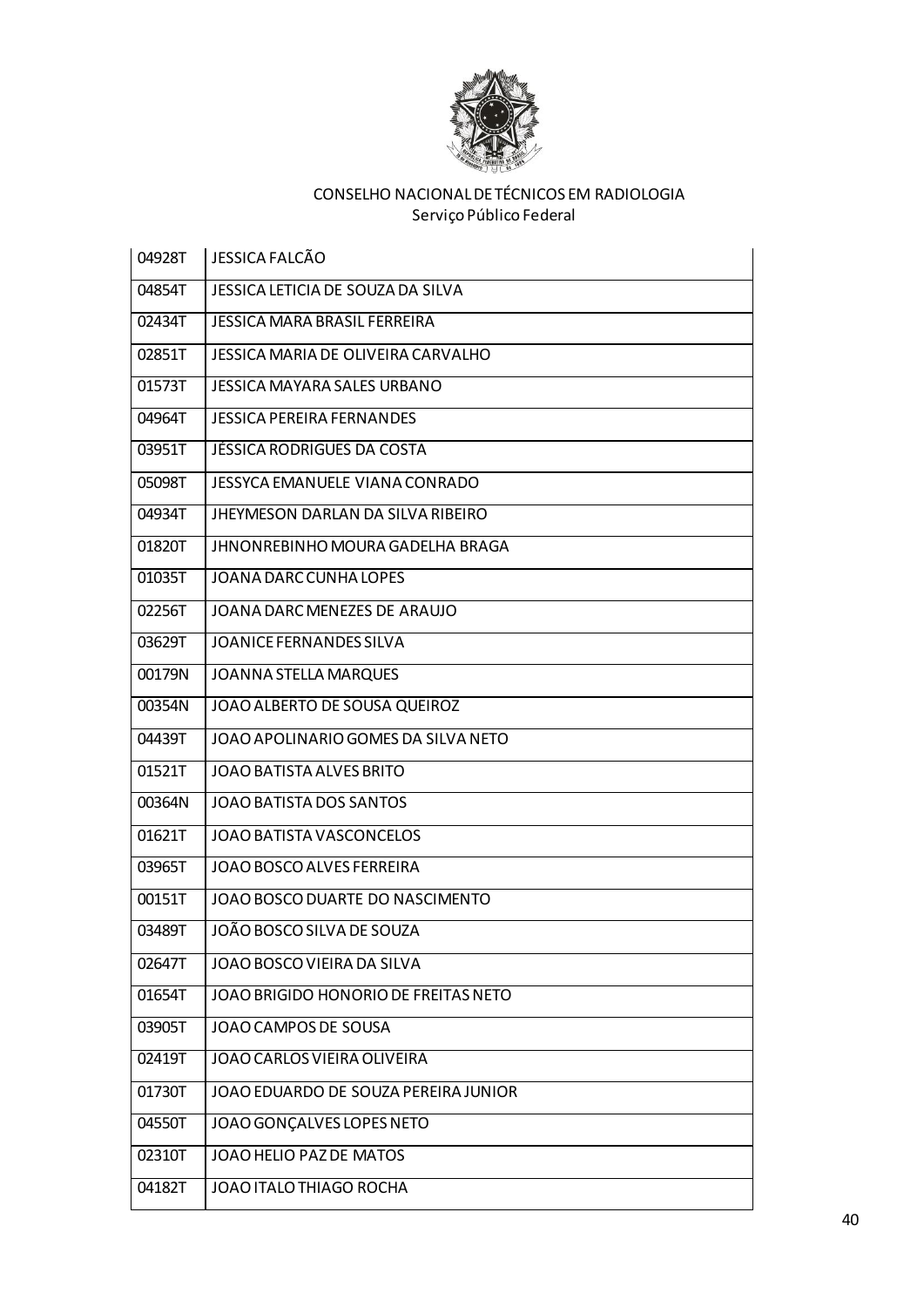

| 02001T | JOAO JOWFFE MONTEIRO DA SILVA       |
|--------|-------------------------------------|
| 01770T | JOAO LINDEMBERG BANDEIRA LIMA       |
| 00569N | JOAO LUIZ LEAL DE QUEIROZ           |
| 04757T | <b>JOAO MARCOS LACERDA OLIVEIRA</b> |
| 03960T | JOÃO OTAVIO SPINOLA MARTINS         |
| 03642T | JOÃO PAULO ALVES SANTOS             |
| 04563T | JOÃO PAULO DE SOUSA                 |
| 02940T | JOAO PAULO DO NASCIMENTO SANTOS     |
| 02866T | <b>JOAO PAULO FERREIRA PINHEIRO</b> |
| 00338N | JOÃO PAULO GOIANA                   |
| 05047T | JOAO PAULO RODRIGUES DA SILVA       |
| 01384T | JOAO PAULO SOUSA SILVA              |
| 01149T | JOAO PINHEIRO DA SILVA              |
| 01056T | JOAO RAMOS RODRIGUES PINHEIRO       |
| 00156N | JOAO RODRIGO SOUSA COELHO           |
| 03003T | JOÃO TADEU DE SOUSA                 |
| 04649T | JOAO TEIXEIRA DE VASCONCELOS NETO   |
| 00197N | JOAO VALERIO DE OLIVEIRA            |
| 00940T | JOAO VICTOR CUSTODIO ROMAO          |
| 05102T | JOÃO VICTOR DE ARAÚJO SOUZA         |
| 03663T | <b>JOAO VICTOR SALES VERAS</b>      |
| 04949T | JOAO VICTOR SILVA CARNEIRO          |
| 00893T | JOAQUIM DE OLIVEIRA TORRES          |
| 02104T | JOAQUIM FARIAS DE BARROS FILHO      |
| 00858T | JOAQUIM QUINTO DOS SANTOS           |
| 00734T | <b>JOB VIEIRA DE PAULA</b>          |
| 02118T | <b>JOELIO FAGNER MORAIS</b>         |
| 00562T | JOELMA DA SILVA DE FREITAS          |
| 01789T | JOGIANO ARRUDA DA COSTA             |
| 02756T | JOHNATAS DA SILVA PEREIRA           |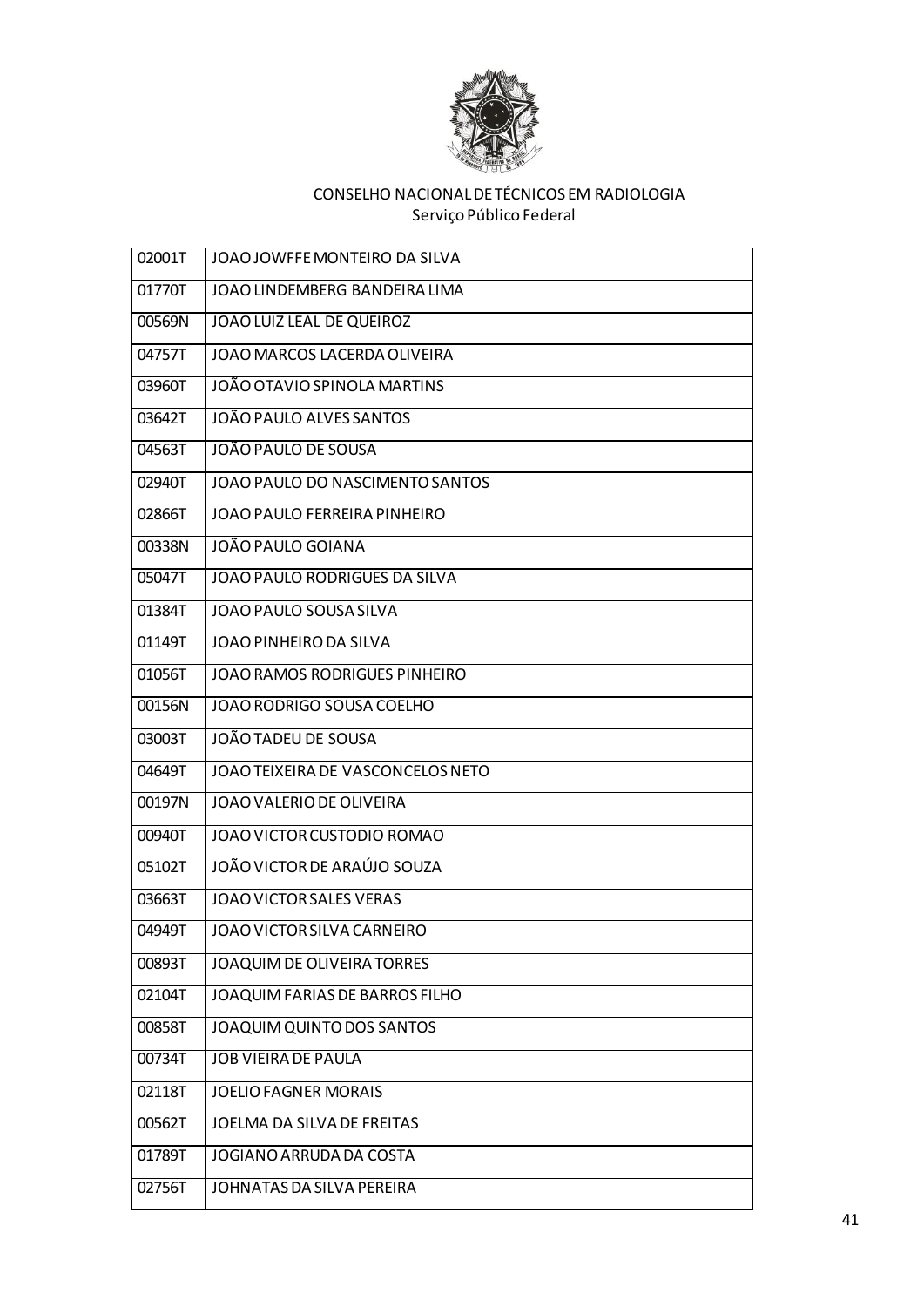

| 03608T | JOHNNATJANNES MOREIRA MACHADO        |
|--------|--------------------------------------|
| 01301T | <b>JONAN BRAGA VIDAL</b>             |
| 04734T | JONATAS AURELIO DO NASCIMENTO        |
| 03958T | JONATHAN DA SILVA SANTIAGO           |
| 02973T | JONATHAN DE ANDRADE DA ROCHA         |
| 03548T | JONES AMARAL DE OLIVEIRA             |
| 03930T | JONNAS LIMA DE SOUSA                 |
| 00697T | <b>JORGE FERREIRA MARQUES</b>        |
| 04414T | JORGE GARDEL DE SOUSA CONCEIÇÃO      |
| 03572T | JORGE HENRIQUE DA SILVA MELLO        |
| 03308T | JORGE HENRIQUE ESTACIO DE LIMA       |
| 03483T | JORGE LUIS CÔELHO QUEIROZ            |
| 03243T | <b>JORGE WILLAS CIPRIANO VIEIRA</b>  |
| 01038T | <b>JORGEAN RODRIGUES BENTO</b>       |
| 02667T | JORGIANA PASCOA DA SILVA PIRES       |
| 04720T | JOSE AILTON AVELINO DA SILVA FILHO   |
| 03698T | JOSE AIRTON DA SILVA SOBRINHO        |
| 00460N | JOSE AIRTON DE AMORIM JUNIOR         |
| 02893T | JOSE AIRTON DOS SANTOS FILHO         |
| 00090T | <b>JOSE AIRTON PASCOAL</b>           |
| 00560T | JOSE AIRTON PASCOAL JUNIOR           |
| 04661T | JOSE ALBERTO ARAUJO DO NASCIMENTO    |
| 02425T | JOSE ALCIDES MANOEL SOBREIRA         |
| 01463T | <b>JOSE ALDERIO PEREIRA</b>          |
| 00600N | JOSE ALEX BARBOSA DOS SANTOS         |
| 03460T | JOSE ALEXANDRE ALMEIDA BRASIL        |
| 01459T | JOSE ALEXSANDRO MARQUES              |
| 01335T | JOSE ALMIR PINHEIRO FERREIRA         |
| 00082T | JOSE ARIMATEIA BARBOSA LOPES         |
| 04423T | JOSE ARNALDO PLÁCIDO DE SALES JÚNIOR |
|        |                                      |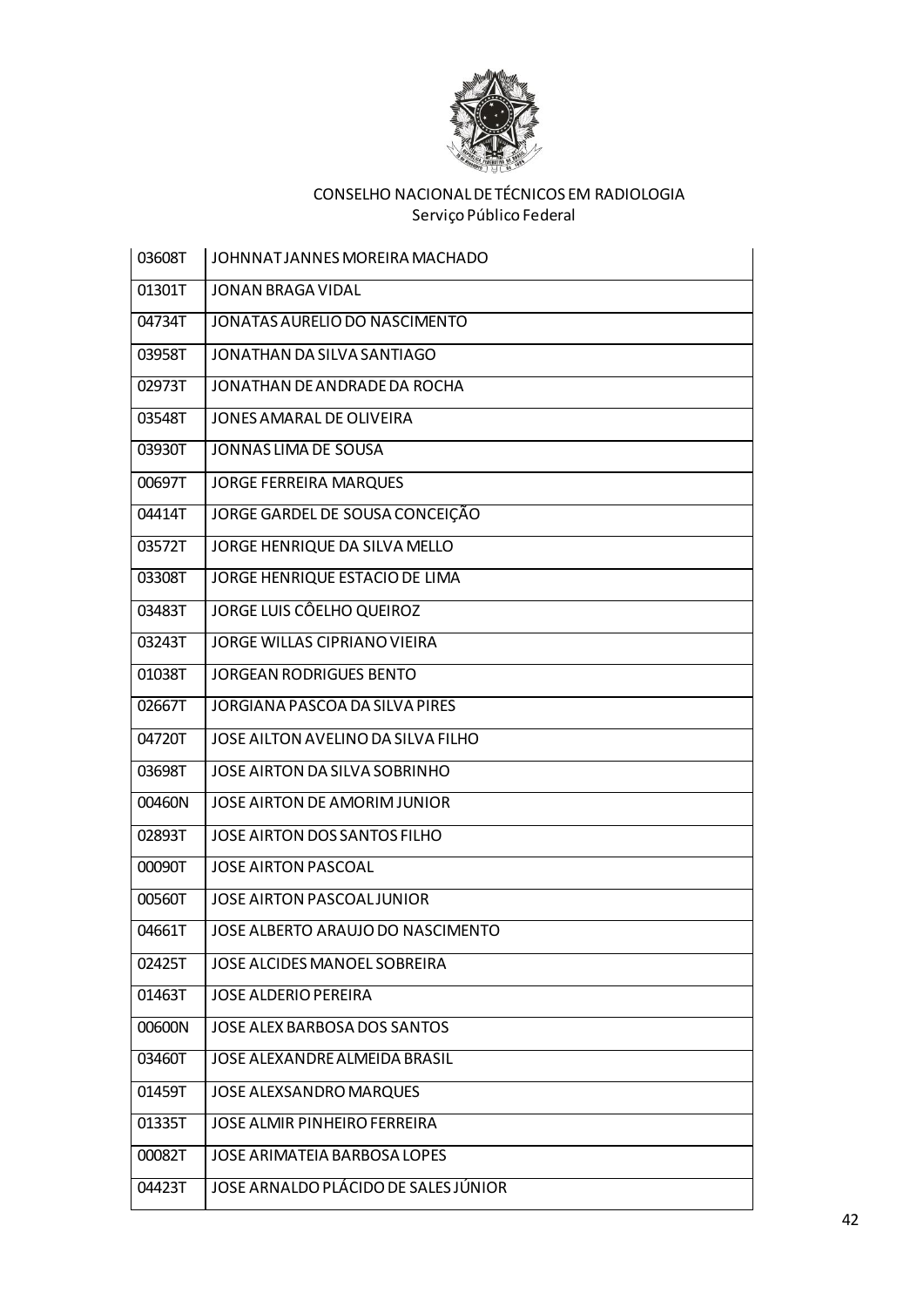

| 00856T | <b>JOSE ARY PARENTE</b>              |
|--------|--------------------------------------|
| 04438T | <b>JOSE BELEM DE OLIVEIRA</b>        |
| 01099T | JOSE CARLOS ROCHA DE SOUSA           |
| 01610T | <b>JOSE CARNEIRO DA GUIA</b>         |
| 01094T | <b>JOSE CIPRIANO NOGUEIRA</b>        |
| 02148T | <b>JOSE DAVID ARAUJO CORREIA</b>     |
| 00472N | JOSE DE FREITAS GUIMARAES BISNETTO   |
| 01478T | JOSE DE MELO GARCIA                  |
| 00410T | JOSE DE SOUZA LOPES                  |
| 04768T | JOSE DIAS FERNANDES SOBRINHO         |
| 01883T | JOSE DOMINGOS DA SILVA               |
| 04278T | JOSE EDIVAN DE ANDRADE               |
| 02113T | JOSE EDSON DA SILVA COSTA            |
| 00941T | JOSE EDUARDO MARQUES PEREIRA         |
| 02902T | JOSE EDVANDIR DOURADO DA SILVA       |
| 01602T | JOSE ELDER DE CARVALHO CAVALCANTE    |
| 04671T | <b>JOSE EMERSON DE ARAUJO BENTO</b>  |
| 01007T | JOSE ERIMILSON FRANCO DE SOUSA       |
| 02167T | JOSE ERINALDO PAZ DE LIMA            |
| 00503N | JOSE ERISVANDO CASTELO DO NASCIMENTO |
| 03765T | JOSE ERIVELTON LIMA DA SILVA         |
| 01361T | JOSE EVANGELISTA DAMASCENO           |
| 01766T | JOSE EVILASIO DOS SANTOS             |
| 02896T | JOSE EVILAZIO BRAGA DO NASCIMENTO    |
| 02259T | <b>JOSE FABIO LINS DUARTE</b>        |
| 01571T | JOSE FERREIRA DE LIMA FILHO          |
| 04940T | JOSE FLAVIO DE CASTRO                |
| 00303N | JOSÉ FRANCISCO DE BRITO NETO         |
| 00569T | <b>JOSE GILBERTO RIBEIRO</b>         |
| 02590T | <b>JOSE GILDENOR NETO</b>            |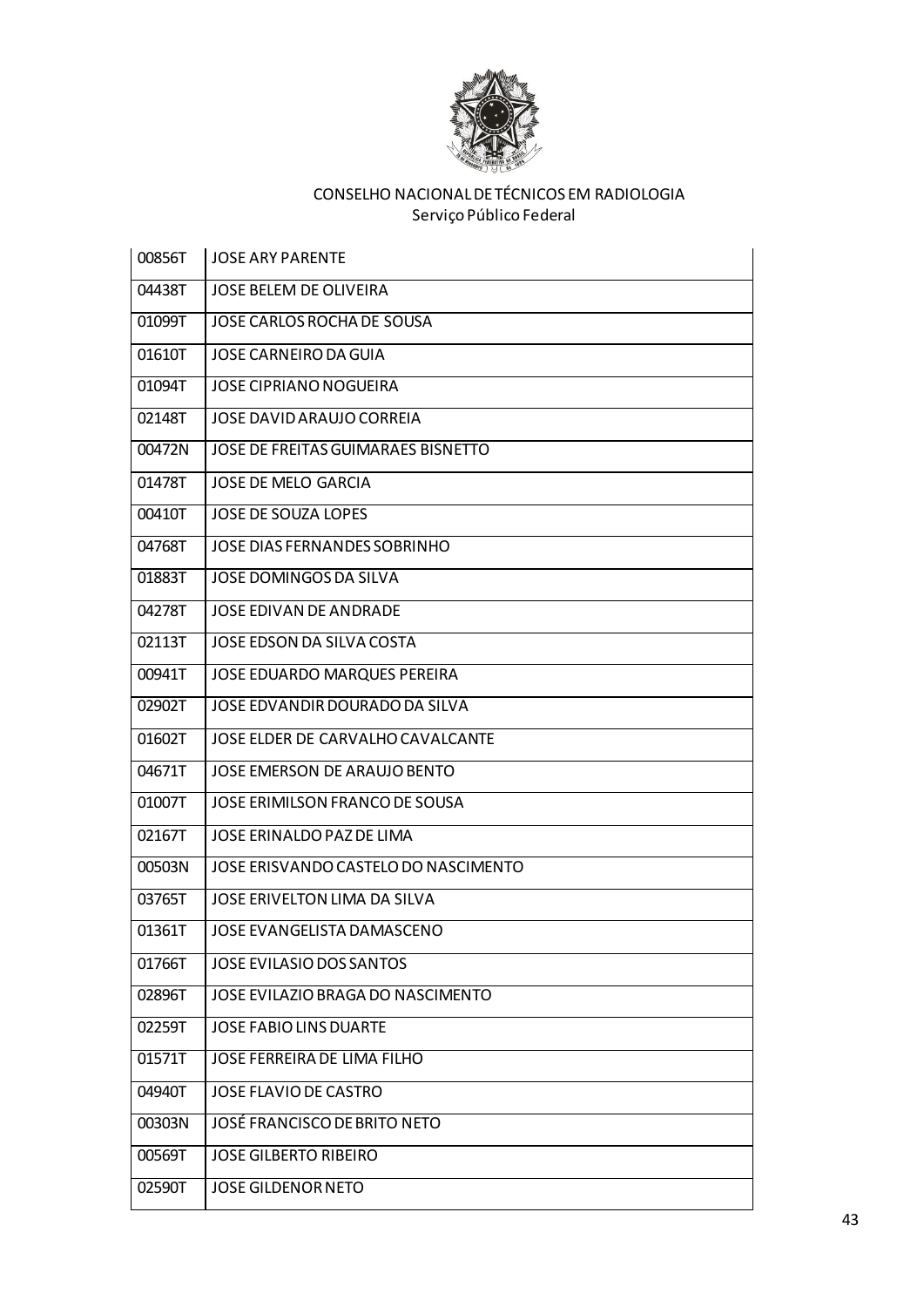

| 04496T | JOSE GLAYDSON DE ARAUJO LIMA      |
|--------|-----------------------------------|
| 03650T | JOSE HAMILTON DO NASCIMENTO SILVA |
| 03474T | <b>JOSÉ HERLAN ANDRADE PONTES</b> |
| 01990T | JOSE HERMINIO DE FREITAS JUNIOR   |
| 01973T | <b>JOSE IRANILSON CARLOS</b>      |
| 01831T | <b>JOSE IVAN FERREIRA</b>         |
| 02924T | <b>JOSE JAIRO ALVES PINTO</b>     |
| 01263T | JOSE JANDER DOS SANTOS GOMES      |
| 01088T | JOSE JANO CLEYSON LOPES           |
| 01908T | JOSE JAYMISON DIAS DE MEDEIROS    |
| 00411T | JOSE JONSHON CAVALCANTE DE ASSIS  |
| 04566T | JOSE LAENDERSON DE OLIVEIRA MOURA |
| 05080T | JOSE LEONARDO PEREIRA GOMES       |
| 01960T | JOSE LOPES DOS SANTOS             |
| 04318T | JOSE LUIZ DE ANDRADE NETO         |
| 00248T | JOSE MARCELO CAETANO COSTA        |
| 02478T | JOSE MARCOS DE MENDONÇA PEREIRA   |
| 00666T | <b>JOSE MARIO COELHO FEITOSA</b>  |
| 00459N | JOSE MARQUES SOUSA DE OLIVEIRA    |
| 00192T | JOSE MILTON DE CASTRO BRITO       |
| 03371T | JOSE NELSON NOGUEIRA PEREIRA      |
| 02531T | <b>JOSE NERY DA SILVA</b>         |
| 03459T | JOSE NILTON RIBEIRO DOS SANTOS    |
| 03407T | JOSE NIVAN FERREIRA DE LIMA       |
| 04241T | JOSE ORLANDO ALVES DOS SANTOS     |
| 03044T | JOSE OTAVIO ALEIXO BESERRA        |
| 02125T | JOSE PLACIDO TORRES DA SILVA      |
| 00561N | JOSE RAUL VIEIRA DE SOUZA         |
| 04530T | JOSE RENARLES NOVAIS DE ARAUJO    |
| 00649T | JOSE RIBAMAR DA SILVA JUNIOR      |
|        |                                   |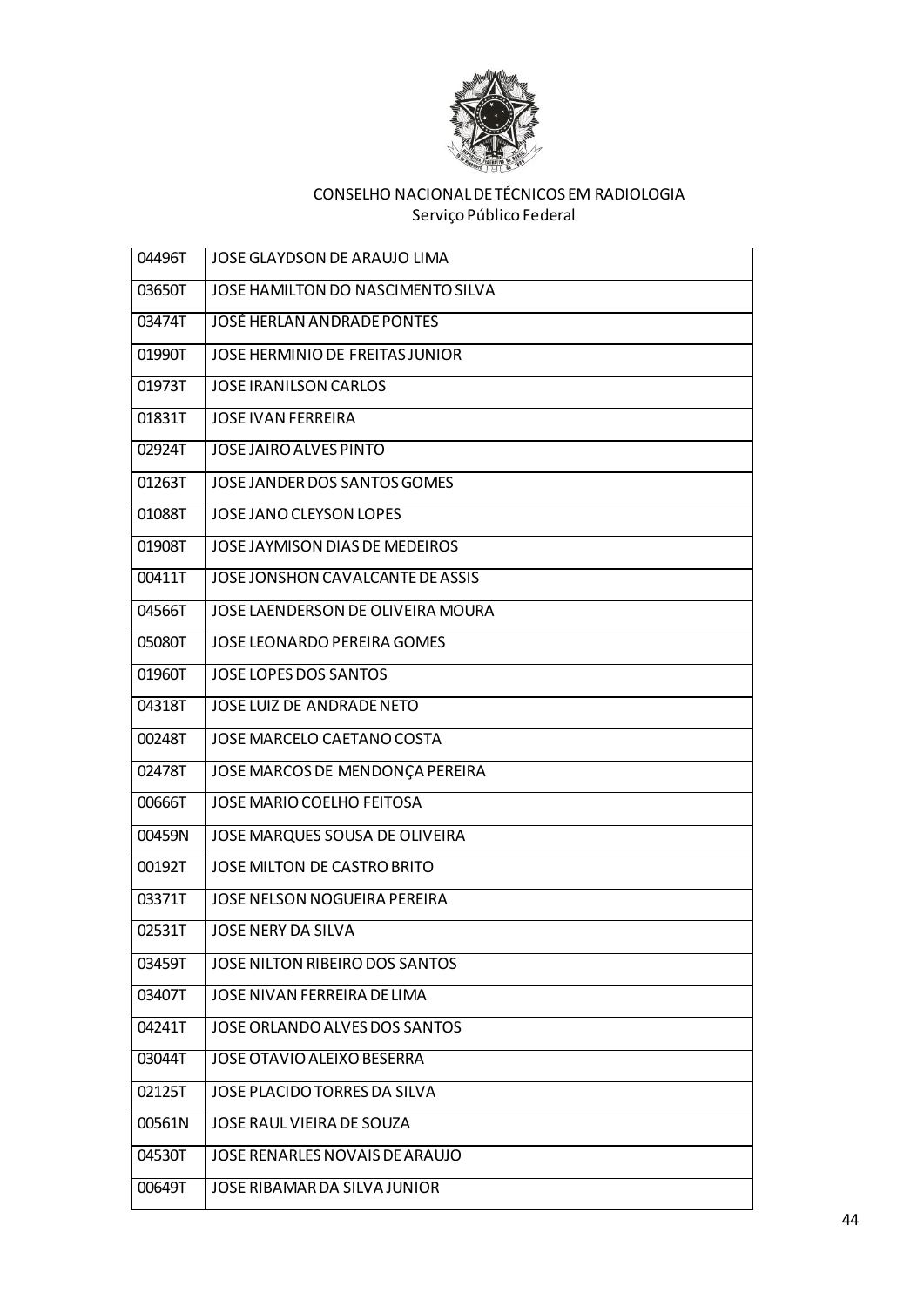

| 00462T | JOSE RICARDO DE ALENCAR DE MELO        |
|--------|----------------------------------------|
| 00946T | JOSE RILMAR PAULA UCHOA                |
| 01117T | <b>JOSE ROBERTO SILVA</b>              |
| 01978T | JOSE ROBERTO XAVIER DA SILVA           |
| 01244T | <b>JOSE ROGERIO GOMES PEREIRA</b>      |
| 04630T | JOSE RONDNEY MAIA DA SILVA             |
| 00272T | JOSE SALDANHA ALVES CAMPOS             |
| 01785T | <b>JOSE SANDRO CARNEIRO</b>            |
| 01678T | JOSE SIMIAO RODRIGUES NETO             |
| 01219T | JOSE TIAGO JOCA DE ABREU               |
| 01975T | JOSE VALCI DE FARIAS FILHO             |
| 03551T | JOSE VALDEMIR SOUSA CASTRO             |
| 00528T | JOSE VALDERI DE SOUSA FILHO            |
| 00655T | JOSE VENIER RIBEIRO FERNANDES          |
| 02299T | JOSE VIDELMAR SANTIAGO DA COSTA JUNIOR |
| 01030T | JOSE VLADIMIR OLIVEIRA MACHADO         |
| 04975T | JOSÉ WALTER PEIXOTO NETO               |
| 03406T | JOSE WELLINGTON NASCIMENTO FERREIRA    |
| 00634T | JOSE WENDELL RODRIGUES DE LIMA         |
| 03541T | JOSE WESLEY MARTINS DA SILVA           |
| 02336T | JOSE WEVETON DA SILVA LIMA             |
| 04087T | JOSE WILAME GOMES SILVA                |
| 02733T | JOSE WILLIAM BARROS MONTEIRO           |
| 01662T | JOSE ZILMAR DA SILVA                   |
| 04502T | JOSEFA DE MOURA LOUREDO NETA           |
| 04904T | JOSEMARY TAVARES BARRETO COLASSO       |
| 04664T | <b>JOSEPH RAJU</b>                     |
| 04212T | JOSILENE SARAIVA FENELON XAVIER        |
| 02109T | JOSIMAR DE AZEVEDO SOARES              |
| 00566T | JOSIMAR FERREIRA DE MELO FILHO         |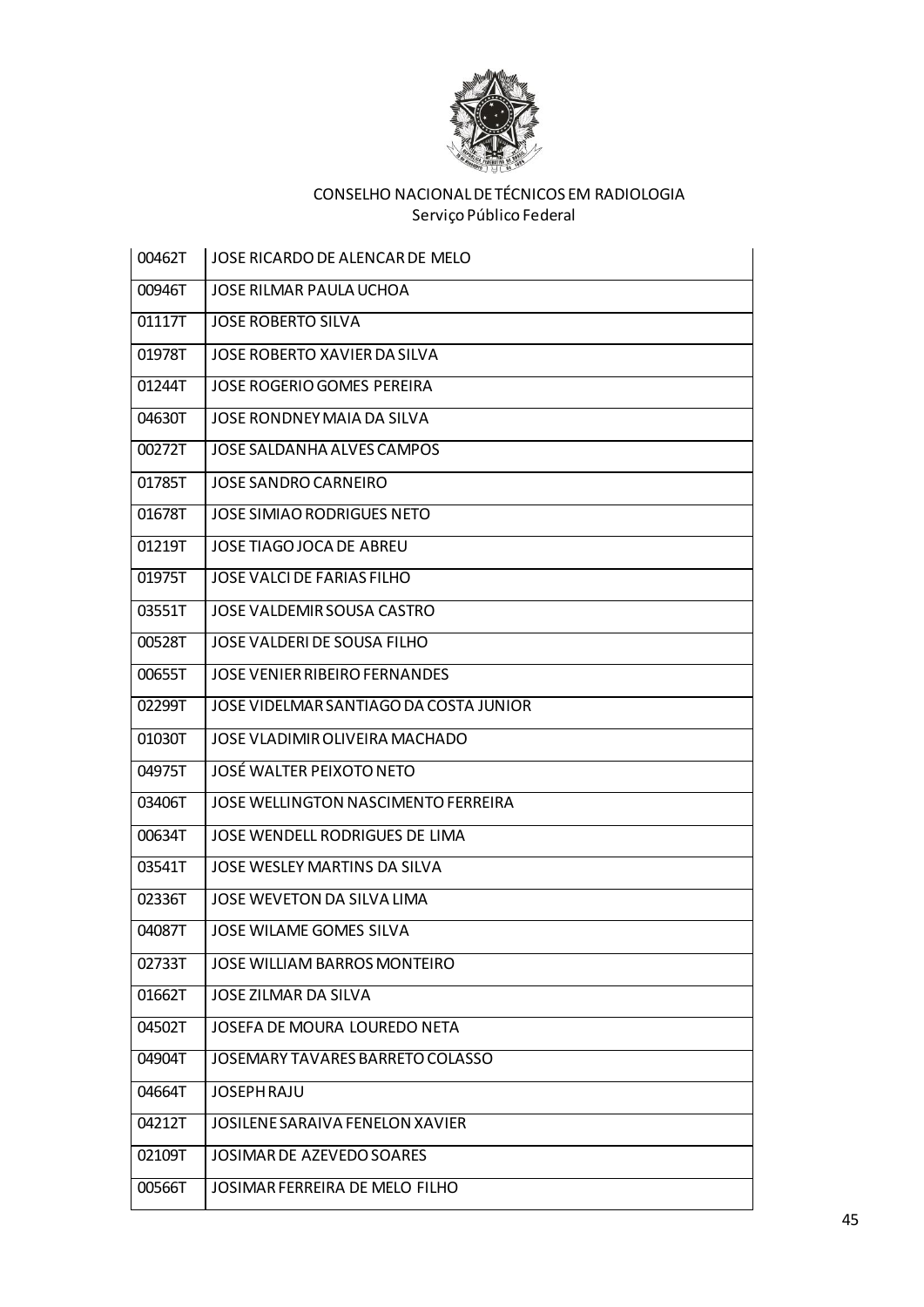

| 03350T | JOSIMAR RAMOS GADELHA JUNIOR             |
|--------|------------------------------------------|
| 03379T | <b>JOSIVAN CORREIA</b>                   |
| 00541N | JOSIVÂNIA DE FRANÇA SILVA                |
| 01359T | JOSONILTON COSTA MORAES REGO             |
| 04298T | <b>JOSYEL NUNES TEIXEIRA</b>             |
| 03410T | JOVANIO SOUZA DO NASCIMENTO              |
| 05110T | <b>JOVELINA LINHARES PONTES</b>          |
| 00904T | <b>JOZEUDA MOITA CARDOSO</b>             |
| 04591T | <b>JUAREZ MENEZES CHAVES FILHO</b>       |
| 01732T | <b>JUCELIO RAFAEL DE LIMA</b>            |
| 00205N | <b>JULIANA AGUIAR LIMA</b>               |
| 04724T | <b>JULIANA BARBOSA MOTA</b>              |
| 04621T | <b>JULIANA CARVALHO DA SILVA</b>         |
| 00296N | <b>JULIANA DUTRA BRAGA</b>               |
| 04036T | <b>JULIANA SOUSA DA COSTA</b>            |
| 00239N | <b>JULIANA THAINA LOPES PINEO</b>        |
| 04469T | <b>JULIANE FERREIRA DOS SANTOS VERAS</b> |
| 05037T | <b>JULIANO ALVES DE SOUSA</b>            |
| 00174N | JULIETTE DE MELO RODRIGUES               |
| 02670T | JULIO CESAR CALIXTO DE ALMEIDA           |
| 00526T | <b>JULIO CESAR LOPES FROTA</b>           |
| 05004T | <b>JULIO CÉSAR MOREIRA NOBRE</b>         |
| 01341T | JULIO CESAR PAULINO DE MOURA             |
| 02470T | JULIO CESAR RODRIGUES BARRETO            |
| 00463T | <b>JULIO COELHO MODESTO</b>              |
| 02129T | JULLIANA FREIRE NICOLAU DE LIMA          |
| 04899T | JULLY ANNE ROCHA DE SOUSA                |
| 04542T | <b>JULYANA BEZERRA DE BRITO</b>          |
| 02879T | <b>JUNIOR CESAR MORAIS MATIAS</b>        |
| 04330T | JUSSANDRA VERAS ARAGAO                   |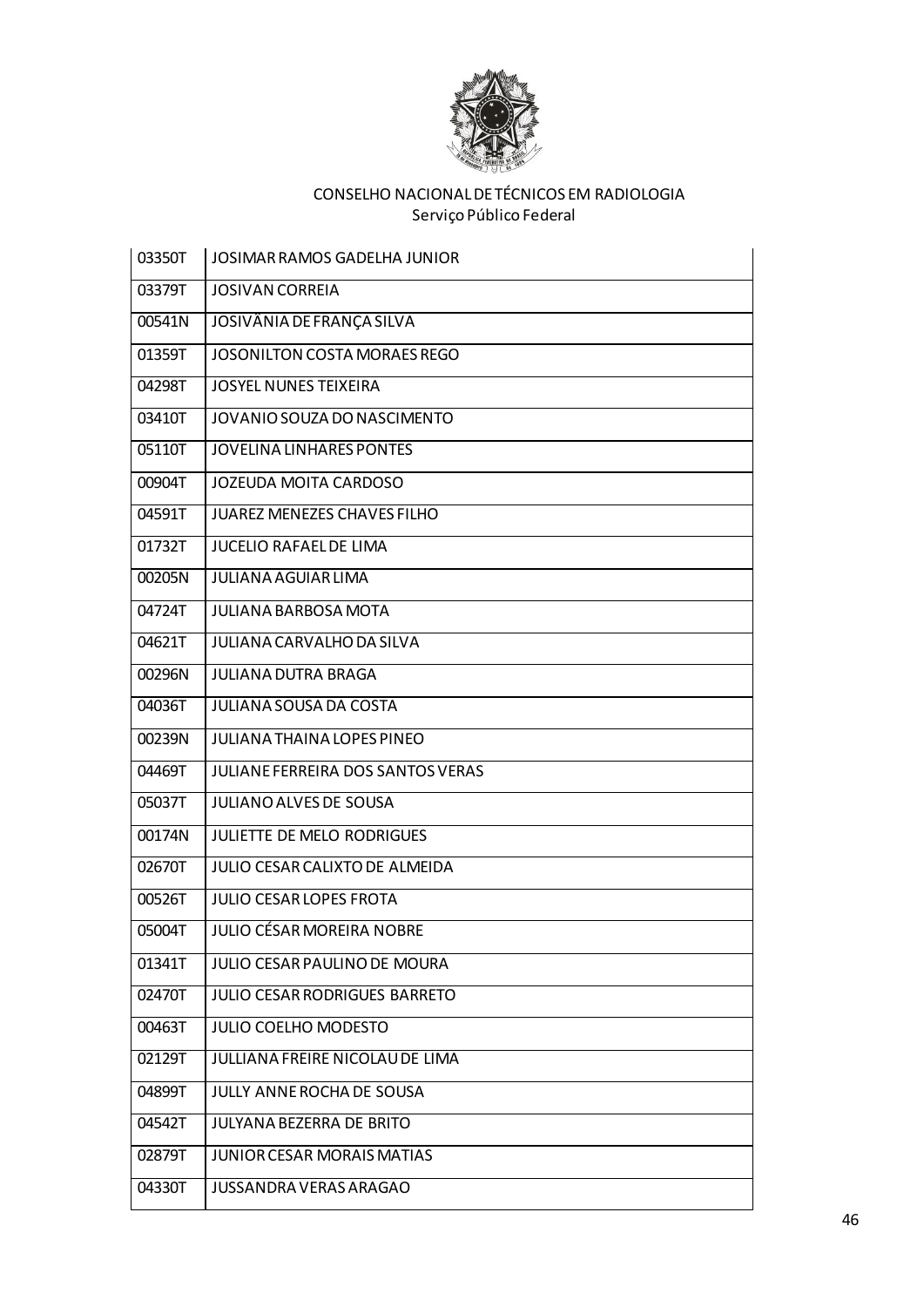

| 02067T | KAILSON ALVES PEREIRA                  |
|--------|----------------------------------------|
| 00416T | KAISER DA SILVA PEREIRA                |
| 04947T | KALEBY GONÇALVES BARBOSA               |
| 04269T | KALEO DUARTE ARAUJO                    |
| 04272T | KAMILA PINHEIRO AMORIM                 |
| 04848T | KARINA DO NASCIMENTO SILVA             |
| 02459T | KARINA GONÇALVES DE OLIVEIRA           |
| 01630T | KARINA KELLY DE OLIVEIRA ROSA DA SILVA |
| 02501T | <b>KARINA LOPES DE LIMA</b>            |
| 03770T | KARINE ARAUJO DE LIMA PAZ              |
| 03637T | KARINE SOUZA MONTEIRO                  |
| 02784T | KARINE TENORIO DE OLIVEIRA             |
| 00390T | KARLA KATIENE LINHARES ESPINDOLA       |
| 02173T | KARLA MURIEL FREIRE COLARES            |
| 04954T | <b>KARLA RAYANE KRUFK MORAES</b>       |
| 00563N | KARLA VALESCA DE SOUSA VASCONCELOS     |
| 04826T | KARLIANA RODRIGUES BEZERRA             |
| 00511N | KARLIANE MOURA SANTOS                  |
| 03271T | KAROLINNY SANDERS PACIFICO             |
| 02487T | KAROLYNE MAGALHAES MELO                |
| 02861T | KATIA CAVALCANTE DE SOUZA              |
| 01620T | KATIA DE FATIMA PORFIRIO DA SILVA      |
| 00809T | KATIA MARIA NOGUEIRA BASTOS            |
| 02115T | KATIA MARIA SILVEIRA SILVA             |
| 04471T | KATILENE ALVES DA SILVA                |
| 02848T | KATTARINNE DANTAS DOS SANTOS           |
| 01495T | KECIA DA SILVA BARBOSA                 |
| 01826T | <b>KEGINALDO CARLOS DA SILVA</b>       |
| 03562T | <b>KELIANA REGIS SOUTO</b>             |
| 00560N | <b>KELLY ANTUNES ANDRADE</b>           |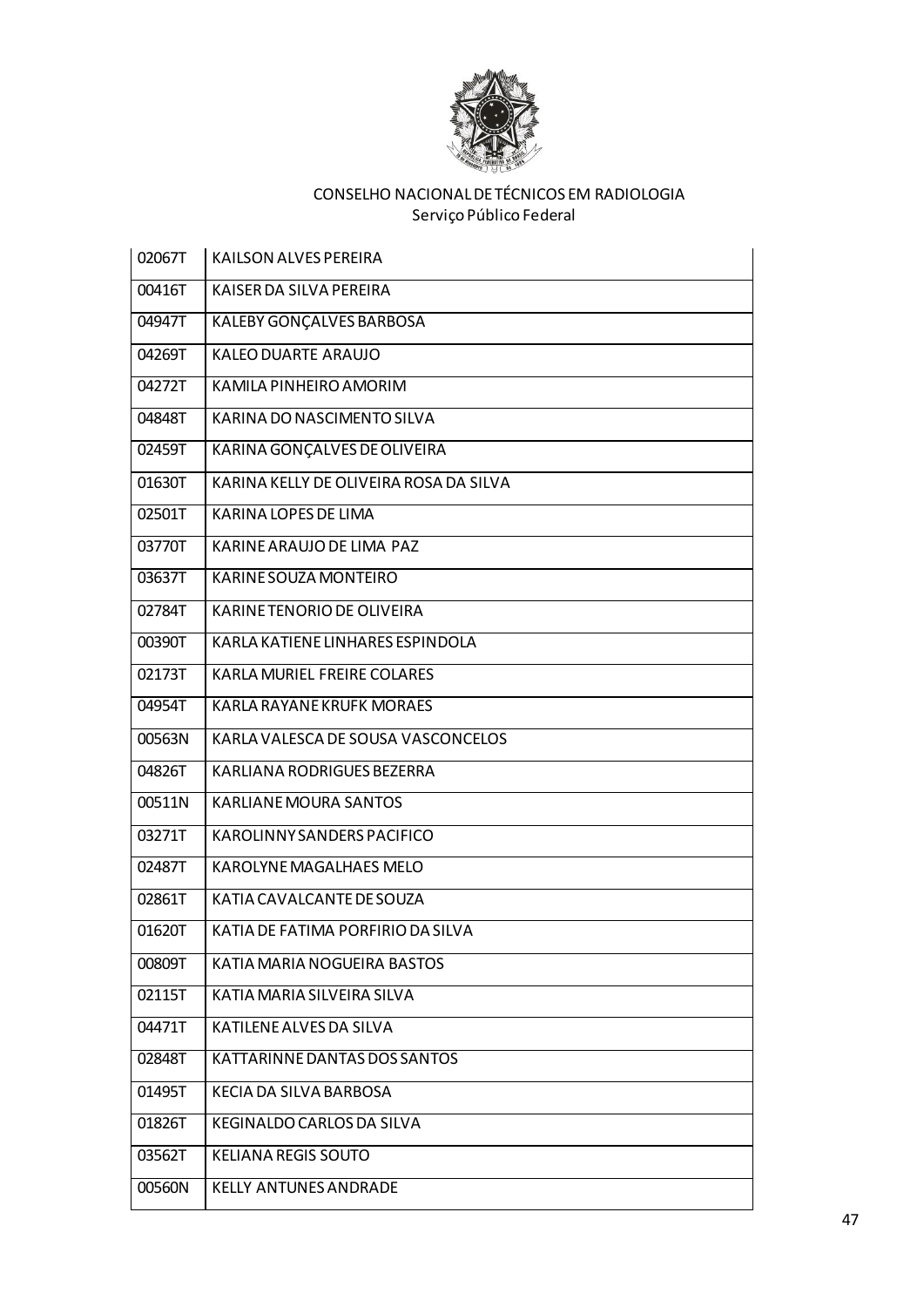

| 04226T | <b>KELVILIM PINHEIRO UCHOA</b>           |
|--------|------------------------------------------|
| 00064N | KENIA TAGIANNE TEIXEIRA RODRIGUES        |
| 00409N | KERLY ALENCAR CAÇULA                     |
| 02736T | KESIA BARROS SALDANHA FARIAS             |
| 04822T | KESIA DAIANA DE ALENCAR LIMA             |
| 04465T | <b>KESSY DUARTE ARAUJO</b>               |
| 05058T | KETLY HAYANNY SOUSA FERREIRA G.DE BARROS |
| 04911T | KEVIN WASHINGTON DE SOUSA MODESTO        |
| 02870T | KILVIO RADIMAC DE SOUSA TEIXEIRA         |
| 02497T | KLESY PEDROSA VIANA                      |
| 00618T | <b>KLEY GOMES PEREIRA</b>                |
| 01627T | KYLBER MARTINS CAMPOS FERRO              |
| 05008T | LARA CRIS SOUSA VIEIRA                   |
| 00527N | LARISSA DE FÁTIMA FARIAS                 |
| 03839T | LARISSA KELE MARQUES VALÉRIO             |
| 04814T | LARISSA MALIZIA                          |
| 00599N | LARISSA MARIA MARTINS PAULINO            |
| 04935T | LARISSA MARIA MATEUS MACHADO             |
| 04327T | LARISSE LEMOS BARROS DA SILVA            |
| 04254T | LAURIENE LOURENÇO LOPES                  |
| 01238T | LAURIVANE MOREIRA DE CASTRO SILVEIRA     |
| 03996T | LAURO RODRIGUES LIMA FILHO               |
| 00137N | LAZARO DE SOUSA FIDELES                  |
| 00479N | LEA VITORIA RUFINO DE MORAIS             |
| 01693T | LEANDRA SILVEIRA SEBASTIAO               |
| 04977T | LEANDRO BARBOZA DA SILVA                 |
| 04426T | LEANDRO DA SILVA ANDRADE                 |
| 00997T | LEANDRO DE ALMEIDA CORREIA               |
| 00568N | LEANDRO FALBER SANTOS MELO               |
| 00531N | LEANDRO LIMA DE SOUSA                    |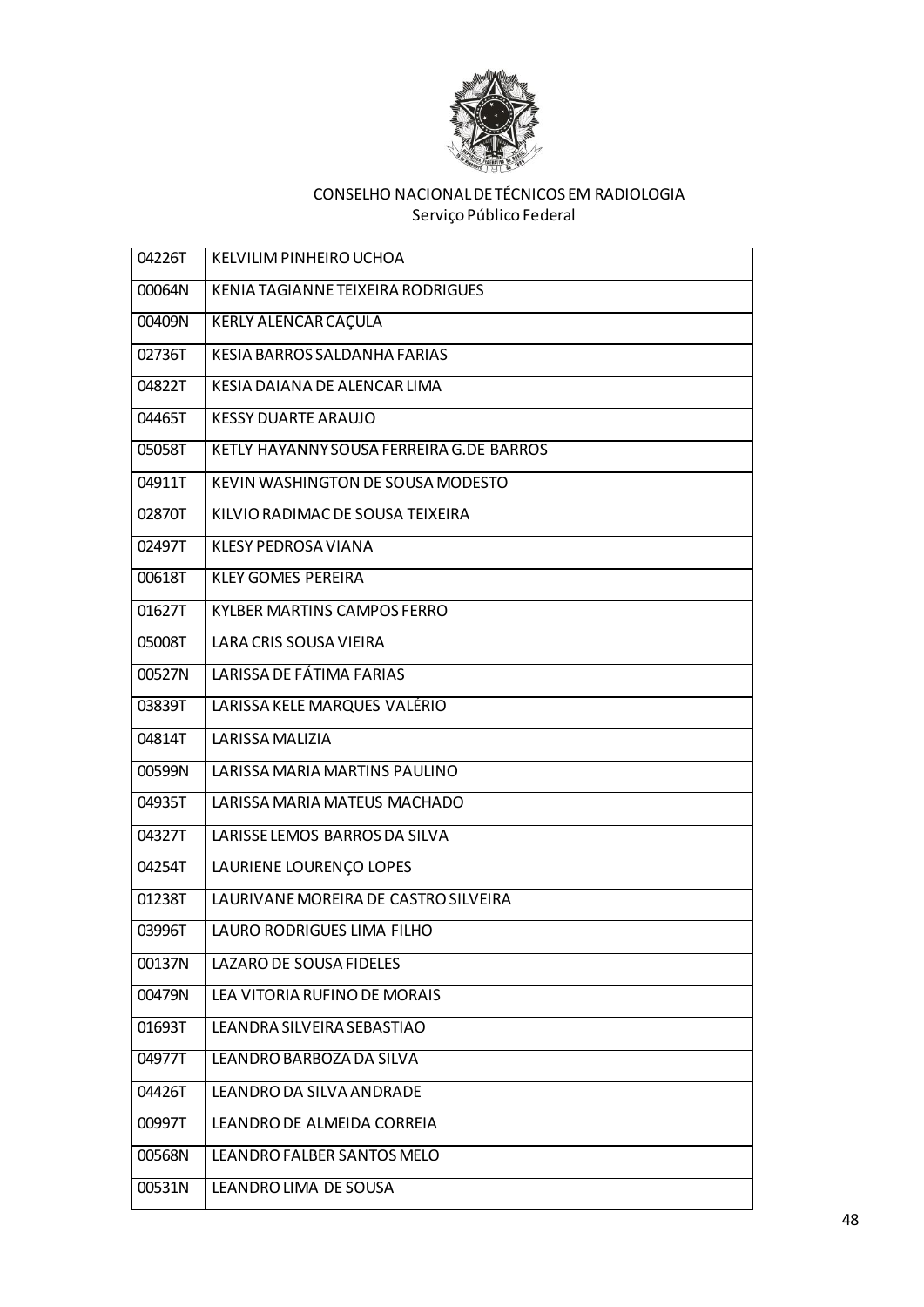

| 01647T              | LEANDRO RIOS ROCHA               |
|---------------------|----------------------------------|
| 03794T              | LEANDRO RODRIGUES DE LIMA        |
| 00942T              | LEBON CAVALCANTE MAIA            |
| 03115T              | LEIA LUCIO FREITAS               |
| 04472T              | LEIDIANE ANDRADE COELHO          |
| 02993T              | LEIDIANE LOPES DA SILVA ALENCAR  |
| 00906T              | LEILA GONCALVES FERREIRA         |
| 00441N              | LEILANE SOUSA MESQUITA           |
| 00339N              | LENIANE BEZERRA DO VALE MOREIRA  |
| 00521N              | LENICK DE LUCENA GONZAGA         |
| $02439\overline{T}$ | LENILSON DE VASCONCELOS OLIVEIRA |
| 02003T              | LENINE FRED MATOS DOURADO        |
| 04432T              | <b>LEO AGUIAR FROTA</b>          |
| 04738T              | <b>LEOMAKS SILVA</b>             |
| 03618T              | LEONARDO FERREIRA DA SILVA       |
| 00455N              | LEONARDO PEREIRA SENA            |
| 02360T              | LEONARDO PIRES BERNARDINO        |
| 01265T              | LI GARCIA DO NASCIMENTO          |
| 04956T              | LIANA JESSICA ARAUJO DE FREITAS  |
| 00006T              | LIBANIA MARIA RABELO CAVALCANTI  |
| 00867T              | LICIANO PEREIRA NETO             |
| 03402T              | LICIO MÁRCIO DUARTE COSTA        |
| 00605N              | LIDIA THAMIRES DA SILVA FROTA    |
| 01168T              | LIDIANE DE SOUSA SILVA           |
| 02689T              | LIDIENE FREIRES DA SILVA         |
| 01712T              | LIDUINA IONE FREITAS NEVES       |
| 05068T              | LIGIA NAZARE FERREIRA OLIVEIRA   |
| 01513T              | LILANE MOREIRA FREITAS           |
| 04430T              | LILIAN DE ARAUJO RODRIGUES       |
| 00175N              | LILIANE MENDES DE SOUSA LOPES    |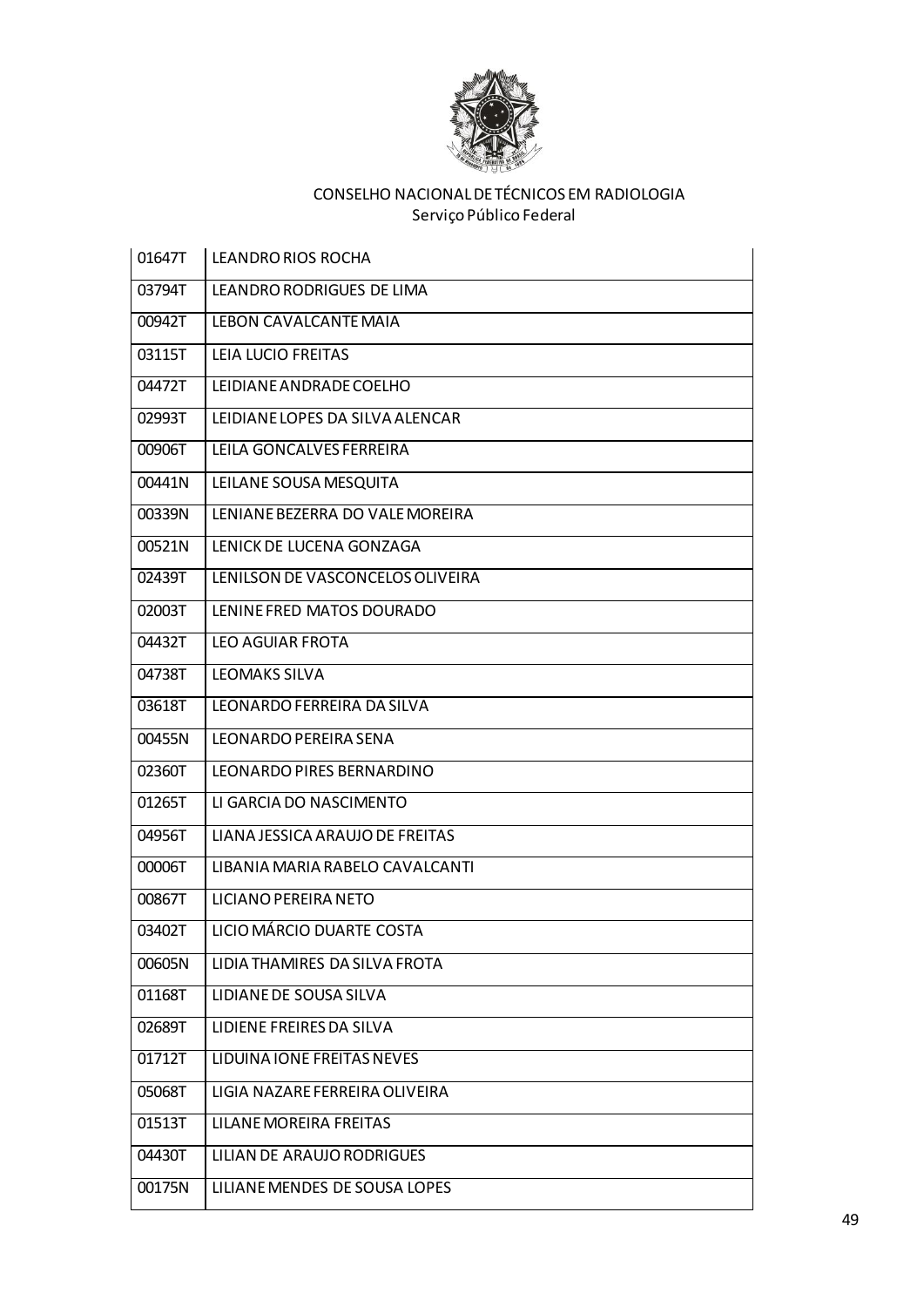

| 02356T              | LILIANE MONTE DE SOUSA NUNES LUCAS  |
|---------------------|-------------------------------------|
| 01125T              | LILIANNE FREIRE VIEIRA              |
| 04925T              | LINA JÉSSICA PINHEIRO ALMEIDA       |
| 00267N              | LINDEMBERG COSTA DE LIMA            |
| 02805T              | LINDEMBERG FELIPE DOS SANTOS        |
| 01965T              | LINDOLFO JORGE MAGALHAES SILVA      |
| 01134T              | LINDOMAR LOPES DA SILVA             |
| 02834T              | LINDON JONHSON MONTEIRO MARQUES     |
| $01812\overline{T}$ | LINDORIO PEREIRA DOS SANTOS         |
| 00612T              | LINIERE QUEIROZ RODRIGUES           |
| 03029T              | <b>LISOMAR REGIS SILVA</b>          |
| 05113T              | LIVENNY TEODOSIO DE ABREU           |
| 00148N              | LIVIA ESTELA DE SENA RODRIGUES      |
| 04641T              | LIVIA FERNANDES LIMA                |
| 01828T              | LIZIANE AZEVEDO DE MENEZES          |
| 03007T              | LORENA DA SILVA ARAUJO              |
| 00585N              | LORENA MARA RODRIGUES ALVES         |
| 02312T              | LOURIVAL BONIFACIO DE OLIVEIRA NETO |
| 05093T              | LUAN DE ALMEIDA MARQUES             |
| 03547T              | LUANNA ALVES DE LIMA MAGALHÃES      |
| 04857T              | LUCAS ALVES SAMPAIO                 |
| 00546N              | LUCAS ARAGÃO DE FREITAS             |
| 04394T              | LUCAS DA SILVA OLIVEIRA             |
| 03452T              | <b>LUCAS DE ALMEIDA MARQUES</b>     |
| 03640T              | LUCAS DE SOUSA FRANÇA               |
| 02500T              | LUCAS DE SOUSA ROSA                 |
| 00411N              | LUCAS FEITOSA DA SILVA              |
| 04030T              | LUCAS JACINTO DE SOUSA              |
| 03844T              | LUCAS OLIVEIRA LIMA                 |
| 04351T              | LUCAS PINHEIRO ALVES                |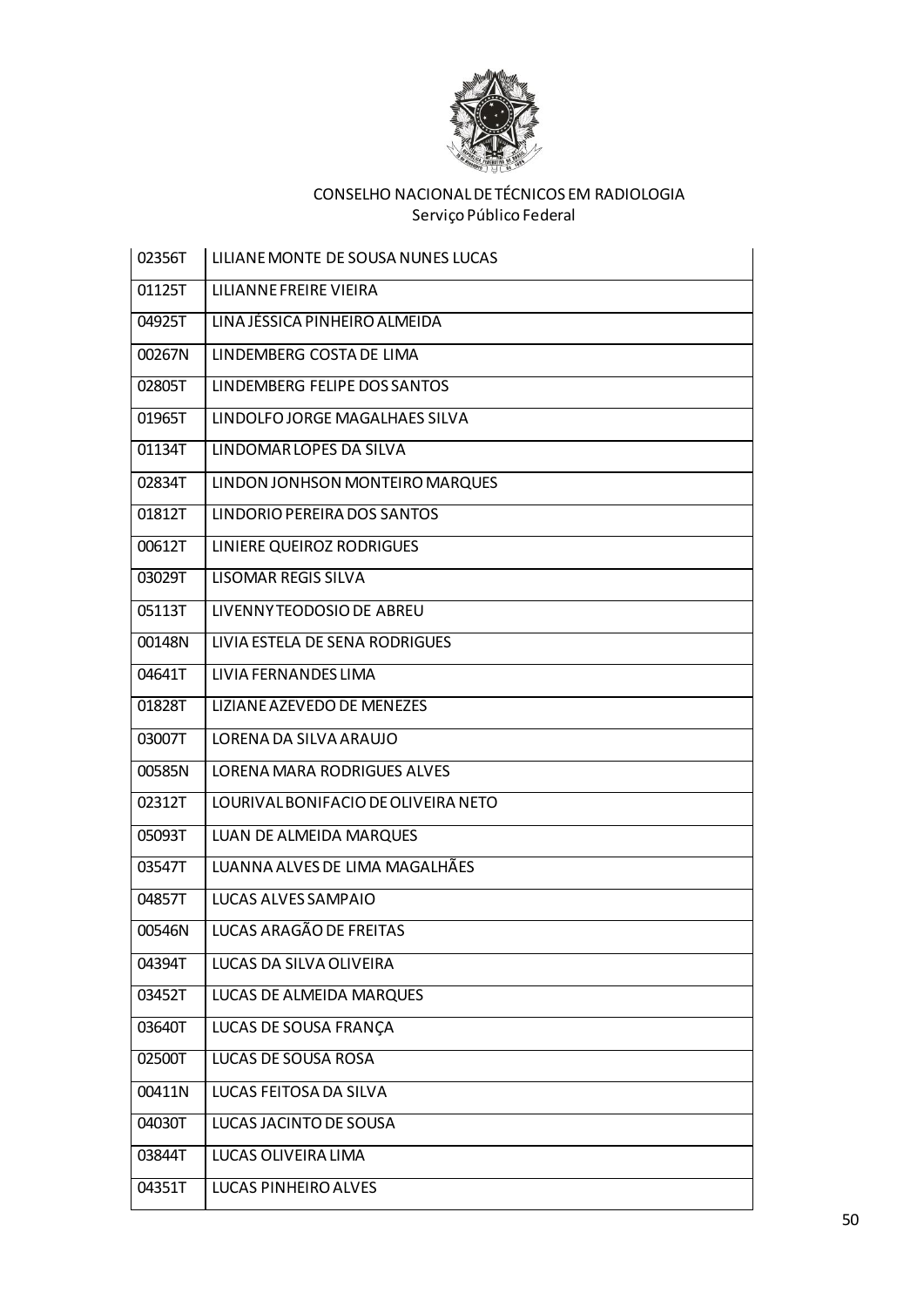

| 00357N | LUCELIO VICTOR IBIAPINA         |
|--------|---------------------------------|
| 05078T | LUCIA HELENA SÁ DE ANDRADE      |
| 03054T | LUCIANA DE SOUSA ALVES          |
| 01987T | LUCIANA FONTENELE LUCENA        |
| 02897T | LUCIANA OLIVEIRA BARROS MOREIRA |
| 04701T | LUCIANA PEREIRA NOROES          |
| 02324T | LUCIANNA HOLANDA DE SOUSA       |
| 03298T | LUCIANO COSTA MAGALHÃES         |
| 00247T | LUCIANO FERNANDO DA PAZ MOURA   |
| 04464T | LUCIANO PEDRO VASCONCELOS       |
| 01432T | LUCIANO RIBEIRO DE OLIVEIRA     |
| 02252T | <b>LUCIANO RODRIGUES SOARES</b> |
| 03651T | LUCIANO TORQUATO SEVERIANO      |
| 04891T | LUCIENE DA SILVA LIMA           |
| 00952T | <b>LUCILENE SILVA BENTO</b>     |
| 04927T | LUCIMARA RODRIGUES DE SOUSA     |
| 00800T | LUCIO TEORGE HOLANDA COSTA      |
| 02748T | LUCIVANE DE JESUS LIMA          |
| 04524T | LUCIVANIA DE SOUSA MAIA         |
| 01848T | LUCIVANIA MACEDA DE ALMEIDA     |
| 00579T | LUIS ANTONIO SILVA DE SOUSA     |
| 04835T | LUIS CARLOS PEIXOTO DE OLIVEIRA |
| 01591T | LUIS CARLOS RODRIGUES DA SILVA  |
| 03703T | LUIS CLAUDIO DIAS DE AGUIAR     |
| 03130T | LUIS DAVID MACIEL DIAS          |
| 01542T | LUIZ BARBOSA DA SILVA NETO      |
| 00611T | LUIZ BEZERRA DE SOUSA NETO      |
| 00598T | LUIZ CARLOS CASTRO E SILVA      |
| 05070T | LUIZ CARLOS FERNANDES NEGREIROS |
| 03934T | LUIZ DARLAN SILVA GONÇALVES     |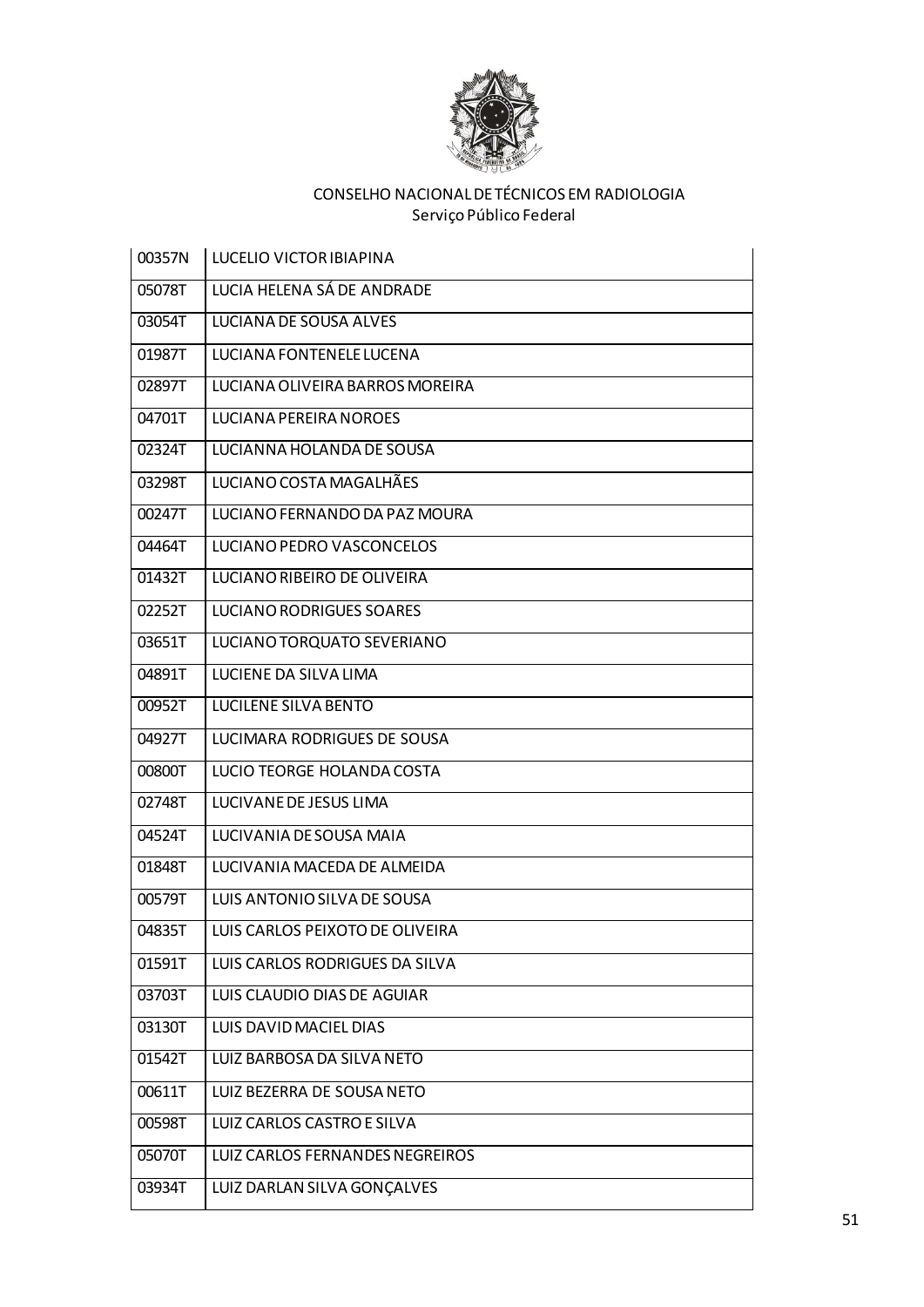

| 03414T | LUIZ FELIPE SILVA SOUSA               |
|--------|---------------------------------------|
| 01677T | LUIZ RICARDO DOS SANTOS SILVA         |
| 00857T | LUIZ ROSADO DE OLIVEIRA FILHO         |
| 03361T | LUIZA CRISTINA NEVES DE ALENCAR       |
| 00139N | LUIZA INES SANTANA DE QUEIROZ         |
| 00899T | LURDIZETHE RIBEIRO DA SILVA           |
| 04728T | LUSINETE CORREIA DA SILVA             |
| 02122T | <b>LUZIA FELIX MATIAS SOBRAL</b>      |
| 04791T | LYDIA MATOS DE SOUZA                  |
| 02906T | LYNDIANNE CHANTAL ALVES DE LIMA       |
| 02353T | MACIEL ALVES DA SILVA                 |
| 02980T | MADIEL DA SILVA NASCIMENTO BRITO      |
| 01631T | <b>MAGALY OLIVEIRA COSTA</b>          |
| 02811T | MAGDA MARIA DE SOUZA ALMEIDA          |
| 04544T | MANOEL DA SILVA DE ALMEIDA            |
| 02801T | MANOEL GONÇALVES NETO                 |
| 03943T | MANOEL MAURICIO SAMPAIO JUNIOR        |
| 01411T | MANOEL MOREIRA LIMA                   |
| 00844T | <b>MANOEL RODRIGUES MARTINS</b>       |
| 05032T | MANUEL ALEX DOS SANTOS SILVA          |
| 02710T | MARCELA JUSTINO DO NASCIMENTO LOPES   |
| 05109T | <b>MARCELO JACKSON DOS SANTOS</b>     |
| 04313T | <b>MARCELO MOREIRA CHAVES</b>         |
| 01032T | MARCELO REGIO BARBOSA                 |
| 01771T | MARCELO SILVA MELO                    |
| 00951T | MARCIA ALINE COSTA FERREIRA           |
| 04543T | MARCIA MARIA FERREIRA NASCIMENTO      |
| 03722T | MARCIA MARIA MATIAS REINALDO          |
| 04258T | MARCIA MARIA MENEZES DA SILVA SARAIVA |
| 00125N | MARCIA MARIA NERI CARNEIRO            |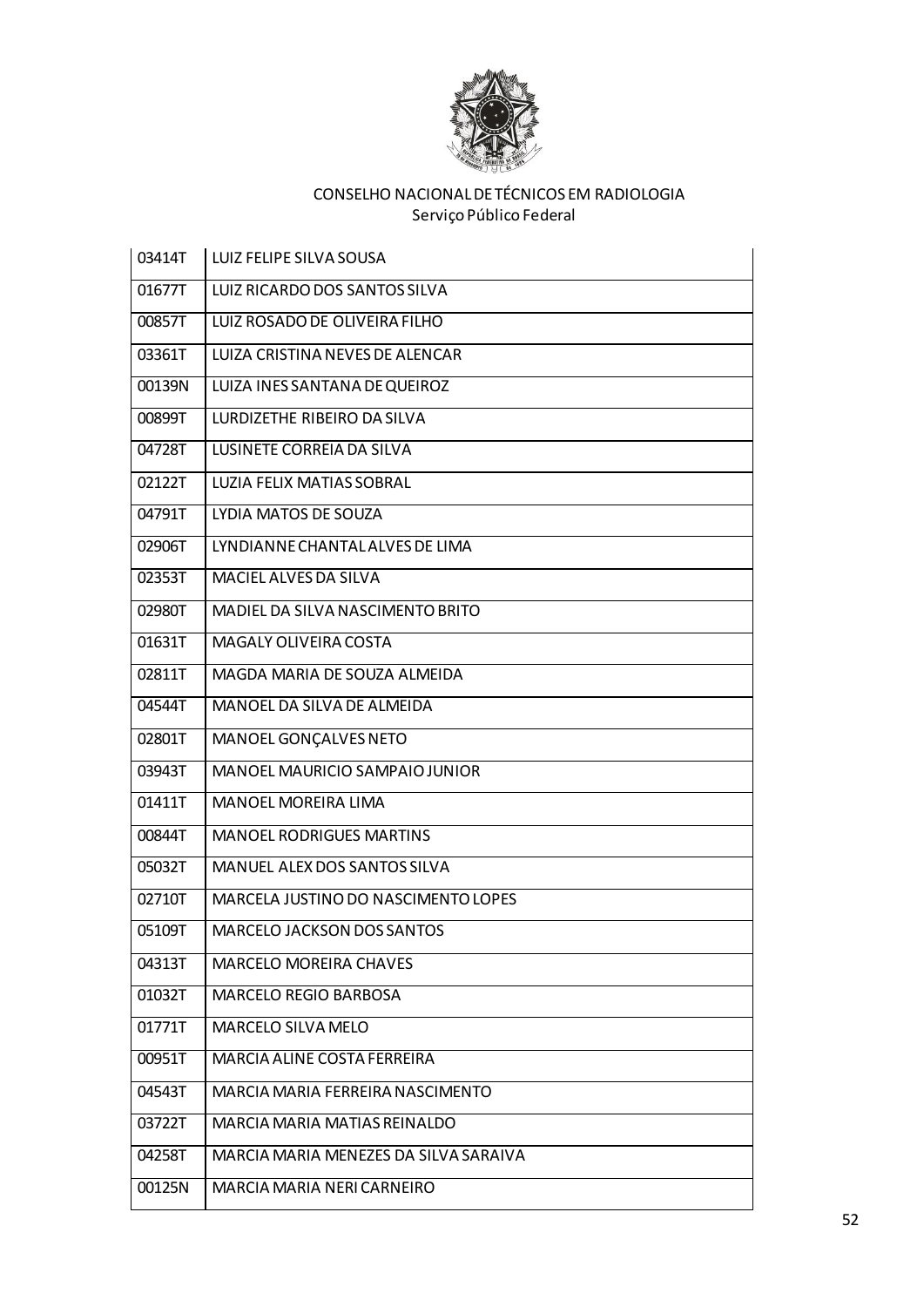

| 04792T | MARCIA MOREIRA DE SOUZA                |
|--------|----------------------------------------|
| 00372N | MARCIA REGINA FELIPE DA SILVA          |
| 03404T | MARCIANA PEREIRA DE OLIVEIRA           |
| 00074N | MARCIO FERREIRA LIMA                   |
| 04453T | MARCIO JUSTINO DE ARAUJO DE OLIVEIRA   |
| 02053T | <b>MARCIO MARINHO DOS SANTOS SILVA</b> |
| 03935T | <b>MARCIO SALES TORRES</b>             |
| 00273N | MARCO ANTONIO ARAUJO GALVÃO            |
| 03455T | <b>MARCO LEVI SOARES RODRIGUES</b>     |
| 04869T | MARCONIZA DIMAS DA SILVA               |
| 01723T | MARCOS ANTONIO DA SILVA VIEIRA         |
| 01053T | <b>MARCOS ANTONIO DOS SANTOS</b>       |
| 03766T | <b>MARCOS ANTONIO FERREIRA FILHO</b>   |
| 04798T | <b>MARCOS ANTONIO LAVOR TEIXEIRA</b>   |
| 00861T | <b>MARCOS AURELIO LOPES</b>            |
| 04884T | MARCOS CARVALHO SAMPAIO                |
| 04986T | <b>MARCOS DAVI DO NASCIMENTO</b>       |
| 04803T | MARCOS DAVID ARAUJO DA SILVA           |
| 00534T | <b>MARCOS LIMA DE MENEZES</b>          |
| 04547T | MARCOS MACIEL DA SILVA                 |
| 04952T | MARCOS PAULO SILVA DE LIMA             |
| 00608N | <b>MARCOS RAMON DOS SANTOS PEREIRA</b> |
| 00796T | <b>MARCOS SENA RODRIGUES</b>           |
| 01318T | MARCOS TULIO CASTELO AIRES             |
| 02228T | <b>MARCOS VALERIO LINHARES</b>         |
| 05003T | MARCOS VINICYUS OLIVEIRA COELHO        |
| 01082T | MARCUS VINICIUS SANTANA DE FARIAS      |
| 02041T | MARDONIO DE SOUSA LINHARES             |
| 00293N | MARDWENE RODRIGUES DE OLIVEIRA         |
| 00853T | MARGARIDA MARIA LINHARES DE AGUIAR     |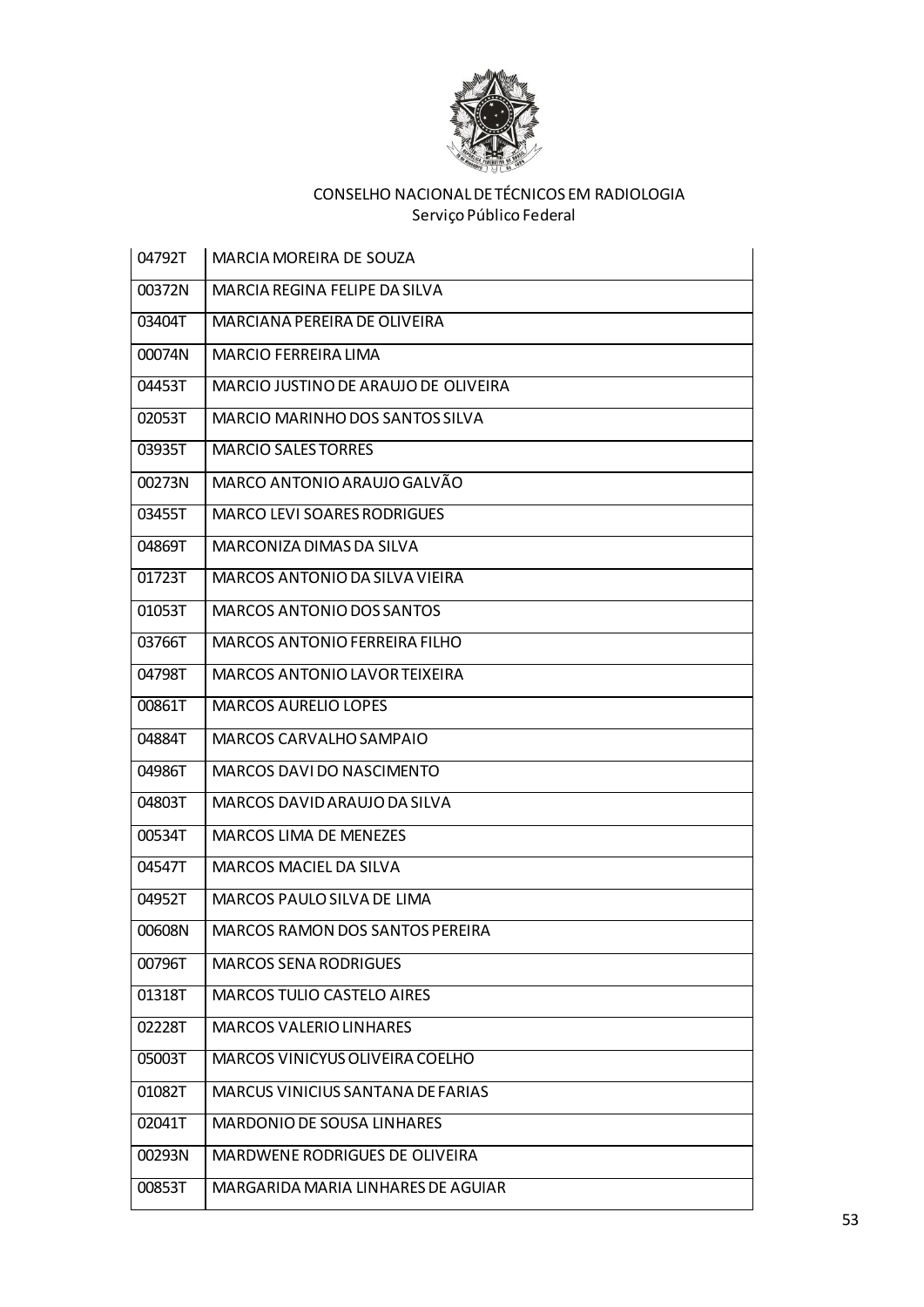

| 00860T | MARIA ADELINA MARQUES DE OLIVEIRA        |
|--------|------------------------------------------|
| 04967T | MARIA ADRIANA NASCIMENTO PEREIRA         |
| 04253T | MARIA ADRIELE BARBOSA DE ARRUDA FONTELES |
| 00388N | MARIA ALEXANDRA BARROS TEIXEIRA          |
| 00492N | MARIA ALEXSIA DA SILVA                   |
| 01727T | MARIA ALVES DE SANTANA EGGENBERGER       |
| 04600T | MARIA AMARO GRANGEIRO                    |
| 04727T | MARIA ANDREZA SANTIAGO SOUSA             |
| 04985T | MARIA ANNABELLY SOUZA DO NASCIMENTO      |
| 02191T | MARIA APARECIDA ANDRADE LIMA             |
| 04416T | MARIA APARECIDA DA SILVA SOUZA           |
| 05079T | MARIA APARECIDA DAMASCENO DA SILVA       |
| 01875T | MARIA APARECIDA FURTADO DE SOUSA         |
| 01314T | MARIA ARLENE PEREIRA DA SILVA            |
| 00604N | MARIA AUCILIA RABELO DE OLIVEIRA         |
| 04500T | MARIA AURINETE VIEIRA GONÇALVES          |
| 03984T | MARIA AZELANDIA FERREIRA RODR. ALMEIDA   |
| 02734T | MARIA BENEDITA DE SOUSA ALMEIDA          |
| 04812T | MARIA BIANCA RODRIGUES SOUSA             |
| 00586N | <b>MARIA BRENA ALVES</b>                 |
| 01002T | MARIA CHRISTIANNE DA SILVA SARAIVA       |
| 04995T | MARIA CLAUDIVANIA SOUSA FIGUEIREDO       |
| 02635T | MARIA CLEIDIANE PINTO                    |
| 02700T | MARIA CLEVIANE SOARES DE LIMA            |
| 01879T | MARIA CRISTIANE DA SILVA                 |
| 00417T | MARIA CRISTINA DA SILVA                  |
| 03074T | MARIA DA CONCEIÇÃO DE PAIVA F. CARDOSO   |
| 03750T | MARIA DA CONCEIÇÃO DO NASCIMENTO LINS    |
| 00987T | MARIA DA CONCEICAO GONÇALV DE FIGUEIREDO |
| 00770T | MARIA DA CONCEIÇÃO MATIAS DE BRITO SOUZA |
|        |                                          |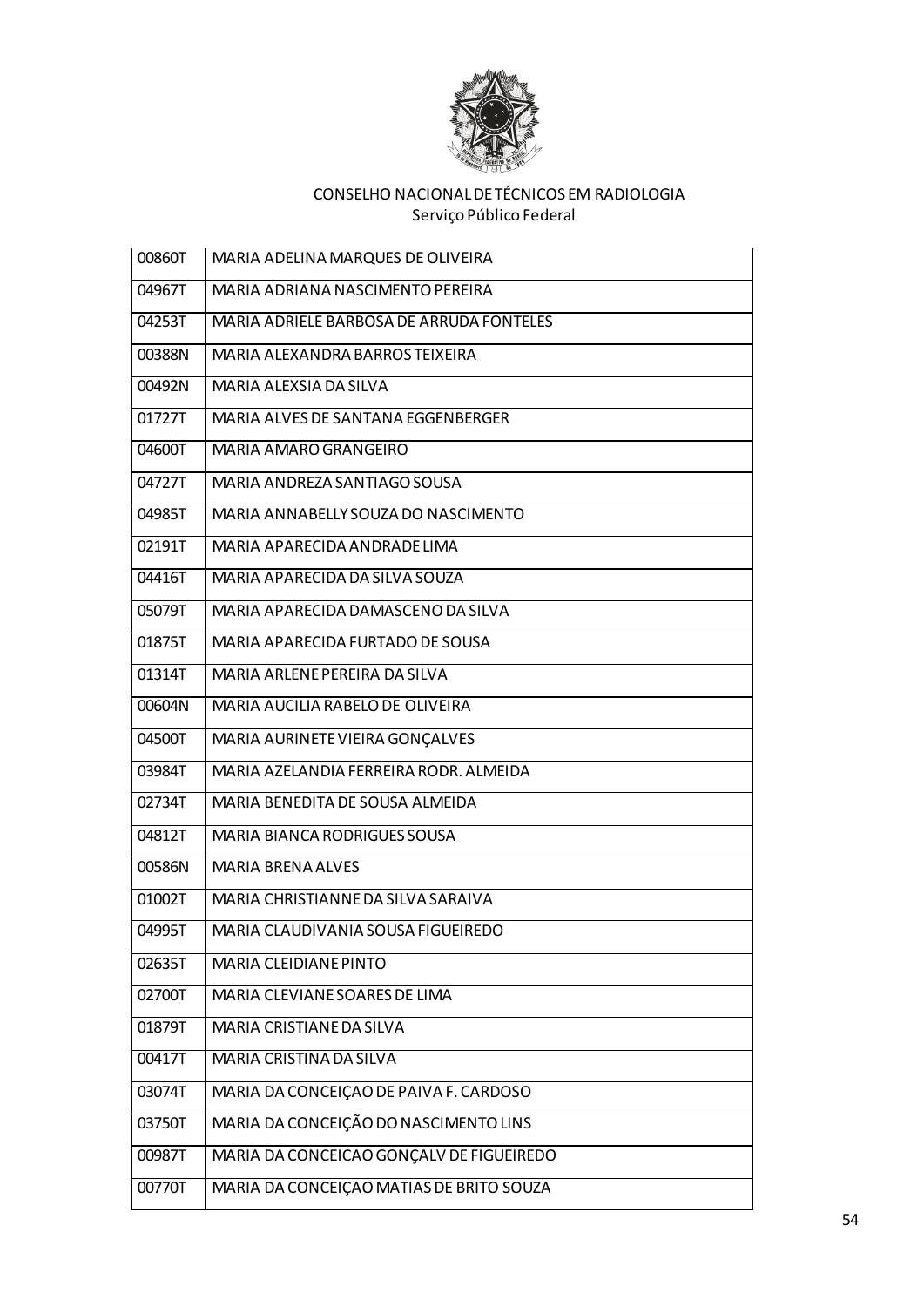

| 00522N | MARIA DA CONCEIÇÃO PEREIRA SARAIVA       |
|--------|------------------------------------------|
| 00224N | MARIA DA CONCEIÇÃO RODRIGUES COSTA       |
| 03103T | MARIA DA CONCEIÇÃO SOUSA CORDEIRO        |
| 05023T | <b>MARIA DALVA LUSTOSA LEAL</b>          |
| 02982T | MARIA DARLENE DA SILVA RAMALHO VIEIRA    |
| 04498T | MARIA DAS DORES DO NASCIMENTO            |
| 05119T | MARIA DAS GRAÇAS LEITE CAMPOS SOBRINHO   |
| 02158T | MARIA DAS GRAÇAS LIMA                    |
| 01481T | MARIA DE FATIMA BARBOSA DE OLIVEIRA      |
| 04227T | MARIA DE FATIMA DE SOUSA ALMEIDA MARQUES |
| 03993T | MARIA DE FATIMA GOMES DA SILVA DE SOUZA  |
| 03593T | MARIA DE FATIMA MIRIAM FONTES IVO        |
| 00907T | <b>MARIA DE JESUS PEREIRA RODRIGUES</b>  |
| 02279T | MARIA DEISINERE MARTINS COSTA            |
| 04978T | MARIA DENISE SOUSA DE ARAUJO             |
| 02795T | <b>MARIA DIANA DE LIMA TELES</b>         |
| 03653T | MARIA DIRLENE DOS SANTOS ROCHA           |
| 00802T | MARIA DO AMPARO ALVES DA SILVA           |
| 02370T | MARIA DO PERPETUO SOCORRO ALVES DA SILVA |
| 01385T | MARIA DO SOCORRO ALEXANDRINO LOIOLA      |
| 04022T | MARIA DO SOCORRO ALVES DOS SANTOS        |
| 03355T | MARIA DO SOCORRO DA COSTA AMORA          |
| 03118T | MARIA DO SOCORRO F. DE MIRANDA DE SOUSA  |
| 04921T | MARIA DO SOCORRO NOBREGA PINHEIRO        |
| 02218T | MARIA DO SOCORRO REMIGIO BAND. DE LIMA   |
| 03252T | MARIA DO SOCORRO SILVA LUCAS             |
| 03335T | MARIA DO SOCORRO VIANA DE LIMA           |
| 03208T | MARIA EDMACIA DE SOUSA                   |
| 04774T | MARIA EDNA DUARTE OLIVEIRA               |
| 01675T | MARIA EDNA ROCHA                         |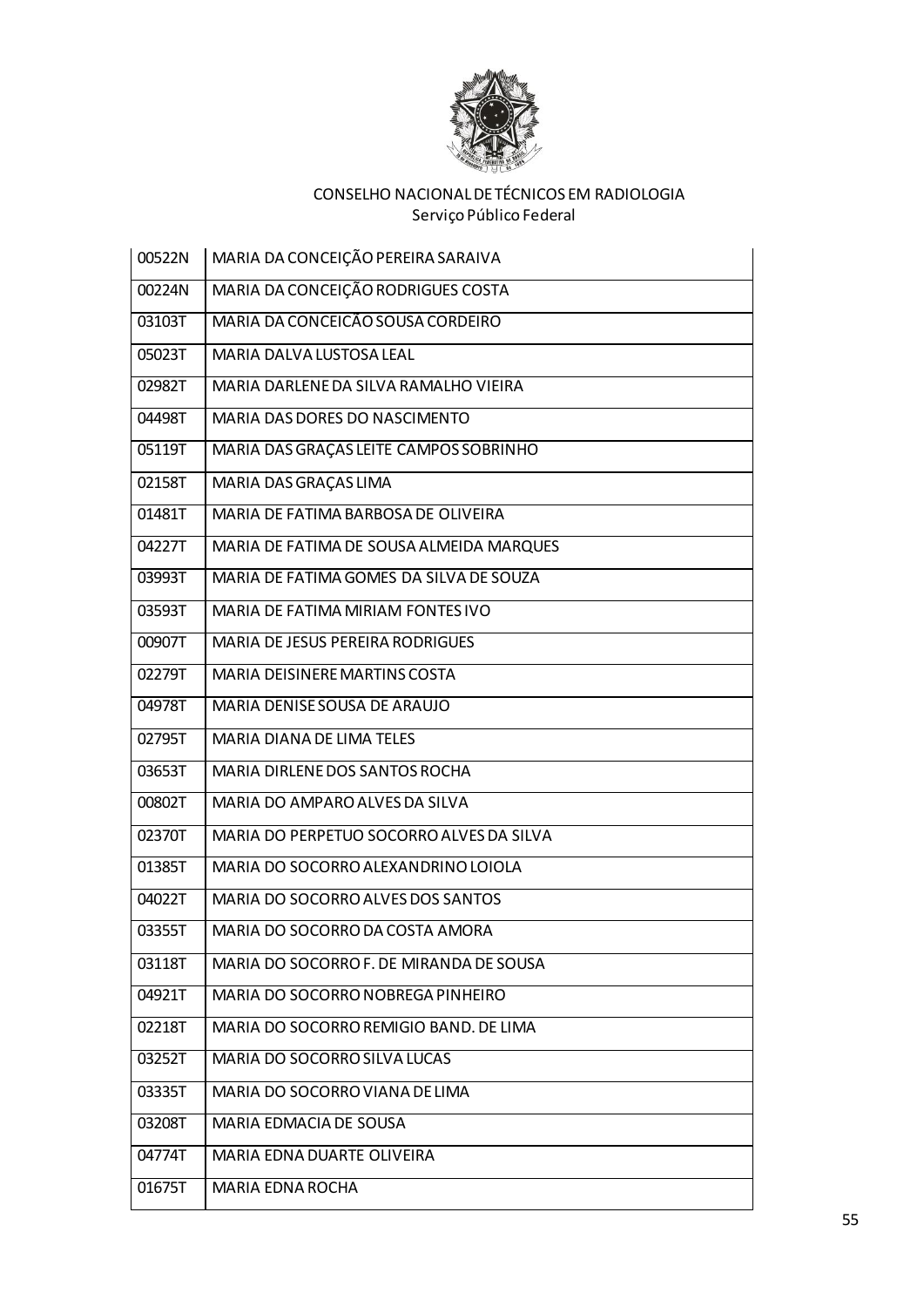

| 01507T | MARIA EDNIR SOUSA DOS SANTOS             |
|--------|------------------------------------------|
| 04492T | <b>MARIA EDUARDA MARTINS MOURA</b>       |
| 00572T | MARIA EDWIRGES MARQUES DE LIMA           |
| 00607T | <b>MARIA ELENA DA SILVA PONTES</b>       |
| 04843T | <b>MARIA ELENI MORAIS FREIRE</b>         |
| 04422T | MARIA ELENICE DE SOUSA                   |
| 00355N | MARIA ELENIR LEITE FERREIRA DOS SANTOS   |
| 04971T | <b>MARIA ELENY DOS REIS</b>              |
| 02014T | <b>MARIA ELIETE SILVA COSTA</b>          |
| 04155T | MARIA ELIEUDA CARNEIRO                   |
| 00542T | MARIA ELINETE ROQUE ALMEIDA              |
| 03919T | MARIA ELISIANNY DA SILVA SARAIVA         |
| 04126T | MARIA EMANUELA ALVES DE LIMA             |
| 02192T | <b>MARIA ERILENE PONTES</b>              |
| 04758T | MARIA EVELINE DE ANDRADE CAROLINO        |
| 03344T | MARIA EVELMA ARAUJO JUSTA                |
| 02084T | MARIA EVELMA FREIRE SILVA                |
| 05063T | MARIA FRANCIANY ALEXANDRE MORAIS         |
| 03012T | MARIA FRANCIMEIRE PAIXAO DE AQUINO       |
| 02070T | <b>MARIA FRANCIONE PEIXOTO NOBRE</b>     |
| 01232T | MARIA FRANCISCA PEREIRA DE HOLANDA BESSA |
| 01110T | <b>MARIA FREIRE NUNES</b>                |
| 00136N | MARIA GARDENIA DE SOUSA ARRAIS           |
| 02286T | MARIA GELCILENE MELO DE MESQUITA         |
| 05017T | MARIA GERSYCA MARQUES RIBEIRO            |
| 05006T | MARIA GIRLANE PRADO                      |
| 01261T | MARIA GISLENE ALVES CARNEIRO             |
| 04039T | MARIA GLAUDENIA MONTEIRO DA ROCHA        |
| 04393T | MARIA GLEICIANE DE SOUSA                 |
| 04261T | MARIA GLEYCIANE RODRIGUES DA SILVA       |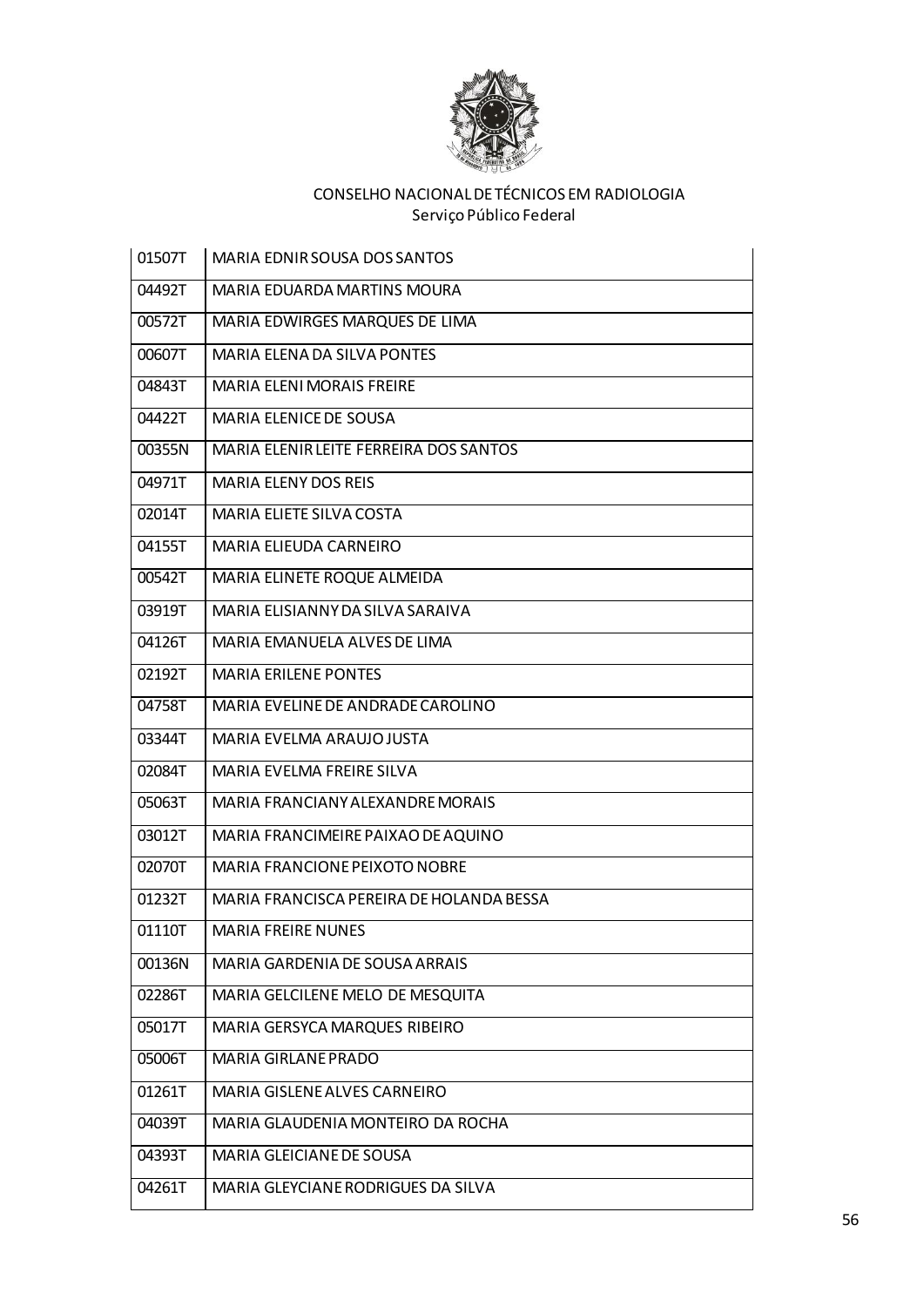

| 02697T | <b>MARIA HELENA DIAS PINHEIRO</b>    |
|--------|--------------------------------------|
| 04841T | <b>MARIA IRANETE MARTINS</b>         |
| 01022T | MARIA IVANEIDE DA COSTA              |
| 01062T | MARIA IVANI AGUIAR DE SOUSA          |
| 03944T | MARIA IVANIR RODRIGUES SILVA         |
| 03648T | MARIA IVONETE DAMASCENO SANTOS       |
| 01575T | MARIA JACQUELINE BARBOSA DE FREITAS  |
| 04505T | MARIA JANAINA PEIXOTO GOMES          |
| 02274T | MARIA JEANE FERREIRA DE SOUSA        |
| 04974T | MARIA JESSICA DE OLIVEIRA LAVOR      |
| 01680T | MARIA JOELMA MOREIRA LEMOS           |
| 03198T | MARIA JOSE CARVALHO RODRIGUES        |
| 04846T | MARIA JOSE CORDEIRO LIMA             |
| 02919T | MARIA JOSE LIMA CARNEIRO             |
| 01566T | <b>MARIA JOSE PASSOS</b>             |
| 00803T | <b>MARIA JOSE RODRIGUES PINHEIRO</b> |
| 02262T | MARIA JOSE SANTANA                   |
| 04868T | MARIA JOSELINA DE OLIVEIRA SANTOS    |
| 04592T | MARIA JOSIANE BRANDÃO                |
| 04855T | MARIA JOSIMARA PEREIRA               |
| 05000T | MARIA JOZIELMA AVILA DE SOUSA PIRES  |
| 04737T | MARIA JUCICLEIA RAMALHO SERPA        |
| 01729T | MARIA JUSCIANA PEREIRA INACIO        |
| 00405N | MARIA KARINE PINTO DA COSTA          |
| 02453T | <b>MARIA KATIA OLIVEIRA</b>          |
| 03754T | MARIA KEILIANA LUCENA DE AMORIM      |
| 00340N | MARIA LEINA BRAGA RODRIGUES          |
| 04681T | MARIA LETICIA NOGUEIRA CLEMENTE      |
| 00365N | MARIA LIDUINA ALVES CATUNDA          |
| 02361T | MARIA LIDUINA SOARES DE LIMA         |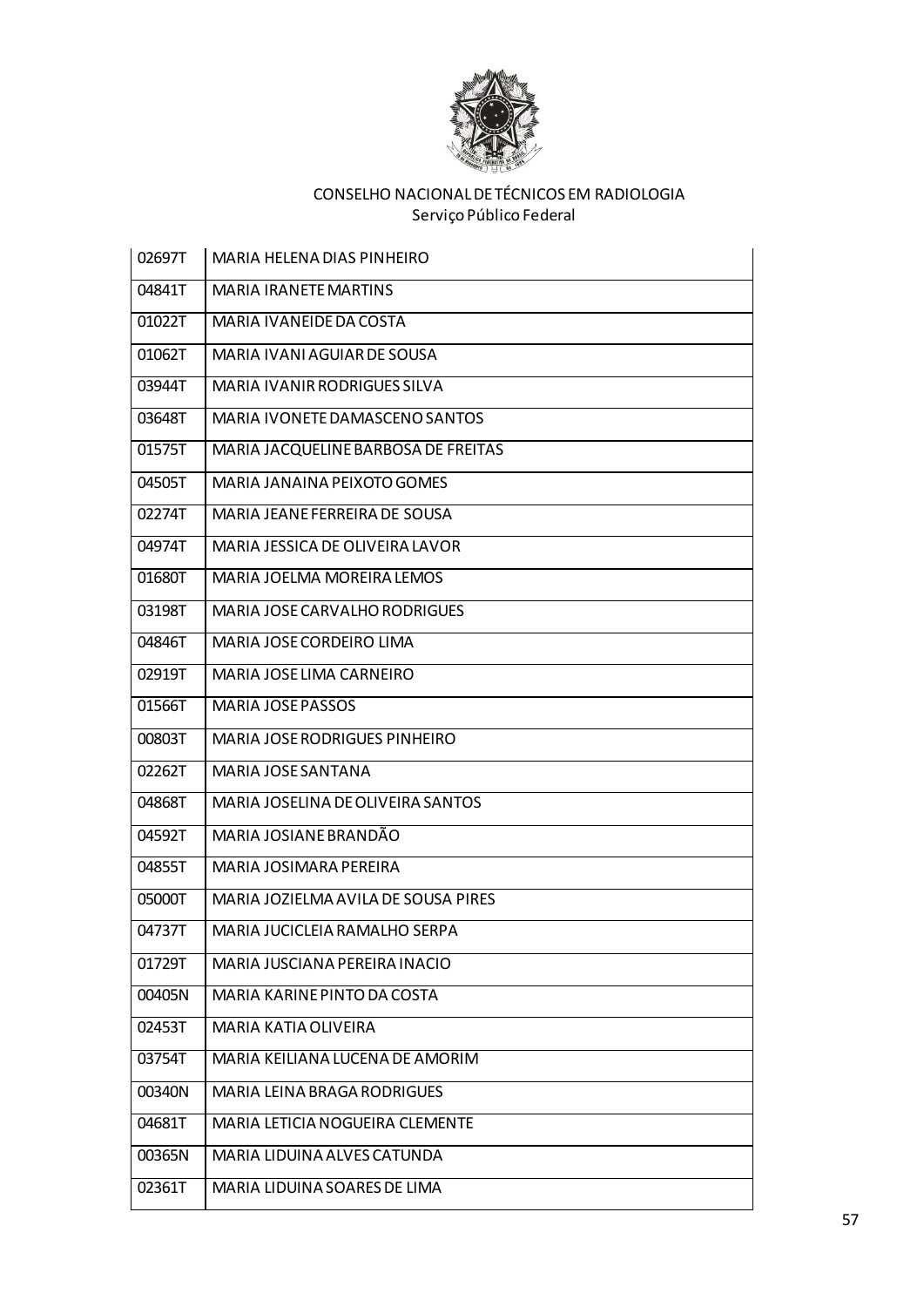

| 01558T | <b>MARIA LIRISMAR MELO TAVORA TORRES</b>  |
|--------|-------------------------------------------|
| 04731T | MARIA LUANA DOS SANTOS SILVA              |
| 04259T | <b>MARIA LUCAS DOS SANTOS</b>             |
| 00135N | <b>MARIA LUCILENE MOTA FARIAS</b>         |
| 00559T | MARIA LUCINEIDE OLIVEIRA                  |
| 04937T | MARIA LUISA REBOUÇAS SILVA                |
| 01293T | MARIA LUIZA BACELAR DE LIMA               |
| 02938T | MARIA LUIZA JUVENAL                       |
| 03158T | MARIA LUIZA LOPES RIBEIRO QUADROS         |
| 01148T | MARIA MARGARENE MAIA                      |
| 00581N | MARIA MARGARETH CARVALHO                  |
| 03028T | <b>MARIA MARLENE MARTINS</b>              |
| 00517N | MARIA MARRIETE ALVES ARAUJO               |
| 04679T | MARIA MARTA DO NASCIMENTO VIANA           |
| 04045T | MARIA MICHELINE ARAUJO DE SOUSA           |
| 01246T | <b>MARIA MILENE MAIA HISSA</b>            |
| 00801T | MARIA MONICA DE CASTRO E SILVA            |
| 03985T | <b>MARIA NEURI SILVA PAULO</b>            |
| 01525T | MARIA NEYLANIA SILVA DE OLIVEIRA          |
| 02035T | MARIA OLIVEIRA DA SILVA FILHA             |
| 00584N | <b>MARIA PATRÍCIA RODRIGUES FERNANDES</b> |
| 00400N | MARIA PATRICIA SILVA DOS SANTOS           |
| 04887T | MARIA RAFAELA DE ARAUJO SOUSA             |
| 04523T | MARIA RAFAELA SILVA SOUSA                 |
| 03946T | MARIA RAQUEL MARTINS BARBOSA              |
| 03752T | MARIA REGIANE DE LIMA CRUZ SANTOS SOUZA   |
| 04579T | MARIA RENALDA CARLOS DO NASCIMENTO        |
| 00286N | MARIA RISHELLE MARQUES DE SOUZA           |
| 04665T | MARIA RONIVANIA LIMA CUNHA                |
| 01278T | MARIA ROSANGELA NUNES COELHO              |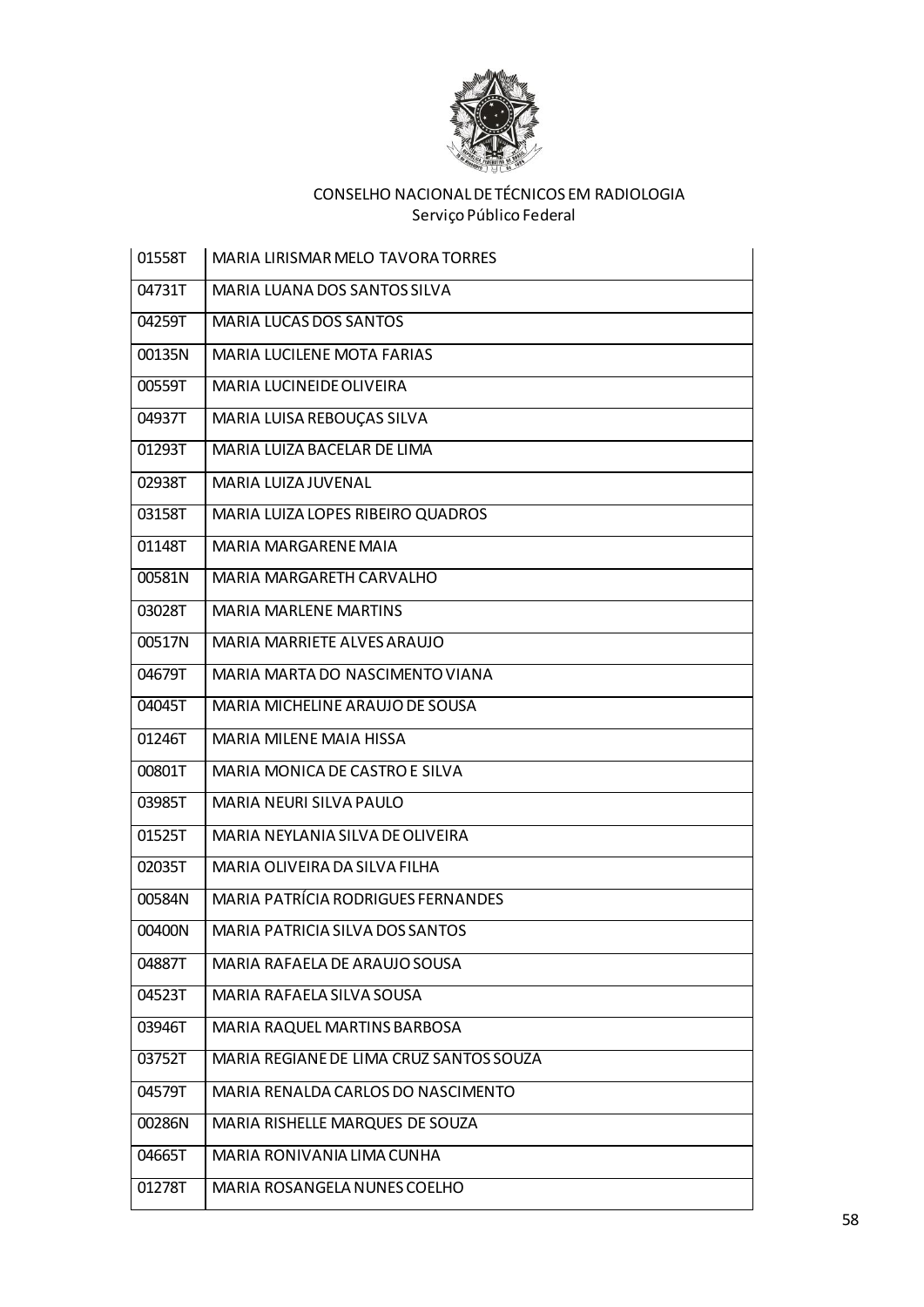

| 01430T | MARIA SAMARA ALVES DOS SANTOS           |
|--------|-----------------------------------------|
| 04490T | MARIA SHIRLIANY FERREIRA F. SANTOS      |
| 00713T | MARIA SIMONE SAMPAIO                    |
| 02903T | MARIA SONIA PEREIRA DA SILVA            |
| 00910T | MARIA TEIXEIRA LIMA                     |
| 04732T | MARIA THAIANA VASCONCELOS DE ARAUJO     |
| 01400T | MARIA VALDENICE ABREU SILVA             |
| 03810T | MARIA VALDIRENE SOARES DOS SANTOS       |
| 04554T | <b>MARIA VANILSE SAMPAIO</b>            |
| 02887T | MARIA VANUZA DOS SANTOS SILVA           |
| 01695T | MARIA VILMA FELICIO DE SOUSA TAVARES    |
| 02883T | MARIA VIRLÂNIA ROMÃO                    |
| 01040T | MARIA VLADIA MARY PINHEIRO              |
| 04704T | MARIA ZILDEANE MARIANO DA COSTA         |
| 04785T | MARIANA RABELO NOBRE DE OLIVEIRA        |
| 03230T | MARIETA SABRINA FERREIRA DOS SANTOS     |
| 02822T | MARIJESIO ALVES ROCHA JUNIOR            |
| 02051T | MARILIA CAVALCANTE GIRAO                |
| 04141T | MARILIA DA SILVA MACHADO                |
| 04813T | MARILIA ROBERTA PAULO DE SOUZA TEIXEIRA |
| 00288N | MARINALVA LEANDRO DA SILVA              |
| 04309T | MARINEIDE ANTONIA DE LIMA FURTUNATO     |
| 02033T | <b>MARIO DANTAS DE MATOS</b>            |
| 04120T | MÁRIO FREDYS DO NASCIMENTO CHAVES       |
| 04852T | MARIO FROTA DE VASCONCELOS NETO         |
| 04778T | MARIO LENNON DE ANDRADE SOUZA           |
| 03322T | MARISA DA SILVA                         |
| 04771T | MARISA LOPES DO NASCIMENTO              |
| 00399N | <b>MARKUS EDUARDO MOREIRA FEITOSA</b>   |
| 02287T | MARKYA GEHISE BATISTA AVELINO GUEDES    |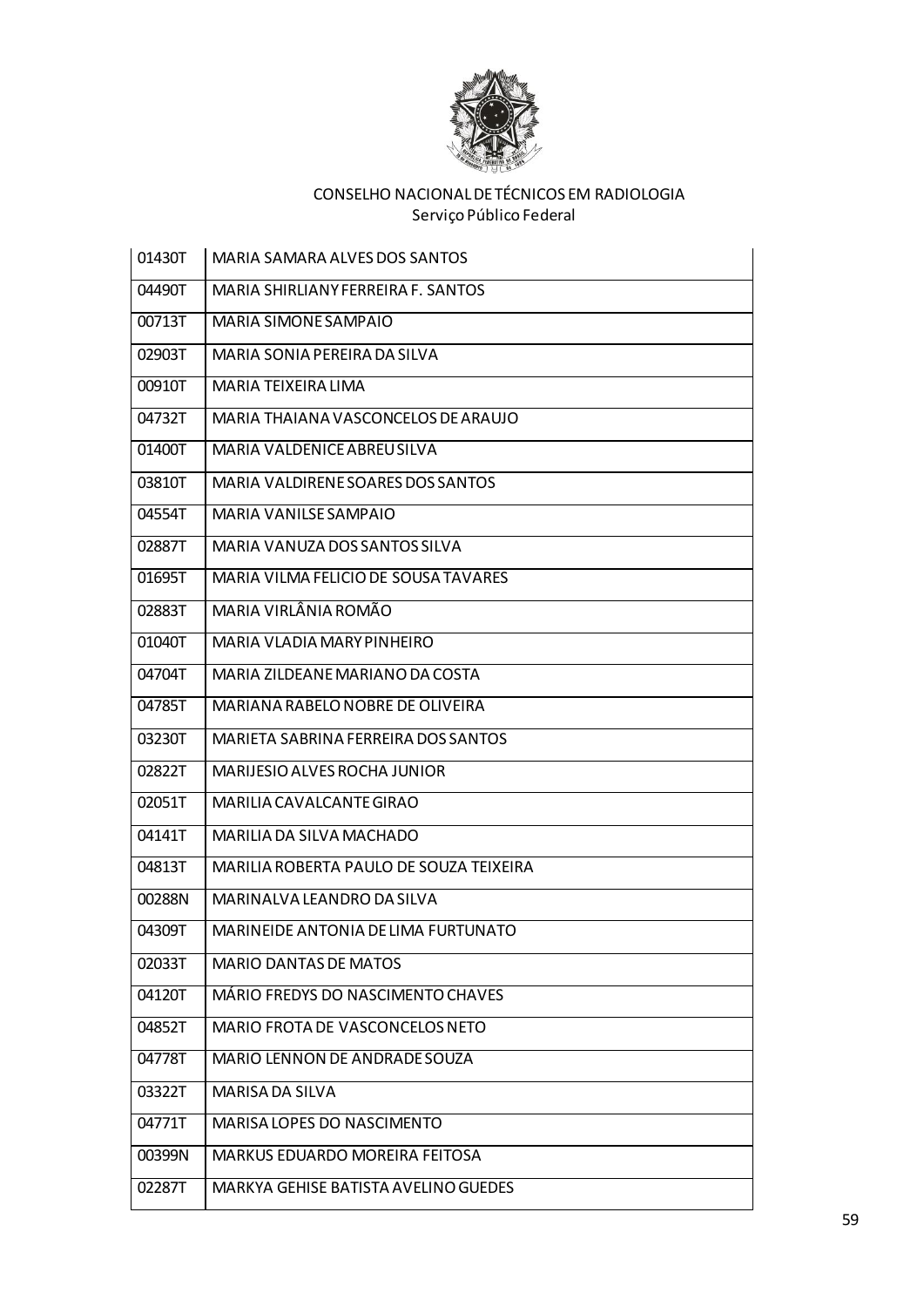

| 02840T | MARTA MARIA PINHEIRO ALMEIDA           |
|--------|----------------------------------------|
| 03438T | MARTA SIMONE BEZERRA MENDONÇA GOIS     |
| 04860T | MARYANE MELO MAIA RAMOS BATISTA        |
| 00835T | MARYDITHE DE SOUSA MEDEIROS            |
| 03759T | <b>MATEUS ALENCAR DUARTE</b>           |
| 04347T | <b>MATEUS DOS SANTOS SILVA</b>         |
| 04877T | MATEUS FERREIRA PINHEIRO               |
| 00408N | MATEUS GIRÃO DE FARIAS                 |
| 04060T | <b>MATEUS PEREIRA AMORIM</b>           |
| 04590T | MATEUS SILVA DOS SANTOS                |
| 04721T | <b>MATHEUS ARAUJO BARBOSA</b>          |
| 04011T | MATHEUS AUGUSTO DA SILVA SANTOS        |
| 04941T | MATHEUS DE SOUSA ALBUQUERQUE           |
| 00598N | <b>MATHEUS MOURA BARROSO</b>           |
| 04830T | <b>MATHEUS SILVA MIRANDA</b>           |
| 03124T | MAURICI MACEDO DA SILVA                |
| 02198T | MAURICIO DE OLIVEIRA REBOUÇAS          |
| 00326N | <b>MAURÍLIO GOMES SANTOS</b>           |
| 02354T | MAXWELL DO MONTE DE SOUSA              |
| 04946T | MAYANE SOUZA BARBOSA                   |
| 02850T | MAYARA DOS SANTOS DEDE                 |
| 04829T | <b>MAYARA RIBEIRO MONTEIRO</b>         |
| 04569T | <b>MAYCON ALBERTO ALVES PEREIRA</b>    |
| 04842T | <b>MAYKELLY XAVIER ALVES</b>           |
| 05054T | MAYRA SHEYLLA RABELO                   |
| 04534T | MAYRLA FERNANDES LIMA                  |
| 04379T | MEIRILANE GREGORIO DOS SANTOS          |
| 00896T | <b>MEIRYANE BARROS PEREIRA</b>         |
| 02280T | MERCIA MYRIAN DE SOUZA LIMA            |
| 03963T | MERYSLANDE MOREIRA BRANDÃO DE OLIVEIRA |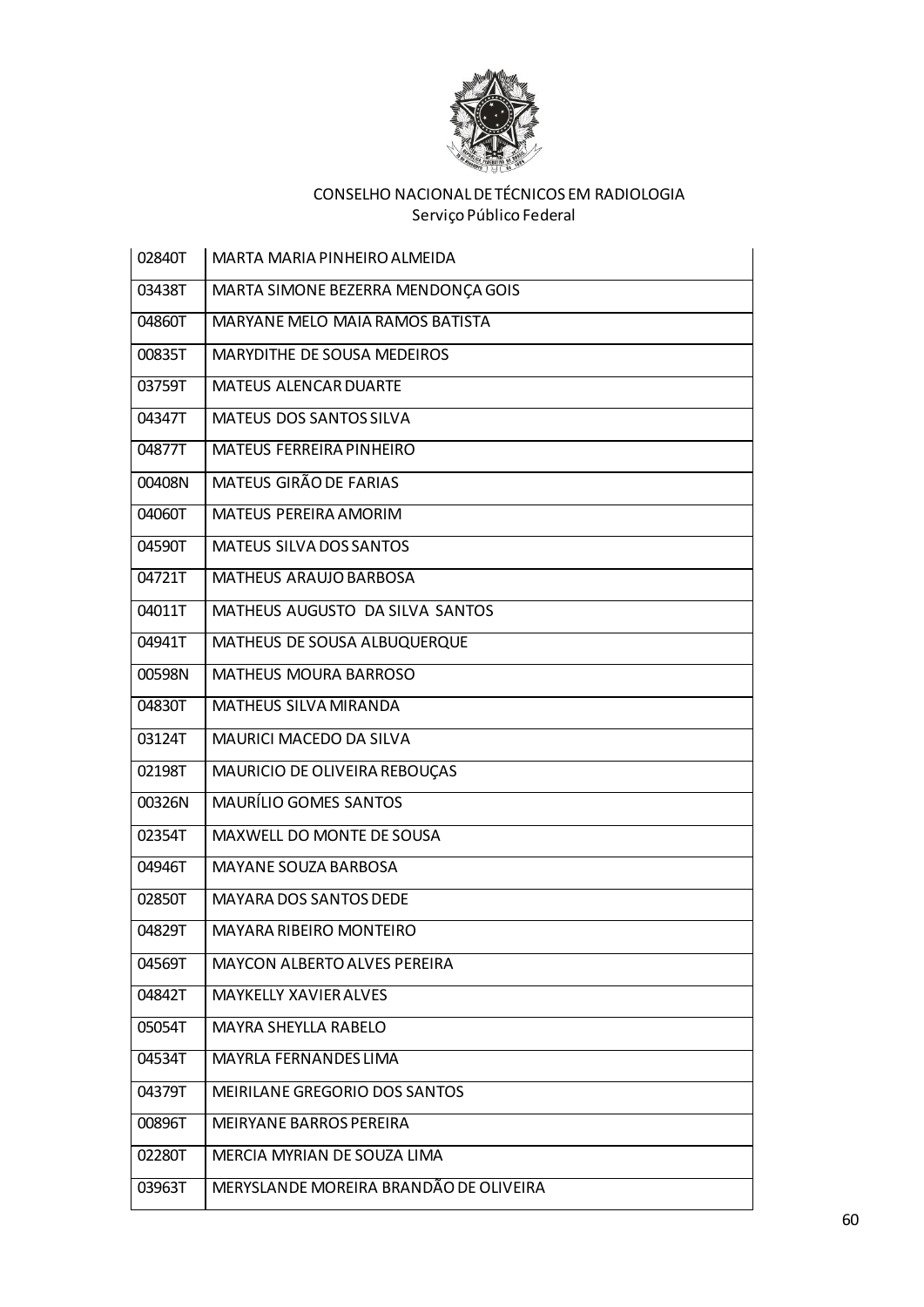

| 04255T | MEUDSON JEOVÁ REINALDO OLIVEIRA     |
|--------|-------------------------------------|
| 01981T | MICAELSE DE SOUSA FEITOSA           |
| 03981T | MICHAEL DE PAULA JORGE SÁ           |
| 04070T | MICHEL DE AGUIAR CARNEIRO           |
| 00621T | MICHELE FIALHO LANDIM               |
| 05046T | MICHELINE NOGUEIRA DA SILVA         |
| 01240T | MICHELLE CORDEIRO ALMEIDA           |
| 00948T | MICHELLE DA SILVA FERREIRA SOARES   |
| 04895T | MICHELLE DA SILVA POMPEU            |
| 02383T | MICHELLE GUIMARAES PIMENTA          |
| 03187T | MICHELLE MARIA DOS SANTOS MOURA     |
| 01634T | MICKAEL RANYEL CASTELO DIAS         |
| 04959T | MIGUEL ANGELO AMARAL ALVES          |
| 01952T | MIGUEL MARDEN CARVALHO VIEIRA       |
| 00555N | MIKAELY LISBOA DE LIMA              |
| 04041T | <b>MILENA FROTA DUARTE</b>          |
| 03966T | MILLENA DA SILVA SOUSA              |
| 00863T | MILZA VERAS CARVALHO BARBOSA ARAUJO |
| 00214N | MINERVINA ROGERIA FERREIRA          |
| 01012T | MIQUEIAS FREIRE BARBOSA             |
| 03121T | MIRLEM DE ABREU COSTA               |
| 01045T | MIRYA MONALISA VIANA FIGUEREDO      |
| 04119T | MISAEL DOS ANJOS MELO               |
| 04503T | MISAEL OLIVEIRA                     |
| 01426T | MONALISA DOS SANTOS BRILHANTE       |
| 03448T | MONAYZA DE OLIVEIRA LEITE           |
| 04556T | MONICA CELENE DE OLIVEIRA LOURENÇO  |
| 02665T | MONICA GONCALVES LIMA               |
| 01735T | MONICA SANTIAGO MAIA                |
| 00583N | MONICA TEREZA GOMES HERCULANO       |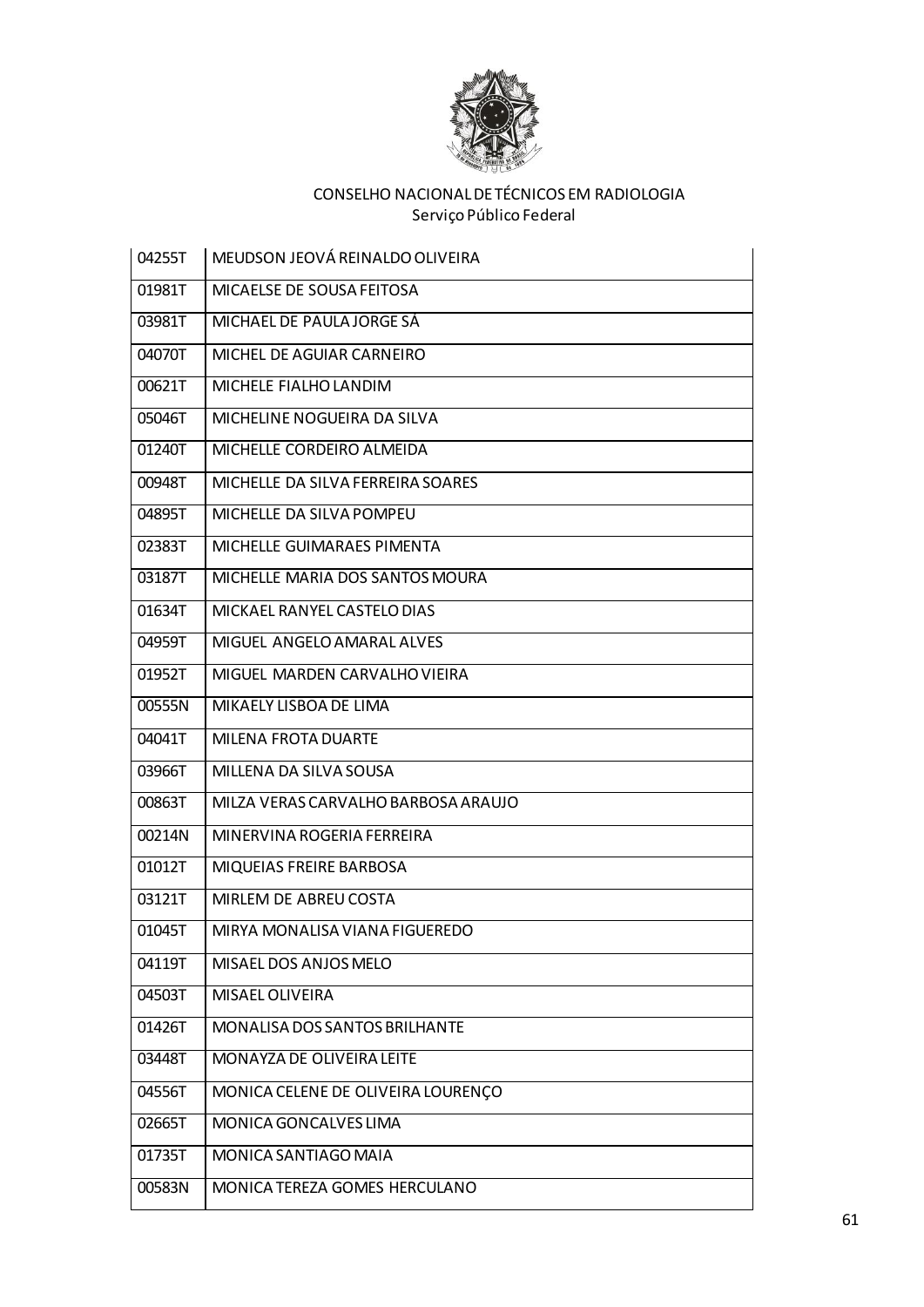

| 03838T | MONIQUE KELLERY DA SILVA                |
|--------|-----------------------------------------|
| 01956T | MOZART CARDOSO DE ALENCAR NETO          |
| 00438N | <b>MUNNIKY GOMES ALVES</b>              |
| 02323T | MURILO CESAR RANGEL DE MIRANDA          |
| 04568T | <b>MYRLA MARIA SILVA GOMES</b>          |
| 00162N | NADEDJA BANDEIRA GARCIA                 |
| 01825T | <b>NADI LOIOLA DE FREITAS</b>           |
| 01759T | <b>NAELSON FREITAS DINIZ</b>            |
| 03356T | NAIANE ROCHA DE SOUSA                   |
| 03376T | NAILSON DA SILVA MATIAS                 |
| 00698T | <b>NAIRTON GOMES DE ABREU</b>           |
| 04165T | NAJARA SAMMYA SILVEIRA BEZERRA          |
| 03067T | NANGELA CARLA DA SILVA E SOUSA OLIVEIRA |
| 00209N | NARJARA MACAMBIRA DE ALMEIDA            |
| 01556T | NARJARA MACAMBIRA DE ALMEIDA            |
| 00196N | NATALIA BEZERRA MAGALHAES               |
| 03727T | NATALIA FERREIRA RIBEIRO                |
| 03849T | NATALIA KÉSSILA SOARES                  |
| 02867T | NATANAELARAUJO MELO                     |
| 04982T | NATANAEL DE BRITO LIMA                  |
| 04858T | NATANIELY ARAUJO JOSINO                 |
| 00502N | NATASHA PEREIRA DIAS                    |
| 04801T | NATHALIA FERNANDES DA SILVA             |
| 04452T | NATHALY MARTINS SILVA                   |
| 04234T | NATIENE ANDRADE DA SILVA                |
| 01754T | NAYANA KESSYA SOUZA VASCONCELOS         |
| 00558N | NAYANE COELHO DE MOURA                  |
| 02079T | NAYANE MARTINS DE SOUZA                 |
| 00588N | NAYANNE MARIA VARELO DA SILVA           |
| 04057T | NAYARA BARROS DE SOUSA                  |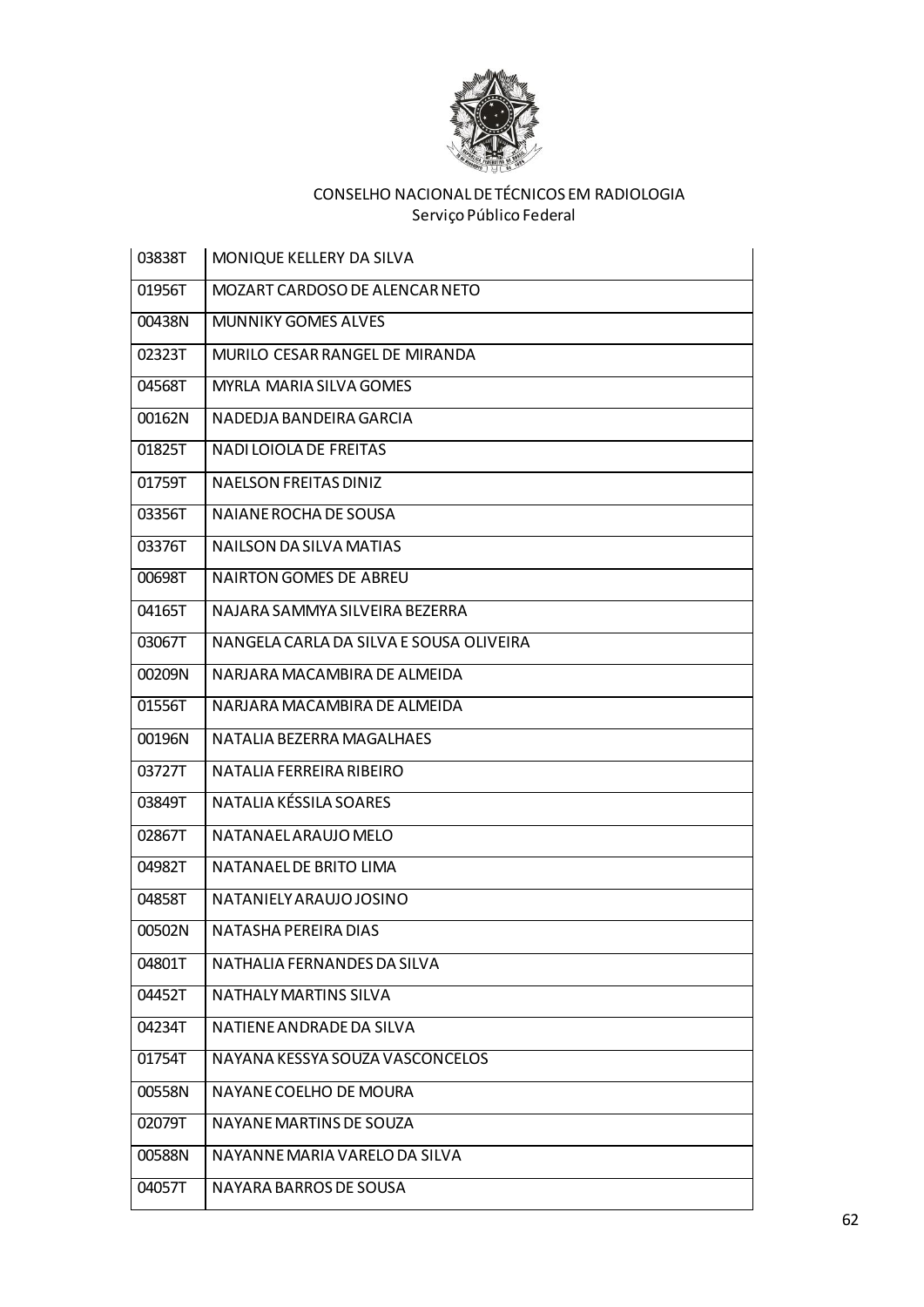

| 04958T | NAYARA DA SILVA COSTA              |
|--------|------------------------------------|
| 02295T | NAYARA LOURENCO PAIVA              |
| 05090T | NAYARA SANTOS GOMES                |
| 03329T | NAYARA SARAIVA RABELO MAZZA        |
| 00071N | NAZARE DE MATOS ALMEIDA            |
| 04086T | NAZARENO DA SILVA COSTA            |
| 00591N | NEIJLA MARIA MAGALHÃES VILA BOAS   |
| 01186T | NELIANE COSTA MENDES               |
| 01997T | NEREIDE PAULINO DE FONTES DINIZ    |
| 01163T | NERICE SILVA DOS SANTOS            |
| 05035T | NEULIANE DA SILVA XAVIER SOUZA     |
| 04942T | NEURYANE PEREIRA DOS SANTOS        |
| 04716T | NICAELE UCHOA DA SILVA             |
| 04853T | NICECLEA NUNES DE ALMEIDA          |
| 04999T | NILDILENE DE FRANÇA RIBEIRO        |
| 01900T | NILO AMERICO BARROS DE SOUSA       |
| 04924T | NILO FEITOSA NETO                  |
| 02583T | NILO JACKSON NUNES DA ROCHA        |
| 02855T | NILTON CÉSAR BRAGA DE MATOS FILHO  |
| 04987T | NINA ROSA MOURA SANTOS             |
| 02854T | NIVALDO DAMASCENO FILHO            |
| 04655T | NÍVIA MARIA DOS SANTOS DE OLIVEIRA |
| 01243T | NOELIA VALE DE LIMA                |
| 02978T | NOEMIA CRUZ SANTANA                |
| 03038T | NORMA MARIA DOS SANTOS ABREU       |
| 04002T | OBI PEREIRA DA SILVA               |
| 00099T | ODED MOREIRA VASCONCELOS           |
| 00529T | <b>OLDERNES TAVARES NETO</b>       |
| 01105T | ORLANDO DE MATOS SILVA             |
| 02527T | OSMAR MOREIRA DA SILVA NETO        |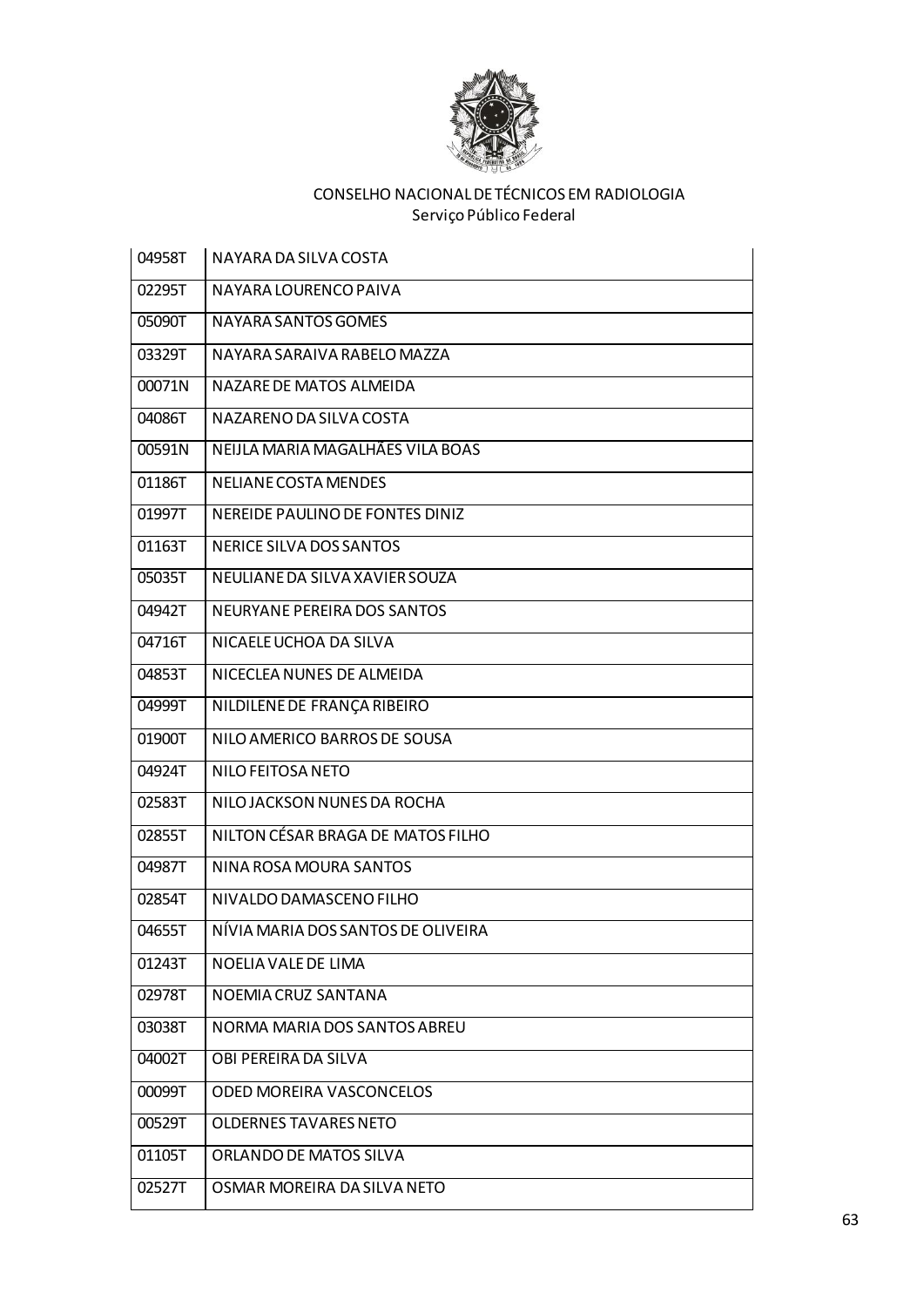

| 03155T | <b>OTACILIO CID DE FARIAS</b>      |
|--------|------------------------------------|
| 03287T | PABLO TIAGO LEONEL DANTAS          |
| 04506T | PALOMA LAVOR ROLIM                 |
| 04745T | PAMELA FERREIRA MARQUES            |
| 04175T | PATRICIA DA SILVA RODRIGUES        |
| 00382N | PATRICIA DE LIMA CEDRO             |
| 02791T | PATRICIA SOUZA FERNANDES           |
| 03566T | PATRICIA SUELEM MAIA DA SILVA      |
| 04917T | PATRICK MARQUES DO NASCIMENTO      |
| 04340T | PATRICK YELSON DE BRITO DO CARMO   |
| 03450T | PAULO ANDERSON ROCHA MOURA         |
| 03076T | PAULO BARBOSA DA SILVA             |
| 04437T | PAULO DANILO DE SOUSA SOARES       |
| 00274N | PAULO HENRIQUE BEZERRA LUCIANO     |
| 04218T | PAULO HENRIQUE CORREIA MOREIRA     |
| 00442T | PAULO HENRIQUE DA SILVA PIRES      |
| 04548T | PAULO HENRIQUE DE OLIVEIRA MARTINS |
| 03887T | PAULO HENRIQUE DOS SANTOS          |
| 01401T | PAULO HENRIQUE FEITOSA RODRIGUES   |
| 01477T | PAULO HENRIQUE LIMA FREITAS        |
| 04178T | PAULO HENRIQUE LIRA FARIAS         |
| 01461T | PAULO HENRIQUE SILVA CARVALHO      |
| 04760T | PAULO HENRIQUE SILVA OLIVEIRA      |
| 00912T | PAULO REGIS LIMA FONTENELE         |
| 03626T | PAULO ROBERIO DA SILVA ALVES       |
| 03909T | PAULO ROBERTO BRASILEIRO ALMEIDA   |
| 01633T | PAULO ROBERTO UCHOA FILHO          |
| 02463T | PAULO RUBENS SOARES DUARTE         |
| 01091T | PAULO SERGIO DA SILVA              |
| 02265T | PAULO SERGIO LIMA                  |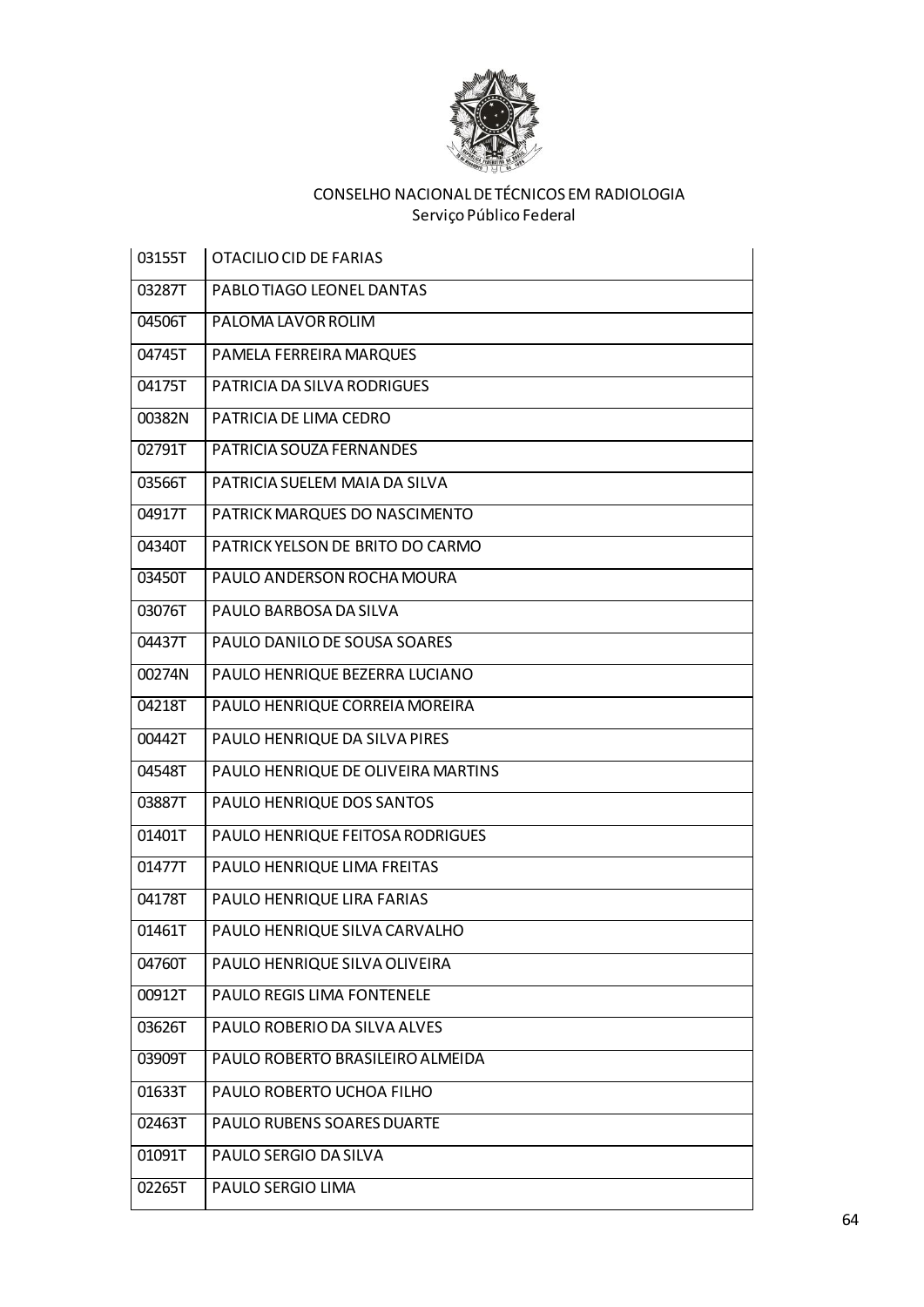

| 03000T | PAULO SERGIO OLIVEIRA DA SILVA        |
|--------|---------------------------------------|
| 01568T | PAULO SERGIO SOUSA                    |
| 03275T | PAULO VICTOR DE ARAUJO SILVA          |
| 03776T | PEDRO BIZERRIL DO VALE                |
| 04215T | PEDRO DE ALCANTARA MACIEL JUNIOR      |
| 00189T | PEDRO DE SOUZA FORTALEZA              |
| 01976T | PEDRO DOMINGOS DOS SANTOS             |
| 02820T | PEDRO DUARTE JUNIOR                   |
| 03148T | PEDRO HENRIQUE ALVES BARROS           |
| 04838T | PEDRO HENRIQUE COSTA SOARES           |
| 04029T | PEDRO HENRIQUE RODRIGUES DE ANDRADE   |
| 01405T | PEDRO HUMBERTO CANDIDO FERNANDES      |
| 02882T | PEDRO IVO DA SILVA SOUZA SANTOS       |
| 00417N | PEDRO LUCAS MENDES SOUSA              |
| 00100T | PEDRO PINTO DE SOUSA                  |
| 04552T | PEDRO THIAGO FEITOSA DA SILVA         |
| 00999T | PEDRO VICENTE ALVES                   |
| 00897T | PERGENTINO RODRIGUES DA COSTA NETO    |
| 00865T | PERPETUA RODRIGUES DE OLIVEIRA        |
| 04557T | POLLYANA MONTEIRO LEANDRO             |
| 04819T | PRICIA KIBERLI DA SILVA RODRIGUES     |
| 04666T | PRISCILA DA SILVA MENDES              |
| 03043T | PRISCILA NASCIMENTO LEITÃO            |
| 02968T | PRISCILLA TEMOTEO PAULA               |
| 04482T | QUITERIA GISELE TORRES DE SOUZA       |
| 04706T | RAEMA FLORENTINO GONÇALVES DOS SANTOS |
| 01275T | RAFAELALEI DE SOUSA SENA              |
| 02786T | RAFAELALVES DE CARVALHO               |
| 02986T | RAFAEL ALVES DE CASTRO                |
| 00949T | RAFAEL DE BARROS MOREIRA              |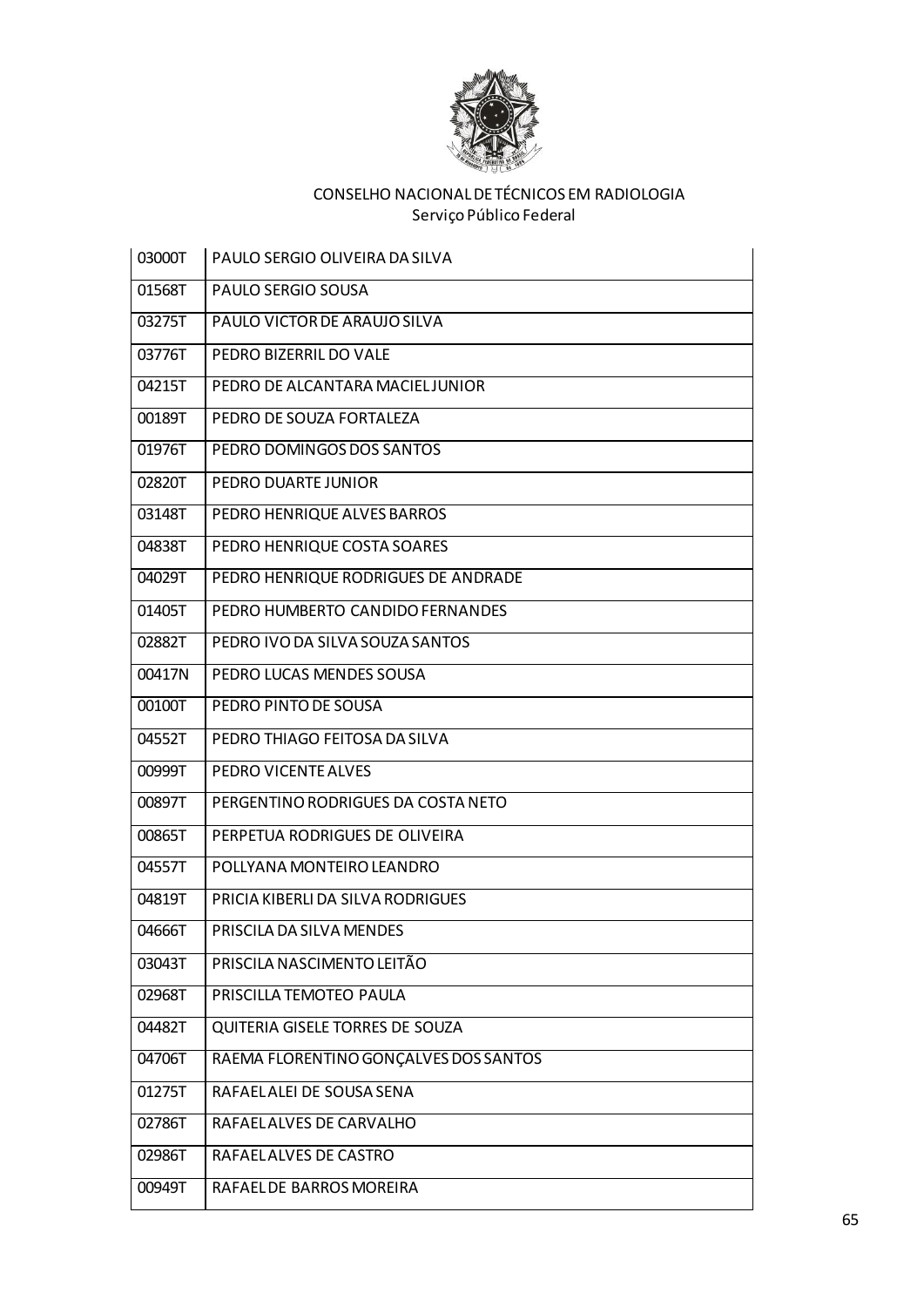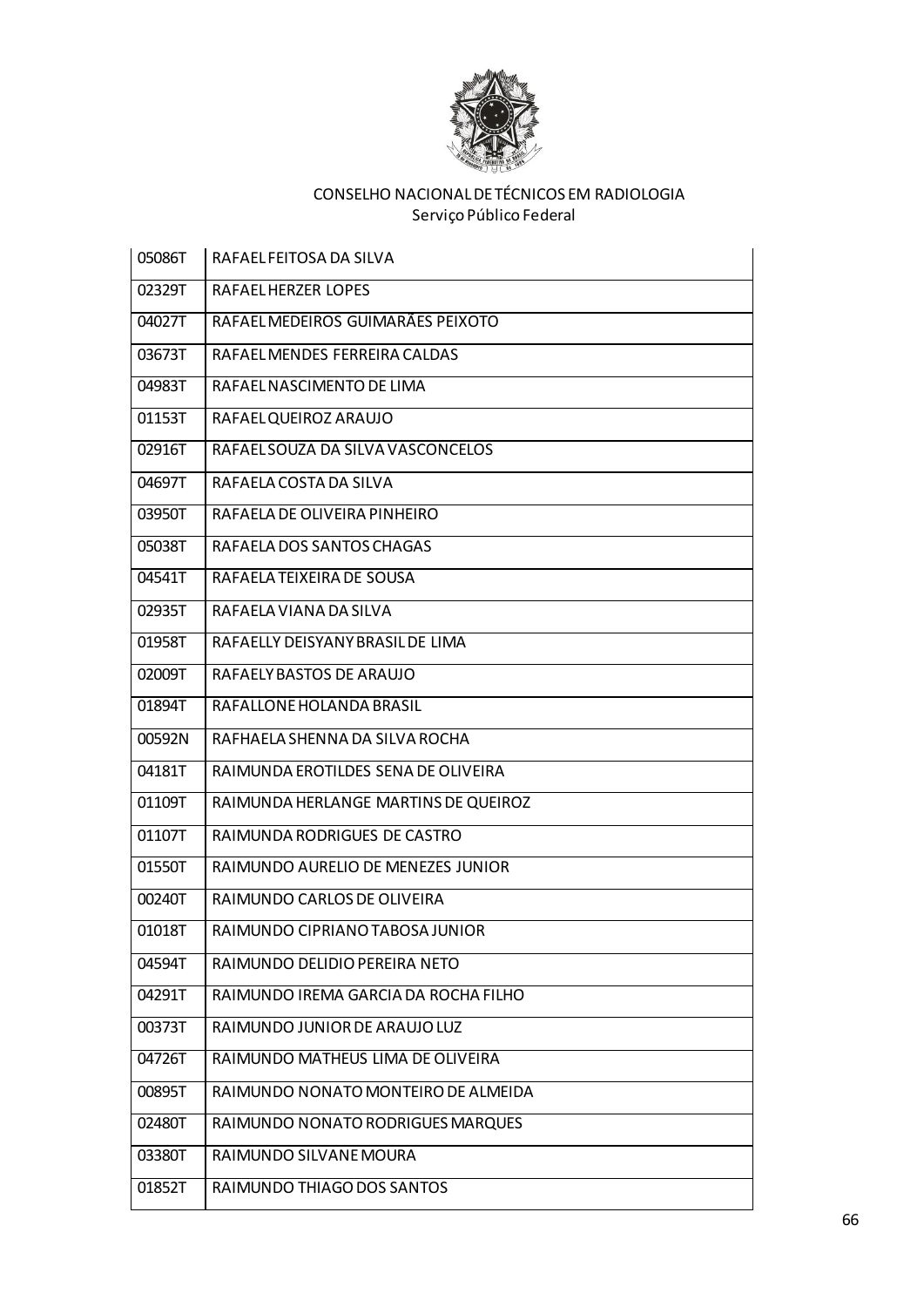

| 03113T | RAIMUNDO WAGNER DA SILVA EVANGELISTA |
|--------|--------------------------------------|
| 04799T | RAISA ALANA DA COSTA                 |
| 04111T | RAISSA VITORIA DOS SANTOS ALVES      |
| 00500N | RAMON SILVA DE SOUSA                 |
| 03667T | RAMONIELI DA SILVA COSTA             |
| 05018T | RANIEL GARCIA DA SILVA               |
| 02395T | RAONY ROQUE BARBOSA                  |
| 00587N | RAQUEL CARDOSO DE ARAUJO             |
| 00475N | RAQUEL DE FATIMA PEREIRA BANDEIRA    |
| 04361T | RAQUEL MACEDO TAVARES NASCIMENTO     |
| 03116T | RAQUEL MARY LIMA                     |
| 03685T | RAQUEL PEREIRA DA SILVA MESQUITA     |
| 00965T | RAQUEL SILVA FILGUEIRA INVERNIZZI    |
| 00290N | RAQUEL SOARES DE LIMA                |
| 01281T | <b>RAUL NUNES MATIAS NETO</b>        |
| 03232T | RAYANE CAMPOS DINIZ                  |
| 03997T | RAYANE CRUZ LUSTOSA                  |
| 03034T | RAYARA QUERCIA DE ARAÚJO             |
| 01909T | RAYNERY LIMEIRA NOBREGA              |
| 00596N | RAYONY ALVES OLIVEIRA                |
| 00559N | RAYSSA DE SOUSA XAVIER               |
| 02447T | REBECA CAMPOS DE MEDEIROS MARINHO    |
| 01137T | REBECA GOMES RIBEIRO                 |
| 03558T | REBECA TAVARES RODRIGUES             |
| 00519N | REGILENE NASCIMENTO DE SOUSA         |
| 04907T | REGINA ANDRADE VIANA                 |
| 01669T | REGINA CLAUDIA DAMASCENO             |
| 03059T | REGINA EDNA SOUSA DE MORAIS          |
| 00257N | REGINA LUCIA DE SOUSA SIANO          |
| 02098T | REGINALDO COSTA DE MARIA             |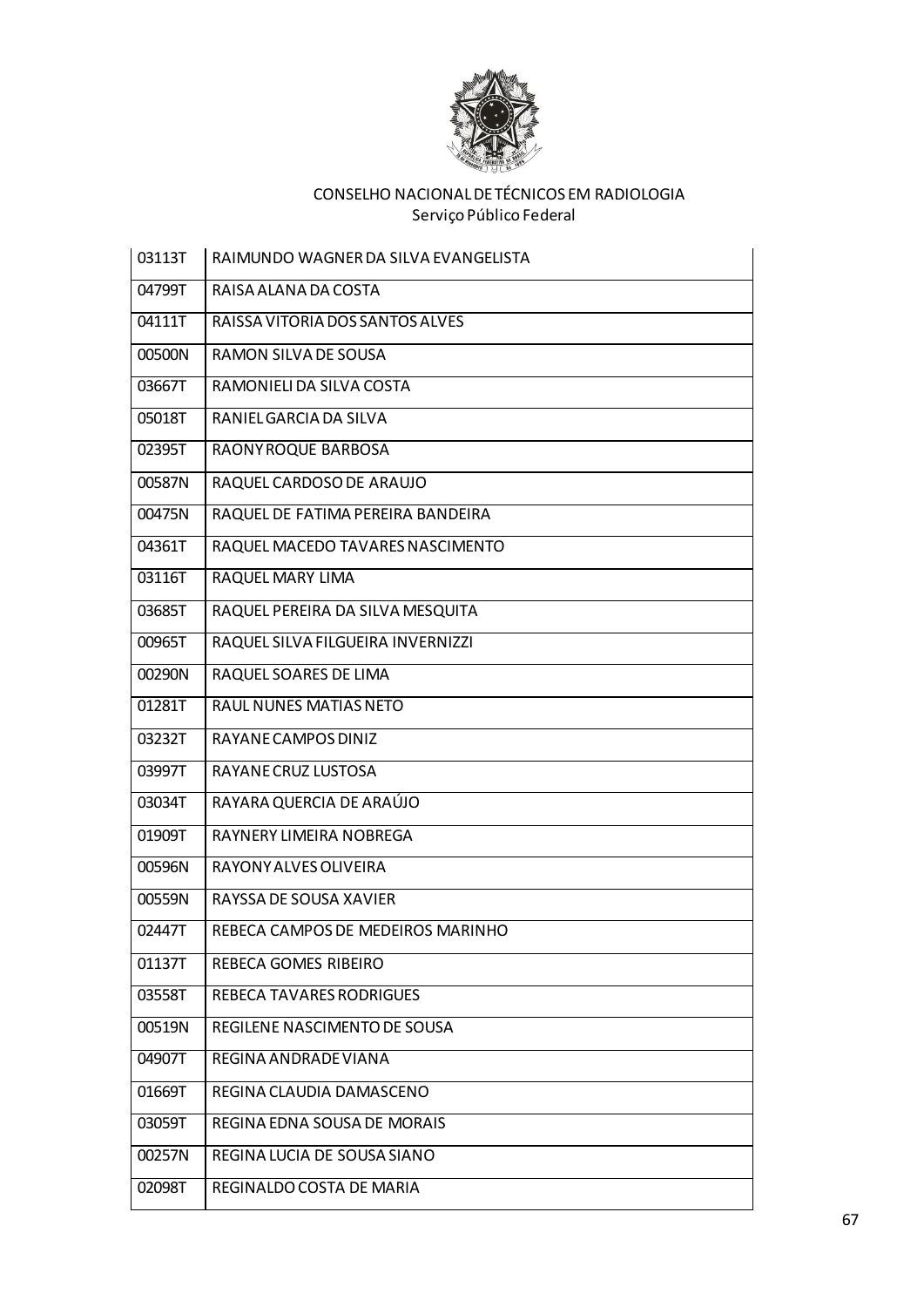

| 04645T | REGINALDO MARTINS DE HOLANDA SANTANA    |
|--------|-----------------------------------------|
| 03702T | REGINALDO RODRIGUES CARVALHO FERNANDES  |
| 03017T | REGIS TEMOTEO PAULA                     |
| 03456T | RELD BLENDON ROCHA DO NASCIMENTO        |
| 04339T | RENAN DE SOUSA MACIEL                   |
| 04859T | RENARA MARIA GALDINO DO MONTE           |
| 04299T | RENATA KELLE ALVES DE ASSIS             |
| 04025T | RENATA ROCHA RIBEIRO                    |
| 02334T | RENATA ROSENDO DE SOUZA                 |
| 04208T | RENATA SANTIAGO MUNIZ                   |
| 02248T | RENATO BAIMA SILVA                      |
| 04960T | <b>RENATO RUBENS DA SILVA</b>           |
| 00225N | RENATO SILVA DO NASCIMENTO              |
| 04342T | RHAFAEL ALVES DA COSTA                  |
| 04094T | RHAWELL ALBUQUERQUE DO NASCIMENTO       |
| 03259T | RHYLLER MACHADO SILVA                   |
| 01869T | RICARDO ANTONIO TEIXEIRA DE OLIV. FILHO |
| 00372T | RICARDO BEZERRA ALMEIDA                 |
| 01685T | RICARDO DA SILVA PAIVA                  |
| 03665T | RICARDO MARIANO DA SILVA                |
| 03398T | RICARDO MARQUES BEZERRA                 |
| 00218N | RICARDO PETSON RIBEIRO DE SOUZA         |
| 01718T | RICARDO THIAGO SOUSA SALES              |
| 00552T | RICARDO VASCONCELOS DIOGENES            |
| 02300T | RILDOBERTO DA SILVA CAMARA              |
| 01664T | RITA DE CASSIA VERAS FERREIRA           |
| 03706T | ROBERCIO ALVES OTAVIANO                 |
| 03818T | ROBERT MOREIRA DE CASTRO                |
| 04230T | ROBERTA ARAUJO MAGALHAES                |
| 04712T | ROBERTA LIA DA SILVA NEVES              |
|        |                                         |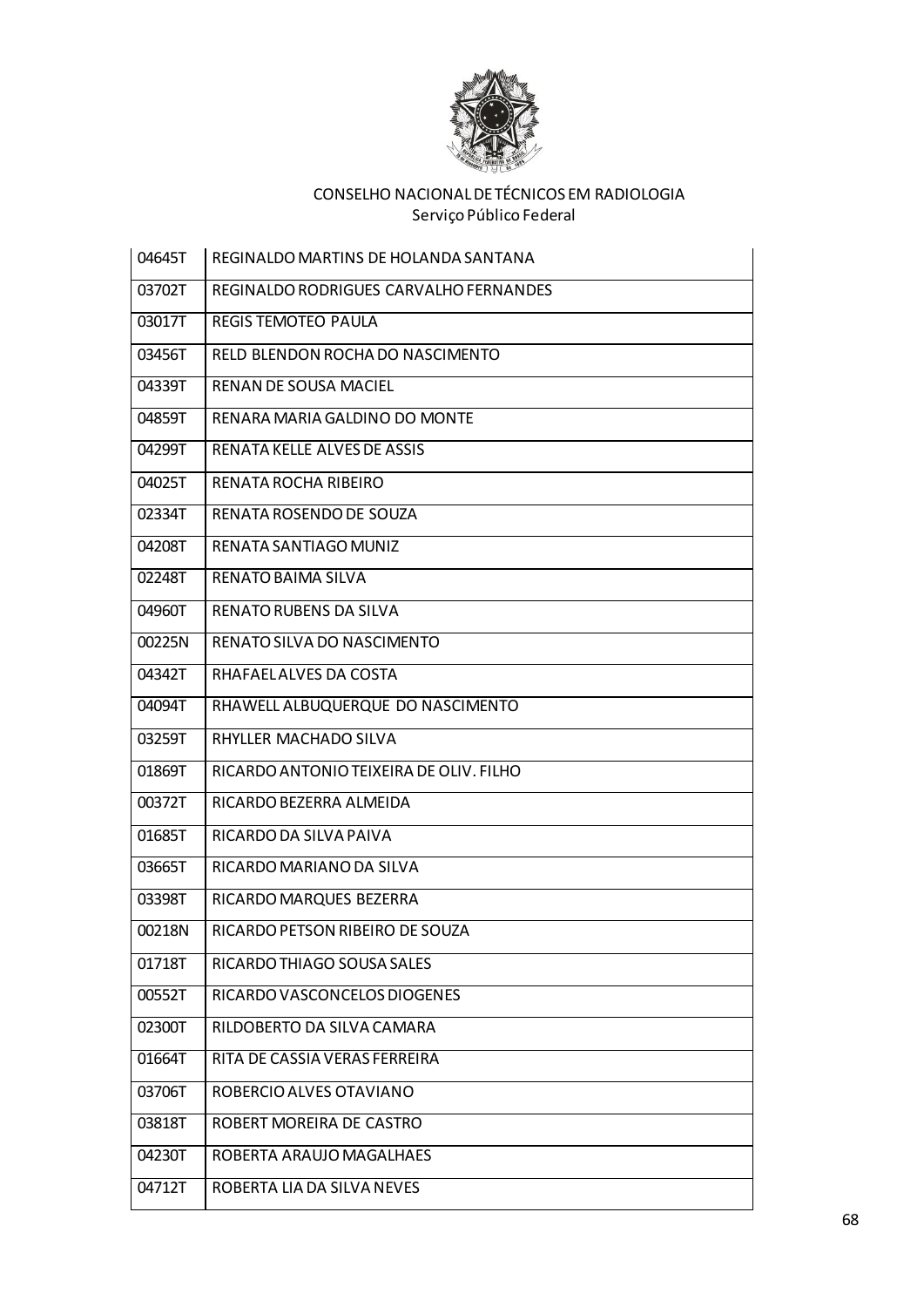

| 02137T | ROBERTO ALEXANDRE DE SOUZA              |
|--------|-----------------------------------------|
| 00714T | ROBERTO BEZERRA PEREIRA                 |
| 01150T | ROBERTO CARLOS DA SILVA                 |
| 01598T | ROBERTO CORREA CARDEAL                  |
| 04832T | ROBERTO DE MIRANDA CARDOSO              |
| 00481N | ROBERTO MAGNO GOMES DE MESQUITA         |
| 03280T | ROBERTO NASCIMENTO DA SILVA             |
| 00785T | ROBERTO PEREIRA DIAS                    |
| 01487T | ROBERTO VINICIO DE OLIVEIRA FILHO       |
| 04979T | ROBISON FERREIRA LIMA                   |
| 04228T | ROBSON AMORIM DE QUEIROZ                |
| 05084T | ROBSON DE SOUSA FERREIRA                |
| 01594T | ROBSON LUCIO DE CARVALHO                |
| 00227N | ROBSON OLIVEIRA GABRIEL                 |
| 01179T | ROCHELLE CAVALCANTE BRAGA               |
| 00980T | ROCILANE SOUSA LIMA                     |
| 04481T | RODRIGO ALESSANDRO ALENCAR DOS SANTOS   |
| 01436T | RODRIGO ALEXANDRE COSTA                 |
| 00636T | ROGERIO DE ALMEIDA LOPES                |
| 03781T | ROGERIO LIMA DA SILVA                   |
| 00446N | ROGERIO LOPES MELO                      |
| 03363T | ROKICILANIO ARAUJO MATOS                |
| 04186T | ROMEU VIEIRA MOTA                       |
| 00146N | ROMULLO MORYTHON LIMA M. DE CAMPO VERDE |
| 03302T | ROMULO CLEITON DA SILVA PEREIRA         |
| 00846T | ROMULO COELHO CAVALCANTE                |
| 04603T | ROMULO DA CRUZ SOUZA                    |
| 03362T | ROMULO GOMES GUEDES                     |
| 02907T | RÔMULO RIBEIRO ALVES                    |
| 01378T | RONALDO DA SILVA OLIVEIRA               |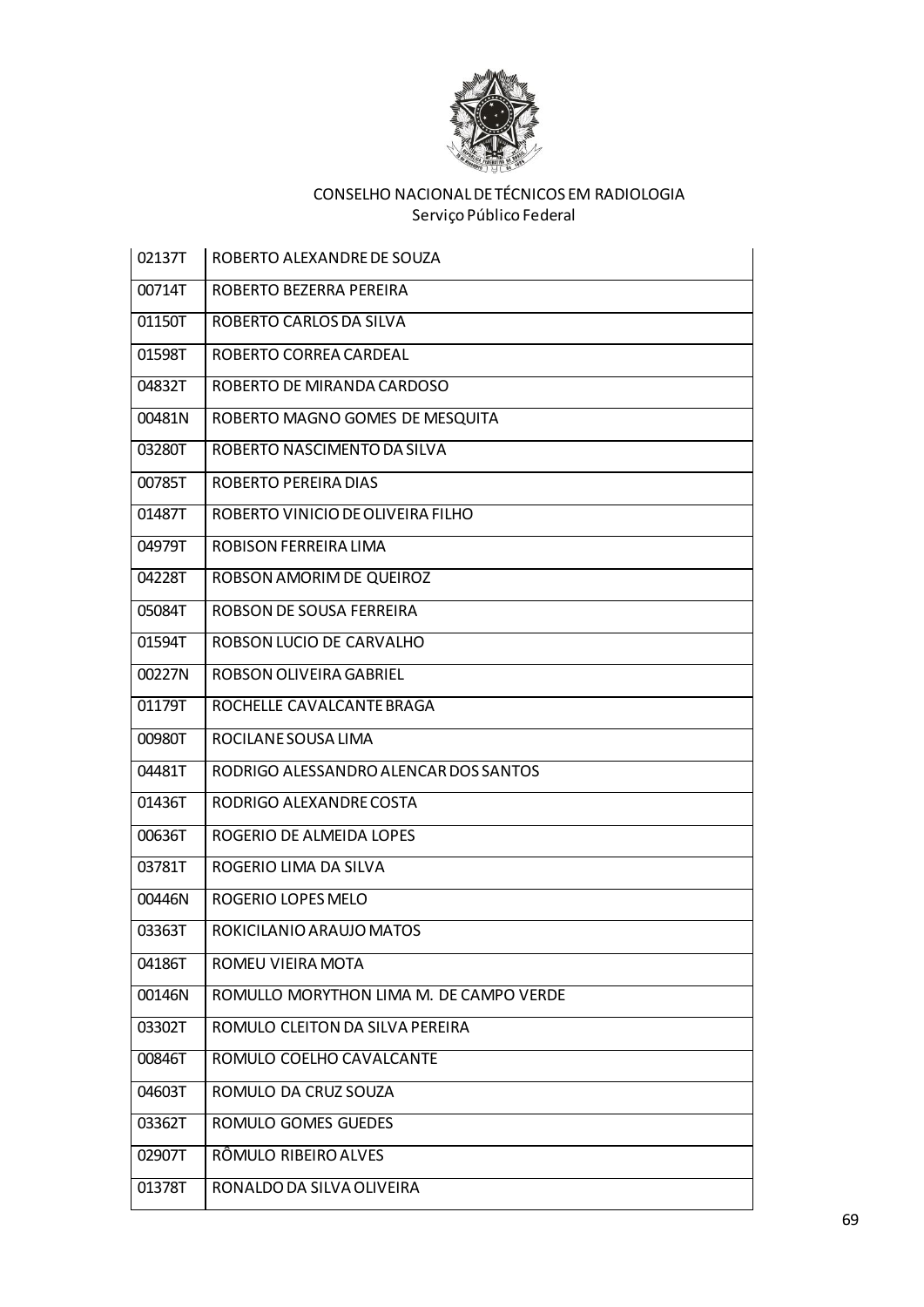

| 01084T | RONALDO PASSOS LEITE                  |
|--------|---------------------------------------|
| 00830T | RONALTY GONDIM DE SOUZA               |
| 05066T | RONIEL VIEIRA LIMA                    |
| 02306T | RONIERD GIRAO LEMOS                   |
| 01609T | ROSA LEIDE OLIVEIRA                   |
| 05033T | ROSA MARIA DA SILVA CRUZ              |
| 01067T | ROSA MARIA DOS SANTOS LOPES ABREU     |
| 00545N | ROSA VERONICA JORGE DA SILVA          |
| 03748T | ROSALY DA SILVA MAIA                  |
| 04384T | ROSANGELA FERREIRA DE SÁ L. GONÇALVES |
| 03199T | ROSANGELA GOMES DA SILVA              |
| 01938T | ROSANGELA OLIVEIRA GUIMARAES          |
| 00520N | ROSE MARRY LIMA DA SILVA MATOS        |
| 01342T | ROSELI SILVANA DE JESUS               |
| 01728T | ROSEMARY COSTA DE ARAUJO              |
| 02015T | ROSEMILDA DA SILVA ROCHA              |
| 02570T | ROSIANE SOUSA BRITO                   |
| 03197T | ROSIANE TEIXEIRA FEITOSA PEDROSA      |
| 04874T | ROSIVÂNGELA SILVA DE SOUZA ROSA       |
| 04289T | ROSSICLEIDE DA SILVA GOMES            |
| 04117T | ROZANA RODRIGUES DA SILVA             |
| 02242T | ROZANGELA ABRANTE DE SOUSA LEMOS      |
| 03784T | ROZANGELA MARQUES DE FREITAS          |
| 04656T | ROZIANE DA SILVA LOPES SOBRINHO       |
| 01268T | RUBENITA DUARTE DOS SANTOS            |
| 01089T | RUBENS DE OLIVEIRA EPIFANIO           |
| 00580N | <b>RUBENS RIPARDO FARIAS</b>          |
| 02025T | RUBIO ALCOFORADO AMORIM FILHO         |
| 00448N | RUDENILSON GUIMARAES DA SILVA         |
| 04872T | RUTILENE BEZERRA LIMA                 |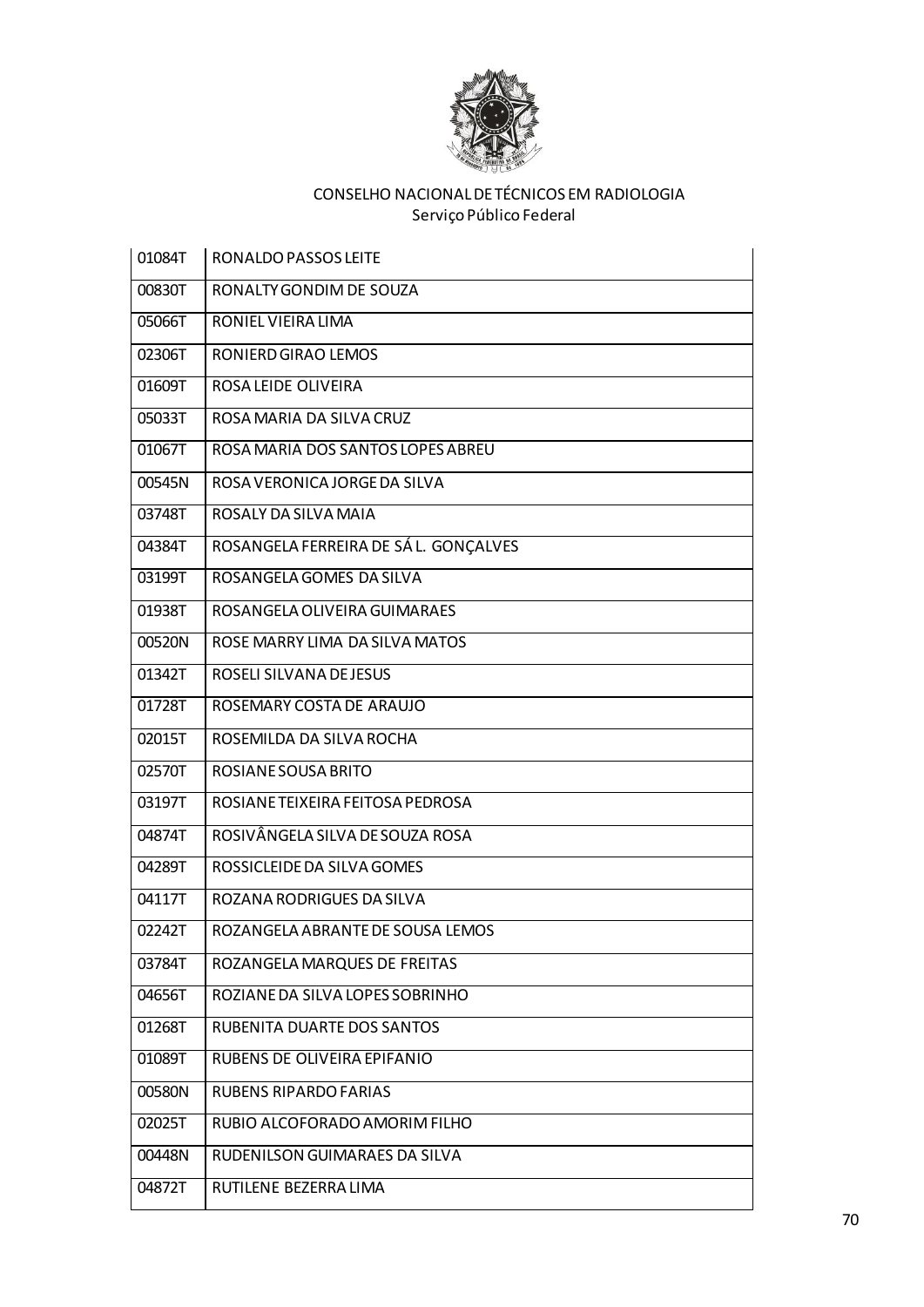

| 04404T | SABRINA DA SILVA ACAEL              |
|--------|-------------------------------------|
| 00420N | SABRINA GOMES DE ANDRADE            |
| 05039T | SABRINA LEOPOLDINO SILVA            |
| 04862T | SABRYNA LYA LEITÃO DA SILVA TABOSA  |
| 00452N | SACHA DE ANDRADE GARCIAS            |
| 03991T | SAILON SANTOS ADRIANO               |
| 00786T | SALOMAO DE SOUSA MELO               |
| 04864T | SALVIANO RODRIGUES DOS SANTOS       |
| 00602N | SAMANTA ELAINE OLIVEIRA MARTINS     |
| 04305T | SAMANTHA CINTRA DE SOUSA            |
| 04450T | SAMARA GABRIEL DA SILVA             |
| 04866T | SAMAYA FERREIRA DE CARVALHO         |
| 04376T | SAMIA MARA LYRA ACCIOLY             |
| 00985T | SAMIA PETRUCIA PONTES MACEDO BILHAR |
| 02892T | SAMUEL ANDERSON DE SOUSA LIMA       |
| 01306T | SAMUEL DAVID PONTES                 |
| 00601N | SAMUEL FELIX PINHEIRO DE ARAUJO     |
| 02904T | SAMUEL NOGUEIRA DE SOUSA            |
| 03078T | SAMUEL SANTOS CARNEIRO              |
| 03911T | SANDIA FERNANDES DE OLIVEIRA        |
| 04066T | SANDRA LIMA DE SOUZA                |
| 04290T | SANDRA MARIA ROCHA CARNEIRO         |
| 00548T | SANDRA NADIA LUDOVINO DA SILVA      |
| 02524T | SANDRA VIEIRA DE MACEDO SOUSA       |
| 01354T | SANDRO EDUARDO DE FREITAS CRUZ      |
| 00609T | SANDRO NADIO LUDOVINO DA SILVA      |
| 03228T | SAUL GONÇALVES SANTANA              |
| 00194N | SAVIA MAYARA LIMA MARTINS SOARES    |
| 04428T | SAVIO LUIS MESQUITA TIMBÓ           |
| 04901T | SÁVIO NATANAEL DE SOUSA BRITO       |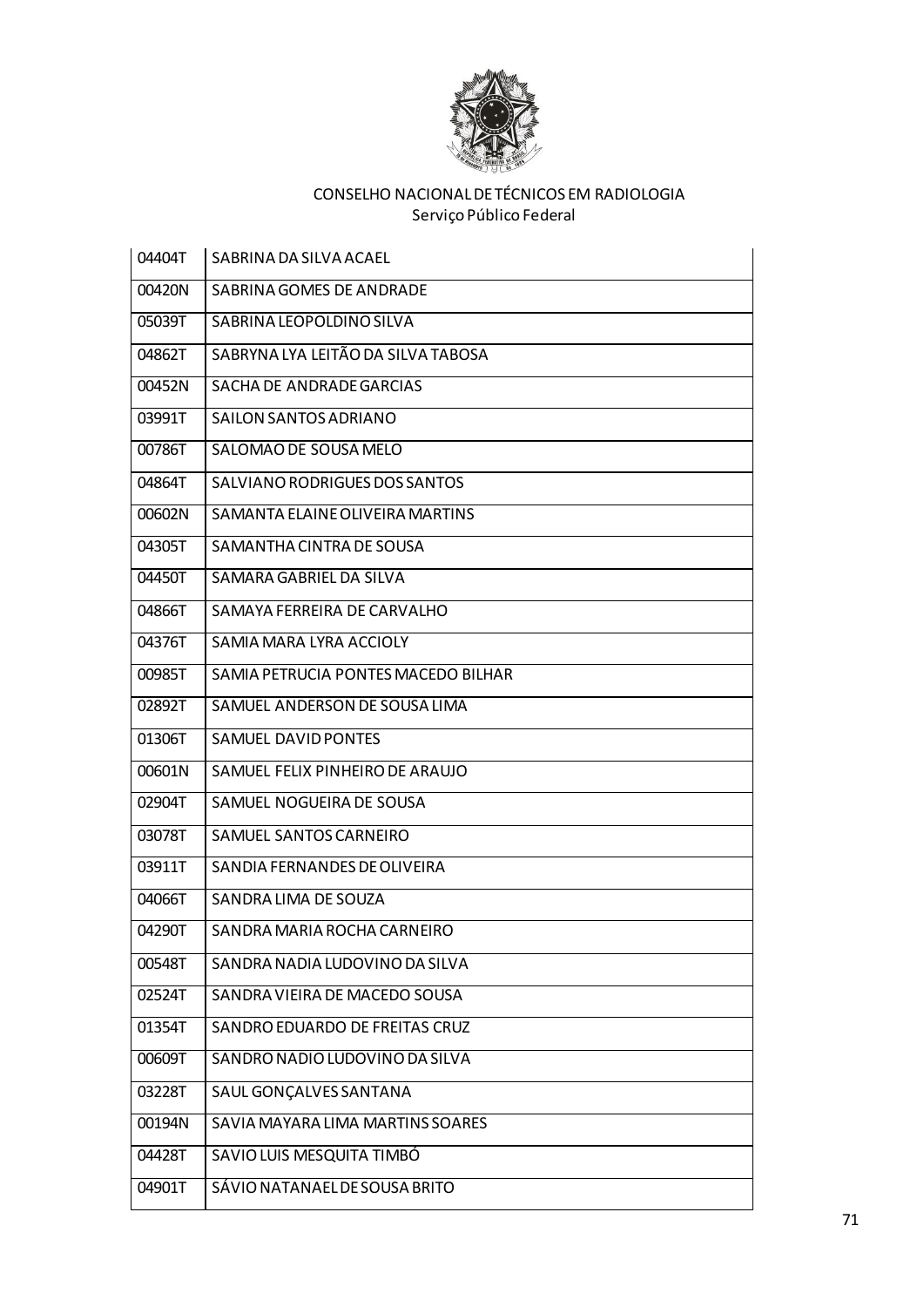

| 03239T | SAYMON CHARLES NOGUEIRA SOUSA         |
|--------|---------------------------------------|
| 02632T | SAYMON MOITA CARDOSO DE SOUSA         |
| 04610T | SEBASTIÃO BOSCO DE FREITAS JUNIOR     |
| 01173T | SEBASTIAO EDSON SANTANA DOS SANTOS    |
| 04677T | SEBASTIÃO MACIEL DE FREITAS           |
| 04588T | SEBASTIAO RODRIGO GOMES DE FARIAS     |
| 03923T | SERFANO GILO DA SILVA                 |
| 00541T | SERGIO DE SOUSA DA SILVA              |
| 01786T | SÉRGIO LUIZ RIBEIRO DA SILVA          |
| 02581T | SERGIO ROBERTO DE OLIVEIRA MOTA FILHO |
| 02576T | SHEILA PEIXOTO BEZERRA                |
| 05016T | SHIRLIANE RIBEIRO DA SILVA            |
| 03778T | SIDICLEY LOPES RODRIGUES              |
| 05044T | SILMARA BRAGA CAVALCANTE              |
| 02757T | SILMARA RAVYNA FERREIRA CHAVES        |
| 00914T | SILVANA MARIA JERONIMO DE SOUSA       |
| 03441T | SILVANALDO JOSE LOURENÇO DOS SANTOS   |
| 02656T | SILVANETE RIBEIRO DA SILVA            |
| 04089T | SILVANI SOUSA DOS SANTOS              |
| 01640T | SILVESTRE GONÇALVES NETO              |
| 01784T | SILVIA CRISTINA NUNES BENTES          |
| 01434T | SILVIA HELENA RODRIGUES DE CASTRO     |
| 01934T | SILVIA HELENA SOUZA DA MATA           |
| 00831T | SILVIA MARIA MESQUITA DA SILVA        |
| 00639T | SILVIA VALLI CESTARI                  |
| 03236T | SILVIO CESAR LIMA DOS SANTOS          |
| 04446T | SIMONE FERREIRA DE ARRUDA             |
| 01013T | SIMONE FERREIRA LIMA DUARTE           |
| 04320T | SOFIA SOARES DE CASTRO BRAGA          |
| 05060T | SOLANGE DOS SANTOS REINALDO DIONISIO  |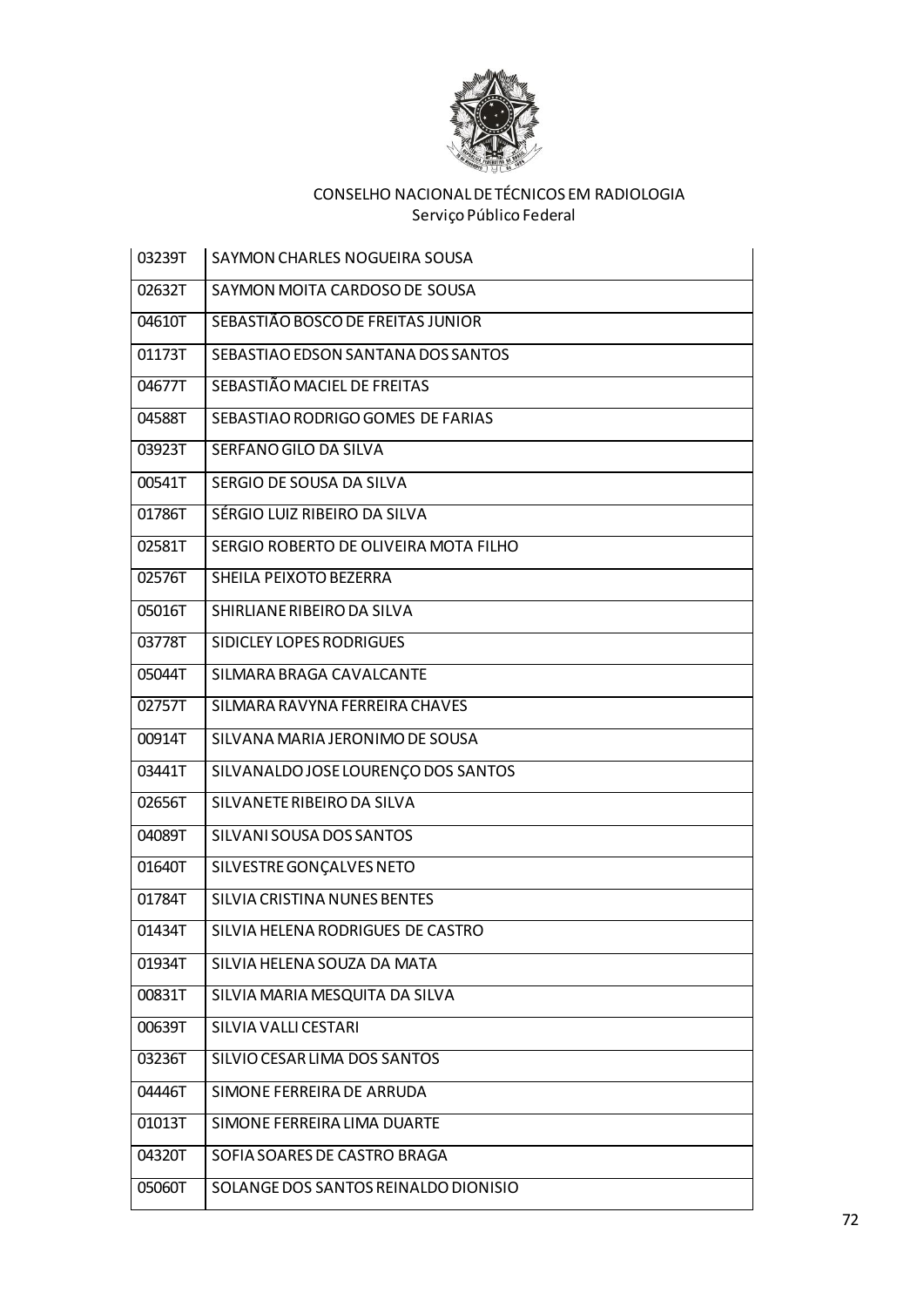

| 00515N | SOLANGE SAMYA OLIVEIRA SILVA BARBOSA   |
|--------|----------------------------------------|
| 03207T | SOLISMAR RUVENS SILVA CARVALHO         |
| 00210N | SONIA MARIA DE OLIVEIRA BARBOSA        |
| 01220T | STENIO EUGENIO REGINO                  |
| 00574N | STHEFANE ALBUQUERQUE MENDES ALENCAR    |
| 03297T | SUELLEN LWEDDY DE MESQUITA TORRES      |
| 00567T | <b>SUELY DOS SANTOS BRAGA</b>          |
| 05108T | SUILANE TAILA DA SILVA                 |
| 03904T | SULAMITA RIBEIRO DA SILVA              |
| 04998T | SULLYANE BARROSO PINTO                 |
| 05104T | SUYANNE PATRICIA DE ANDRADE SOUSA      |
| 02785T | SUZANA DA SILVA VIANA                  |
| 04957T | SUZANA FERREIRA DA ROCHA               |
| 05052T | SUZANNE TIMBÓ GOMES                    |
| 02664T | <b>SWELLEN TINOCO BONFIM</b>           |
| 02036T | TACIANE LEITE SANTIAGO MOURA           |
| 03880T | TADEU EMANUEL DOS SANTOS PINHEIRO      |
| 02637T | TADEU JUCA DA SILVA DE ANDRADE         |
| 04902T | TAIS LIMA DO NASCIMENTO                |
| 04919T | TALITA PEREIRA SILVEIRA ALVES DA SILVA |
| 04620T | TALYTA XIRLEY DA SILVA SANTOS          |
| 03341T | <b>TALYTIELLY CAETANO SALES</b>        |
| 00550N | <b>TAMILIS BEZERRA DE SENA</b>         |
| 04312T | TAMY TAYGRA MONTEIRO DE O. MAGALHÃES   |
| 04296T | TANARA PAULA DO NASCIMENTO             |
| 00160T | TANIA REGIA DE CASTRO ALMEIDA          |
| 01202T | <b>TARSIO RENATO COSTA PONTE</b>       |
| 02213T | TATIANA CARLA FERNANDES CAVALCANTE     |
| 04442T | TATIANA DE SOUZA OLIVEIRA QUEIROZ      |
| 04790T | TATIANE DOS SANTOS BRITO               |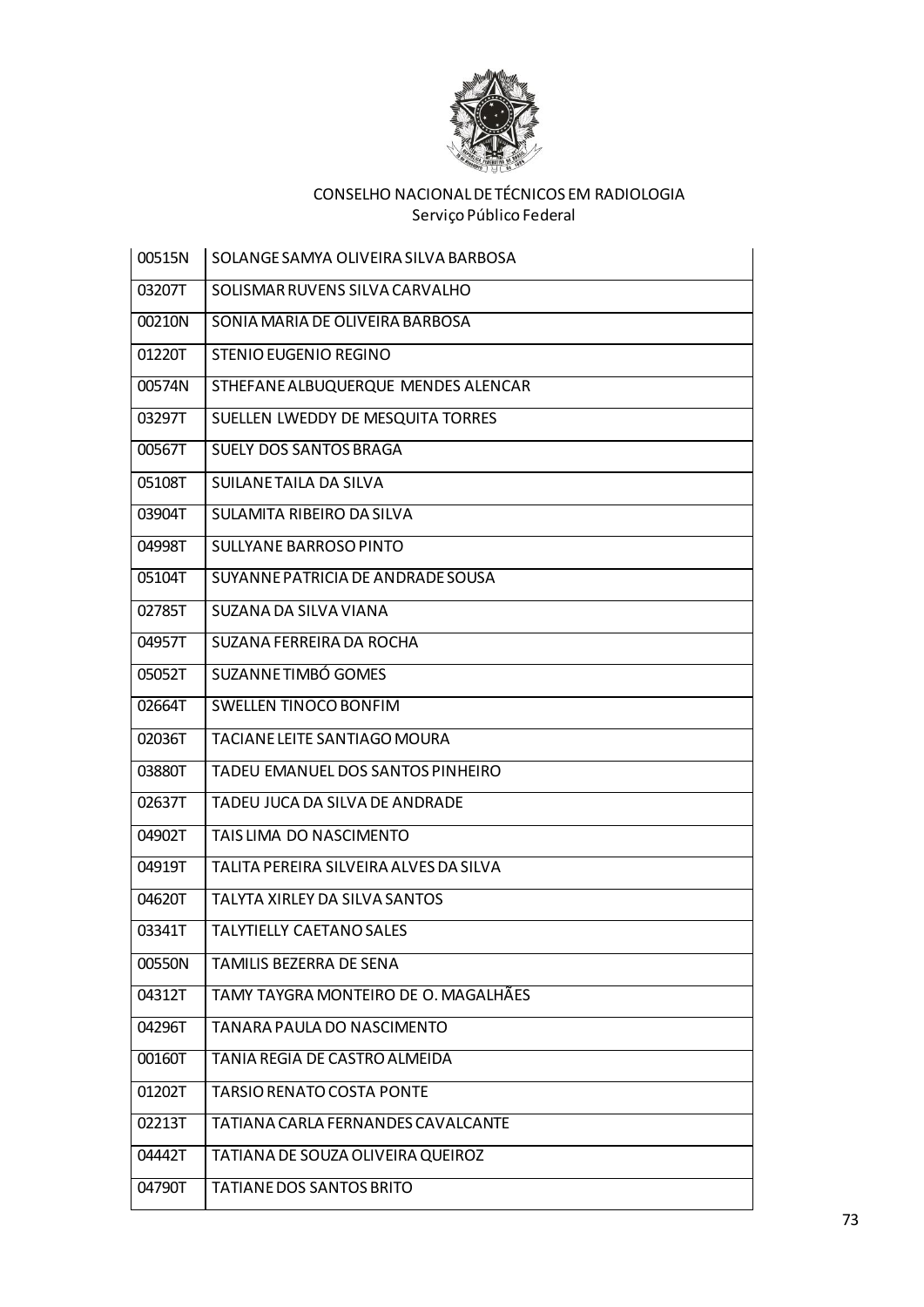

| 04625T | <b>TATIANE LIMA PEREIRA</b>          |
|--------|--------------------------------------|
| 00385N | <b>TATIANE SAMIA SILVEIRA</b>        |
| 02835T | TAYANNE CRISTINA DA SILVA OLIVEIRA   |
| 03661T | TEREZA CANDIDA SALDANHA DOS SANTOS   |
| 04436T | TEREZA CRISTINA DA SILVA VIANA       |
| 04955T | <b>TEREZA RAQUEL COSTA CHAVES</b>    |
| 05077T | TEREZA RAQUEL LIMA DA SILVA          |
| 00580T | <b>TEREZA REGILANIA DE MATOS</b>     |
| 05085T | TEREZA REJANE SILVA DO CARMO         |
| 00778T | TEREZINHA CARDOZO PAZ                |
| 03164T | TEREZINHA DOS SANTOS ARAUJO          |
| 01710T | TEREZINHA SILVA DO NASCIMENTO ARRAIS |
| 01242T | TEVALDO ROCHA DE ALMEIDA FILHO       |
| 04896T | THAELLY HOLANDA DA SILVA LIMA        |
| 03724T | THAIS PEREIRA CANUTO                 |
| 04567T | THAIS ROCHA DA COSTA                 |
| 03478T | THALITA TRABASSO CAMARGO SANTANA     |
| 00278N | THATIANA SOUSA DA SILVA              |
| 03613T | THAYNARA LUANA DE BRITO              |
| 02922T | THERCIO RAMOS DA SILVA               |
| 01424T | THIAGO ANDERSON OLIVEIRA COELHO      |
| 01845T | THIAGO DA SILVA ALVES                |
| 02206T | THIAGO DA SILVA LINHARES             |
| 02927T | THIAGO DE SOUZA CARNEIRO             |
| 01484T | THIAGO FERNANDES DOS SANTOS          |
| 03968T | THIAGO HENRIQUE MIHALIUC RUBENS      |
| 04434T | THIAGO SANTOS DO NASCIMENTO          |
| 03247T | THIAGO TORRES DA SILVA               |
| 03179T | <b>TIAGO ALVES ROCHA</b>             |
| 03983T | TIAGO DINIZ DIAS                     |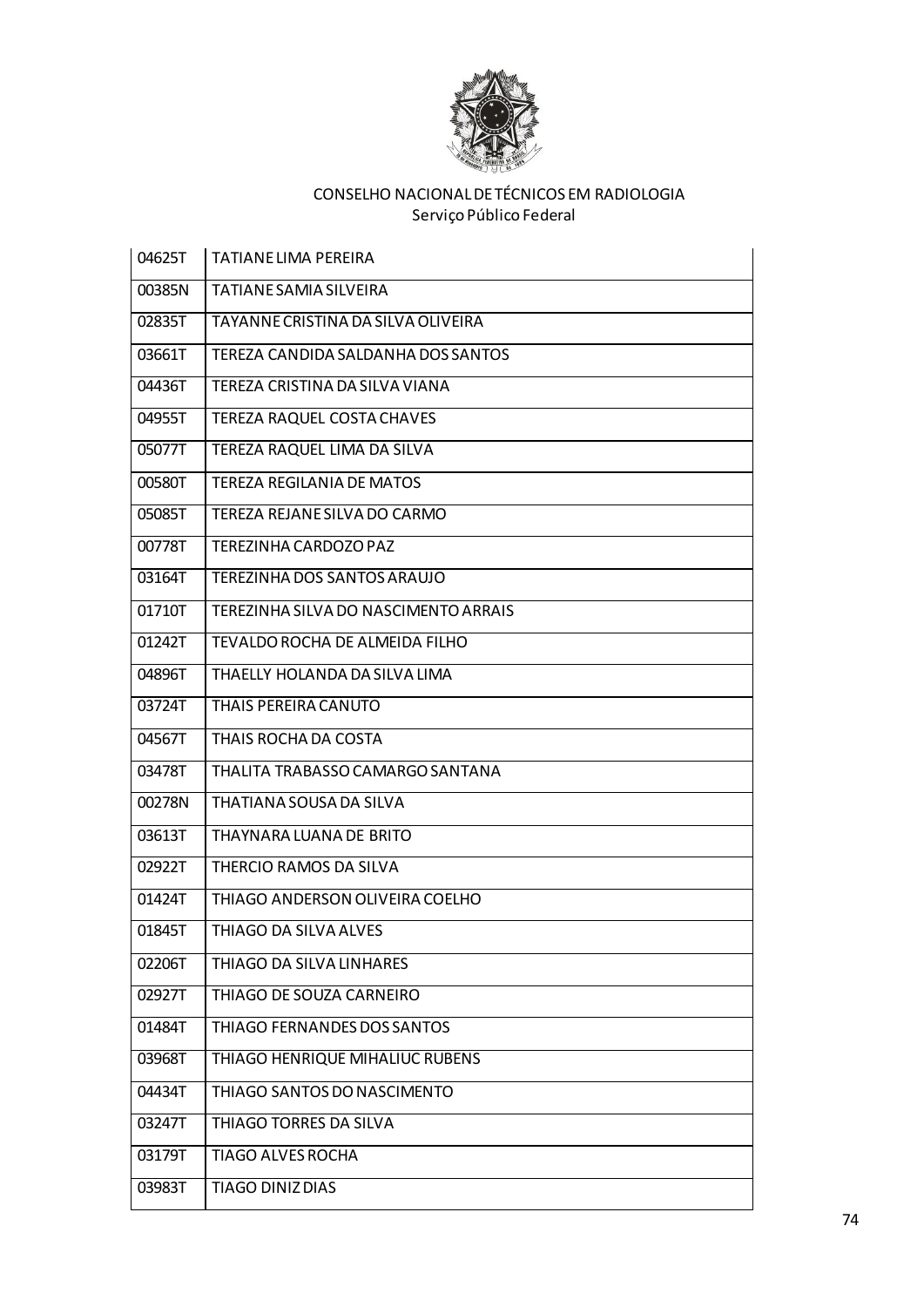

l.

| 04316T | TIAGO HENRIQUE FREITAS MARTINS DA SILVA  |
|--------|------------------------------------------|
| 04103T | <b>TIAGO RODRIGUES DA SILVA</b>          |
| 01296T | TICIANA MARIA NOGUEIRA VASCONC. COUTINHO |
| 01889T | TICIANO RANIERE DE OLIVEIRA              |
| 03340T | TITO LIVIO LIMA BARROS                   |
| 03936T | TOMAS JEFFERSON AZEVEDO MOURA FERRER     |
| 00546T | TOMAZ EDSON QUEIROZ DE VASCONCELOS       |
| 04105T | TONY RONALD BEZERRA RIBEIRO              |
| 00066N | VALCIJOSE DA SILVA                       |
| 02818T | VALCLEITO SIQUEIRA DA SILVA              |
| 04559T | VALDECI MONTEIRO DA SILVA                |
| 00083N | <b>VALDEMAR NUNES DE SOUSA</b>           |
| 04885T | <b>VALDEMIR LINHARES DOS SANTOS</b>      |
| 03954T | <b>VALDENI SILVA DE PAIVA</b>            |
| 04143T | VALDENIA FERREIRA DO NASCIMENTO LOBO     |
| 01755T | VALDENIR DOS SANTOS DIAS                 |
| 02060T | VALDENOR SANTIAGO DE CASTRO              |
| 03583T | <b>VALDETE TOMAS DA SILVA</b>            |
| 05012T | VALDILENE GOMES DE CHAGAS                |
| 04252T | VALDIR CAVALCANTE DE SOUSA FILHO         |
| 05087T | VALDIVANIA ALVES DA SILVA MAJA           |
| 00557N | VALÉRIA MAGALHÃES DOS SANTOS             |
| 00915T | <b>VALMIREZ MOURA DE LIMA</b>            |
| 02469T | <b>VALNEY AMERICO RIBEIRO</b>            |
| 04127T | <b>VALTAMAR MENDES DE OLIVEIRA</b>       |
| 00377N | VAMESSIA RIBEIRO DA COSTA                |
| 01567T | VANDO RIBEIRO DE OLIVEIRA                |
| 02189T | VANESSA ALVES MACHADO                    |
| 04451T | VANESSA BARBOSA SÁ                       |
| 04635T | VANESSA DO NASCIMENTO SILVA              |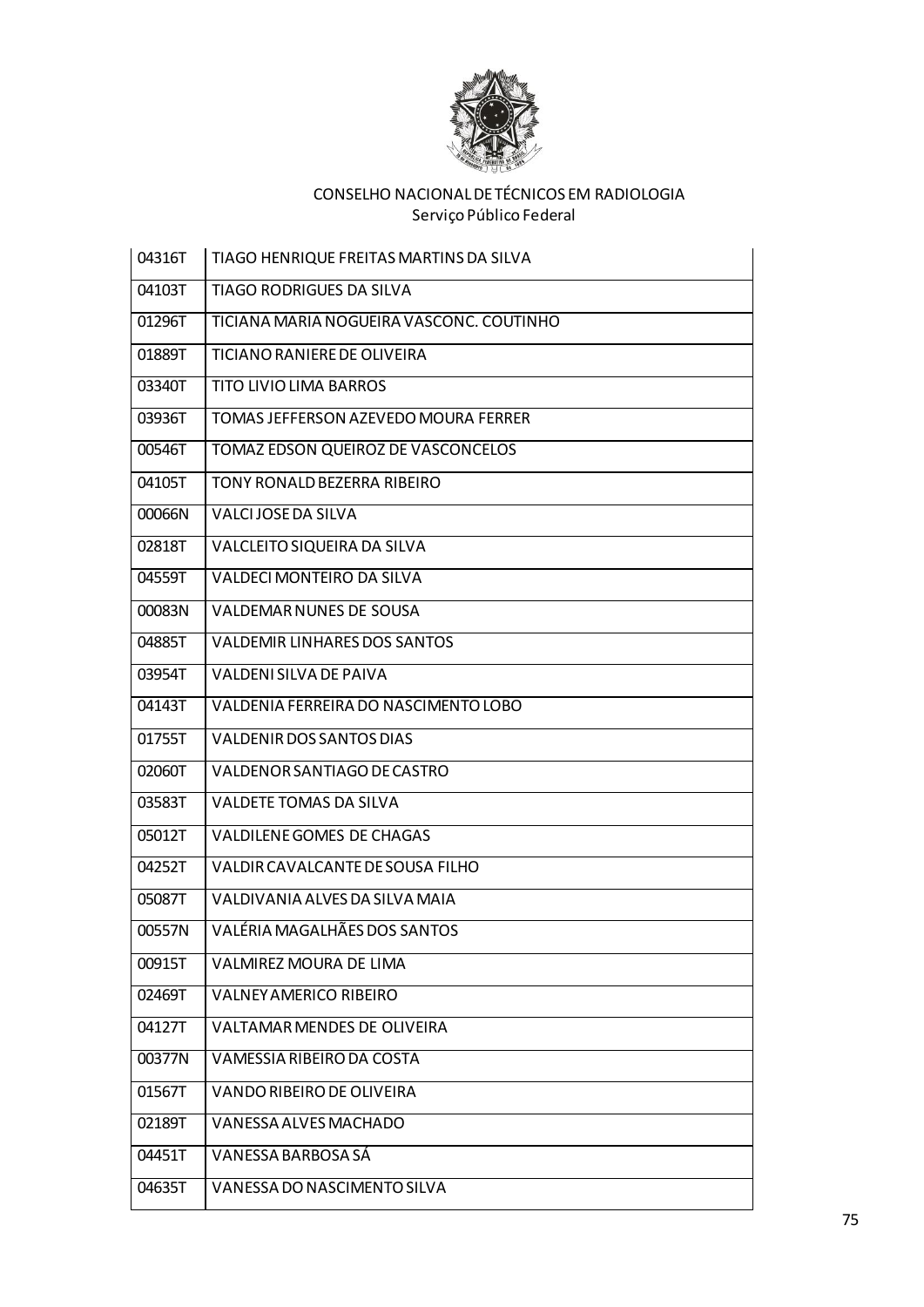

| 03508T | <b>VANESSA MARIA MATOS NUNES</b>        |
|--------|-----------------------------------------|
| 00609N | VANESSA SILVA DE ARAUJO                 |
| 00203N | VANIA MARIA DE FREITAS SILVA            |
| 04026T | VANUSA MENDES HOLANDA                   |
| 00445N | VERA LUCIA MARTINS DA SILVA             |
| 00150N | VERIDIANA DE SOUSA SILVA                |
| 01545T | <b>VERIDIANA MARQUES BARROS</b>         |
| 00269N | VERONICA OLIVEIRA GERMANO               |
| 04184T | <b>VERUSKA MENDES</b>                   |
| 01174T | VERUSKA SUSAN GOMES BARBOSA             |
| 01994T | VICENAURO ALVES SALVADOR                |
| 00394T | VICENTE ALVES FILHO                     |
| 02222T | VICENTE DE PAULA GAMA FEITOSA           |
| 03339T | VICTOR ALEXANDRE DE OLIVEIRA MELO       |
| 03337T | VICTOR PAULO DA SILVA                   |
| 04374T | VILSON MARTINS DA SILVA                 |
| 04994T | VINICIUS GABRIEL SILVA XAVIER           |
| 05055T | VINICIUS GOMES DA COSTA                 |
| 00528N | VITORIA CELIA RODRIGUES CAVALCANTE      |
| 04575T | VIVIANE OLIVEIRA DE ANDRADE             |
| 00333N | VIVIANNE GOMES BEZERRA                  |
| 02607T | VIVIANNE ROCHA ADRIANO                  |
| 04521T | WAGNER ARAUJO OLIVEIRA                  |
| 02168T | WAGNER SALDANHA DE ARAUJO               |
| 01652T | <b>WALDYANNE BEZERRA AIRES</b>          |
| 00498N | <b>WALIKAN RODRIGUES RIBEIRO JUNIOR</b> |
| 04893T | WALISON REGIS ARAÚJO DE LIMA            |
| 04993T | <b>WALKER ALVES SIQUEIRA</b>            |
| 04744T | <b>WANNY SOUSA FELIX</b>                |
| 00699T | WARLEY AZEVEDO DA SILVA                 |